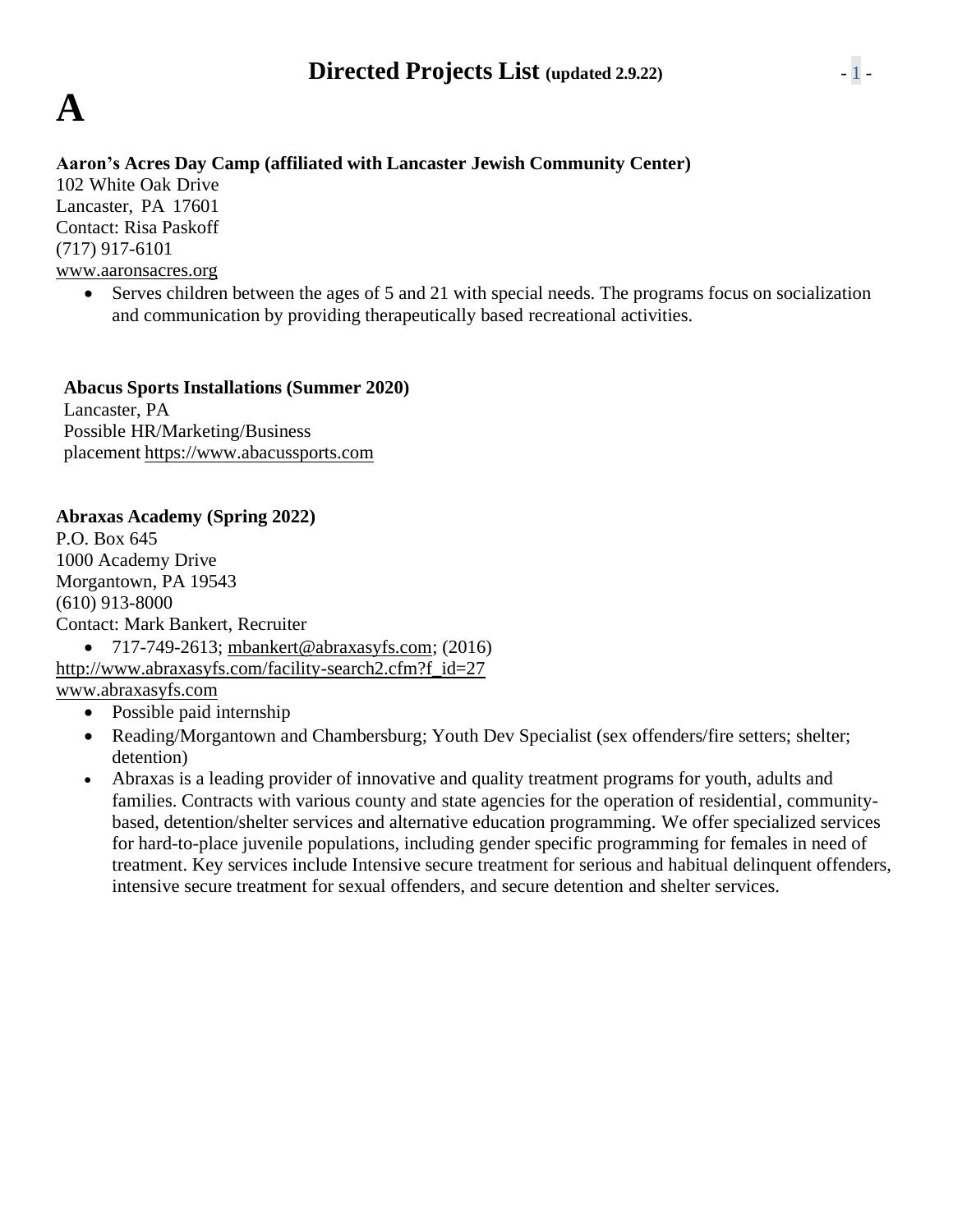## **Directed Projects List (updated 2.9.22)** - 2 -

**Acadia Acadia Community Integrated Neuro-Rehabilitation Services Acadia Day Program (Spring 2014) Acadia Residential Facilities (short and long term)** 1861 William Penn2 Way Lancaster, PA 17601 (717) 394-3466 (Intake Coordinator-program information) (717) 394-1252 (fax) Contact: Dr. Dixon Miller, Director of Neuropsychology Services Also: Anne Hohenwarter, M. S. at (Ext. 107) <http://www.acadiarehab.com/>

• ACADIA's post-acute community integrated rehabilitation programs are designed to assist the individual with a neurological impairment in dealing with issues of community living such as self care, activities of daily living (ADL's), communication, socialization, mobility, cognitive competency and vocational development.

### **Addiction Recovery Systems**

2192 Embassy Drive Lancaster, PA 17603 (717) 394-7160 https://arshealth.com/methadone-clinics/ars-lancaster-pa-addiction-clinic/

ARS offers effective out-patient programs designed to treat a variety of needs including prescription drug dependence, alcohol use and illicit drug use.

### **Adoptions from the Heart (Summer 2014)**

1525 Oregon Pike Suite 402 Lancaster, PA 17601 (717) 399-7766 (717) 232-1787 [www.afth.org](http://www.afth.org/)

> • Adoptions from the Heart, in addition to our open adoption and international adoption programs, offers private adoption assistance services to help families and professionals.

### **The Adopted Life (Spring 2021)**

Angela Tucker angela@theadoptedlife.com

### **Agape Care (2016 possible placement)**

2148 Embassy Dr. Lancaster, PA 717-393-7308 Contact: Nicki L Nafziger [www.agapecare.org](http://www.agapecare.org/)

> • In-home care and respite for seniors, veterans, adults with physical and intellectual disabilities, dementia, chronic illness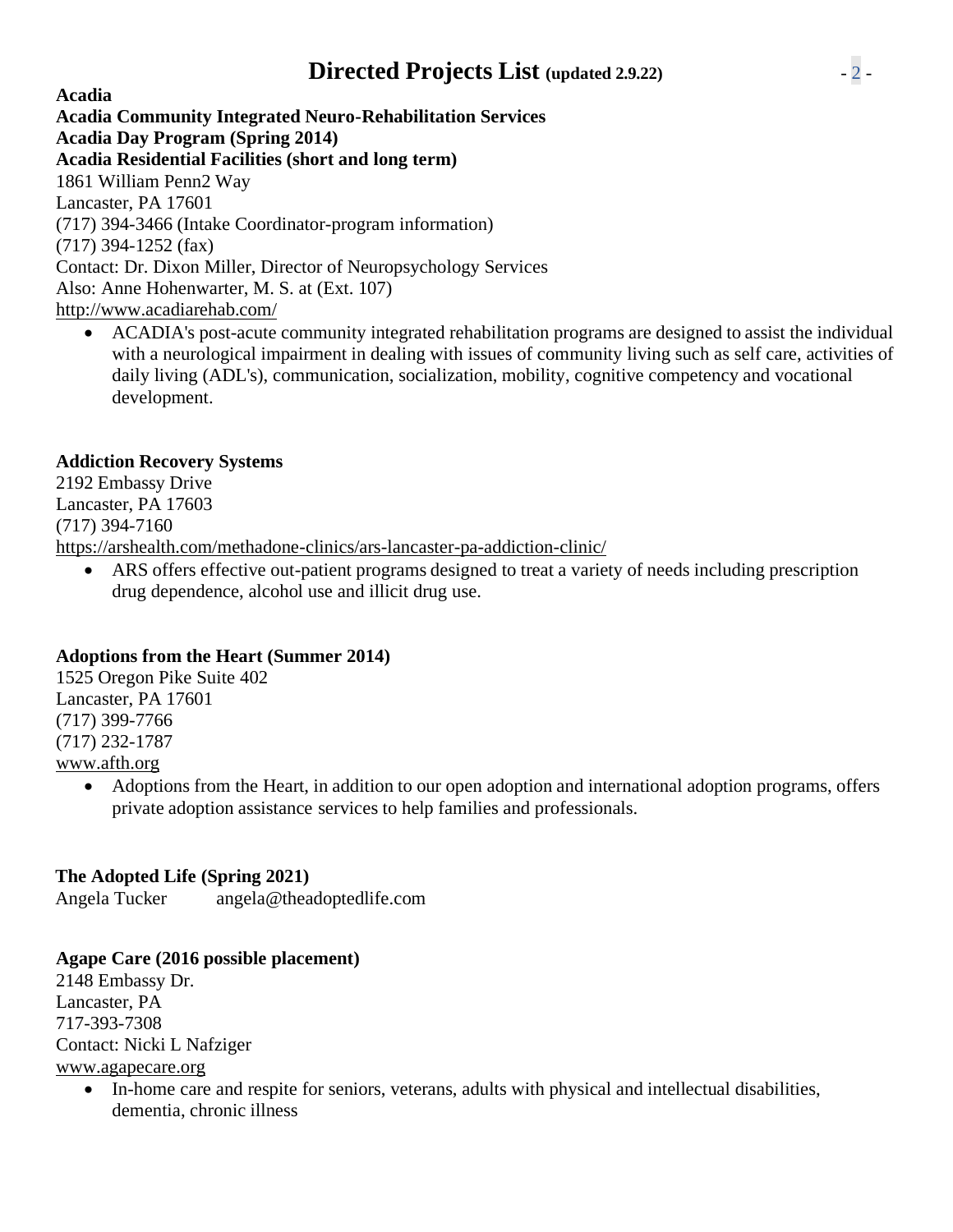## **Directed Projects List (updated 2.9.22)** - 3 -

### **Alder Health Systems (formerly AIDS Alliance) (Spring 2017)**

Lancaster Activity Center Located at 250 W. King St. (do not mail information to this address—mail to Harrisburg address) 401 Division St-Suite 100 (717) 233-7190 1-800-867-1550 (717) 233-7196 (fax)

### **Lancaster Health Center**

1891 Santa Barbara Drive Suite 104 Lancaster, PA 17601 1-800-867-1550 [www.alderhealth.org](http://www.alderhealth.org/)

• Alder Health Services is dedicated to improving the health of individuals living with HIV/AIDS, members of the LGBT community and those struggling with addiction in the South Central Pennsylvania. Provides residents of the community with: HIV/AIDS Services and Prevention Programming, Primary Medical Care, Mental Health Counseling Services, STD Screening and Treatment, HIV Testing, Health and Wellness Programs, Activities and Workshops

### **Alternative Rehabilitation Communities (ARC) (Summer 2013)**

Locations in Lancaster, York, Harrisburg, Central PA (717)238-7101 <http://www.arcfamily.com/>

- Alternative Rehabilitation Communities, Inc. (A.R.C.) has been providing services to court adjudicated youth since 1975. A.R.C.'s residential services are the hallmark of the agency's continuum of service. The programs are highly structured, peer oriented and located in a community setting. Our programs provide Individual Service Plans for each student, individual and group counseling, individual and group education, recreation as well as group living skills.
- The program models include: male residential programs, male secure program, female residential program and a shelter care housing male and female students. Additional male facilities focusing on specific needs are: residential with focus on drug and alcohol component; residential with transitional living component; residential with Latino language barrier component; residential for youths with sexual behavior issues and a residential for youth with mental health issues

### **Arbor Place (The Mix) (Spring 2022)**

520 North Street Lancaster, PA 17602 Phone:(717) 393-1523 Fax:(717)393-8130 Contact: Marisol Santos, Director of Student & Family Engagement https://themixlancaster.org/

• The Mix is a non-denominational faith-based, 501c3 not-for-profit organization locatedin Southeast Lancaster City. The Mix is dedicated to meeting the spiritual, social/emotional, academic and physical needs of Lancaster's inner-city youth.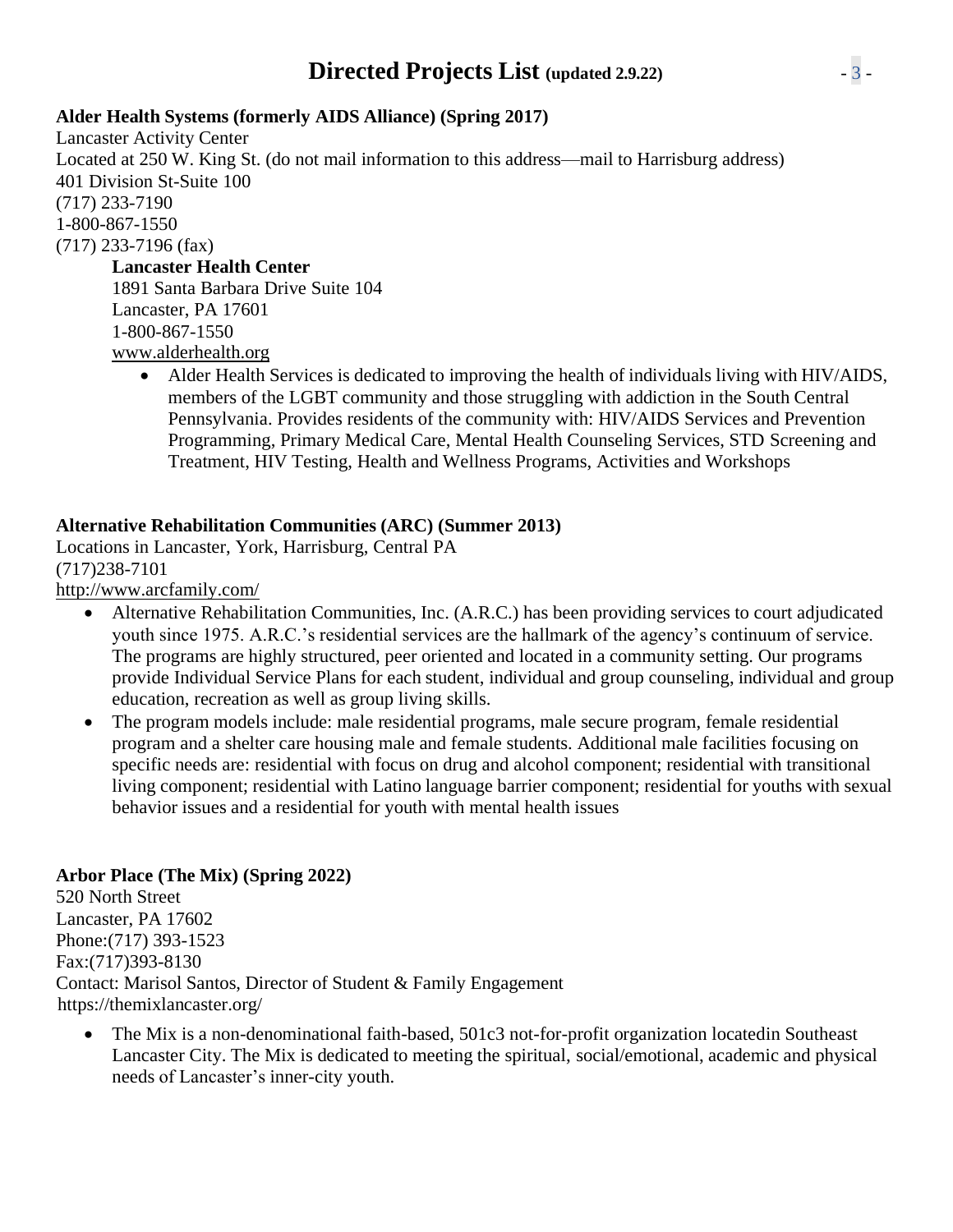## **Directed Projects List (updated 2.9.22)** - 4 -

**The Arc -**Dauphin and Lebanon Counties 2569 Walnut St Harrisburg, PA 17103 Phone:(717) 920-2727 Fax: (717) 920-2730 [www.arcofdc.org](http://www.arcofdc.org/)

• The Arc of Dauphin County is a non-profit, family focused, membership organization that provides individualized, community-based services to support the dignity and respect of people of all ages who have intellectual and developmental disabilities

### **Arch Street Center (Spring 2022)**

629 N Market St. Lancaster, PA 17603 Contact: Susan Lilly (717) 392-8536 [www.archstreetcenter.org](http://www.archstreetcenter.org/)

> • Arch Street Center exists to promote the general well-being of adults experiencing serious mental health issues and emotional problems by providing a gathering place with an atmosphere that is positive and supportive

### **Asera Care Hospice, owned by Amedysis (Summer 2021)**

In York and Lancaster, PA

Find locations near you:

https://www.amedisys.com/aseracare-

hospice/?utm\_source=aseracarehospice&utm\_campaign=acquisition\_redirect

• AseraCare Hospice, now owned by Amedisys, is one of the nation's premier providers of hospice and palliative care services. Wetreat each of our patient's end-of-life journey with respect, kindness, compassion and support

### **AstraZeneca Hope Lodge of the American Cancer Society (2014)**

110 W. Laurel Ave. Cheltenham, PA (267) 622-6080 Contact: [gladys.bandal@cancer.org](mailto:gladys.bandal@cancer.org) [http://www.cancer.org/treatment/supportprogramsservices/hopelodge/philadelphia/philadelphia-about-our](http://www.cancer.org/treatment/supportprogramsservices/hopelodge/philadelphia/philadelphia-about-our-)facility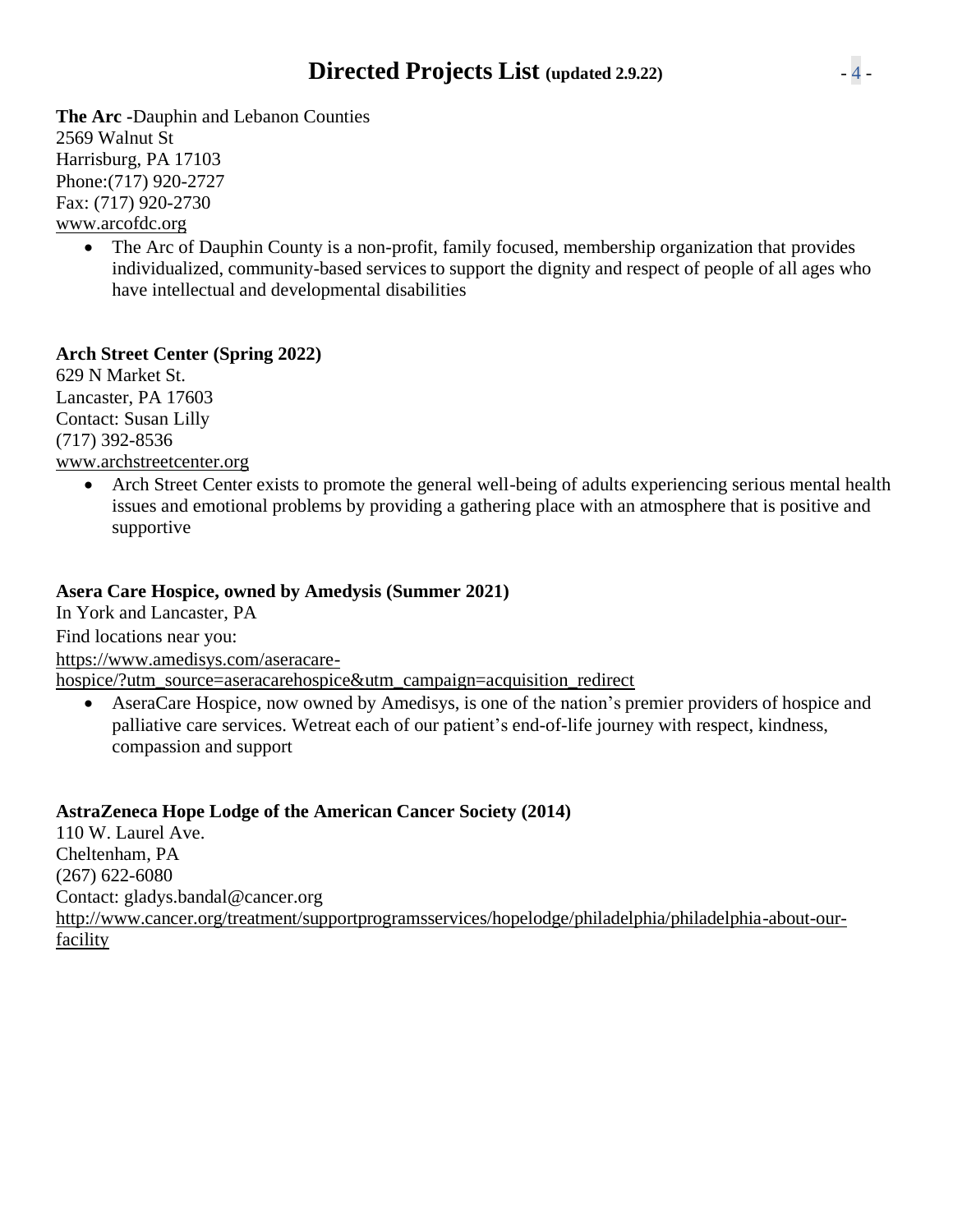### **Behavioral Healthcare Corporation (have not accepted interns in several years)**

822 Marietta Avenue Suite 12 Lancaster, PA 17603 (717) 399-8288

• Office based therapy weekly or bi-weekly-individual, family, or group therapy.

### **Behavioral Health and Wellness Academy (Spring 2021)**

Danielle Moore dmoore@BHWA.com

### **Behavior Interventions (Fall 2014**)

583 Shoemaker Road Suite 230 King of Prussia, PA 19406 (484) 324-8307 <http://www.behaviorinterventions.org/>

> • Treatment and interventions for individuals with: Autism Spectrum Disorders, Communications & Developmental Delays, Challenging Behaviors

### **Bell Socialization Inc. – Oasis House (Fall 2019)**

751 South Queen Street York, PA 17403 Contact: Joanna Witmer (717) 725-0474 <https://bellsocialization.com/> <http://bellsocialization.com/services/peer-programs/oasis-house/>

• Mission: To provide an environment of support and empowerment where people can improve their quality of living.

### **Berkshire Psychiatric & Behavioral Health Services**

1200 Broadcasting Road Suite 200 Wyomissing, PA 19610 (610) 375-0544

716 N. Park Road Wyomissing, PA 19610 610-375-0544 Email: [info@berkshirepsychiatric.com](mailto:info@berkshirepsychiatric.com) <http://www.berkshirepsychiatric.com/>

• Our services include consultation, evaluation, testing, and treatment in an out-patient setting. These services include treatment for a wide range of mental health diagnoses, addictions, marital and family issues, and symptoms prompted by stress and/or life transitions. We serve children, adolescents, adults, and seniors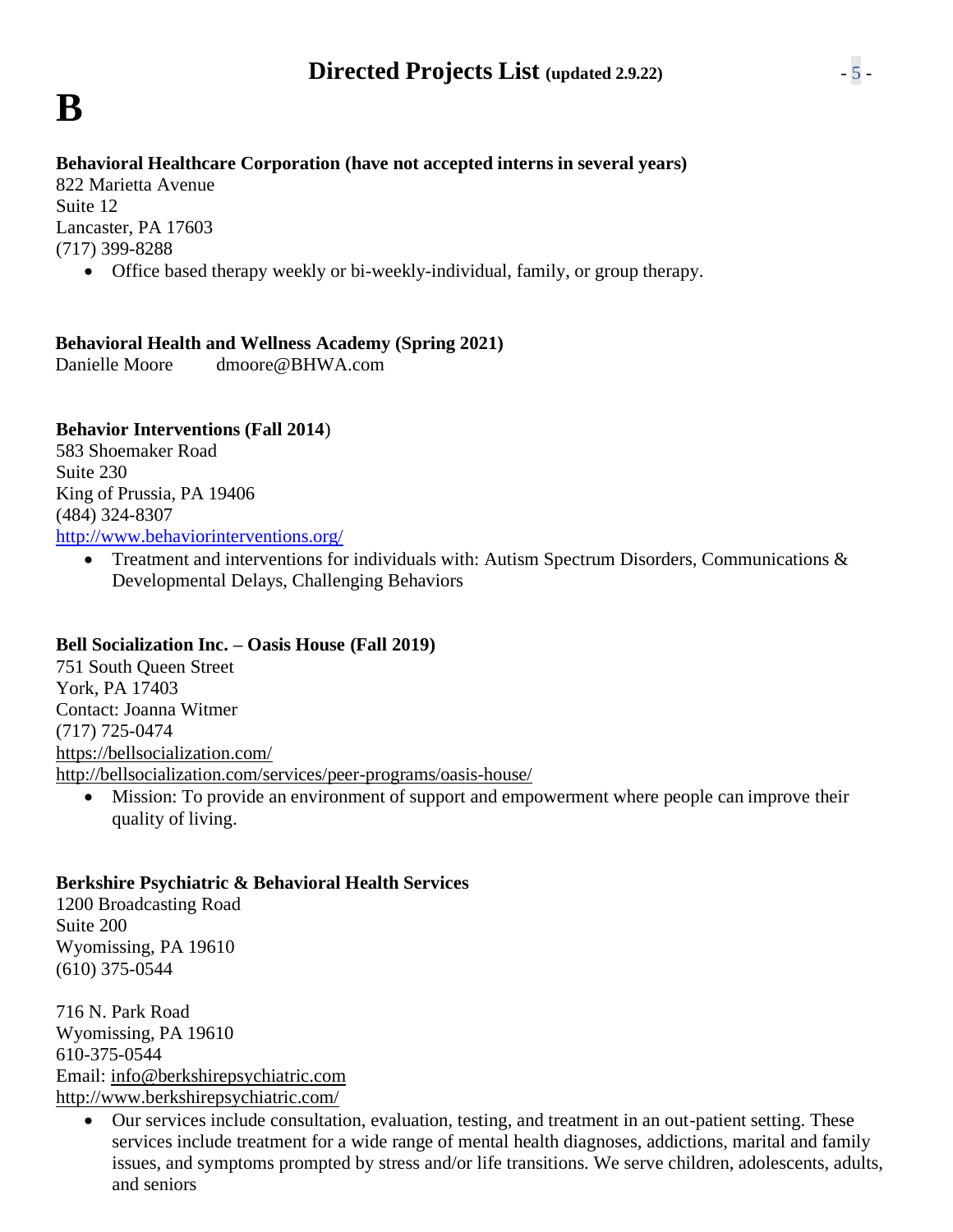### **Best Friends Day Care**

Various Locations

- New Cumberland
	- o 206 Bridge Street, New Cumberland, PA 17070
- Strawberry Square
	- o 11 North 3<sup>rd</sup> Street, Harrisburg, PA 17101
- Colonial Park
	- o 5290 Jonestown Road, Harrisburg, PA 17112
- ACE
	- o 507 Fishing Creek Road, Lewisberry, PA, 17339

https:/[/www.bestfriendsdaycarecenters.com](http://www.bestfriendsdaycarecenters.com/)

• Mission Statement -- Our goal is to provide a program that can take a child from infancy, through the fifth grade, and give them a safe, loving and learning environment.With a qualified staff of caregivers and administrators, Best Friends sets out on its daily mission to provide the balanced needs of children today.

### **Binghamton Zoo at Ross Park (Summer 2014)**

### **New York**

60 Morgan Road Binghamton, NY 13903 Contact: Maria Desisto

- $\bullet$  607-724-5461
- [mdesito@rosspark.com](mailto:mdesito@rosspark.com)

### **Boys' and Girls' Club of Lancaster (Spring 2021)**

**Administrative Offices** 116 S. Water St., P.O. Box 104 Lancaster, PA 17608 (717) 295-3474 (717) 509-5077 (Fax) <http://www.bgclanc.org/>

• Our mission is to enable all young people, especially those who need us most, to become productive, caring, responsible adults. Club programs and services promote and enhance the development of boys and girls by instilling a sense of competence, usefulness, belonging and influence. Boys & Girls Club of Lancaster sites are a safe place to learn and grow -- all while having fun.

### **Sherman & Kathryn Hill Clubhouse (Boys' and Girls' Club)**

116 S. Water Street Lancaster, PA 17603 (717) 299-3771

### **Family Intervention and Treatment Program (Spring 2014)**

Jack Walker Clubhouse 231 W. Lemon St. Lancaster, PA 17603 (717) 397-5514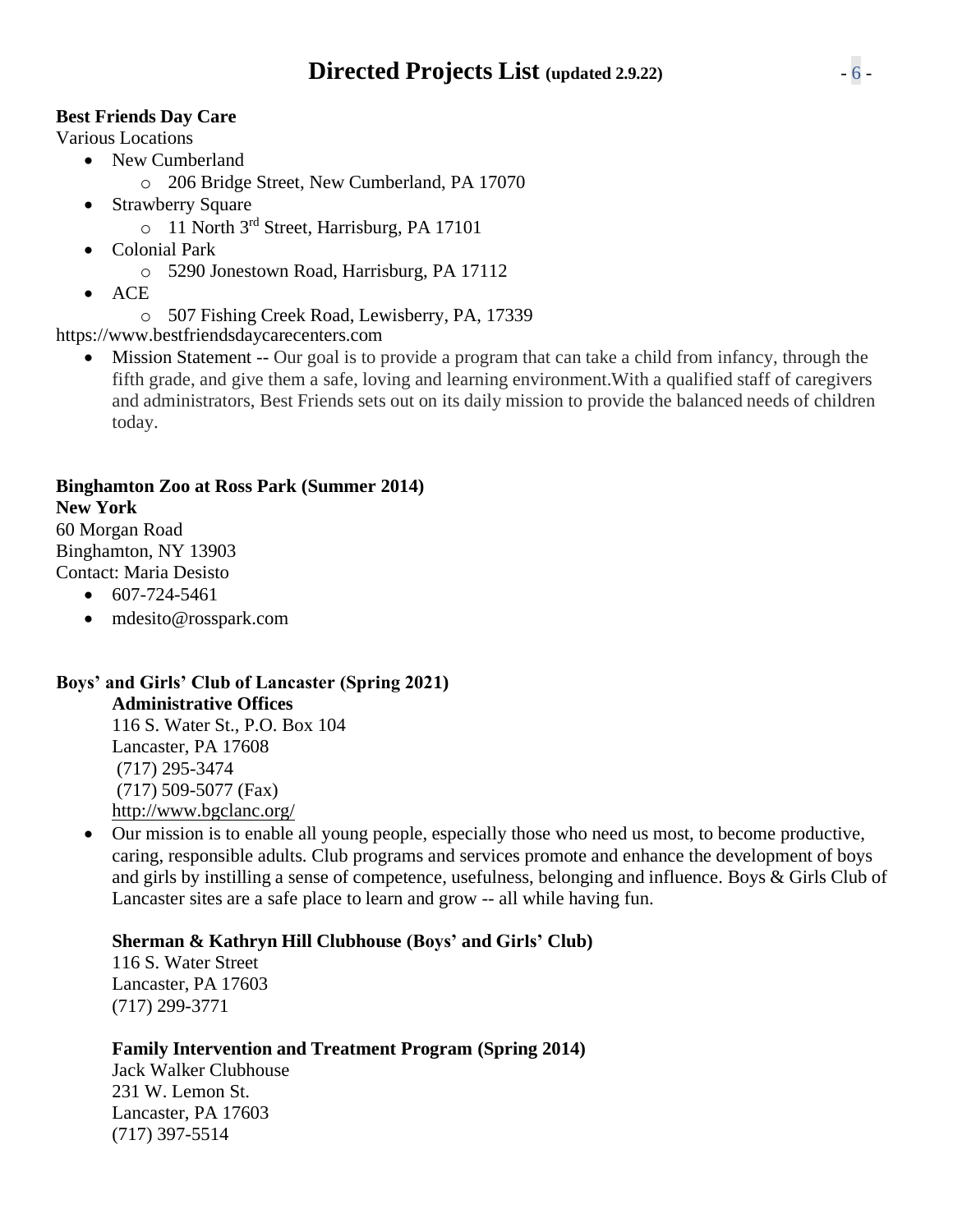## **Directed Projects List (updated 2.9.22)** - 7 -

### **Columbia Clubhouse (Spring 2022)**

248 W. Locust St. Columbia, PA 17512 (717) 684-3637 (717) 803-0380 Contact: Darryl Waters (Club Director)

### **Steinman Clubhouse**

333 Dauphin St. Lancaster, PA 17602 (717) 392-6343

### **Boys & Girls Club at Martin Luther King Elementary School**

466 Rockland St. Lancaster, PA 17602 Contact: Tara Haughney 484-269-7340

### **Bright Start Academy**

2312 Marietta Avenue Lancaster, PA 17603 (717) 397-5288 [brightstartkk@msn.com](mailto:brightstartkk@msn.com) • daycare facility

### **Bright Water Landing**

1166 Hilts Road Wrightsville, PA 17368 844-240-3158 or 888-465-6362 <http://www.brightwaterlanding.com/> • Addiction treatment facility -- new in 2015

### **Building Futures Youth Program (Spring 2014)**

Arbor Education & Training-A ResCare Company 1016 N. Charlotte Street Suite 124 Lancaster, PA 17603 [www.arboret.com](http://www.arboret.com/) Contact: Lisa Touchton, • 717-509-0134

[ltouchton@libertyplace.net](mailto:ltouchton@libertyplace.net)

• We provide life-changing programs to help young people succeed in school, obtain meaningful and gainful employment and become productive members of their community. ResCare also excels at assisting children find safe, secure environments through our foster care programs.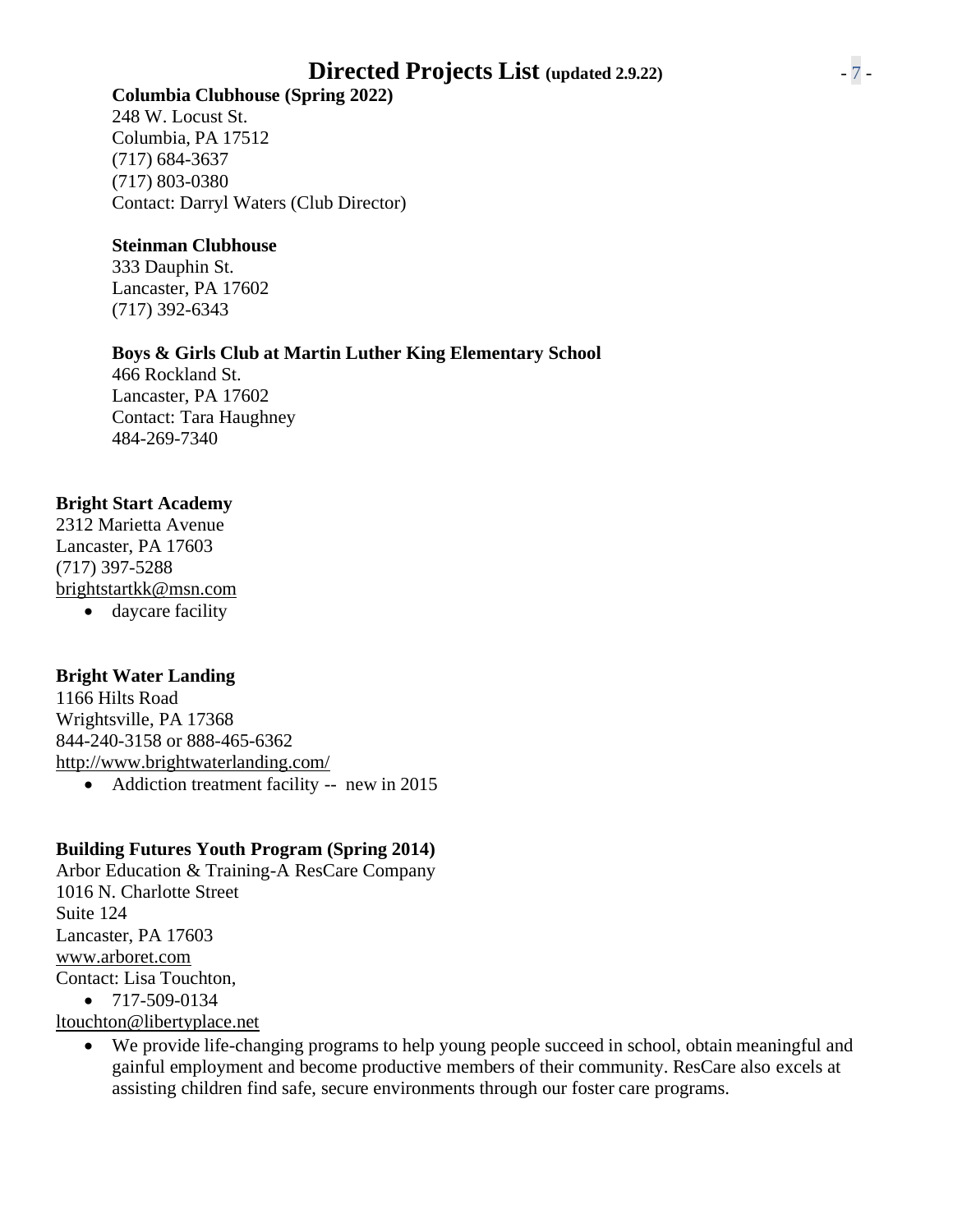## **Directed Projects List (updated 2.9.22)** - 8 -

**Bureau of Juvenile Justice Services**

State Reintegration Program: Harrisburg Office 5020 Ritter Road, Suite 209 Mechanicsburg, PA 17055 (717) 796-7401 Additional information about State Reintegration Program: (717) 787-7754 <http://www.srppa.com/index.html> [http://www.dhs.pa.gov/learnaboutdhs/dhsorganization/officeofchildrenyouthandfamilies/bureauofjuvenil](http://www.dhs.pa.gov/learnaboutdhs/dhsorganization/officeofchildrenyouthandfamilies/bureauofjuvenilejusticeservices/index.htm) [ejusticeservices/index.htm](http://www.dhs.pa.gov/learnaboutdhs/dhsorganization/officeofchildrenyouthandfamilies/bureauofjuvenilejusticeservices/index.htm)

The program incorporates the principles of Balanced and Restorative Justice by helping to prepare youth for increased responsibility in the community; facilitating pro-social youth interaction in the community by preventing recidivism and working to bring together the youth, family and community support systems.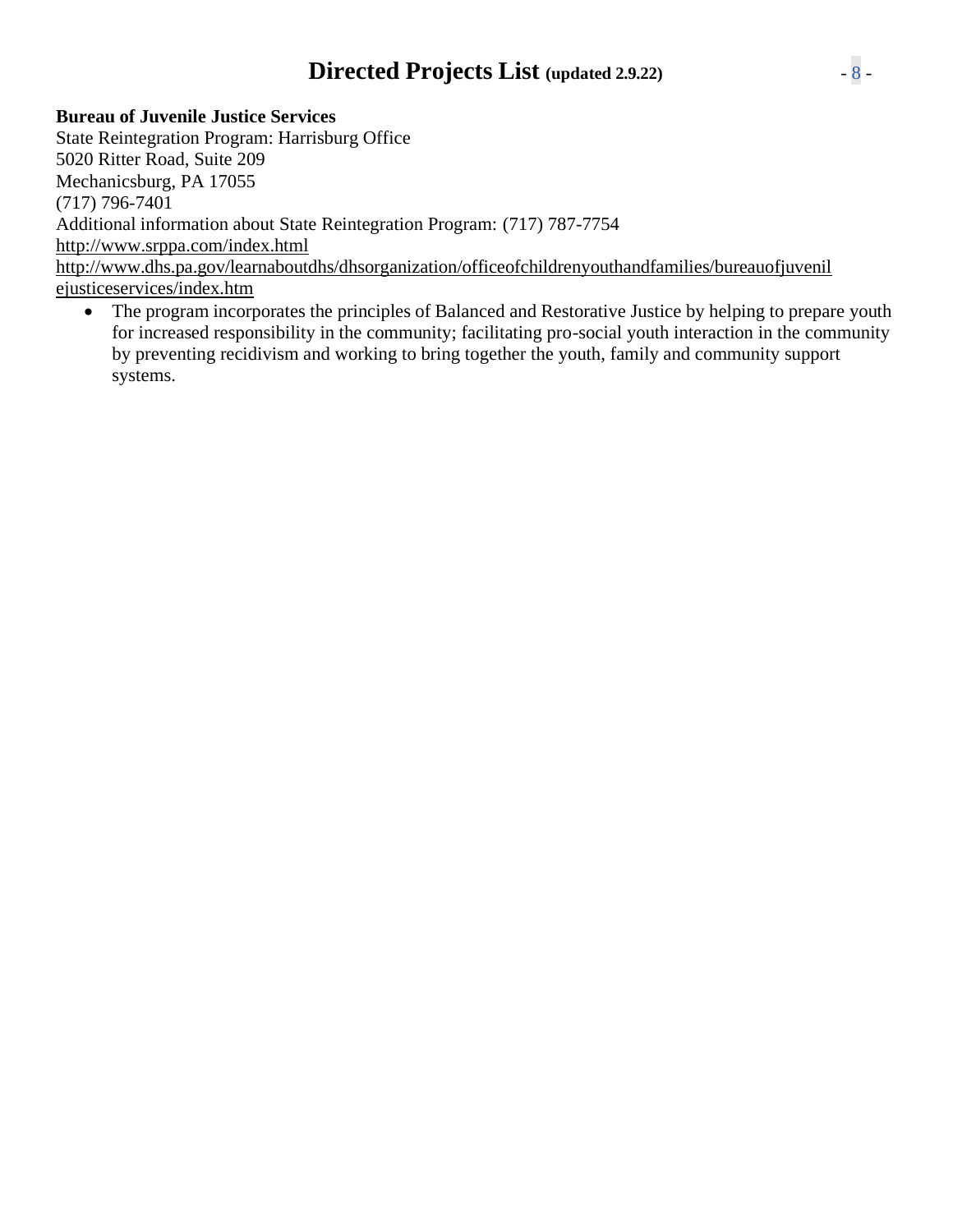# **C**

### **Caron Treatment Center (Fall 2013)**

243 North Galen Hall Road P.O. Box 150 Wernersville, PA 19565 (800) 854-6023 [www.caron.org](http://www.caron.org/)

> • To provide an enlightened, caring treatment community in which all those affected by alcoholism or other drug addiction may begin a new life.

### **Catholic Charities**

4800 Union Deposit Road P.O. Box 3551 Harrisburg, PA 17105-3551 (717) 657-4804 (717) 657-8683 (fax) [www.hbgdiocese.org](http://www.hbgdiocese.org/) Chatholic Charities- **Interfaith Shelter (Summer 2016)** 120 Willow Road Harrisburg, PA 17109 (717) 652-8740

### **CCRES Educational and Behavioral Health Services**

Technical College High School - Brandywine Campus; 443 Boot Road Downingtown, PA 19335. (484) 593-5040 [www.ccres.org](http://www.ccres.org/)

• Provides quality services to students and families, many dealing with Autism. CCRES works in collaboration with school districts, intermediate units, and the behavioral health system

### **Center for Autism and Developmental Disabilities (CADD) (Summer 2017)**

1886 Roherstown Road Lancaster, PA 17601 (717) 735-1902 <https://www.wellspanphilhaven.org/>

• Committed to forming supportive relationships with families in Central Pennsylvania who are coping with the challenges of autism spectrum disorders and/or intellectual disabilities.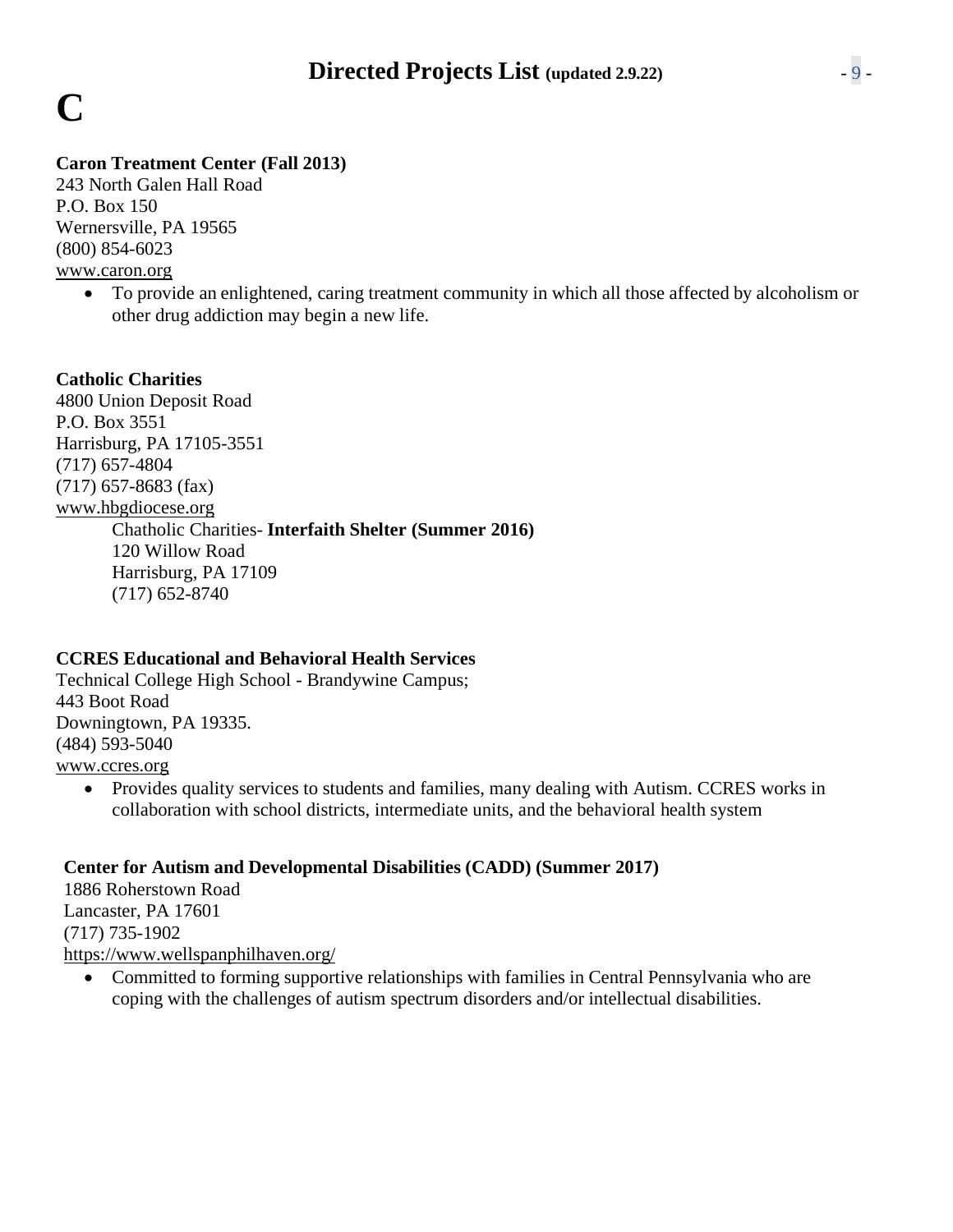## **Directed Projects List (updated 2.9.22)** - 10 -

### **Center for Community Peacemaking (Spring 2018)**

53 N. Duke Street (Room 303) Lancaster, PA 17602 (717) 397-2404 (717) 397-5502 (fax) [www.ccp.org](http://www.ccp.org/)

• Brings victims and offenders together for reconciliation and healing.

### **Center for Neurobehavioral Health**

2176 Embassy Drive, Suite 366 Lancaster, PA 17603 (717) 392-6061 (717) 431-2014 (fax) Contact: Cynthia Socha-Gelgot, PhD, Clinical Neuropsychologist, Clinical Director [braincenter@msn.com](mailto:braincenter@msn.com) <http://centerforneurohealth.org/index.htm>

• A company devoted to the evaluation and treatment of individuals who experience emotional, behavioral, and cognitive difficulties due to an injury or disease of the brain.

### **Chesterbrook Academy**

https:/[/www.chesterbrookacademy.com](http://www.chesterbrookacademy.com/)

• Chesterbrook Academy private [preschools a](http://www.chesterbrookacademy.com/preschool/)nd [elementary schools b](http://www.chesterbrookacademy.com/elementary-school/)uild the solid academic foundation students need for future success. Classes are led by dedicated, caring teachers who value open communication with parents. Our [preschools o](http://www.chesterbrookacademy.com/preschool/)ffer the perfect balance of learning and play. Our [elementary schoolsp](http://www.chesterbrookacademy.com/elementary-school/)rovide a challenging and robust [curriculum,](http://www.chesterbrookacademy.com/elementary-school/core-curriculum/) innovative instruction, and a vibrant school community. You'll find Chesterbrook Academy schools in [Florida,](http://www.chesterbrookacademy.com/find-a-school/?address=Florida) [Illinois,](http://www.chesterbrookacademy.com/find-a-school/?address=Illinois) [Maryland,](http://www.chesterbrookacademy.com/find-a-school/?address=Maryland) [North](http://www.chesterbrookacademy.com/find-a-school/?address=North%20Carolina) [Carolina,](http://www.chesterbrookacademy.com/find-a-school/?address=North%20Carolina) New [Jersey,](http://www.chesterbrookacademy.com/find-a-school/?address=New%20Jersey) [Pennsylvania,](http://www.chesterbrookacademy.com/find-a-school/?address=Pennsylvania) [South Carolina,](http://www.chesterbrookacademy.com/find-a-school/?address=South%20Carolina) and [Virginia.](http://www.chesterbrookacademy.com/find-a-school/?address=Virginia)

### **Children's Aid Society (Summer 2013)**

Nicarry Caring Center 343 Lincoln Way West New Oxford, PA 17350 (717) 624-4461 <http://www.cassd.org/> <http://www.cassd.org/nicarry-caring-center/>

• Nicarry Caring Center offers art and child-centered therapy, God's Closet clothing bank, parent support groups and the administrative offices for Children's Aid Society.

Lehman Caring Center **(Spring 2019)** 400 W. Market Street York, PA 17401 Contact: Shari Gordon [sgordon@cassd.org](mailto:sgordon@cassd.org) (717) 845-5771 (Ext. 105) <http://www.cassd.org/> <http://www.cassd.org/lehman-caring-center/>

• Lehman Caring Center offers emergency respite care for children birth through six years of agein a 24-hour crisis nursery, art and child-centered therapy, family advocate services, and parent support groups.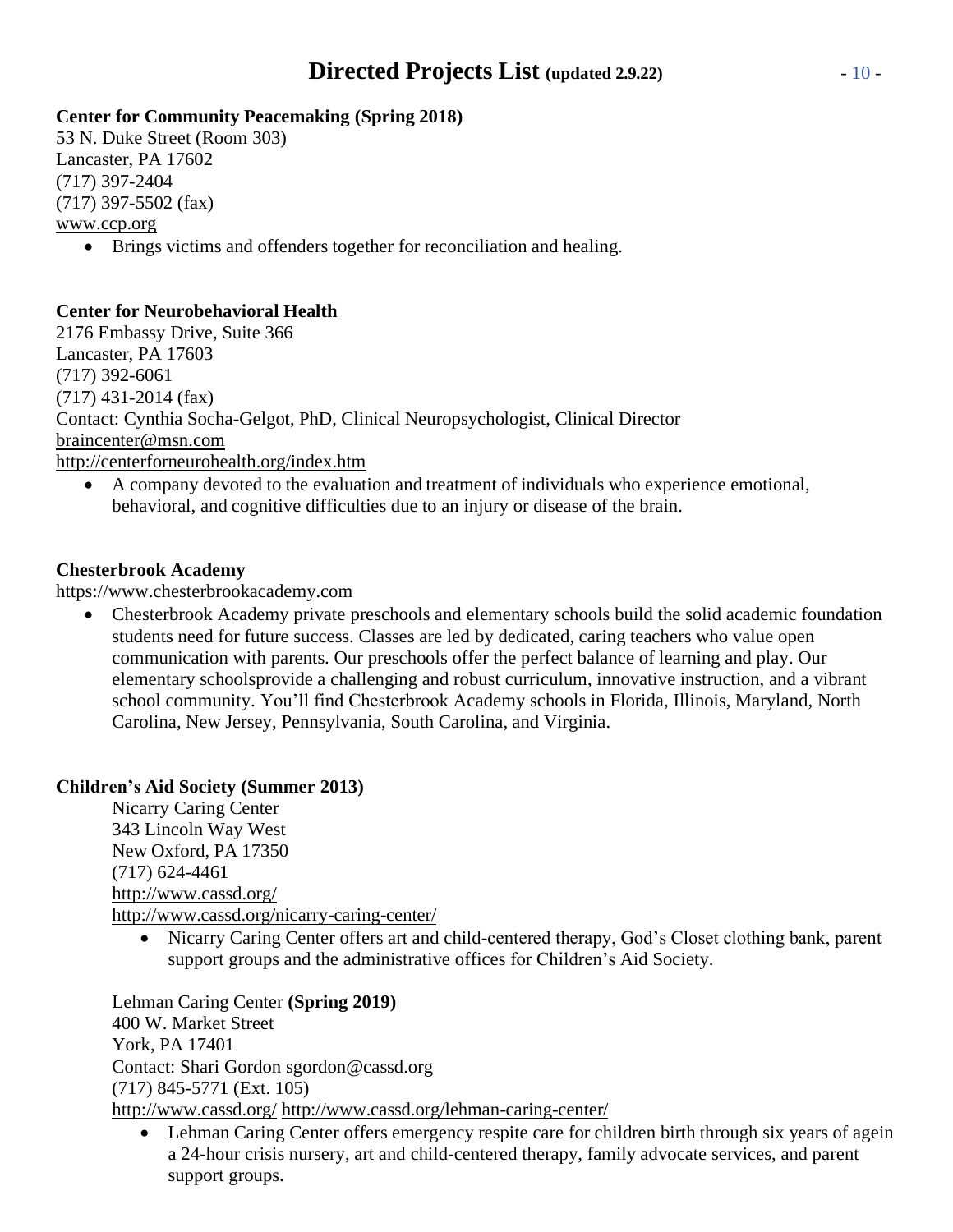## **Directed Projects List (updated 2.9.22)** - 11 -

### **Children's Home of Reading (Spring 2019)**

1010 Centre Ave Reading, PA 19601 (610) 478-8266 [www.childrenshomeofrdg.org](http://www.childrenshomeofrdg.org/)

• The Children's Home of Reading continues to provide a treatment oriented residential environment for children and teenagers, as well as community-based services. Its broad spectrum of services includes specialized foster care, residential treatment programs for adolescent males, educational services, a case management program for drug-addicted moms and their babies, a community based mental health program for children and community programs for youth and families in the Lehigh Valley.

### **Children's Home of York (Spring 2013) BRIDGES Partial Hospitalization**

77 Shoe House Road York, PA 17406 (717) 755-1033 (Ext. 1226) <http://www.choyork.org/> <http://www.choyork.org/index.php?pID=16>

• Children's Home of York's BRIDGES Program is a psychiatric partial hospitalization unit providing stabilization and treatment for children and adolescents who are experiencing severe psychiatric symptoms and emotional disturbance. Operated in cooperation with licensed staff of the Lincoln Intermediate Unit No. 12, BRIDGES is a therapeutic milieu employing Sanctuary® principles and provides intensive, community-based treatment in conjunction with educational programming for males and females aged 11 to 19 who require moderately restrictive day treatment on an outpatient basis. Participants in the BRIDGES Program acquire the skills they need to transition out of the program to a less restrictive and less intrusive level of care. The Program operates year-round and consists of highlystructured therapy and offers scholastic education in conjunction with treatment services during the school year.

### **Church World Services (new placement as of 2015)**

308 E King Street Lancaster, PA 17602 Intern Program – see application online www.cwslancaster.org\ Contact: Laura Beltle Email application and cover letter to [lbeltle@cwsglobal.org](mailto:lbeltle@cwsglobal.org)

- (types of internships include refugee resettlement, cuba/Haitian resettlement, cultural orientation and support, refugee health, refugee employment, vocational technology, communications and development)
- CWS has worked for nearly seven decades with one goal: building a world where there is enough for all. CWS affirms the power of individuals and communities to take ownership of their future. They meet them right where they are, helping create solutions they can maintain and build on.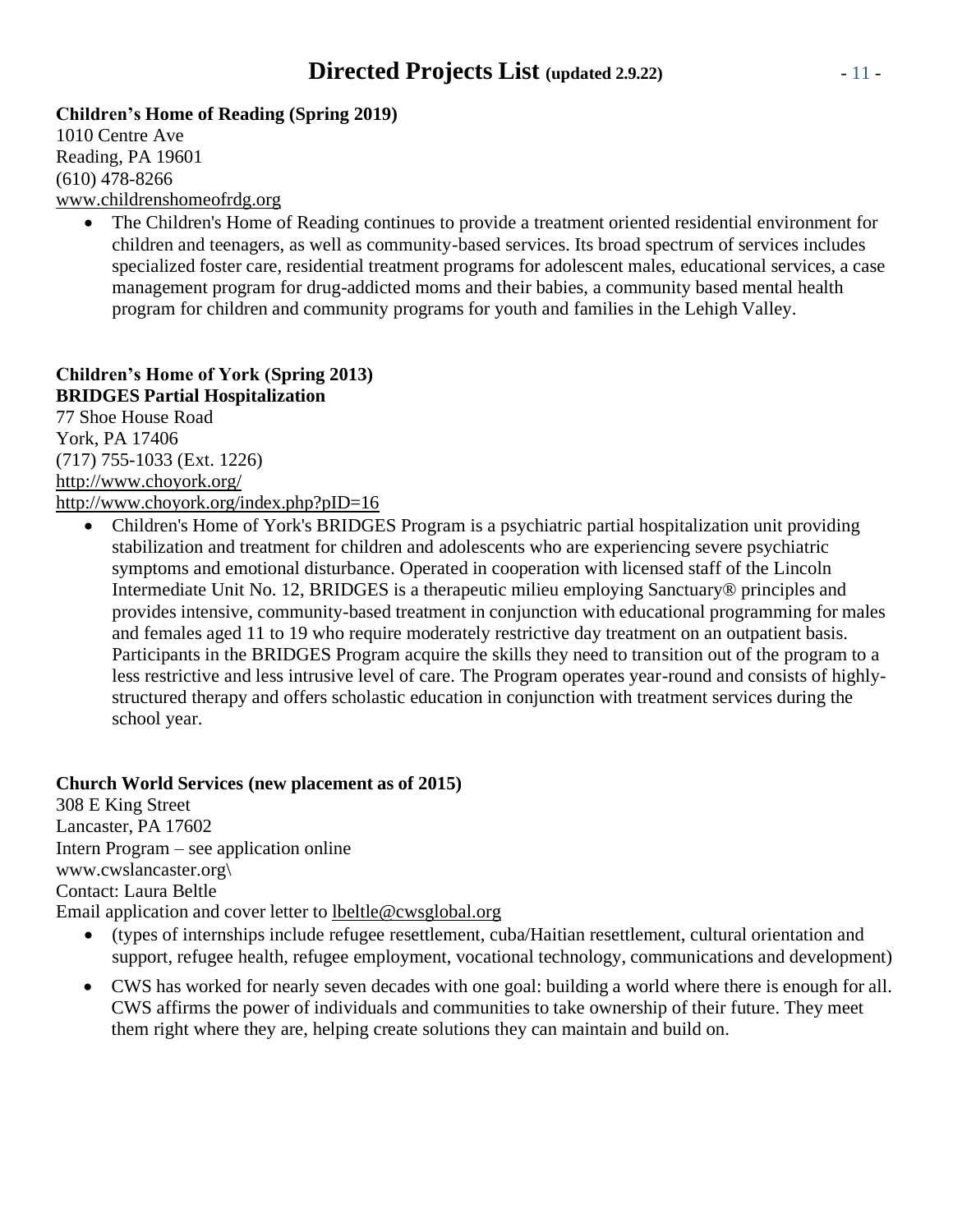### **Clare's House (Spring 2014)**

342-344 E. Chestnut St. Lancaster, PA 17602 (717) 291-8967 [www.clarehouselancaster.org](http://www.clarehouselancaster.org/)

• Clare House serves homeless women and children by providing a temporary home in a caring environment, life skills programs and aftercare support leading to self-sufficiency.

### **Clinical Social Worker Associates (within Pottsville Peace of Mind) (Spring 2021)**

Ami Riegel cswa10@gmail.com

### **COBYS (Summer 2019)**

444 Murry Hill Circle Lancaster, PA 17601 Contact: Holly Hardin

- $\bullet$  717-656-6580
- [www.cobys.org](http://www.cobys.org/)
	- COBYS Family Services educates, supports, and empowers children and adults to reach their full potential. Motivated by Christian faith. Adoption, counseling, family support, foster care, early childhood education

### **Commonwealth of PA-State Civil Service Commission**

Harrisburg: Strawberry Square Complex 320 Market Street 2<sup>nd</sup> Floor Harrisburg, PA 17101 (717) 783-3058 [http://www.scsc.state.pa.us](http://www.scsc.state.pa.us/)

• Locations in Philadelphia & Pittsburgh. Test centers in Allentown and other PA locations.

### **Community Action Program (CAP) of Lancaster (Spring 2014) Contact Lancaster Helpline** 601 S. Queen Street P.O. Box 599 Lancaster, PA 17608 Contact: Reed Reynolds (717) 431-1027 [www.caplanc.org](http://www.caplanc.org/)

• The Community Action Program of Lancaster County champions the achievement of long-term selfsufficiency for individuals and families through services and advocacy targeting the elimination of poverty.

## **Community Fellowship Church (Spring 2016)**

200 Bethel Drive Lancaster, PA 17601 (717) 299-6505 <http://www.communityfellowship.com/home>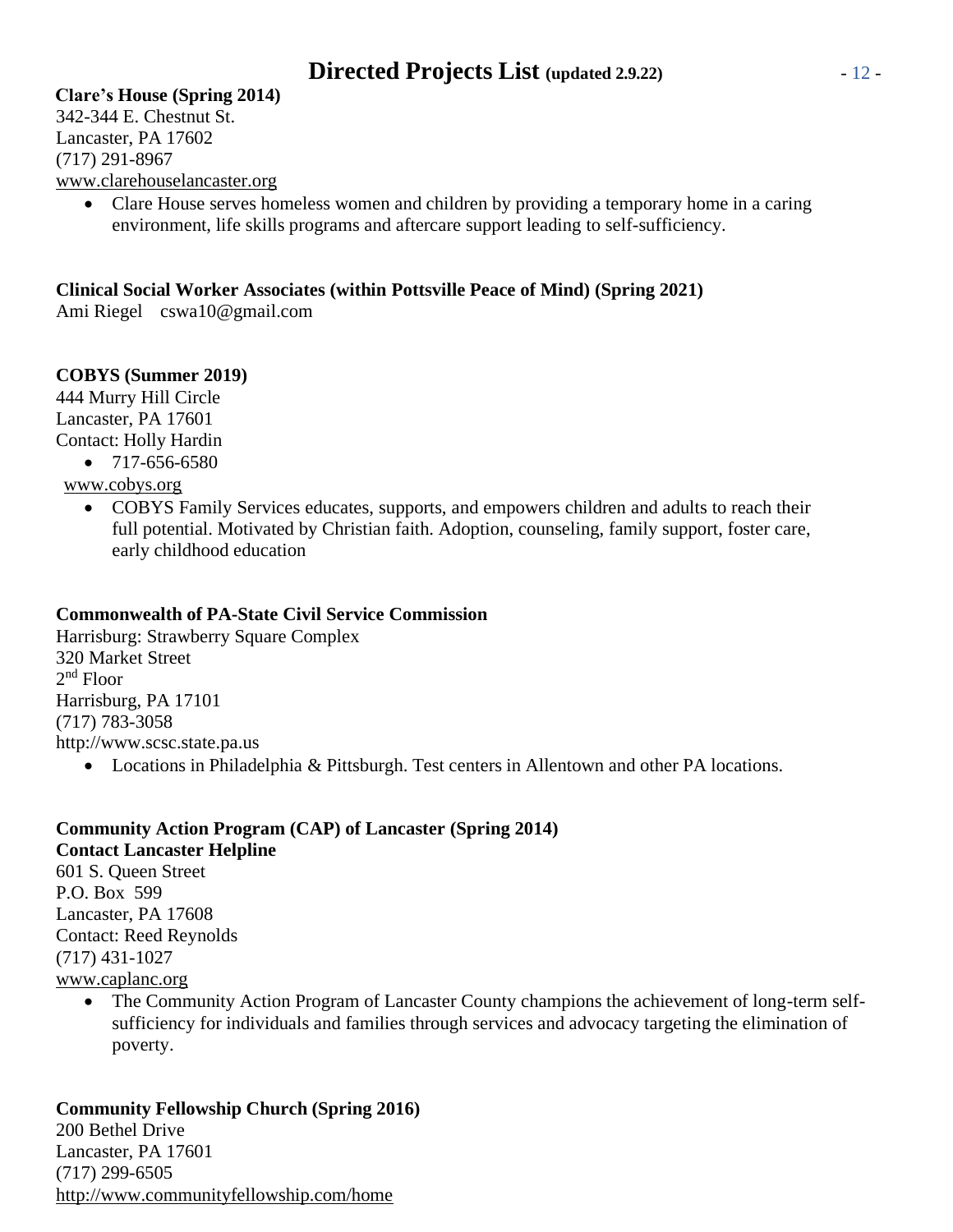### **Community of Life Network (Spring 2016)**

510 Walnut Street Columbia, PA 17512 (717)-684-8094 Contact: Jamie Quinn

### **Community Services Group (CSG) (Fall 2021) Apply on-line ---do not call!**

• Provides services in 17 counties in PA (Psychiatric services – child, adolescent, adult; MH and MR; Inpatient and outpatient, group homes)

Contact:

Jeremy Einfrank [einfrankj@csgonline.org](mailto:einfrank@csgonline.org) 717-285-7121 ext. 10245

### **Community Services Group (CSG) Tempo Clubhouse (Spring 2020)** Grandview Plaza 790 New Holland Ave Lancaster, Pa 17551

(717) 293-5104

### **Community Services Group (CSG) (2013)**

**Columbia Location (Spring 2019)** 319 Walnut St Columbia, PA 17512 (717) 684-3082

## **Community Services Group (CSG)**

**Lemmon St. Location (Spring 2019)** 214 East Lemon Street Lancaster, PA 17602 Contact: Thyda Nuon

### **Community Services Group (CSG) (Spring 2016) Chariots Foster Care** 2330 Varton Way

Harrisburg, PA 17110 (717) 920-9434

Send cover letter and resume to (see Internship link): <http://www.csg.jobs/>

For general information about this organization: <http://www.csgonline.org/> Corporate Office: 320 Highland Drive PO Box 597 Mountville, PA 17554 (717) 285-7121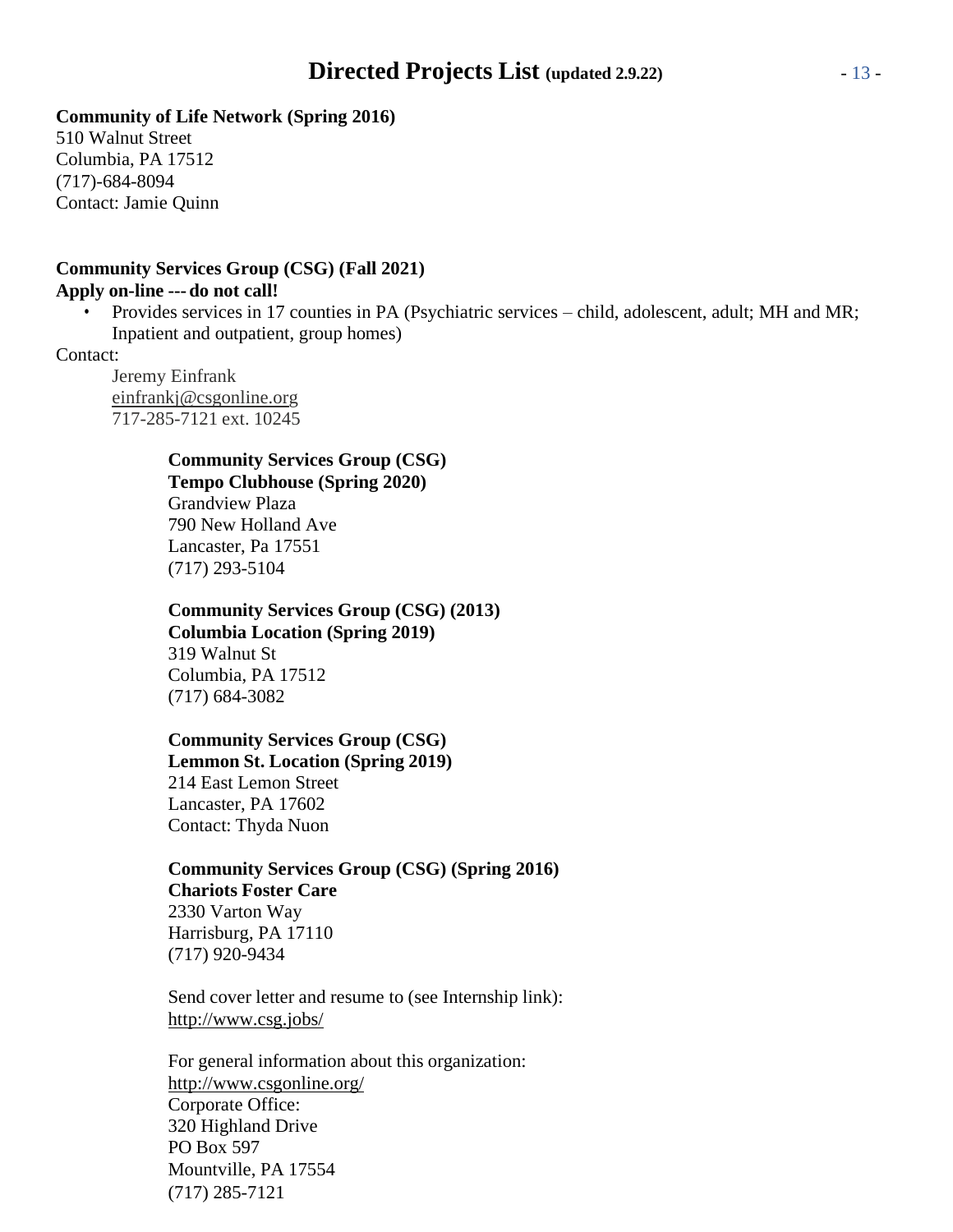## **Directed Projects List (updated 2.9.22)** - 14 -

**Compass Mark (Fall 2021) (Formerly Lancaster Council on Alcohol and Drug Abuse)** 630 Janet Ave. Lancaster, PA 17601 (717) 299 -2831 <http://www.compassmark.org/>

• From those personally struggling with addiction, to those seeking help for others or looking to prevent problems in the first place, Compass Mark has the resources to help direct children, teens and adults on a healthy, successful life path.

### **CONFLICT RESOLUTION SERVICES- Lancaster Mediation Center**

50 North Duke St. Lancaster, PA 17602 (717) 293-7231 <http://conflictservicespa.org/>

• Promotes peaceful conflict resolution through affordable mediation services and high-quality training

### **Contact- Lancaster Helpline (2014)**

601 South Queen Street P.O. Box 2454 Lancaster, PA 17608 (717) 509-7711 (CONTACT office) (717) 299-7301 [www.contact-lancaster.org](http://www.contact-lancaster.org/)

• Experienced, well-trained volunteers respond with non-judgmental empathy to callers in stress. All calls to 299-4855 are confidential, anonymous and free of charge. This is a safe place to vent frustration and hurts, explore options or ask for a referral.

### **Connected Pathways Coaching (Spring 2022)**

Herndon, VA 20171 (703)-435-6307 Contact: Crista Hopp, Director crista@connectedpathwayscoaching.com https://www.connectedpathwayscoaching.com/

• Executive function and ADHD coaching for children, teens, and young adults

### **Court Appointed Special Advocates (CASA) of Lancaster County (Spring 2022)**

120 N. Shippen Street Lancaster PA 17602 Contact: Laura Wilcox (717) 208-3280 laura@casalancaster.org <https://casalancaster.org/>

> • To provide a qualified and compassionate court-appointed volunteer advocate to every child who is abused and neglected, to ensure the fundamental human right of having a safe, nurturing, and permanent home is met.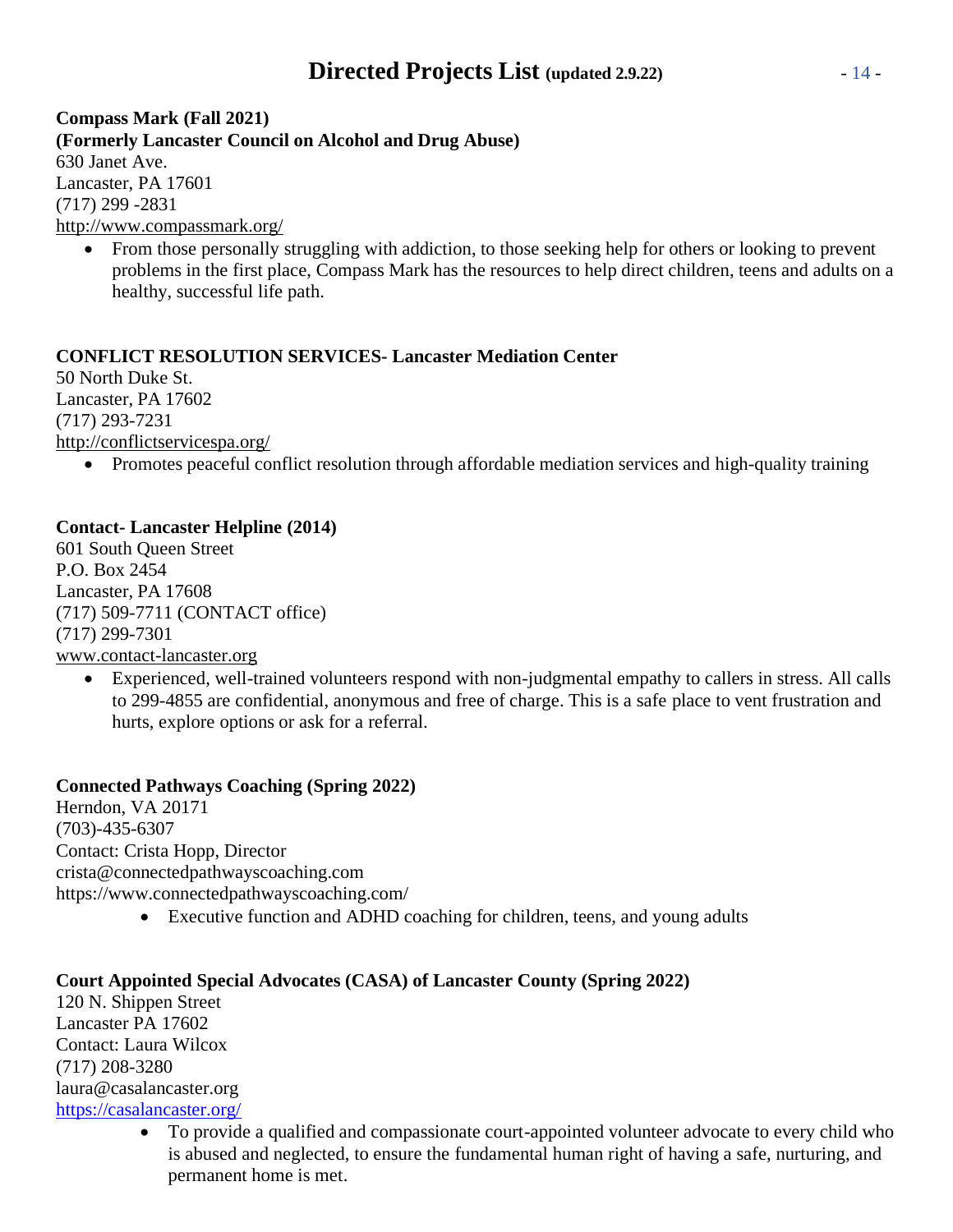## **Directed Projects List (updated 2.9.22)** - 15 -

### **Court of Common Pleas of Lancaster County**

Adult Probation and Parole Services-Internship Program 40 E. King Street P.O Box 83480 Lancaster PA 17608-3480 Contact: Kerri Kneisley, Deputy Director • [kkneisley@co.lancaster.pa.us](mailto:kkneisley@co.lancaster.pa.us) <http://www.co.lancaster.pa.us/courts/site/default.asp> [http://www.co.lancaster.pa.us/courts/cwp/view.asp?a=3&Q=660985&courtsNav=|6](http://www.co.lancaster.pa.us/courts/cwp/view.asp?a=3&Q=660985&courtsNav)224| <http://www.co.lancaster.pa.us/courts/cwp/view.asp?a=3&Q=389056> [www.co.lancaster.pa.us/courts/apps/internships](http://www.co.lancaster.pa.us/courts/apps/internships)

### **Covenant Counseling Services, Inc**.

3309 Spring Street Progress Plaza, Suite 201 Harrisburg, PA 17109 (717) 695-2006

2459 Walnut St Harrisburg, PA 17103 (717) 695-2006 (717) 695-0979 (fax) [ccsharrisburg@aol.com](mailto:ccsharrisburg@aol.com)

### **Crispus Attucks Community Center**

404 South Duke Street 407 Howard Avenue P.O. Box 894 Lancaster, PA 17608 (717) 394-6604 (717) 295-7802 (fax) [caccexecdir@dejazzd.com](mailto:caccexecdir@dejazzd.com) [www.cacc-lancaster.org](http://www.cacc-lancaster.org/)

> • Crispus Attucks Community Center strives to improve the quality of life for youth and families in Lancaster by providing services that promote community prosperity, physical and mental health, and by offering programs and cultural events which preserve the African American heritage

### **Cumberland County Domestic Relations**

13 N. Hanover St. P.O. Box 320 Carlisle, PA 17013 Contact: Richard K. Betts, Director (717) 240-6225 <http://www.ccpa.net/index.aspx?nid=114>

• The Cumberland County Domestic Relations Office: Establishes and enforces child support orders and establishes civil paternity cases and spousal support orders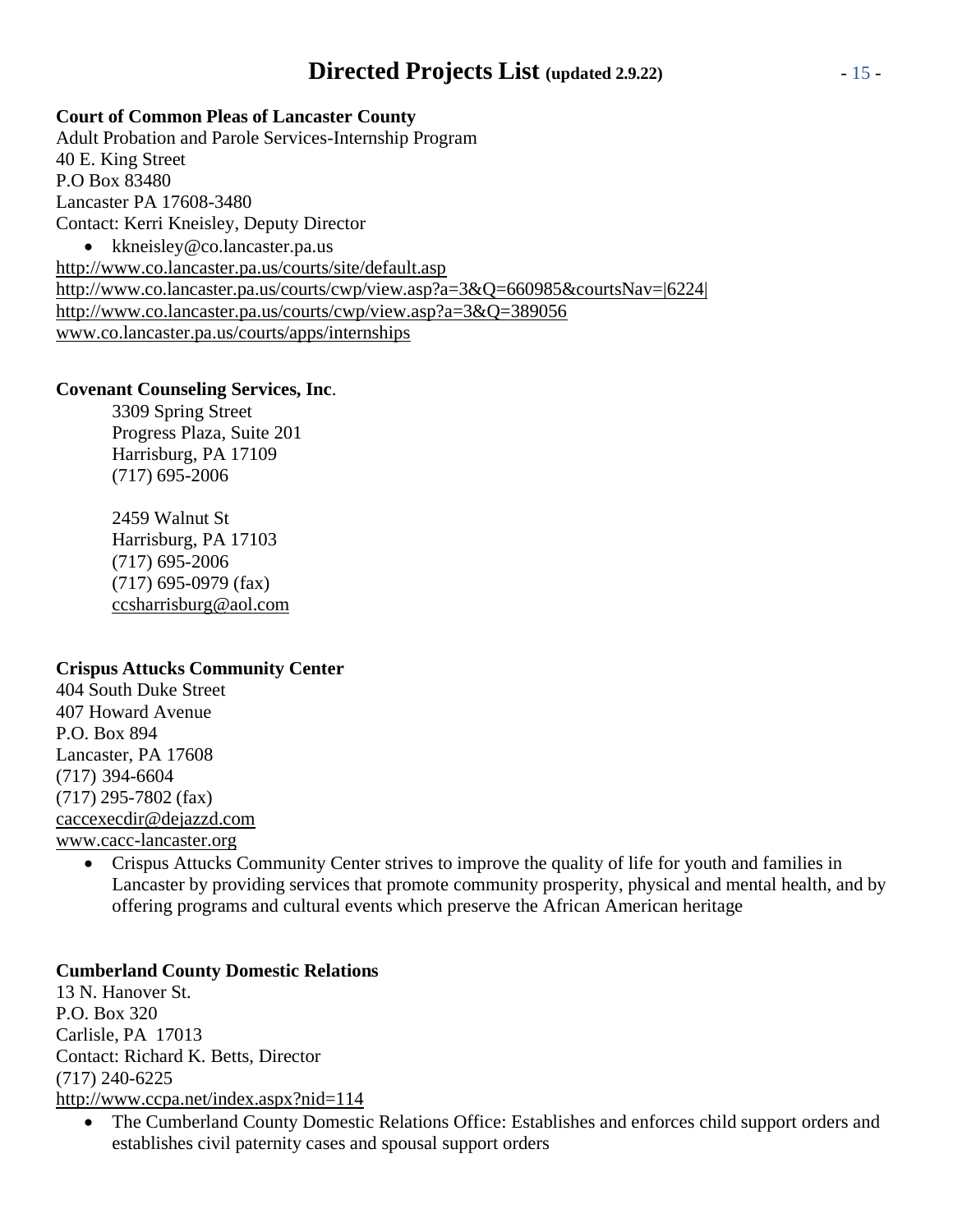# **D**

### **Dauphin County Juvenile Probation**

100 Chestnut St 2 nd Floor Harrisburg, PA 17101 (717) 780-7100 [http://www.dauphincounty.org/government/Court-Departments/Offices-and-Departments/Pages/Juvenile-](http://www.dauphincounty.org/government/Court-Departments/Offices-and-Departments/Pages/Juvenile-Probation.aspx)[Probation.aspx](http://www.dauphincounty.org/government/Court-Departments/Offices-and-Departments/Pages/Juvenile-Probation.aspx)

• The Dauphin County Juvenile Probation Office is an arm of the Juvenile Court and is responsible for the investigation and supervision of juvenile offenders who are alleged to have committed, or who have committed, felony or misdemeanor offenses prior to the juvenile's 18th birthday.

### **Dauphin County Work Release (Fall 2016)**

919 Gibson Blvd. Steelton, PA 17113 (717) 780-6914 Travis Hock – Deputy Director (Initial Contact for field experiences)- [thock@dauphinc.org](mailto:thock@dauphinc.org) [http://www.dauphincounty.org/government/Court-Departments/Offices-and-Departments/Pages/Work-](http://www.dauphincounty.org/government/Court-Departments/Offices-and-Departments/Pages/Work-Release.aspx)[Release.aspx](http://www.dauphincounty.org/government/Court-Departments/Offices-and-Departments/Pages/Work-Release.aspx)

• The Dauphin County Work Release Center is a Community Corrections facility utilized by the Courts to incarcerated sentenced offenders in order to provide an opportunity for them to maintain previously secured or newly gained employment.

## **DayBreak Farm Muffin**

**Company (Spring 2022)** Contact: Kim Fickes-Maychuk [Kim@KTSaddlery.org](mailto:Kim@KTSaddlery.org) [https://www.daybreakfarm](https://www.daybreakfarmmuffins.com/) [muffins.com/](https://www.daybreakfarmmuffins.com/)

> • DayBreak Farm is an actual working farm located in Bucks County PA. We named it DayBreak because we believe every day is a new day, fresh and warm as the morning sun! A new chance to do something wonderful and worthwhile. We Encourage and Support individuals with Special Needs. They are our associates and we are very proud of them and the fabulous effort that they put into their work at the bakery.

### **Deb's House (Spring 2014) Pressley Ridge** 516 North Duke St.

Lancaster, PA 17602 (717) 295-9004

<http://www.pressleyridge.com/services/community-based-services/lancaster/debs-house/>

• Deb's House, a program of Pressley Ridge, uses Family Respite Homes (FRH) to provide safe, nurturing environments for children ages 0-6 years while Lancaster County families work through a short-term crisis (hospitalization, job search, housing issues, etc.). Parents are able to retain custody while working on concrete goals to provide a more stable home environment for themselves and their children.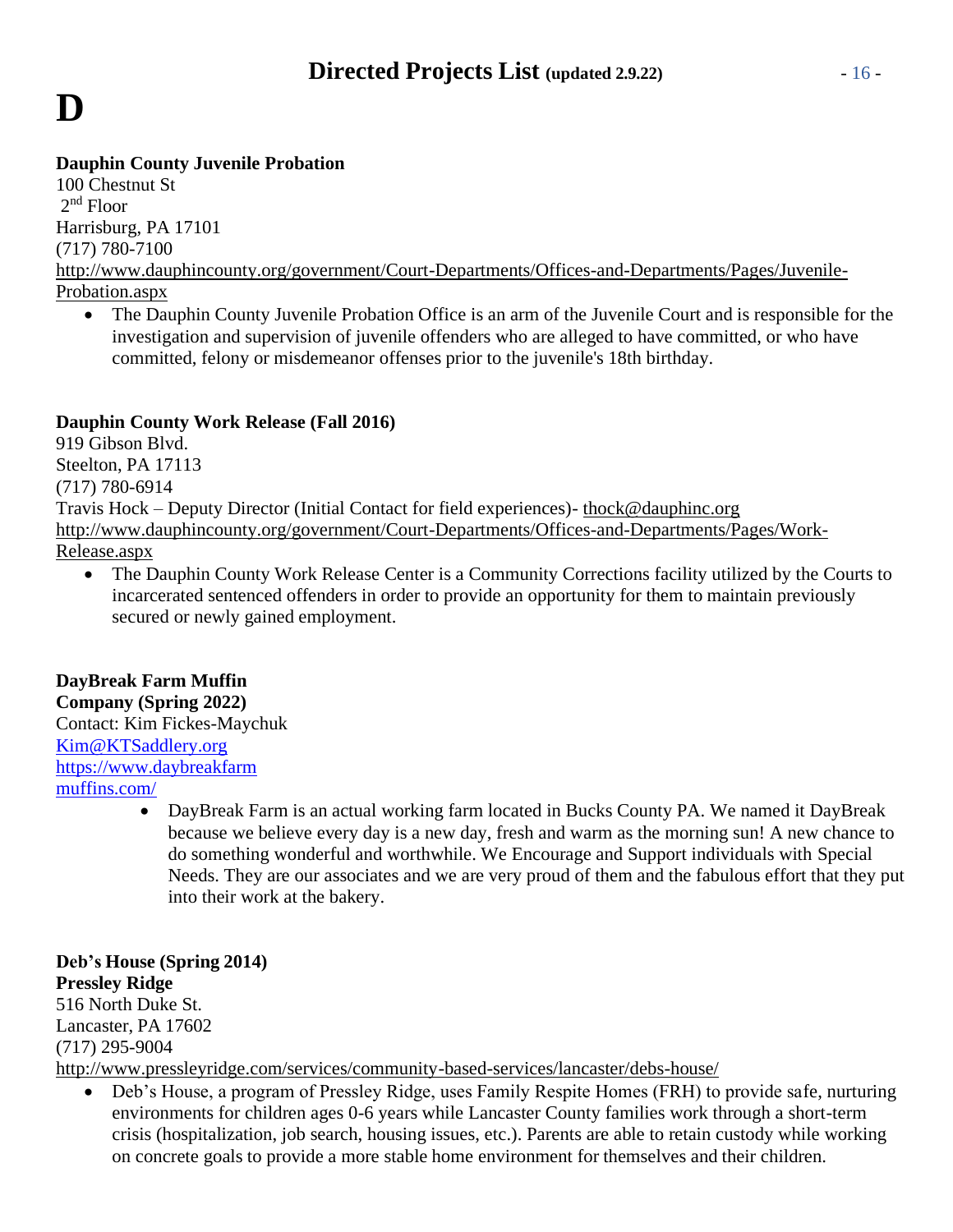## **Directed Projects List (updated 2.9.22)** - 17 -

### **Developmental Disabilities Resources**

215 South Broad Street Lititz, PA 17543 Contact: Dawn Hoffman, Licensed Psychologist (717) 625-3480

• provides an array of long and short-term options for adults and children with disabilities

### **Devereux Whitlock**

139 Leopard Road Berwyn, PA 19312 (610) 296-6800 (main office (610) 251-2017 [http://www.devereux.org/site/PageServer?pagename=pa\\_index](http://www.devereux.org/site/PageServer?pagename=pa_index)

• provide supports and services for adults with a wide range of disabilities including autism spectrum disorders (ASD), emotional and behavioral disorders, intellectual/developmental disabilities and acquired/traumatic brain injuries

### **Diakon Family Life Services (Fall 2017)**

960 Century Drive Mechanicsburg, PA 17055 <http://www.diakon.org/family-life-services/>

• Offers certified addictions counseling, school-based services, and specialiszed training for school personnel in meeting the mental-health needs of students.

### **Domestic Violence Services of Lancaster County (formerly Lancaster Shelter for Abused Women) (2014)** P.O. Box 359

Lancaster, PA 17602 (717) 299-9677 (Ext. 3114) (717) 290-6855 (fax)

• ("....very interested in having MU Clinical Psychology students at our agency. However, it is very important that the student contact me early. In order to do any clinical work here, a 45-hour of training is required. DVSLC generally only offers the training two times a year. If possible, the student should make arrangement to take the training during the fall semester so they can begin working with program participants in the spring semester. I only take 2 students a semester at the emergency shelter facility. Senior Social work students also apply for field placements with our organization…DVSLC currently employs 2 Master level social workers. I am the only MSW with a license, but the other MSW has 5+ years of experience. We also have access to Dr. Susan Atkins, licensed psychologist, to assist with supervision when needed." Students interested in DVSLC should contact them early in the fall because 15 hours of training is required before starting work. It is also preferred that students be able to spend 1- 2 eight hour days at the shelter.)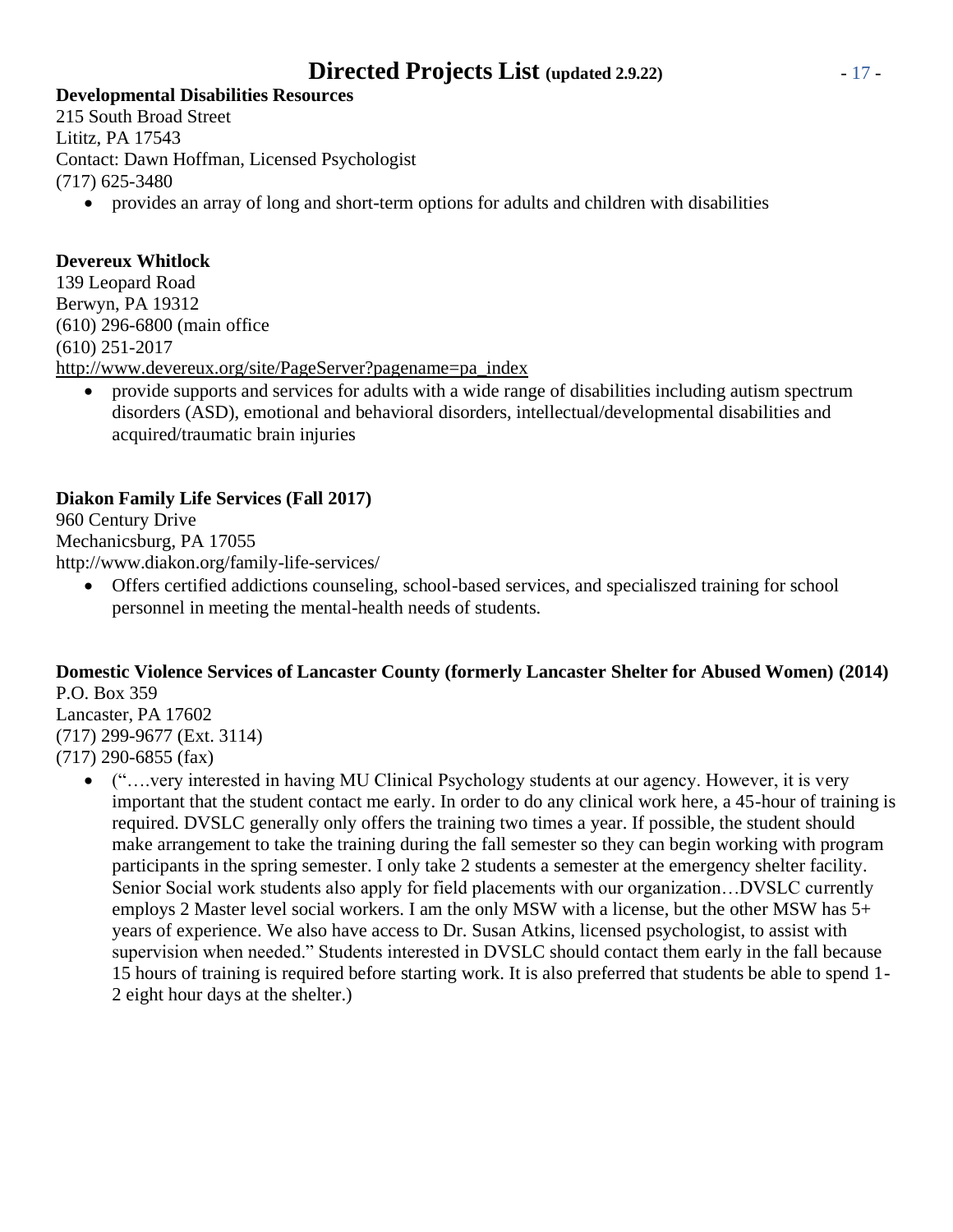## **Directed Projects List (updated 2.9.22)** - 18 -

**Drug and Alcohol Rehabilitation Services (2014) Mano's House Supervised Independent Living (SIL) (Fall 2018)** 131 S. Prince St.

Lancaster, PA 17603 (717) 393-1796 (717) 735-7478 (fax) <http://www.darsinc.com/>

> • Drug and Alcohol Services, Inc is a licensed drug and alcohol treatment program, licensed through the Bureau of Drug and Alcohol Programs with the Department of Public Health. DARS Inc consists of the Supervised Independent Living Program, Manos House Residential Treatment Program and Prospect Grove High School, a licensed private academic high school through PDE.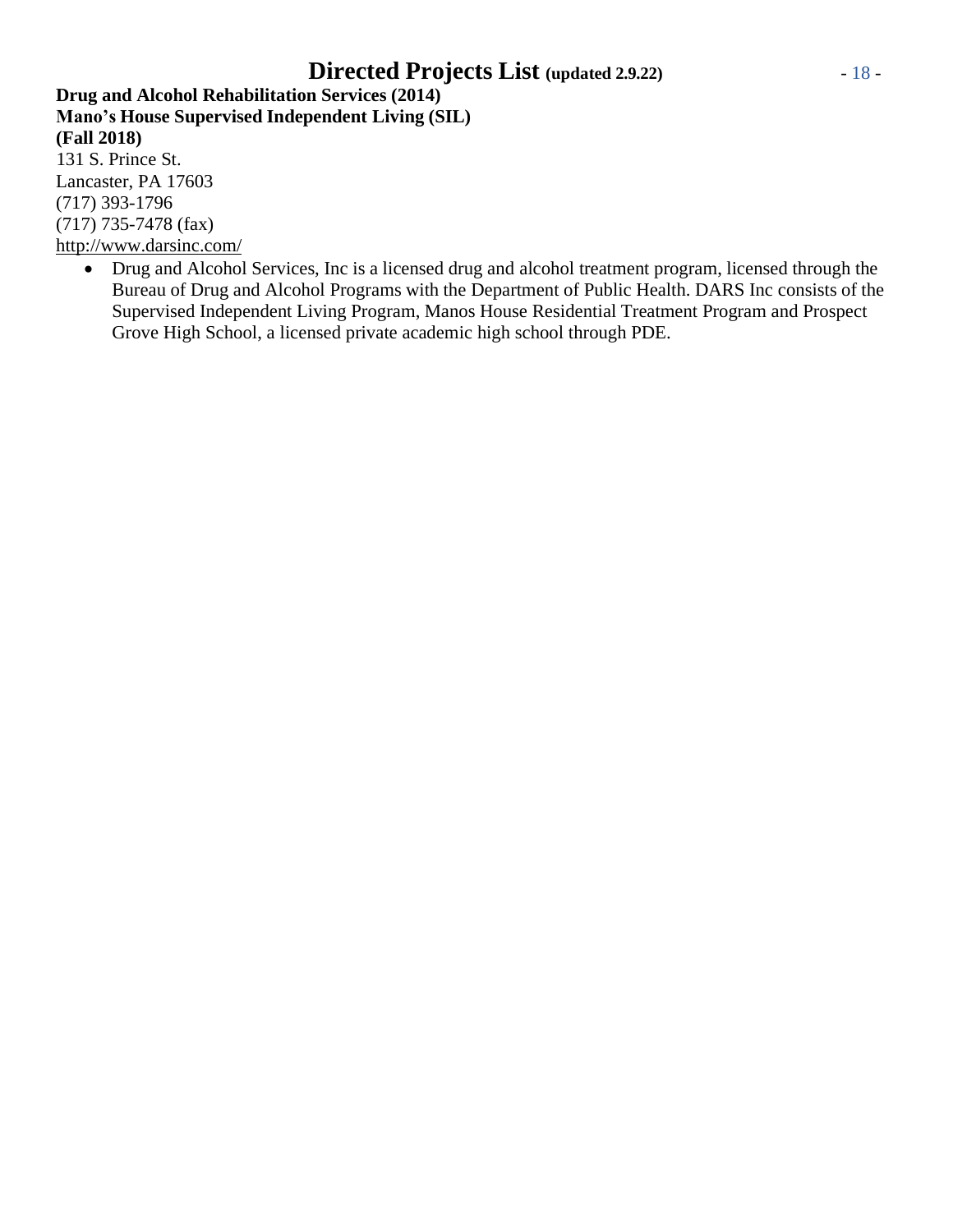## **E**

### **Early Childhood Innovative Connections**

200 W Orange St. Lititz, PA 17543 (717) 588-4800 <http://www.ecinnovativeconnections.org/>

### **Easy Does It (2013)**

Recovery Community Center 1300 Hilltop Road Leesport, PA (610) 373-2463

Reading Facility 647 Walnut Street Reading PA (610) 373-9550

<http://easydoesitinc.org/>

• Easy Does It, Inc. is a non-profit charitable organization dedicated to improving the quality of life of individuals and families recovering from the effects of addiction, thus contributing to the betterment of our community and society as a whole.

**Edgewater Human Services** (see NHS listing) **Edgewater Children's Services** 2001 North Front Street, Suite 232 Governor's Plaza South, Building 3 2421 N. Front Street Harrisburg, PA 17102 (717) 236-7357 [www.nhsonline.org](http://www.nhsonline.org/)

• full range of integrated services in the areas of mental health, addictive diseases, autism, education, intellectual/developmental disabilities, juvenile justice, therapeutic family care and other specialized services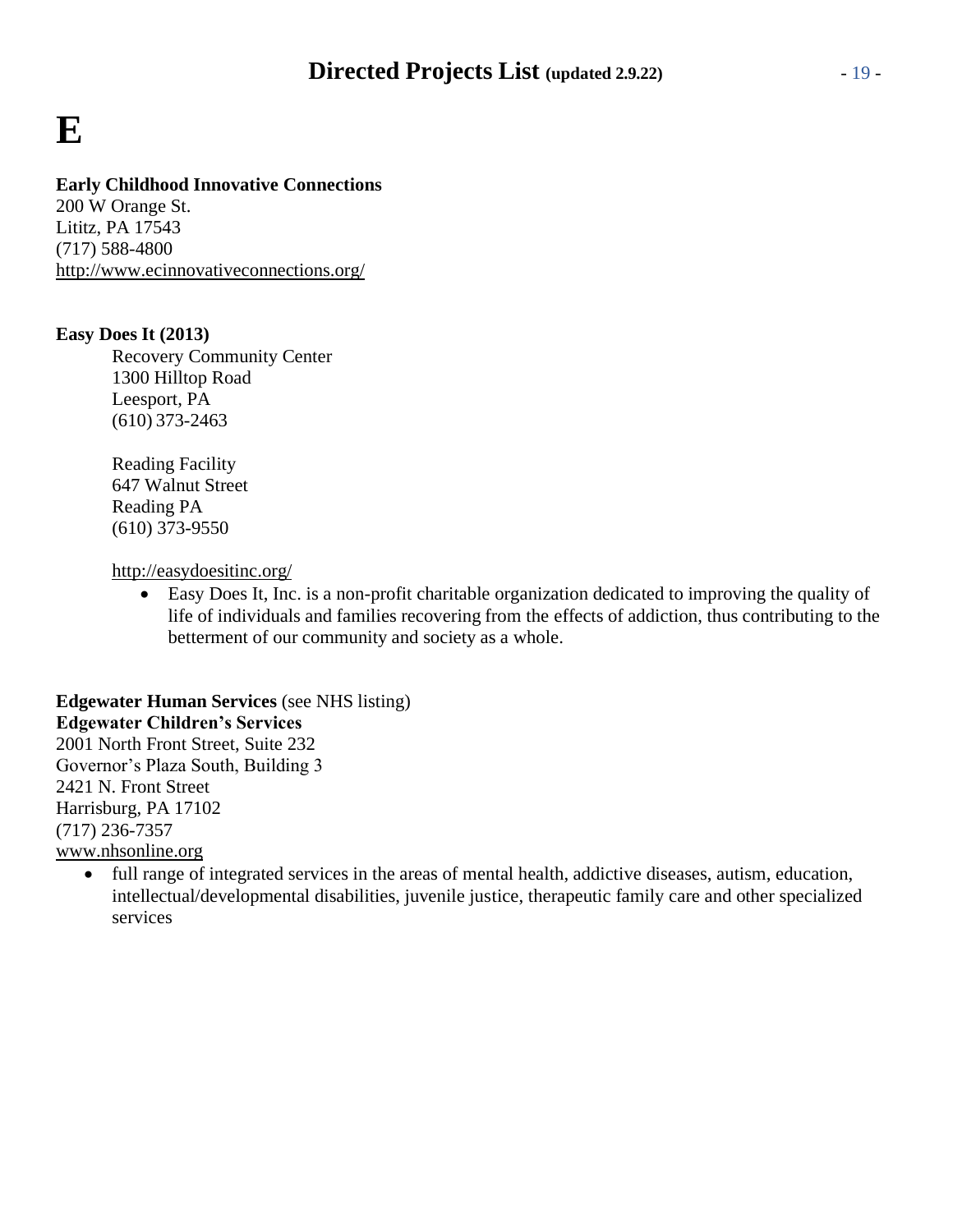## **Directed Projects List (updated 2.9.22)** - 20 -

### **EDSI (Educational Data Systems, Inc.)**

For over 20+ PA locations, follow this link: https:/[/www.edsisolutions.com/locations](http://www.edsisolutions.com/locations) <https://www.edsisolutions.com/company-info>

• EDSI (Educational Data Systems, Inc.) is a national workforce development, talent solutions and consulting company with a passion for helping great companies and communities train and retain great people. EDSI works with regions, employers and jobseekers to overcome their most challenging obstacles. Founded in 1979 and headquartered in Dearborn, Michigan, the company employs more than 800 people across the country. EDSI is a National Best and Brightest® Companies To Work For award winner.

https:/[/www.edsisolutions.com/?](http://www.edsisolutions.com/) hstc=139883756.5cb20cd5e5e25e51e193dfb1c3147c07.1599796120297.159 9796120297.1599796120297.1& hssc=139883756.3.1599796120297& hsfp=1862780385

**Embark Behavioral Health (Fall 2021)**

Multiple locations https://www.embarkbh.com

### **Empower Hope**

227 Granite Run Drive Suite 102 Lancaster, PA 17601 717-473-4073 https:/[/www.empowerhope.org](http://www.empowerhope.org/) https:/[/www.empowerhope.org/about/core-values](http://www.empowerhope.org/about/core-values) • Link to core values

### **Ephrata Hospital (Summer 2016)**

169 Martin Avenue Ephrata, PA 17522 (717)738-6400 [www.ephratahospital.org](http://www.ephratahospital.org/)

### **Ephrata Rehabilitation Center**

169 E. Lake St. Ephrata, PA 17522 (717) 738-7979

> • To assure community access to health care services that are high in quality, compassionate, and costeffective.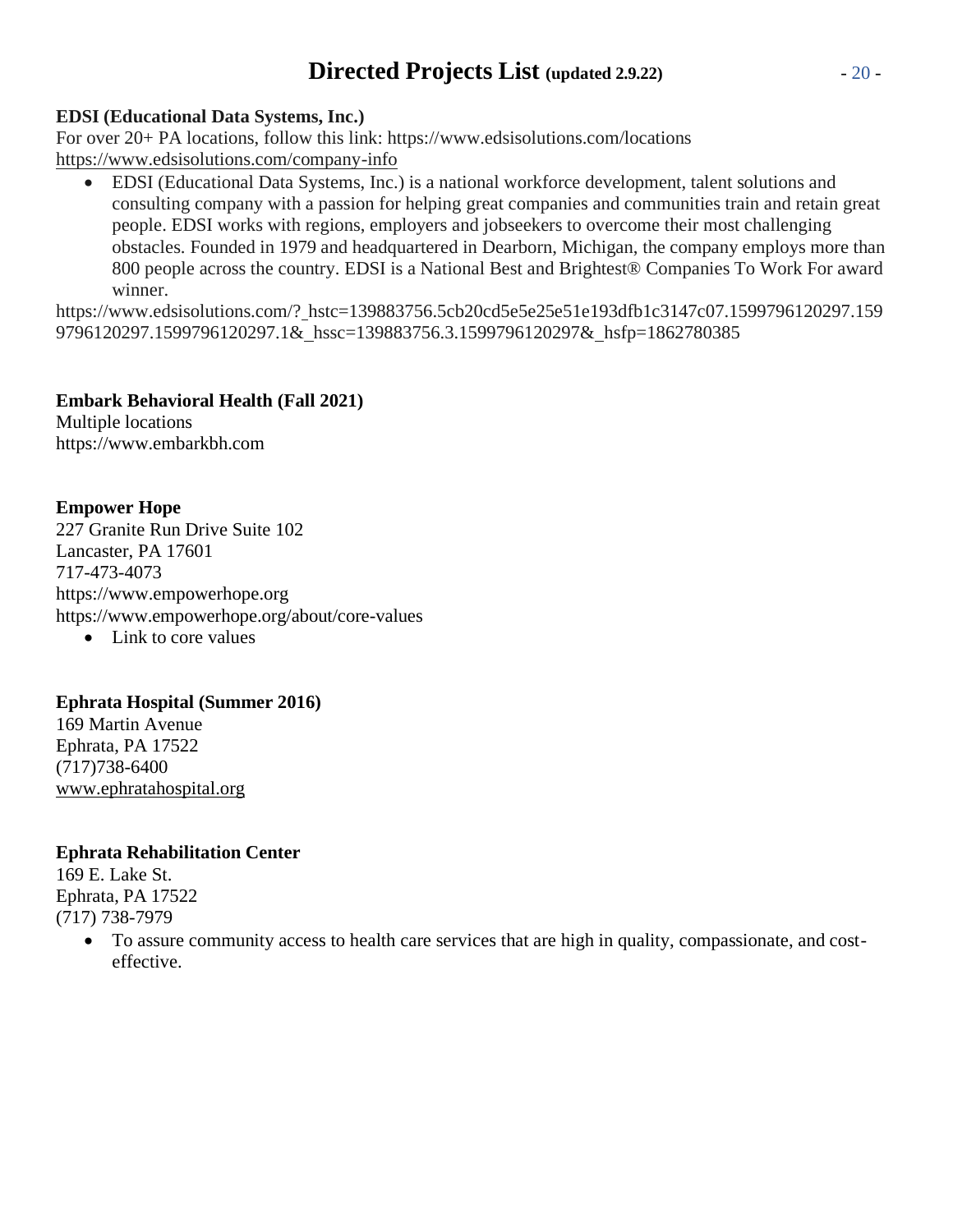## **Directed Projects List (updated 2.9.22)** - 21 -

### **Excentia (Spring 2022)**

Empowering people with intellectual difficulties PAI-Partners in Achieving Independence 1810 Rohrerstown Road Lancaster, PA 17601 (717) 519-6740 <http://www.ourexcentia.org/> <http://www.paipartners.org/>

- To provide the supports necessary to enable people with intellectual disabilities to live as independently and fully as they desire within the community.
- Human Resources internship is also an option with Excentia **(Spring 2019)**
- Christina Ritter [critter@ourexcentia.org](mailto:critter@ourexcentia.org)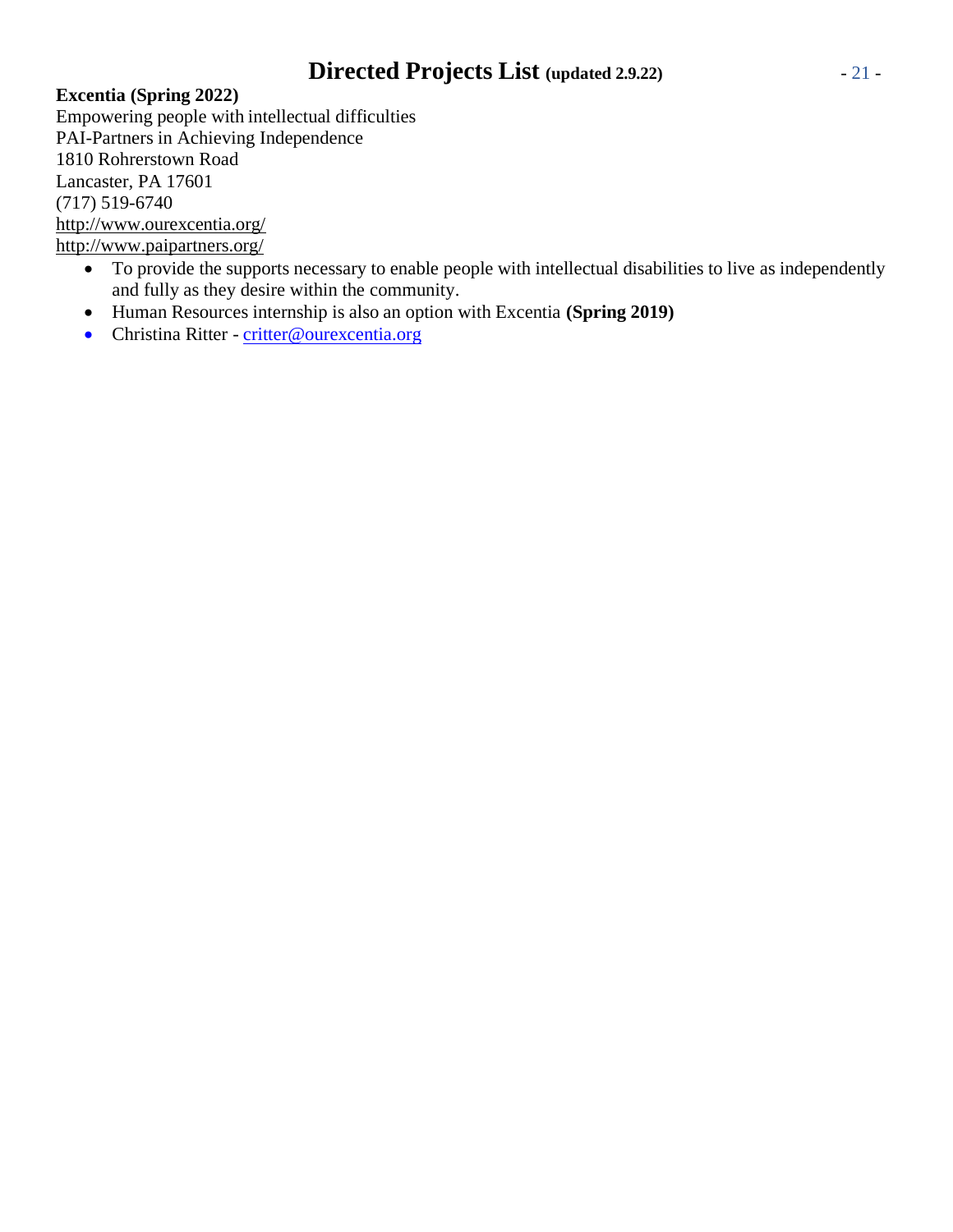

### **The Factory House**

3098 Lincoln Highway East Paradise, PA 17562 (717) 687-9594 Fax: (717) 260-3654 Email: [info@thefactoryministries.com](mailto:info@thefactoryministries.com) [www.thefactoryyouthcenter.com](http://www.thefactoryyouthcenter.com/)

• The Factory House is a central facility used for providing people in the community with resources to overcome poverty-related issues

### **The Factory Ministries (Spring 2022)**

3293 Lincoln Hwy, E PO Box 282 Paradise, PA 17562 Contact: Micah Lehman (717) 687-9594 micah@thefactoryministries.com <https://thefactoryministries.com/>

> • The Factory Ministries is committed to empowering the whole family through relational services and with tools and resources. This empowerment system addresses poverty in holistic and sustainable ways. We offer services for all ages – Early Learning, Elementary Advocacy, Youth Center, Adult Services, and programs to equip the whole family – Factory Market and Crisis Housing.

### **Families United Network (Spring 2021)**

https://www.families4kids.org/

**Father Martin's Ashley Treatment Center for Alcoholism and Chemical Addiction** P.O. Box 240 800 Tydings Lane Havre deGrace, MD 21078 1-800-799-4673 (410) 273-2262 410-272-5617 (fax) <http://www.fathermartinsashley.com/>

• This agency is a relatively new addition to our site list but offers a highly professional, well developed training experience that deals with alcohol and other addictions primarily with emphasis on group counseling. The drive is about 45 minutes to an hour.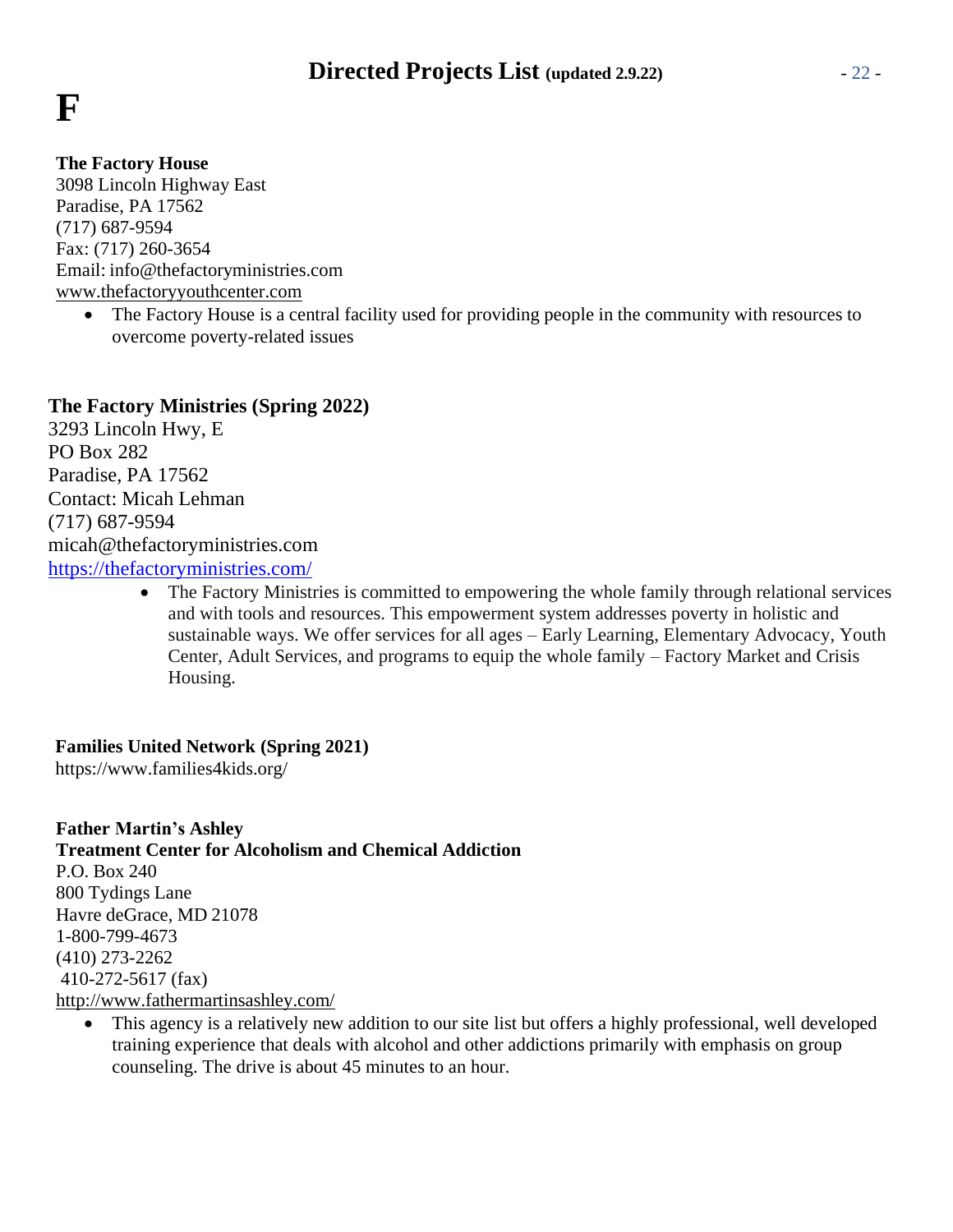## **Directed Projects List (updated 2.9.22)** - 23 -

**Friendship Community (Summer 2021)** 1149 East Oregon Road Lititz, PA 17543 Contact: Eric Brobst (ebrobst@friendshipcommunity.net (717) 656-2466 <https://www.friendshipcommunity.net/>

• Friendship Community is a Christian ministry cultivating capabilities of individuals with intellectual disability and autism. Direct care positions in small residential settings.

### **Friendship Heart Gallery (Fall 2019)**

118 North Water Street Suite 101 Lancaster, PA 17601 (717) 945-6904 <http://www.friendshipart.net/>

• Potential **art therapy** type program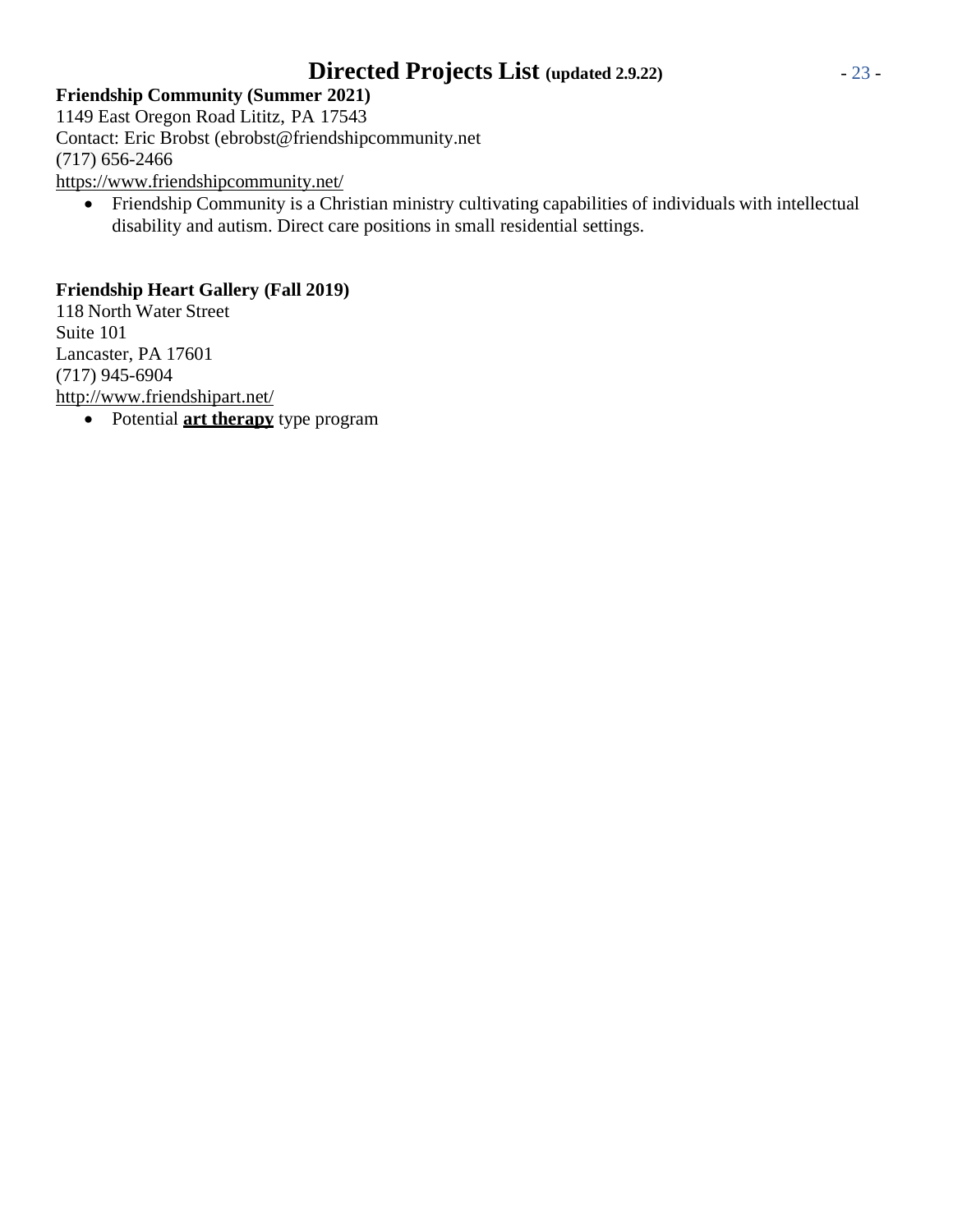

### **Gate House for Men (Summer 2017)**

649 E. Main St Lititz, PA 17543 (717) 626-9524 [www.gatehouse.org](http://www.gatehouse.org/)

• The Gate House programs are nonprofit community-based treatment programs that have been providing quality addiction treatment in a home like environment for over thirty- five years.

### **Gate House for Women**

465 West Main Street Mountville, PA 17554 (717) 285-2300 (717) 285-5978 (fax) [www.gatehouse.org](http://www.gatehouse.org/)

> • The Gate House programs are nonprofit community-based treatment programs that have been providing quality addiction treatment in a home like environment for over thirty- five years.

### **Gathering Place**

440 Pershing Avenue Lancaster, PA 17602 (717) 295-4630 [www.tgpglobal.com](http://www.tgpglobal.com/)

> • The vision of The Gathering Place is to improve the quality of life for children and adults living with HIV/AIDS through physical, spiritual, and emotional care and support

**Gaudenzia** (chemical dependency, drug addiction, mental illness and related conditions) 1728 N. 2nd St Harrisburg, PA 17102 ALSO IN LANCASTER (717) 221-9590 <http://www.gaudenzia.org/>

• Gaudenzia operates over 130 drug and alcohol treatment programs for men and women in Pennsylvania, Maryland and Delaware. Services include specialty programs for pregnant and parenting mothers, adolescents, and people suffering from co-occurring mental illness and substance abuse.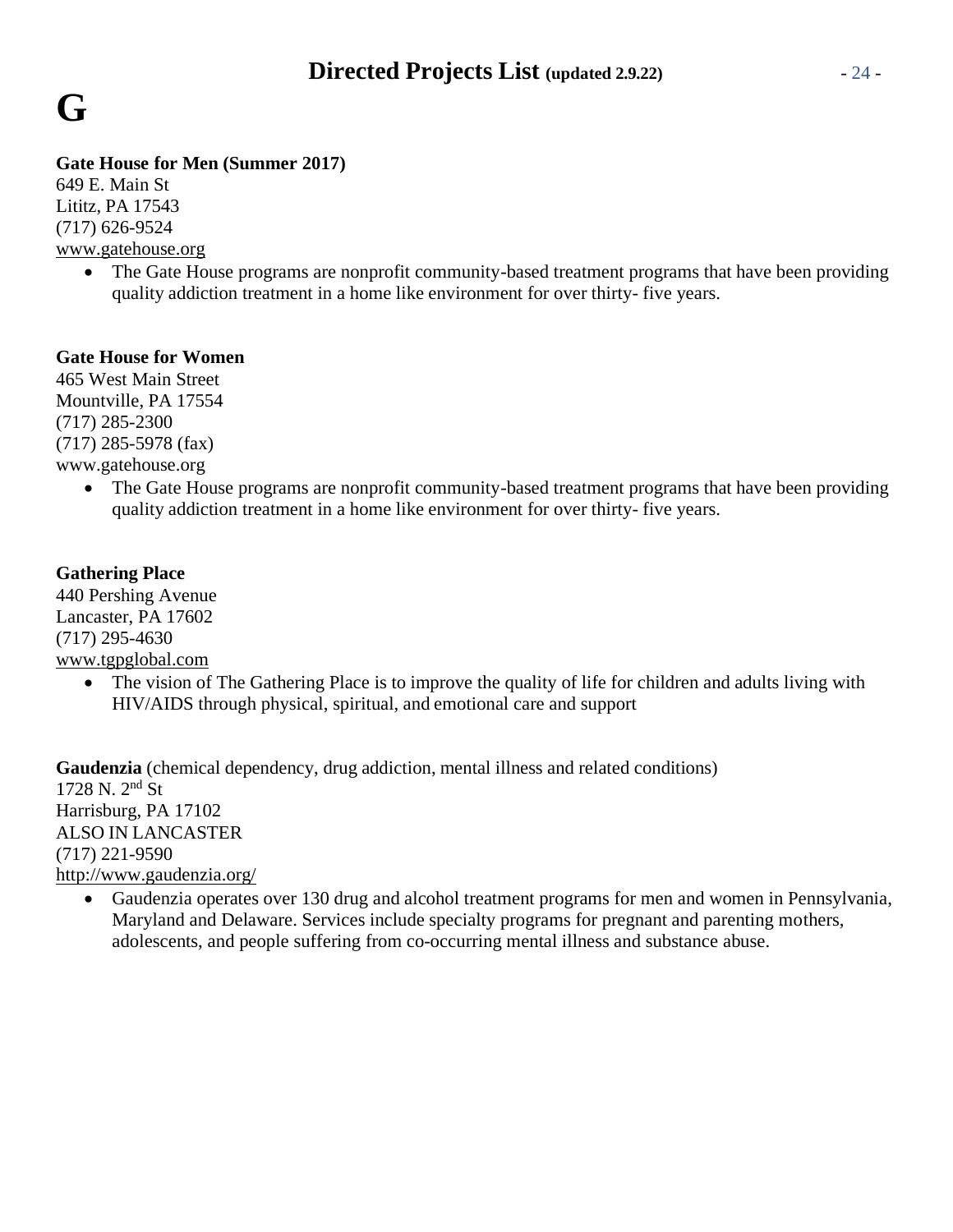## **Directed Projects List (updated 2.9.22)** - 25 -

### **Gearty and Associates Counseling (Fall 2018**)

321 N. Market St. | Lancaster, PA 17603 (717) 394-5334 ALSO IN EPHRATA

> • Specializes in drug and alcohol treatment and focuses on providing individualized treatment programs in a friendly, inviting atmosphere that encourages trust and a commitment to long-term goals.

### **Geisinger Holy Spirit - Behavioral Health Center**

503 North 21st Street Camp Hill, PA 17011-2288 <https://www.geisinger.org/patient-care/find-a-location/geisinger-holy-spirit> There are 2 programs with different supervisors/contact persons:

### \***Adult Partial Hospitalization Program**

(717) 972-4277

### \***Geriatric Outpatient & Intensive Outpatient Program**

(717) 763-2236

(Psychologist (PhD) and Master's level staff are available for supervision. We're eager to have Millersville students. I would encourage anyone that is exploring…possibilities to contact me at least 2 months in advance. There is an interview process, and the hospital requires clearances-child abuse, criminal activity clearances- these take several weeks to obtain, and we need written, documented proof before the student can even interact with clients. Also proof of having a PPD test and proof of immunizations and a physical is required. The hospital also has guidelines to be met, so this is a time consuming process. We offer interviews to see if the student is a good fit with the staff, and the student needs to be aware that the staff doesn't always take everyone who interviews. The student can contact our Education, Training, and Development office to get a list of hospital requirements. Kellie Wilson @ (717) 763-2235 could give information on general intern requirements. Contact Alison Gabel if interested in working with geriatric populations)

### **Gettysburg College Independent Research (Spring 2022)**

McCreary Hall 300 North Washington Street Gettysburg, PA 17325 Contact: Dr. Natalie Barlett (717) 337-6361 [nbarlett@gettysburg.edu](mailto:nbarlett@gettysburg.edu)

### **Girls on the Run (2013)**

1116 Manheim Pike Lancaster, PA. 17601 Contact: Carrie Johnson, Executive Director [cjohnson@gotrlancaster.org](mailto:cjohnson@gotrlancaster.org) (717) 330-7893 <http://www.girlsontherun.org/>

• non-profit organization dedicated to creating a world where every girl knows and activates her limitless potential and is free to boldly pursue her dreams.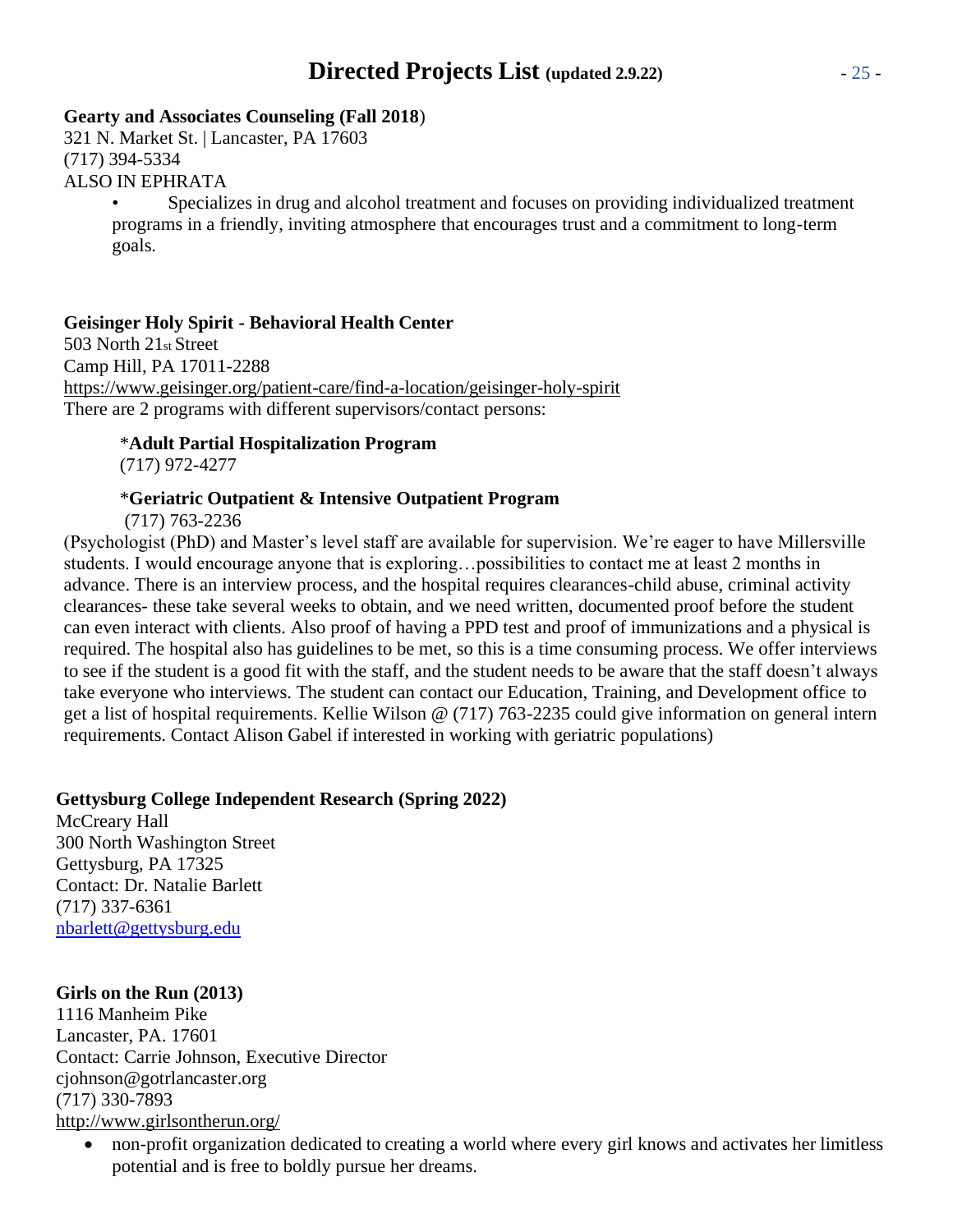### **Glass House PEACEing Lives Back Together Again** PO Box 1123 Lancaster, PA

<http://glasshouseinc.org/>

- Glass House is a non-profit organization that is providing stability through PEACEing Lives Back Together Again; whether it is due to homelessness, economic situations, domestic violence, adult and child abuse, or any kind of addiction.
- Losing one's home would be devastating. Losing one's children would be unthinkable. Let me introduce you to our organization. Glass House provides transitional and on-going living facilities for keeping the family unit together. We keep homeless parents united with their children while they work to get back on their feet and re-enter society. We accomplish this by offering compassion and spiritual support through education and life skills training. These include family and personal individual treatment programs with matching and attainable goals.
- Individual Treatment Planning and Family Treatment Planning

### **Gold's Gym (Summer 2014)**

2301 Harrisburg Pike Lancaster, PA 17601 Contact: Eric Sanguenetti (609) 846-8005 (717) 569-5600 <http://www.goldsgym.com/lancasterpa/>

### **Graterford Prison (Fall 2015)**

SCI Graterford P.O. Box 246, Route 29 (staff) Graterford, PA 19426 (610) 489-4151 Contact: Andrea Brannen (267) 577-9939 <http://www.cor.pa.gov/Facilities/StatePrisons/Pages/Graterford.aspx#.VeS53PlVhHx>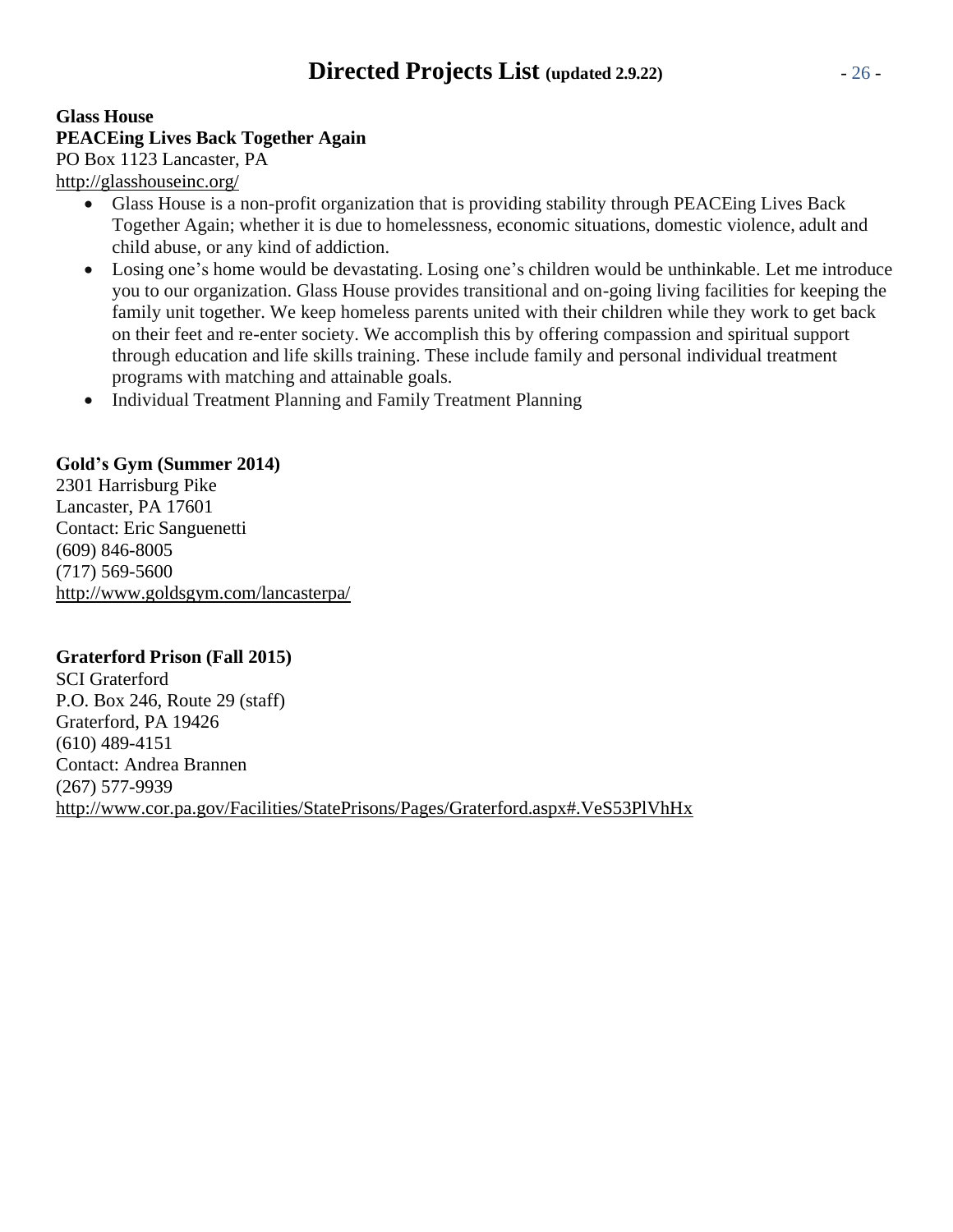## **Directed Projects List (updated 2.9.22)** - 27 -

# **H**

### **Harrisburg Hospital/Pinnacle Health**

111 South Front Street Harrisburg, PA 17101-2099 (717) 221-6270  $(717)$  221-6266 (fax) <http://www.pinnaclehealth.org/>

### **Pinnacle Health Children's Resource Center**

2645 North Third Street Harrisburg, PA 17110 Contact: Shannon Cossaboom (717) 782-4693

### **Harrisburg Institute of Psychiatry-Children's Partial Hospitalization Program Pinnacle Behavioral Services**

307 South Front St. Harrisburg, PA 17101 (717) 221-6200 (717) 221-6208 (fax)

### **HCR Manor Care (2013)**

100 Abbeyville Road Lancaster, PA 17603 Contact: Isabel Ortiz (717) 397-4261 <http://www.hcr-manorcare.com/>

- provide health care services by ensuring that patients and residents live with the greatest dignity and comfort possible
- a possible  $HR i$  placement

### **Hershey Entertainment and Resorts- Employee Resource Center (Spring 2017)**

75 East Derry Road Hershey, PA 17033 (717) 520-JOBS [internships@HersheyPA.com](mailto:internships@HersheyPA.com) [www.hersheyjobs.com](http://www.hersheyjobs.com/)

> • As a world-class entertainment & hospitality company, we are dedicated to the selection, development, acknowledgment and advancement of highly motivated individuals who are committed to our legacy of excellence.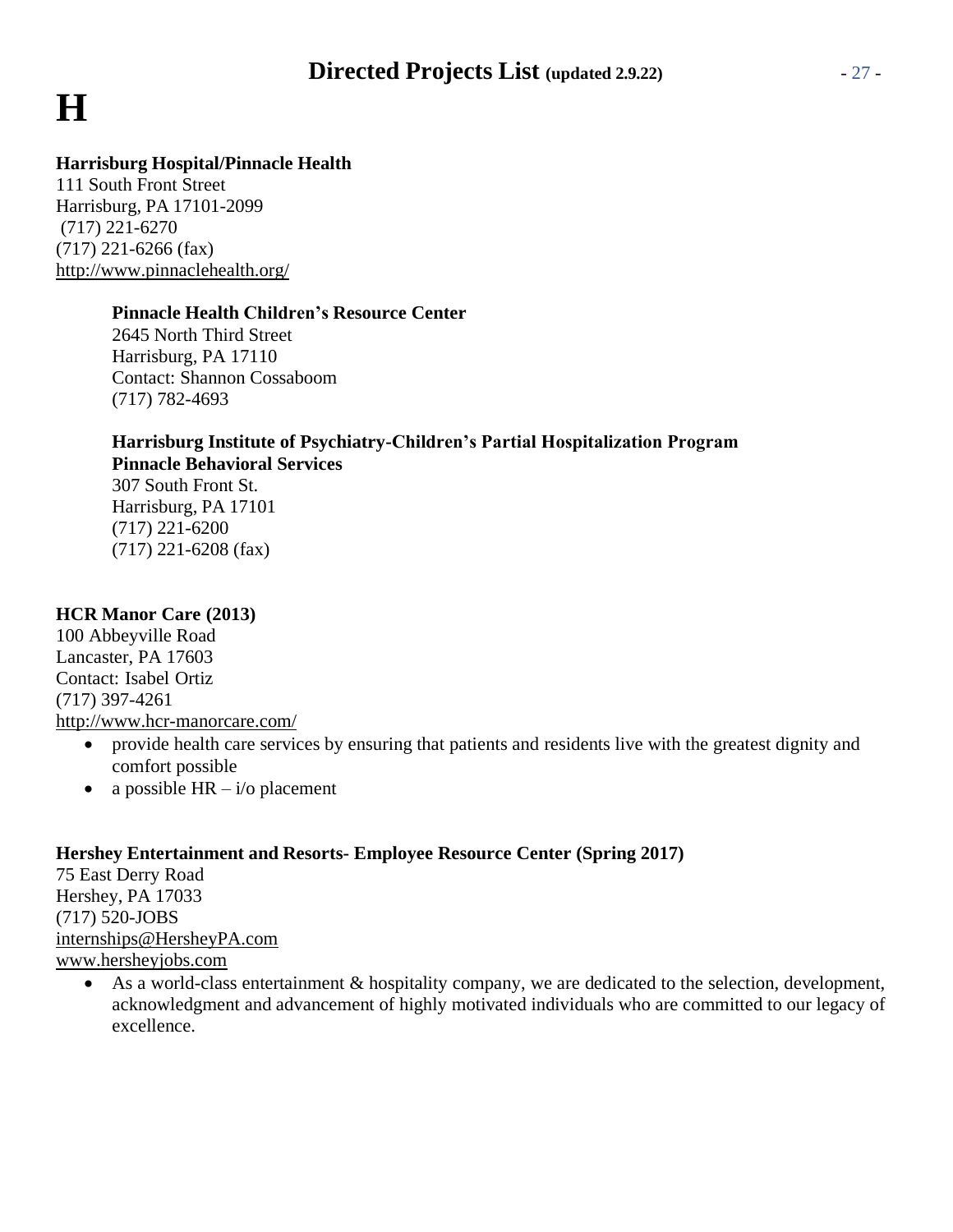### **Hershey Medical Center (Fall 2017)**

### **Child Life Program (2014)**

500 University Drive Hershey, PA 17033 (717) 531-8278 [www.hmc.psu.edu/volunteers](http://www.hmc.psu.edu/volunteers) (volunteer application) Contact: Sue Esbenshade <http://www.pennstatehershey.org/web/childlife> <http://www.childlife.org/> <http://www.pennstatehershey.org/web/childlife/home/aboutus/internship>

• Child Life programs in health care settings strive to promote optimum development of children, adolescents, and families by providing age appropriate programming to enhance coping, and minimize emotional distress. As integral members of the health care team in both the ambulatory care and inpatient settings, Child Life staff provide opportunities for learning, for selfexpression, for family involvement, and for peer interaction.

### **Hershey Medical Center: Adolescent Medicine**

905 W. Governor Road Suite 200 Hershey, PA 17033 Contact: Dr. Susan Lane – Loney (717) 531-4119

### **Hershey Medical Center Eating Disorders**

Outpatient Program for children, teens or adults (717) 531-2099 <http://childrens.pennstatehealth.org/eating-disorders-and-adolescent-medicine>

### **Hershey Medical Center for Autism Research**

Hershey Autism Center (717) 531-6772 (717) 531-8338 <http://www.pennstatehershey.org/web/psychiatry>

### **Hoffman Homes for Youth (Spring 2020)**

P.O. Box 4777 Gettysburg, PA 17325 815 Orphanage Road Littlestown, PA 17340 (717) 359-7148 ( Ext. 2200) (717) 359-2600 (fax) [www.hoffmanhomes.com](http://www.hoffmanhomes.com/)

• A Psychiatric Residential Treatment Facility utilizing trauma-informed care to treat children with a serious mental health diagnosis.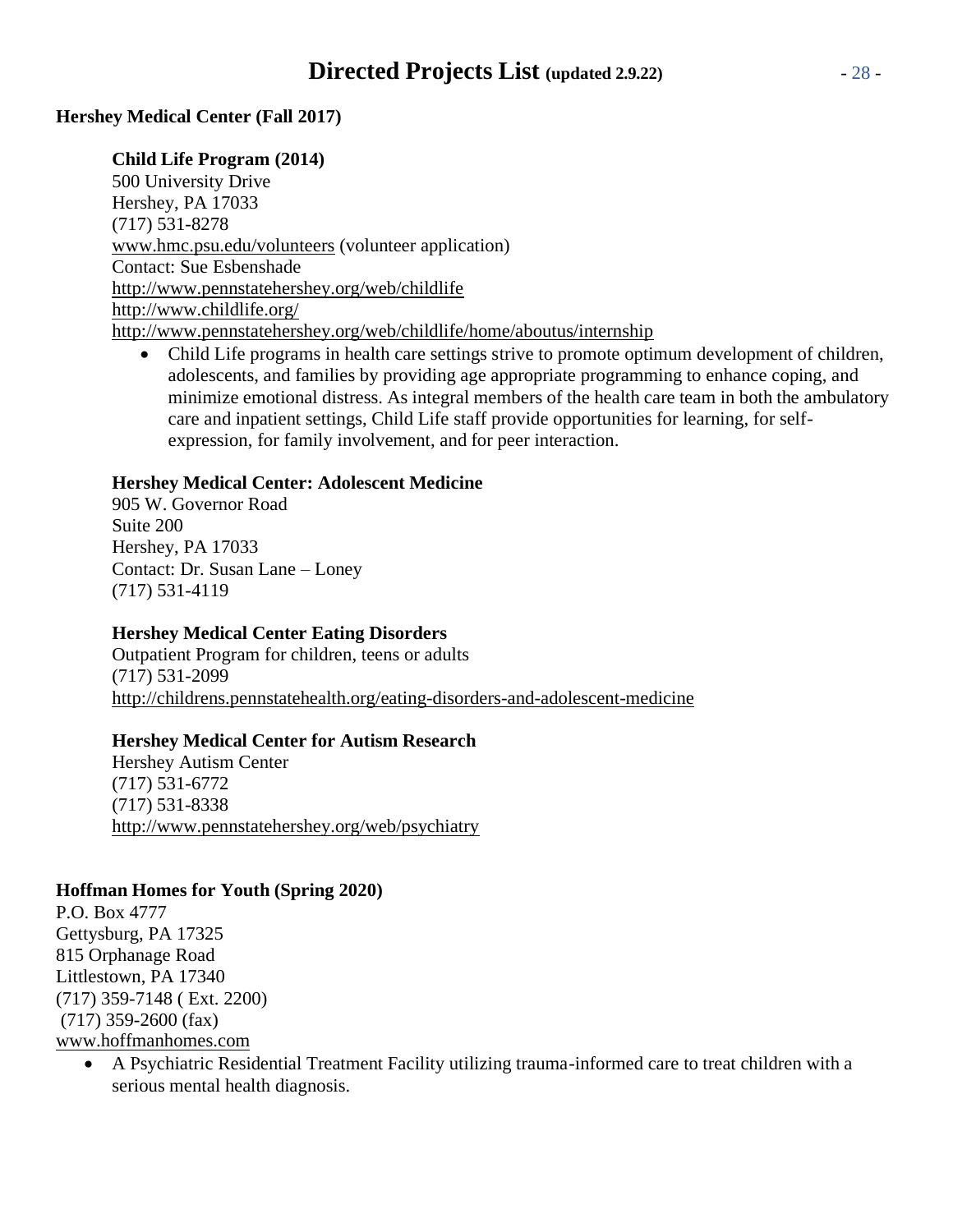## **Directed Projects List (updated 2.9.22)** - 29 -

### **Holy Spirit Behavioral Health Center** 503 North 21<sup>st</sup> Street Camp Hill, PA 17011-2288 <http://www.hsh.org/behavioral-health/> <http://www.hsh.org/> There are 2 programs with different supervisors/contact persons: \***Adult Partial Hospitalization Program** (717) 972-4277 (717) 762-2272 (fax) \***Geriatric Outpatient & Intensive Outpatient Program** (717) 763-2236 (717) 763-2275 (fax)

• (Psychologist (PhD) and Master's level staff are available for supervision. We're eager to have Millersville students. I would encourage anyone that is exploring…possibilities to contact me at least 2 months in advance. There is an interview process, and the hospital requires clearances-child abuse, criminal activity clearances-these take several weeks to obtain, and we need written, documented proof before the student can even interact with clients. Also proof of having a PPD test and proof of immunizations and a physical is required. The hospital also has guidelines to be met, so this is a time consuming process. We offer interviews to see if the student is a good fit with the staff, and the student needs to be aware that the staff doesn't always take everyone who interviews. The student can contact our Education, Training, and Development office to get a list of hospital requirements. Kellie Wilson @ (717) 763-2235 could give information on general intern requirements. Contact Alison Gabel if interested in working with geriatric populations)

### **Hopes Haven Residential LLC (Summer 2019)**

697 Marticville Rd Pequea, PA

> • Residential rehabilitation program for teenage and young adult women. Restorative justice approach.. Hope Haven's clients are normally referred by the juvenile justice system or Children and Youth Social Service Agency. Focus on teaching work and life skills along with psychological counseling to prepare for independent life.

### **Hospice of Lancaster County**

685 Good Drive P.O. Box 4125 Lancaster, PA 17604 (717) 295-3900 <http://www.hospiceandcommunitycare.org/>

• Hospice & Community Care is dedicated to providing care and comfort to help patients and families live better at end of life.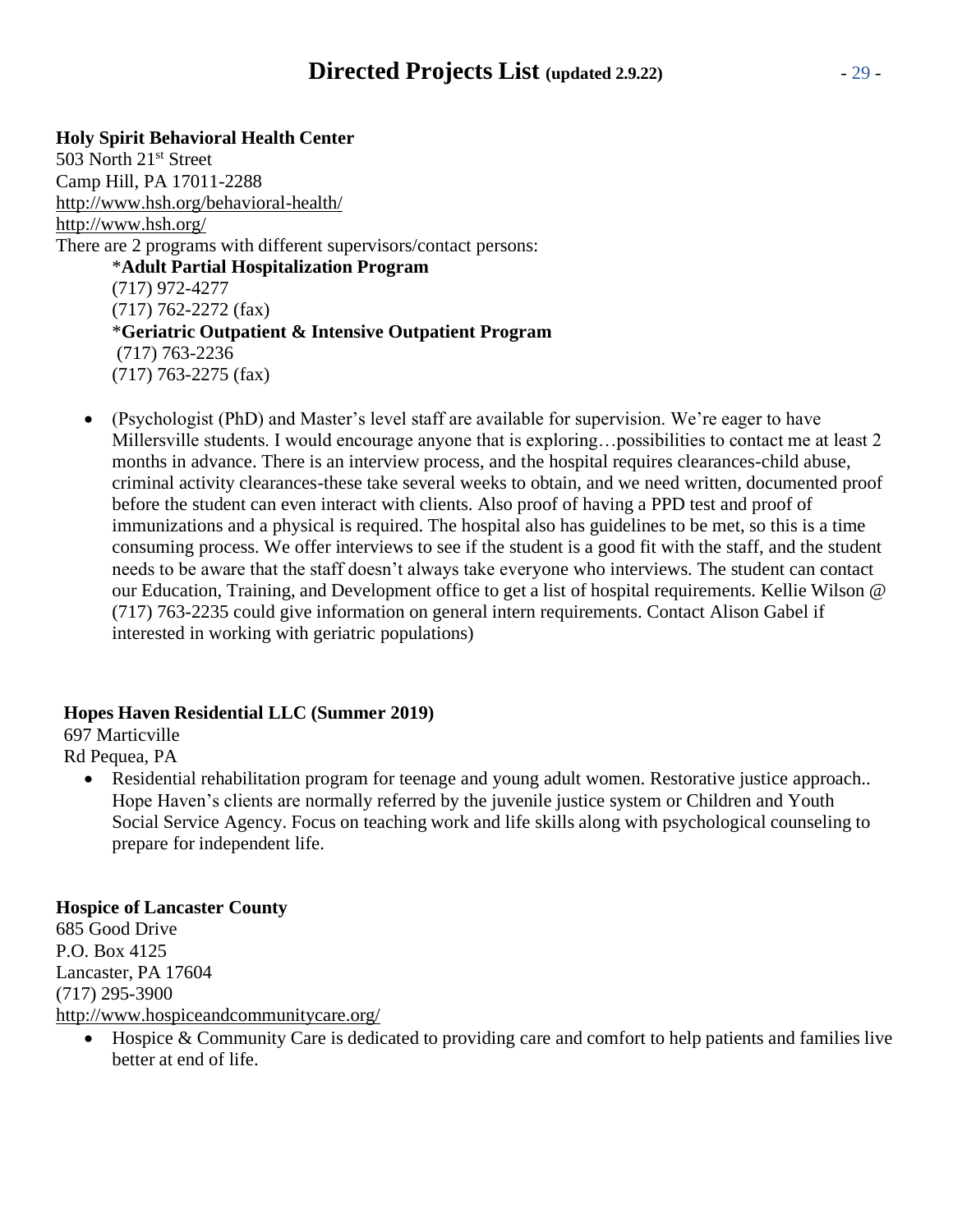### **HSA Counseling, Inc.**

321 N. Market Street Lancaster, PA 17603 (717) 394-5334 <http://www.hsa-pa.com/>

• Our Services Include Drug & Alcohol Evaluation and Referral, Traditional Outpatient Treatment including Individual and Group Therapy, Intensive Outpatient and Partial Hospitalization Day Treatment.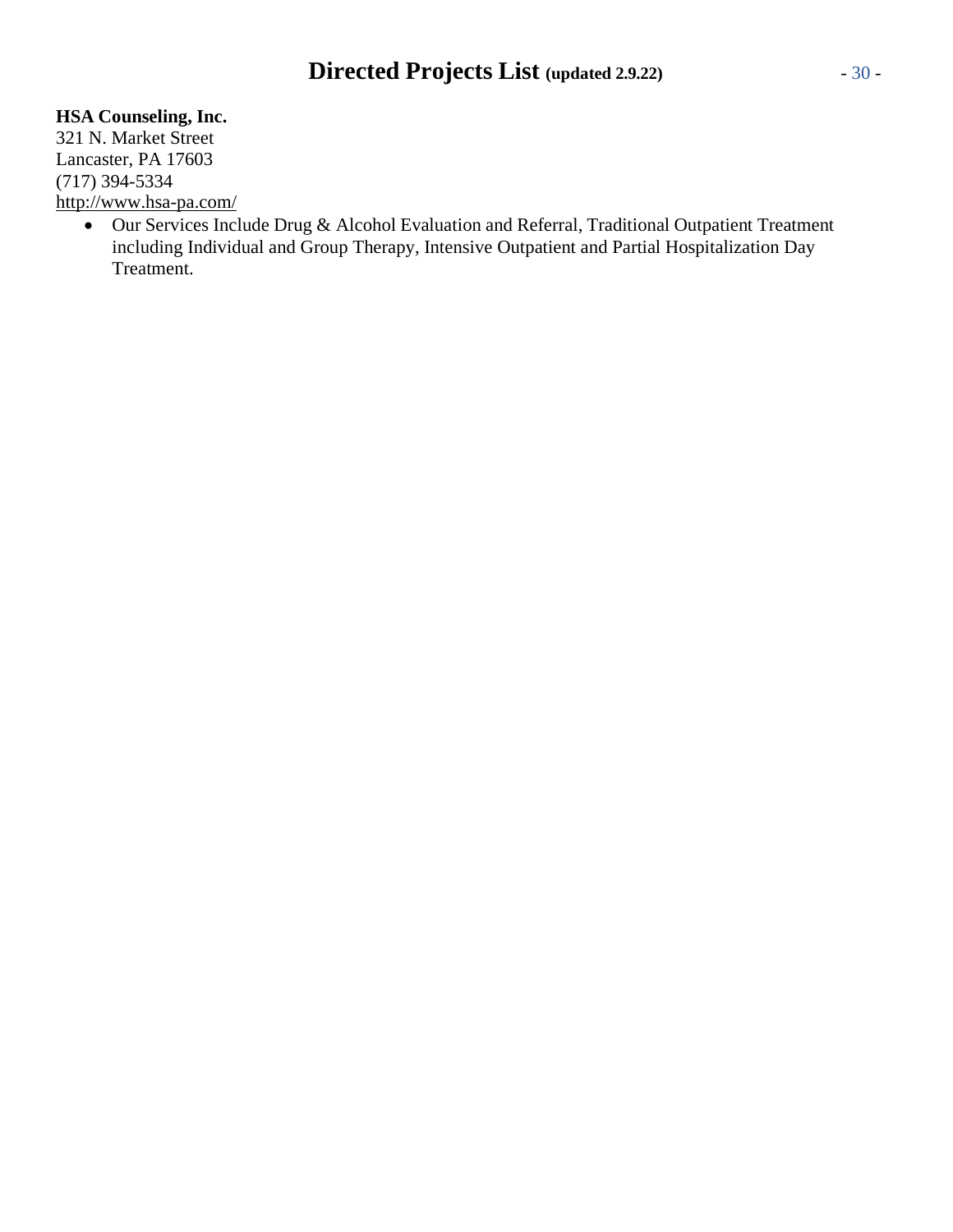# **I**

### **Independent Living Services**

<http://www.indlivingservices.com/about/>

• Independent Living Services is a nonprofit organization committed to helping people with disabilities, including veterans and the elderly, lead more independent and fulfilling lives.

### **Integrative Life Counseling (Fall 2021)**

309 North George Street Millersville, PA 17551 Contact: Sarah Regner, MA LPC 717-584-1388 [www.integrativelifecounseling.com](http://www.integrativelifecounseling.com/)

### **Itsa Playful Journey (Spring 2014)**

2173 Embassy Drive Suite 164 Lancaster, PA 17603 (717) 431-2027 Contact: Dianne Mathias <http://www.itsaplayfuljourney.com/>

> • **Mission Statement**: To provide alternative treatment strategies through the use of play therapy for children, adolescents, adults and families. To address the seriousness of the problem through creative interventions that allows the individual to be at ease in a "journey of healing".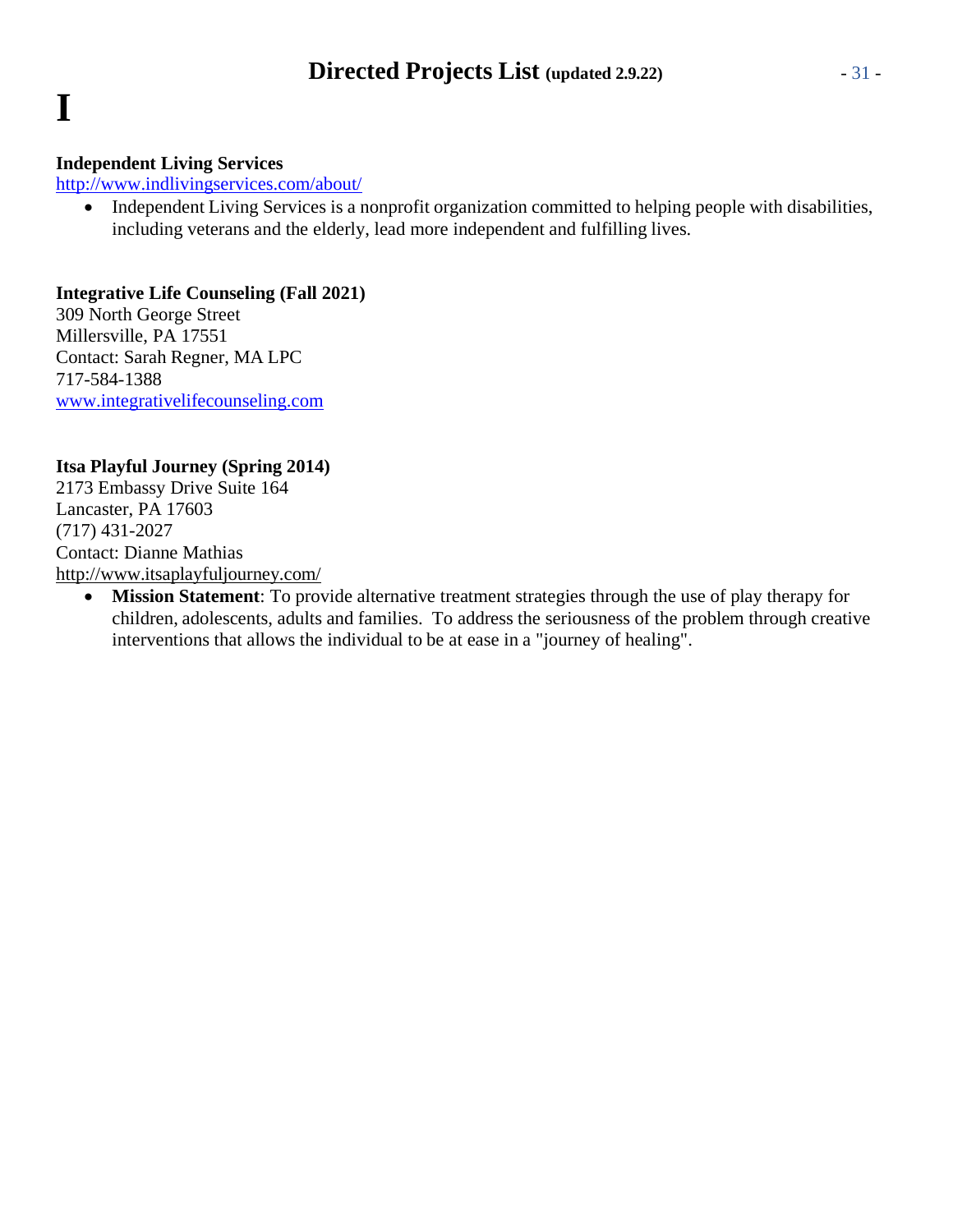# **J**

**JusticeWorks Youth Care, Inc.**

267 E. Market Street York, PA 17403 <http://www.justiceworksyouthcare.com/>

• JusticeWorks provides innovative programs that identify and build on youth's and families' strengths. We create structure to positively redirect their lives. We help youth become good citizens and assist their families to resolve their problems and to be supportive of their children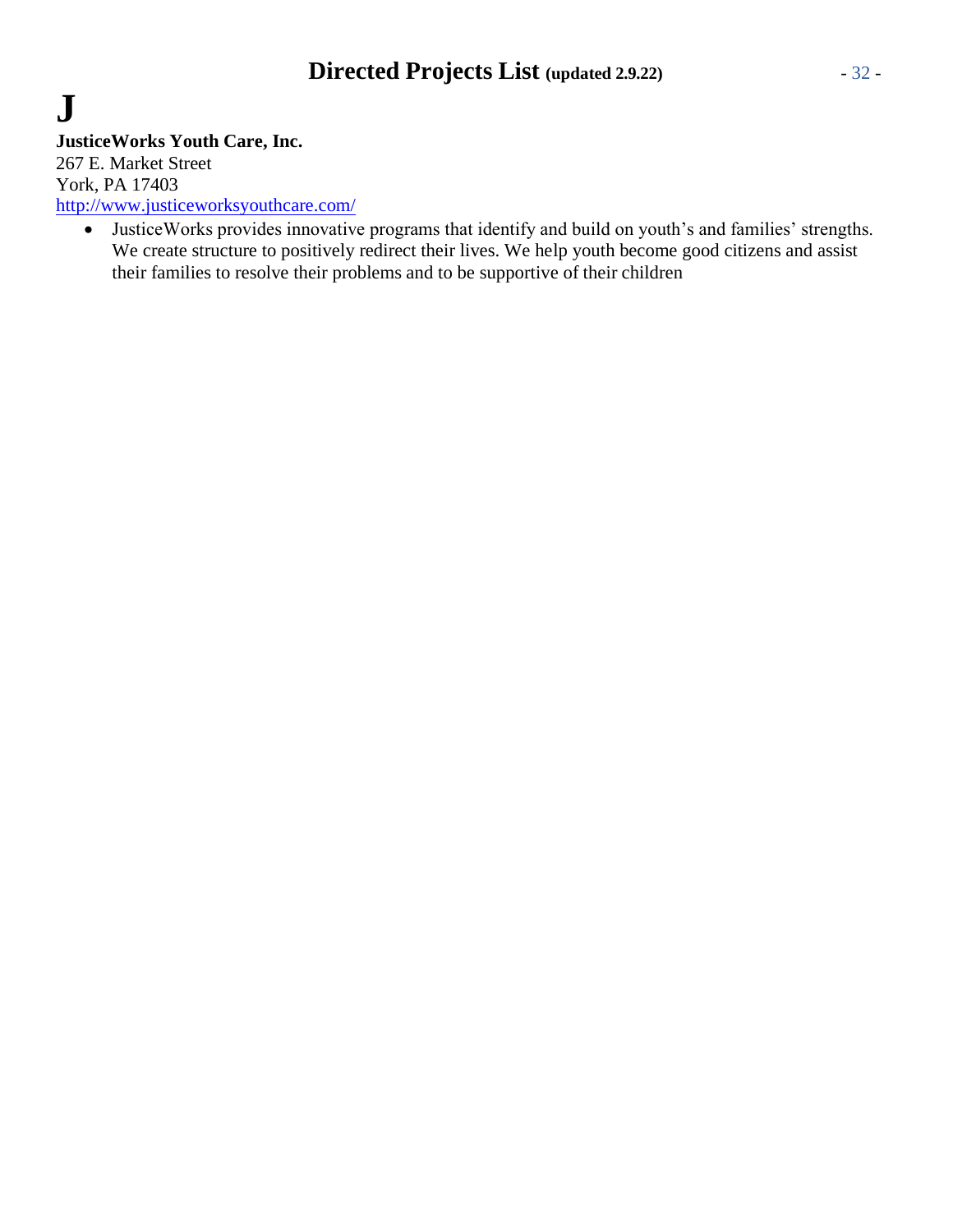### **Kaleidescope Family Solutions, Inc (contacted MU Sept 2015 for interns and employees) (Spring 2017)**

Mary Kate Groose, Regional Director – New England

- 484-919-1686
- [mgrosse@kfamilysolutions.org](mailto:mgrosse@kfamilysolutions.org)

[www.kfamilysolutions.org](http://www.kfamilysolutions.org/)

- Provides community, work and home based services to adults with developmental disabilities. This organization might consider HIRING students to serve as "Community Support Specialists" in Lancaster area to provide direct support, assisting individuals with becoming more independent.
- **Interested Candidates can send resumes to: [Smoyer@kfamilysolutions.org](mailto:Smoyer@kfamilysolutions.org)**

### **Kennedy Krieger (2013)**

707 North Broadway Baltimore, MD 21205 Contact: Dr. John Huete (443) 923-9200 <http://www.kennedykrieger.org/>

> • Kennedy Krieger Institute is an internationally recognized institution dedicated to improving the lives of individuals with developmental disorders of the brain, spinal cord, and musculoskeletal system through: Patient Care, Research and Professional Training, Special Education, Community

### **Keystone Custom Homes**

(877) 699-7859

https:/[/www.keystonecustomhome.com](http://www.keystonecustomhome.com/)

• Keystone Custom Homes offers the opportunity to build a home that is designed by you and for you. Our expertly-trained team will guide you through the process of choosing one of our award-winning floorplans and customizing it to fit your lifestyle & budget. Here at Keystone, we are dedicated to bringing your dream home to life!

### **Keystone Human Services (Summer 2020)**

124 Pine Street Harrisburg, PA, 17101 (717) 232-7509 (717) 581-8229 <http://www.keystonehumanservices.org/>

• Keystone provides comprehensive community-based services for children, young people, adults and families in the areas of intellectual disabilities (mental retardation), autism, mental health, early intervention and children and family services. Keystone serves individuals and families in Pennsylvania, Maryland, Delaware and Connecticut. Keystone Human Services is also engaged in initiatives in Russia and Moldova.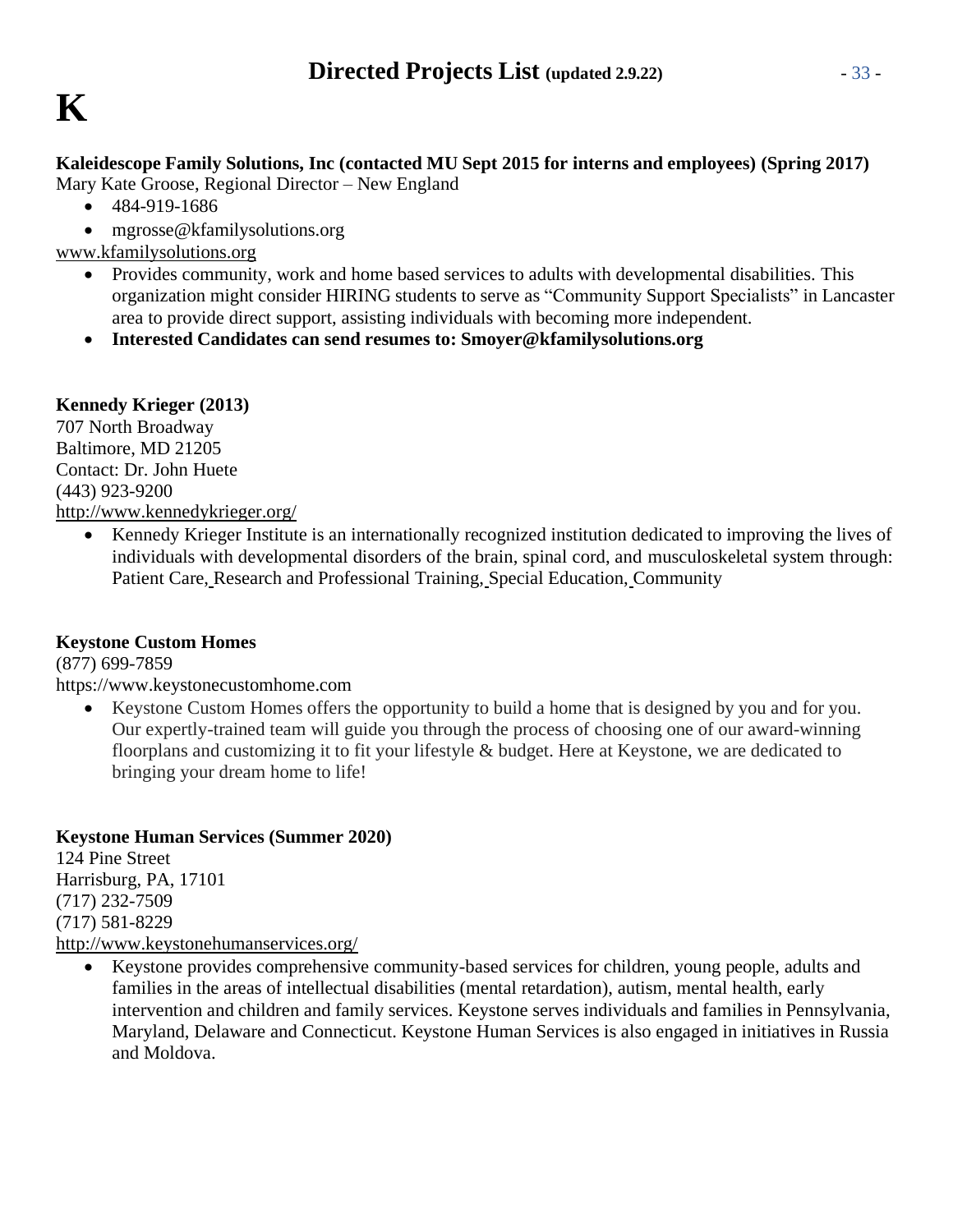### **Keystone Children & Family Services (Family Preservation)**

3700 Vartan Way Harrisburg, 17110 (717) 541-9620 <http://keystonehumanservices.org/keystone-children-and-family-services/>

• We provide services to children and families, including Behavioral Health Rehabilitation Services, Early Intervention Services, Comprehensive Autism Evaluations, Therapeutic Foster Care, Family Based Mental Health Services and Family Preservation and Reunification Services.

### **Kids Peace**

5300 Kids Peace Dr. Orefield, PA 18069-9101 1-800-446-9543 (610)799-8000 <http://www.kidspeace.org/>

> • KidsPeace is a private charity dedicated to serving the behavioral and mental health needs of children, families and communities.

Provides a unique psychiatric hospital; a comprehensive range of residential treatment programs; accredited educational services; and a variety of foster care and community-based treatment programs to help people in need overcome challenges and transform their lives. KidsPeace provides emotional and physical health care and educational services in an atmosphere of teamwork, compassion and creativity.

### **KPETS (Keystone Pet Enhanced Therapy Services) (2014)**

630 Janet Avenue Lancaster, PA 17601 (717) 405-0115 [http://www.kpets.org](http://www.kpets.org/)

• KPETS provides a network of dependable registered therapy teams committed to providing therapeutic benefits through the use of pets to people with physical, emotional and mental challenges from all walks of life in a wide variety of settings.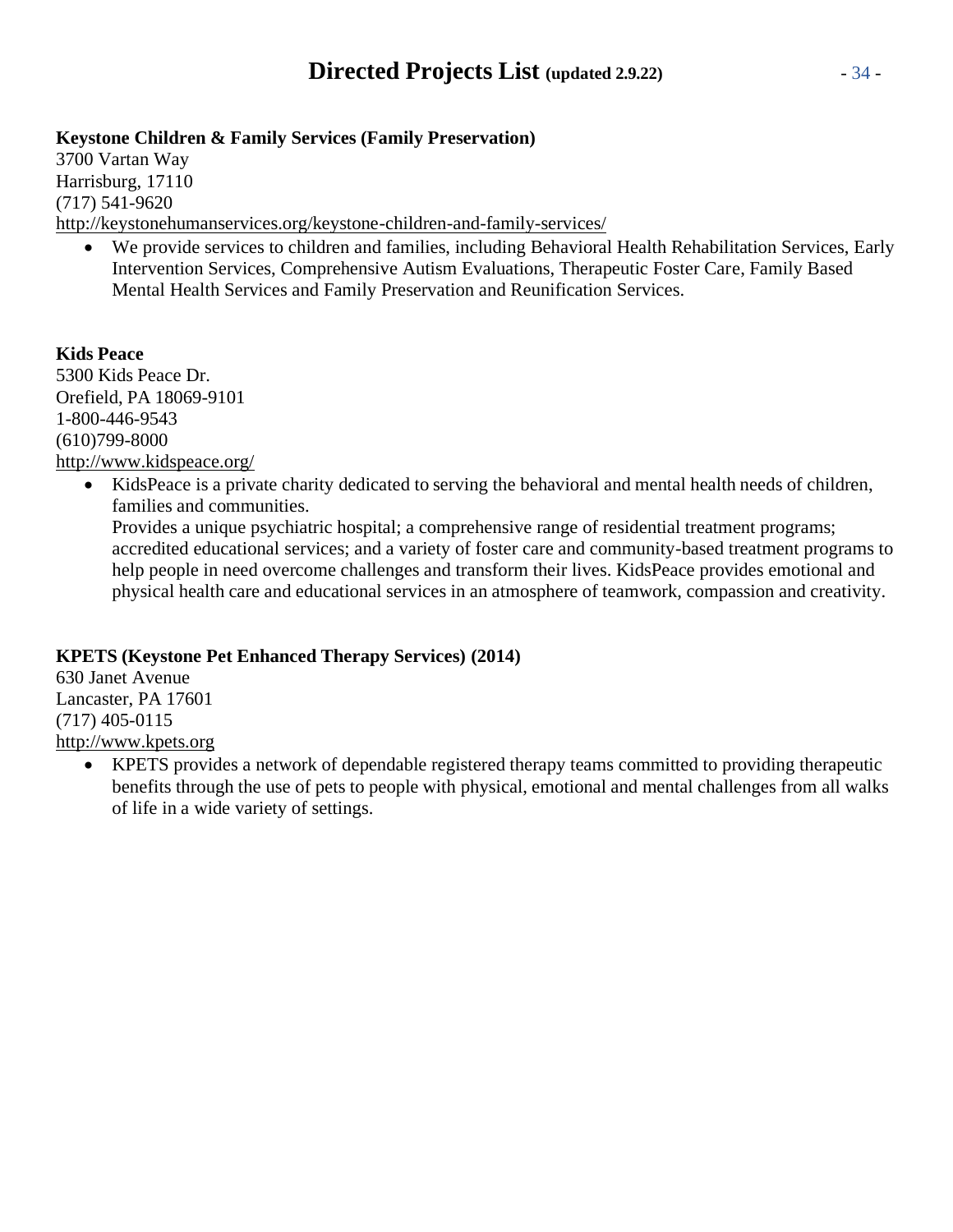# **L**

## **Lancaster Area Victim Offender Reconciliation Program (LAVORP) Center for Community Peacemaking**

53 N. Duke Street (Room 303) Lancaster, PA 17602 (717) 397-2404 (717) 397-5502 (fax) [www.ccp.org](http://www.ccp.org/)

• Brings victims and offenders together for reconciliation and healing.

### **Lancaster County Children and Youth Services (Spring 2020)**

150 North Queen Street Suite 11 Lancaster, PA 17603 Phone: (717) 299-7925

### **Lancaster County Court of Common Pleas- Adult Probation and Parole Services**

50 N. Duke Street Lancaster, PA 17608 (717) 299-8184 [www.co.lancaster.pa.us/courts/apps/internships](http://www.co.lancaster.pa.us/courts/apps/internships)

The Office of Coordinated Services, the Office of Standard Supervision, the Impaired Driver Program (which supervises DUI clients), Office of Community Resources (which includes supervising clients ordered to perform community service and the Job Court program) and Office of Special Offenders Services (which supervises clients with mental retardation and/or mental illness and the Drug Court Program).

### **Lancaster County Early Intervention (2013)**

Lancaster County Government Center Early Intervention Program – Suite 517 150 North Queen Street, Suite 400 Lancaster,PA 17603 (717) 399-7325 Contact: Erica Scanlon <http://www.co.lancaster.pa.us/lanco/cwp/view.asp?a=1&q=557812>

• Early Intervention provides services and supports to families with children who have developmental delays. Supports are based on the unique strengths and needs of the child and family to enhance the child's development.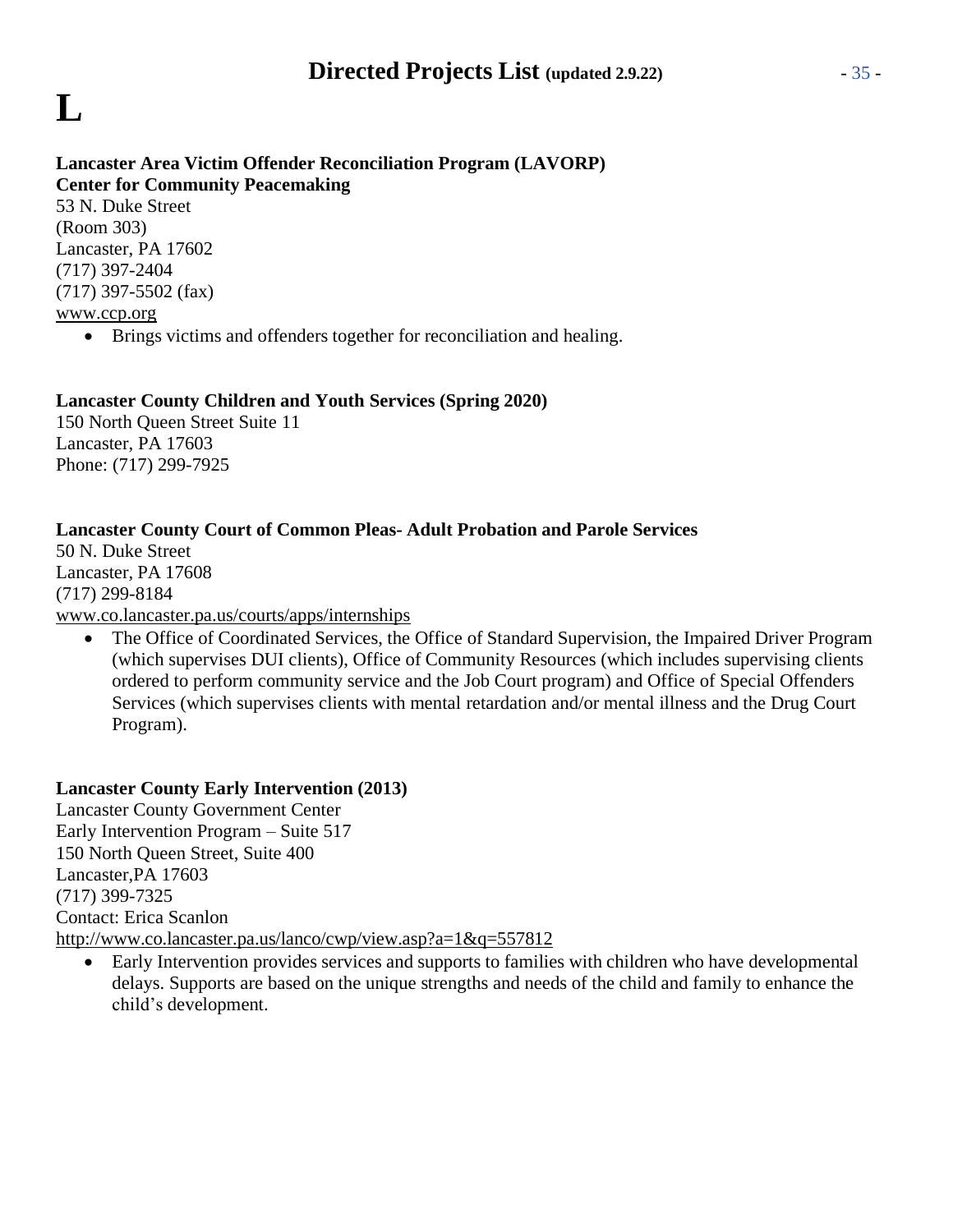## **Directed Projects List (updated 2.9.22)** - 36 -

### **Lancaster County Juvenile Probation Office (Spring 2017)**

50 North Duke Street Lancaster, PA 17602 (717) 299-8161 <http://www.co.lancaster.pa.us/courts/cwp/view.asp?a=472&Q=389322>

• Juvenile Probation Officers are responsible for the guidance and supervision of juveniles between the ages of 10 through 17 years who are referred by local police departments, agencies or private citizens as a result of having committed a crime which is considered to be a misdemeanor or a felony.

### **Lancaster County Behavioral Health/Intellectual Disability/ Early Intervention Programs**

**Crisis Intervention** (717) 394-2631 150 North Queen Street Lancaster, PA 17603 (717) 299-8021 <https://www.humanservices.co.lancaster.pa.us/>

• Provides services for clients with persistent mental illness, intellectual disability,

### **Lancaster County Behavioral Health – Mental Health Case Management Unit (Fall 2015)**

1120 Frances Avenue Lancaster, Pa 17601 Contact: Autum Nauman (717) 393-0421 <http://www.humanservices.co.lancaster.pa.us/offices.asp?nav=off>

### **Lancaster County Prison (2013)**

625 E. King St Lancaster, PA 17602 (717) 295-2083 <http://www.co.lancaster.pa.us/lcprison/site/default.asp>

The mission of the Lancaster County Prison is to provide for the humane and secure care, custody and control of those individuals who are charged with criminal offenses, while also providing for the protection and safety of the community through the detention of such individuals.

### **Lancaster County Youth Intervention Center (Summer 2019)**

235 Circle Ave. Lancaster, Pa 17602 Contact: Amy Bitner (717) 299-7821 (Ext. 3329) <http://www.lcyic.com/>

> • The Detention Center provides temporary safe and secure care for alleged and adjudicated delinquent juveniles waiting for adjudication or disposition by the Courts. The Detention Center ensures community protection from the alleged or adjudicated offender. The program serves male and female juveniles between the ages of ten and eighteen.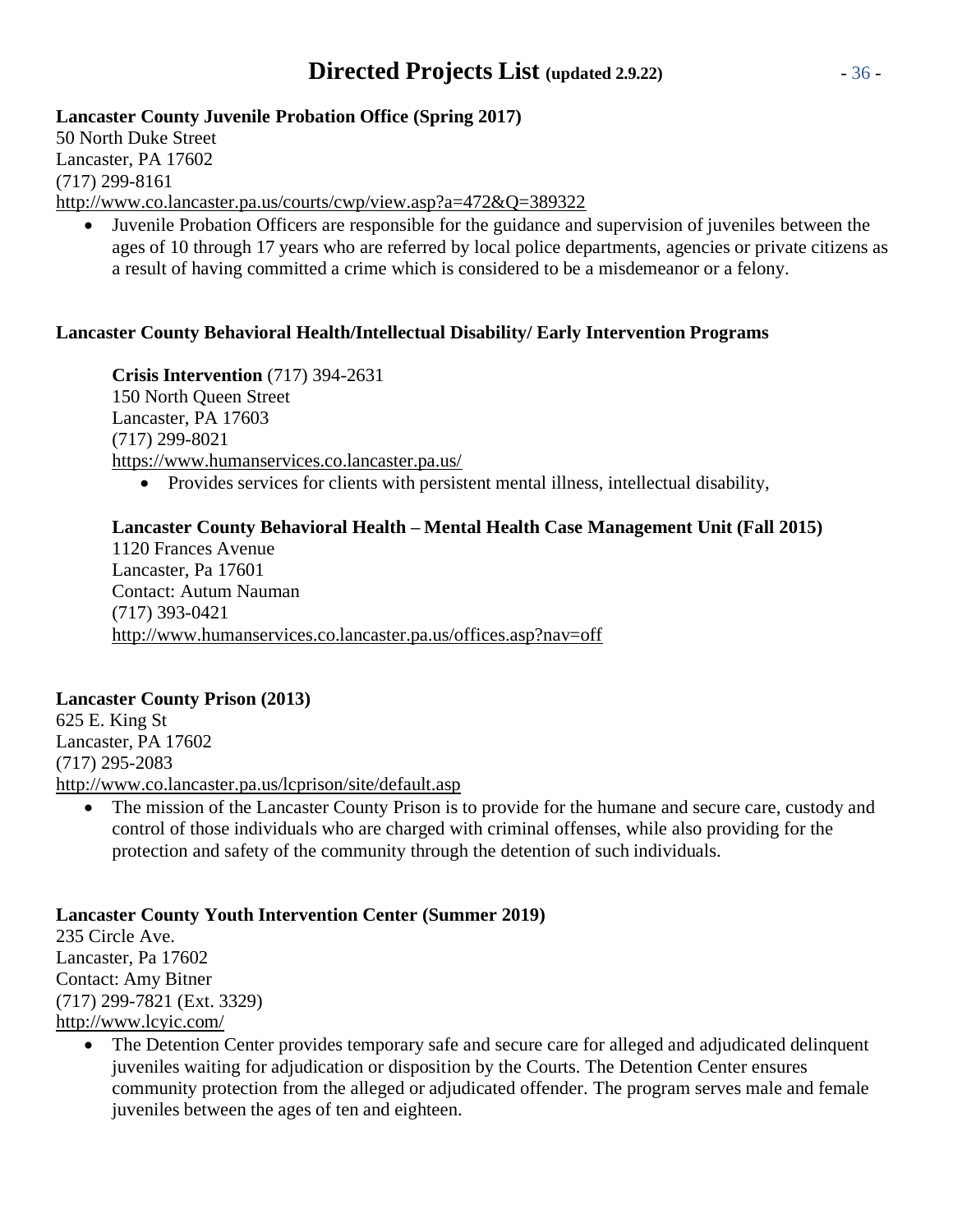## **Directed Projects List (updated 2.9.22)** - 37 -

#### **Lancaster Freedom Center**

436 North Lime Street Lancaster, PA 17602 (717) 397-9118 Contact: Ms. Kathy Birmingham <http://www.lancasterfreedomcenter.com/>

• The Lancaster Freedom Center, Inc. (LFC) provides outpatient and intensive outpatient treatment services for individuals and families suffering from chemical addictions and mental health problems.

#### **Lancaster General Hospital – Community Health & Wellness (Spring 2016)**

2100 Harrisburg Pike PO box 3200 Lancaster, PA 17604 (717)544-3202 <http://lancastergeneralhealth.org/LGH/Our-Services/Wellness-Center.aspx>

- The Community Health and Wellness Department is focused on providing strategic community health improvement initiatives for all people in Lancaster County. Programs range from pre-natal to senior and focus on enhancing the quality of life at every state of life.
- Our goal is to provide a diverse and comprehensive experience for Interns that allows them to apply multiple principles and practices learned in the classroom. The Intern will leave the experience with at least of project that they have developed or impacted significantly.
- The following are examples of objectives that interns could meet during their time with our department:
	- Assess and conduct surveillance of health issues and services in a population.
	- Increase knowledge of theories and practices related to community health planning and behavior modification including Transtheoretical Models of Health Behaviors, Socioecological Models, Community-based Logic Models and Motivational Interviewing.
	- Develop an understanding of needs assessment, gap analysis and program development/evaluation as it relates to community health and wellness.
	- Design, implement and manage coalition/community initiatives and activities.

#### **Lancaster Health Center (formerly Southeast Lancaster Health Services)**

304 North Water Street Lancaster, PA (717) 299-6371 https://lancasterhealthcenter.org/

- Our mission is to provide medical and dental care to ALL members of our community-moms, dads. Children, grandparents, adults, teens, and babies who have no insurance, who have little or no income and those who cannot find affordable healthcare elsewhere.
- Possible Human Resources placement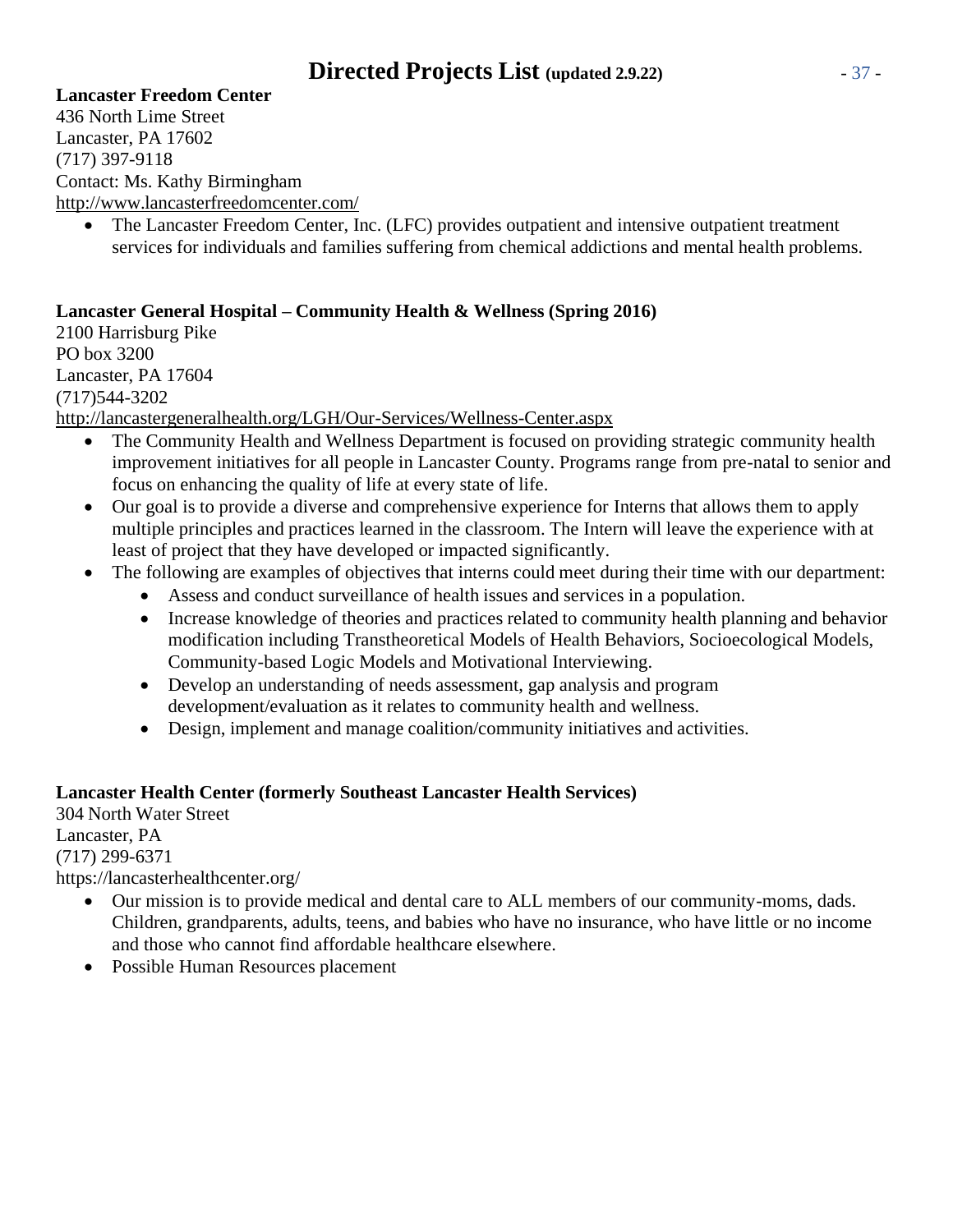#### **Lancaster LGBTQ+ Coalition**

[342 North Queen Street Rear](https://goo.gl/maps/epoXW6vYowasuVHz8) [Lancaster, PA](https://goo.gl/maps/epoXW6vYowasuVHz8) 17603 (717) 715-6917 https:/[/www.lgbtlancaster.org](http://www.lgbtlancaster.org/)

• At The Lancaster LGBTQ+ Coalition, we are committed to building a supportive and enriching community abundant in opportunities for LGBTQQIA+ individuals and those with a stake in creating a more inclusive Lancaster County.

#### **Lancaster Mediation Center**

NOW KNOWN AS **"CONFLICT RESOLUTION SERVICES"** 50 North Duke St. Lancaster, PA 17602 (717) 293-7231 <http://conflictservicespa.org/>

• We promote peaceful conflict resolution through affordable mediation services and high quality training

#### **Lancaster Probation and Parole**

40 East King Street Lancaster, PA 17602  $(717)$  299 – 8181 <http://www.co.lancaster.pa.us/courts/cwp/view.asp?A=3&Q=660985>

• To provide the greatest likelihood of success for the individuals under our supervision, consistent with the safety of the community, through the use of restorative alternative and corrective sanctions

#### **Lancaster Pastoral Counseling and Education**

32 McGovern Avenue, Suite 3 Lancaster, PA 17602 (717) 392-1007 [Lancpastoralcounseling@verizon.net](mailto:Lancpastoralcounseling@verizon.net) Contact: Jeffrey Hamilton, DMin, LCSW [www.lancpastoralcounseling.com](http://www.lancpastoralcounseling.com/)

• Offer counseling for Individual, Couples, and Families Addressing: Family and Blended Family Concerns, Religious Issues, Chronic Mental Illness, Health Concerns and Life Adjustments, depression, anxiety, communication, grief.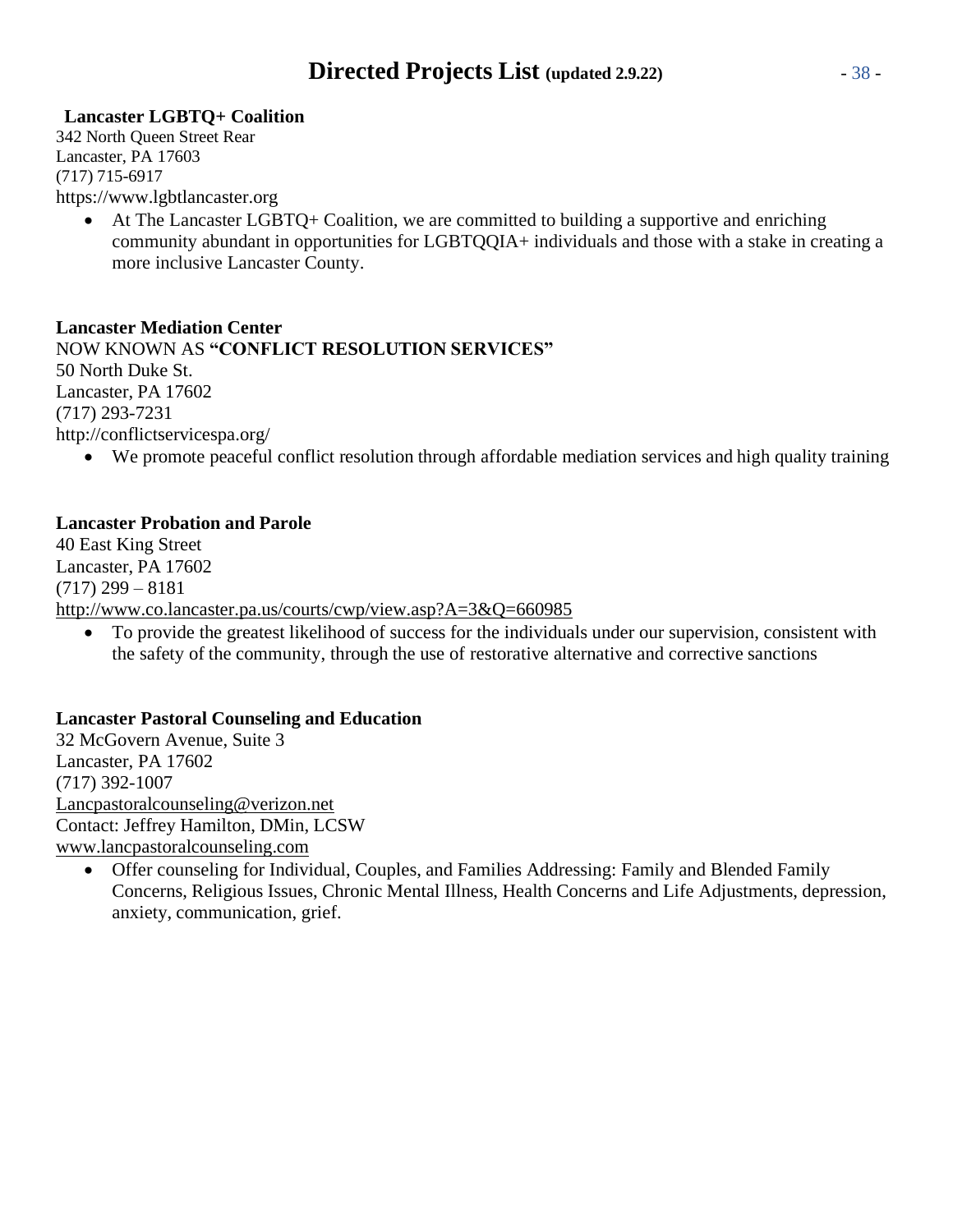## **Directed Projects List (updated 2.9.22)** - 39 -

#### **Lancaster Regional Medical Center**

250 College Avenue Lancaster, PA 17603 Contact: Stacy Thurston (412) 315-4500 <http://www.lancasterregional.com/default.aspx>

• Possible experiences - Shadow an OT or Wellness Activities

#### **Lancaster Rehabilitation Hospital (Fall 2019)**

675 Good Drive Lancaster, PA 17601 Occupational Therapy Contact: Katie Diem https:/[/www.lancastergeneralhealth.org/patient-and-visitor-information/fiend-a-location/lancaster-rehabilitation](http://www.lancastergeneralhealth.org/patient-and-visitor-information/fiend-a-location/lancaster-rehabilitation-)hospital

#### **Laurel Life (Fall 2021)**

1681 Kenneth Road York, PA 17408 (717)845-7652 <http://www.laurellife.org/home.html>

• Laurel Life provides behavioral health services with locations throughout Central Pennsylvania. With specialized programs that serve children, adolescents, adults, and families, Laurel Life is staffed with licensed counselors, social workers, psychiatrists, and doctoral level psychologists.

#### **Lebanon VA Medical Center (2014)**

1700 Lincoln Avenue Lebanon, PA 17042 (717) 272-6621 <http://www.lebanon.va.gov/>

• Lebanon VAMC offers acute medical, surgical, behavioral health and long-term inpatient care and a full range of outpatient services including primary care, specialty care, home based care and psychiatric rehabilitation services.

#### • **VA Residential Rehabilitation and Recovery Program (Summer 2014)**

1700 South Lincoln Ave. Lebanon, VA 17042 Contact: Kathryn Arnett (717) 919-9524 [Kathryn.arnett@va.gov](mailto:Kathryn.arnett@va.gov)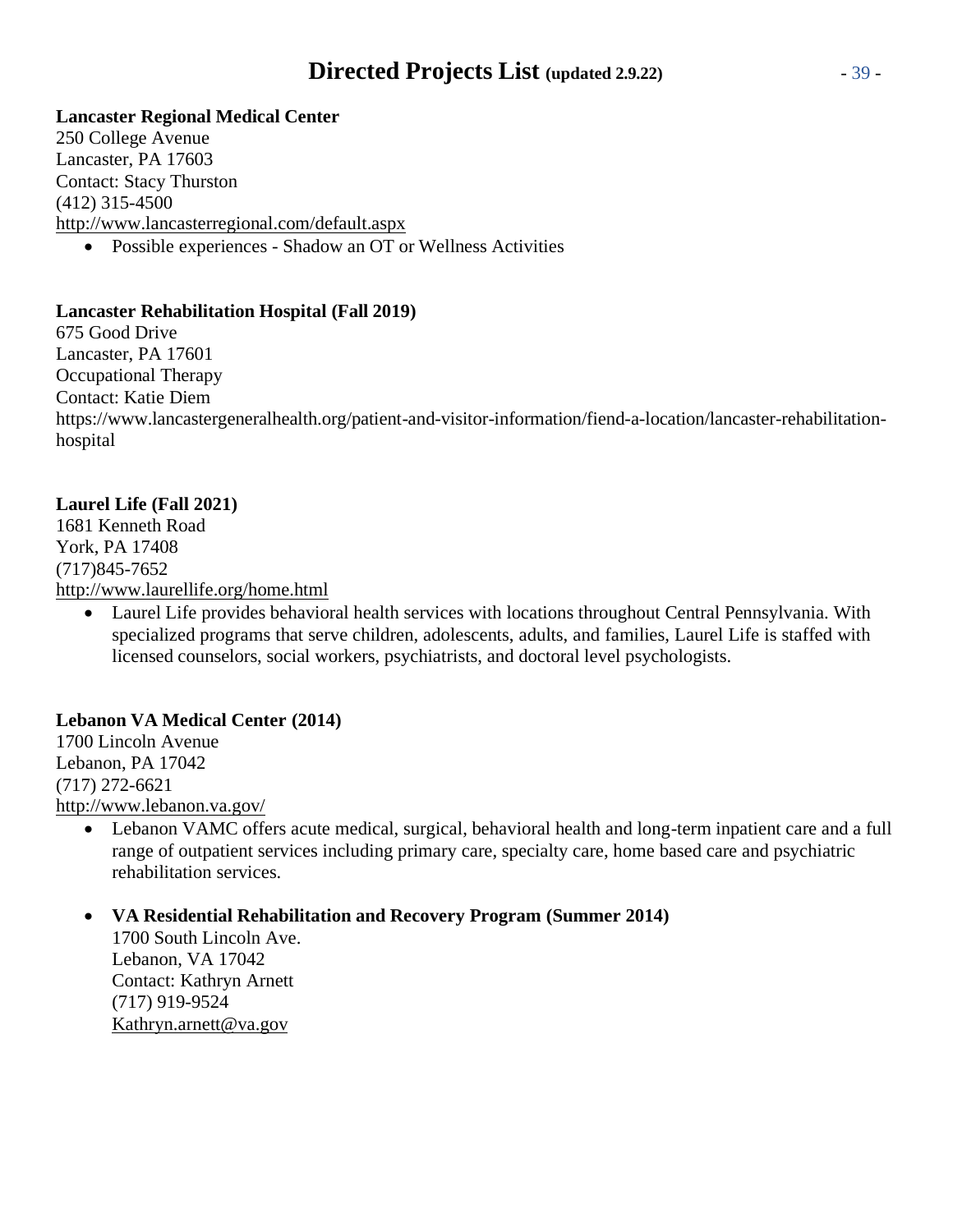## **Directed Projects List (updated 2.9.22)** - 40 -

#### **Lehigh Valley Hospital and Health Network**

Student summer research program available <http://www.lvhn.org/>

• Mission: We heal, comfort and care for the people of our community by providing advanced and compassionate health care of superior quality and value supported by education and clinical research.

#### **Life Connection Mission**

23 Grey Pebble Court Germantown, MD 20874 301-370-6426 Contact: [dale@lifeconnectionmission.org](mailto:dale@lifeconnectionmission.org) https:/[/www.lifeconnectionmission.org](http://www.lifeconnectionmission.org/)

> • Mission Statement: **Life Connection Mission** (LCM) is a Christian, interdenominational, 501(c)(3) organization dedicated to bringing hope and opportunities to impoverished children and adults in Haiti without discrimination. LCM realizes this commitment through evangelism, medical care, humanitarian outreach, education, and career preparation. **Programs supported by Life Connection Mission** include: a church, New Life in Christ De Montrouis (mission church), ministry and training for pastors and community leaders, food distribution, medical clinic and surgical support services, building programs, agricultural programs, school feeding program, education at Institution Educative Excellence De Montrouis (mission school), post secondary education, job placement, and more.

#### **Life Span Psychological Services, PC**

2819-0 Willow Street Pike Willow Street, PA 17584 (717) 464-1464 (717) 464-4348 (fax) [www.lifespanmentalhealth.com](http://www.lifespanmentalhealth.com/)

• serves children, adolescents, adults, couples, and families of all ethnic backgrounds and orientations

#### **Los Gatos Therapy Center (Fall 2020)**

2542 S Bascom Ave. Suite 100 Campbell, CA 95008 1298 Kifer Rd. Suite 515 Sunnyvale, CA 94086 Contact: Mariya Pavlovsky, Psychotherapist • [masha@lgtcgroup.com](mailto:masha@lgtcgroup.com) https://lgtconline.com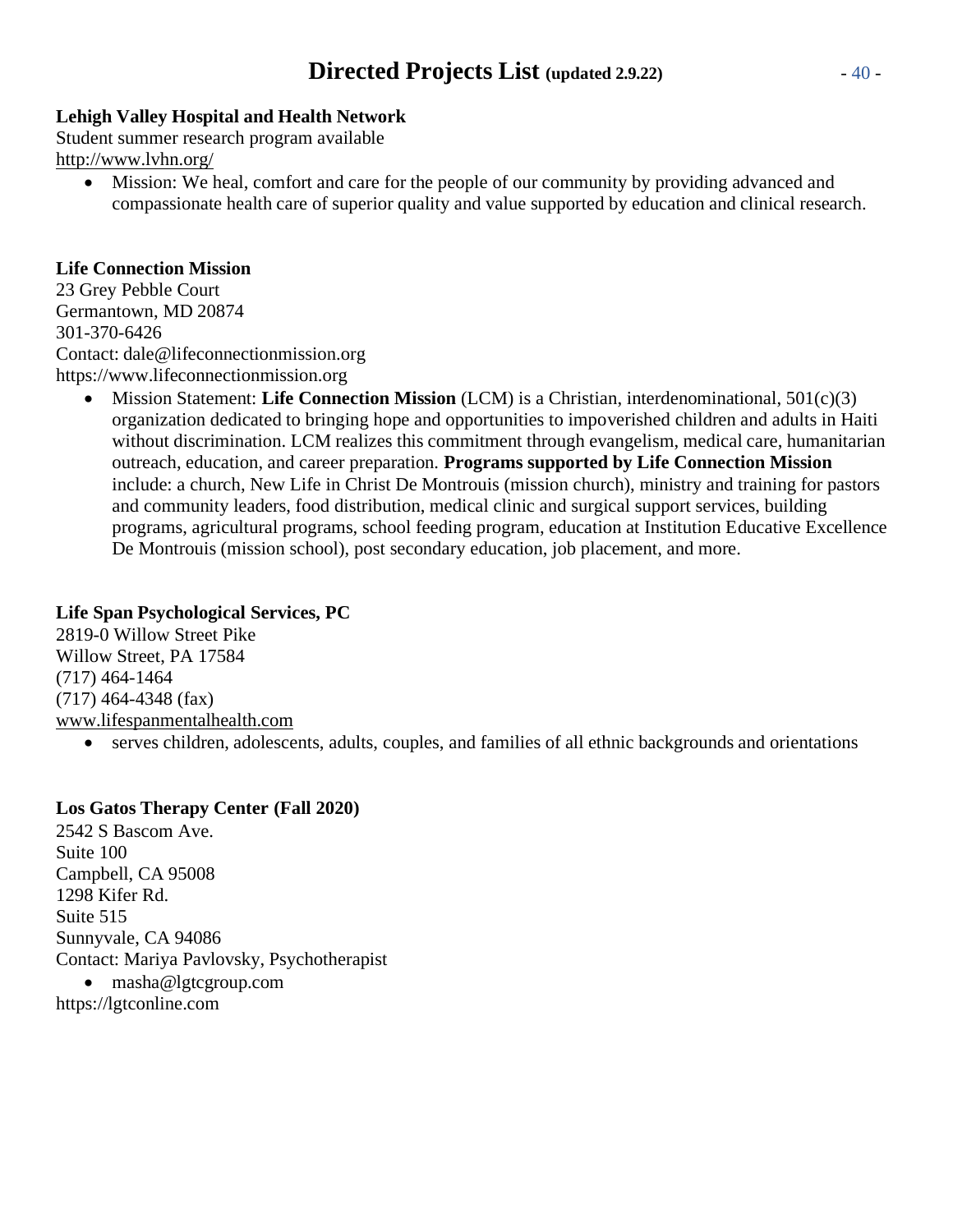## **Directed Projects List (updated 2.9.22)** - 41 -

#### **Lutheran Social Services**

1050 Pennsylvania Ave. York, PA 17404 (717) 854-3971 (717) 626-1171 <http://www.lutheranscp.org/>

- \*May take interns on an as needed/case by case basis
- Lutheran Social Services, witnessing to the Gospel of Jesus Christ, provides exceptional health, human and senior living services by supporting persons in achieving an optimal quality of life.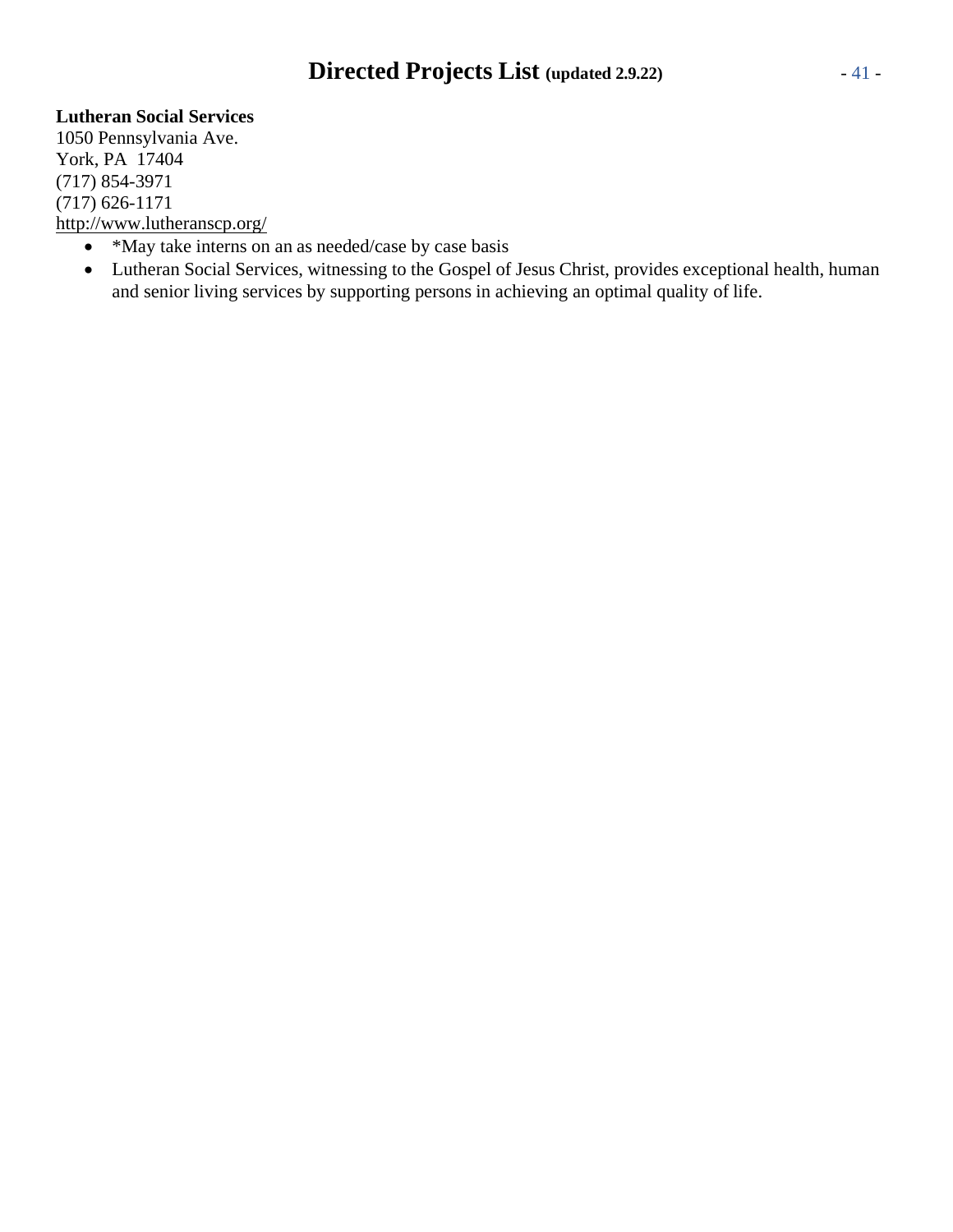#### **Mainline Behavioral Health (Summer 2014)**

479 Thomas Jones Way Suite  $\#$  `800 Exton, PA 19341 Contact: Lisa Wood (484) 565-8200

https:/[/www.mainlinehealth.org/locations/mirmont-outpatient-center-exton](http://www.mainlinehealth.org/locations/mirmont-outpatient-center-exton)

#### **Exton Center - Chester County**

Oaklands Corporate Center 479 Thomas Jones Way, Suite 800 Exton, PA 19341 (484) 565-1130

> • Behavioral Health Services helps individuals, couples, children and families address and manage their personal challenges with a focus on healthy, productive solutions. Experienced behavioral health specialists deal with many factors that affect mental and emotional health and quality of life. Our extensive network of behavioral health specialists and professionals includes MDs and PhDs with expertise in a wide variety of disorders and problems, including anxiety, depression, relationship/marriage issues, child and adult psychology, addictions and domestic violence.

#### **Manito Youth Leadership Center/Academy**

625 E. Philadelphia St. York, PA 17403 (717) 848-3224

601 Madison Ave. York, PA 17404

> • Our primary focus has always been providing holistic and educational services to adolescents who are experiencing behavior, school, and community challenges. Our services have expanded into the delivery of Behavior Health and Adventure Challenge services and geographically into 10 Pennsylvania counties and one county in West Virginia**.**

**Manos House** (drug and alcohol) - 2015 1290 Prospect Rd. Columbia, PA 17512 (717) 285-0420 Contact: Elise Weaver [www.manoshouse.com](http://www.manoshouse.com/)

• Manos House is a long term residential, drug and alcohol, treatment program which provides a wide array of counseling and supportive services over a six to twelve month treatment experience. Treatment consists of group, family, individual, psychoeducational and recreational therapy.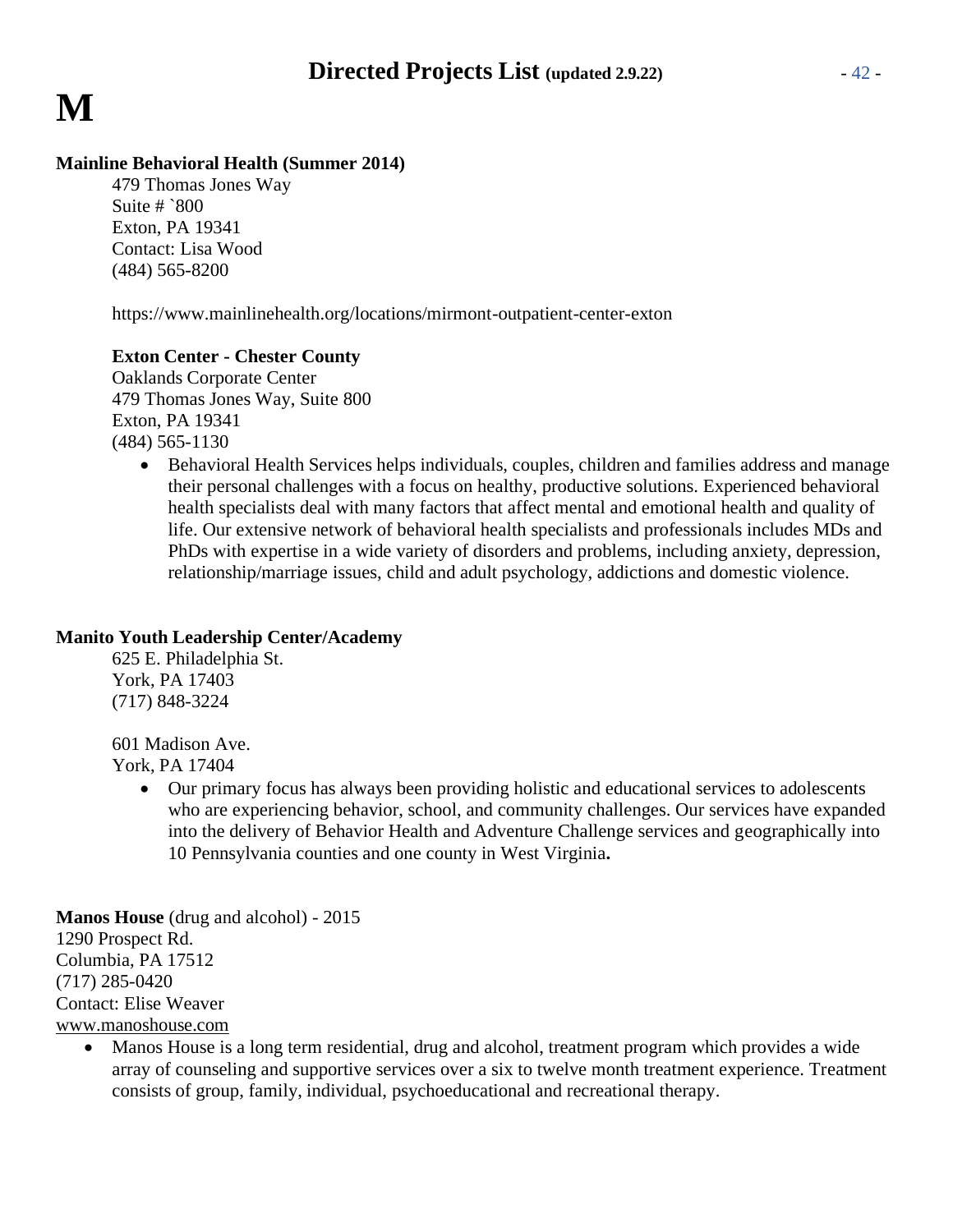## **Directed Projects List (updated 2.9.22)** - 43 -

#### **Maple Farms Nursing Center (affiliate of Garden Spot Village (Summer 2019)**

604 Oak Street Akron, PA Contact: Carrie Kneisley •  $(717) 859 - 5305$ htpps:/[/www.maplefarm.org/](http://www.maplefarm.org/)

• Skilled nursing facility with short-term and long-term residents

#### **Maryland Department of Juvenile Services (Summer 2015)**

10 N. Court Street West Minster, MD 21157 Contact: Brian Gass (410) 871-3606 <http://www.djs.maryland.gov/>

#### **Masonic Children's Home**

1 Masonic Drive Elizabethtown, PA 17022 (717) 367-1121 (Ext. 33301) Contact: Ginny Migrala, Director of Masonic Children's Home <http://www.masonicvillagespa.org/elizabethtown/>

<http://masonicvillagespa.org/elizabethtown/childrenshome.php>

• The Masonic Children's Home is an ideal opportunity for children who are orphaned, being raised by aging grandparents, or who come from various socioeconomic environments which do not provide the security and support necessary for healthy growth and development.

#### **Masonic Village (Summer 2013)**

Contact: Holly Brooks (717) 367-1121

• "Our 1,400 acre campus offers charitable services ranging from a children's home and child care center, to continuing care retirement services, options to help you age in place, and services that benefit adults and their caregivers, alike. An onsite farm and farmers market set the tone for the community as a safe and peaceful neighborhood that bustles with recreational, social, cultural, wellness and educational possibilities. We are open for everyone, so explore how you can enjoy life your way."

#### **Mathom House (Summer 2020)**

1740 Easton Rd Doylestown, PA Contact: Jonathan Roberds, Clinical Director (215) 343-7720 <http://mathomhousecare.com/>

• treatment for adolescent sexual offenders and their families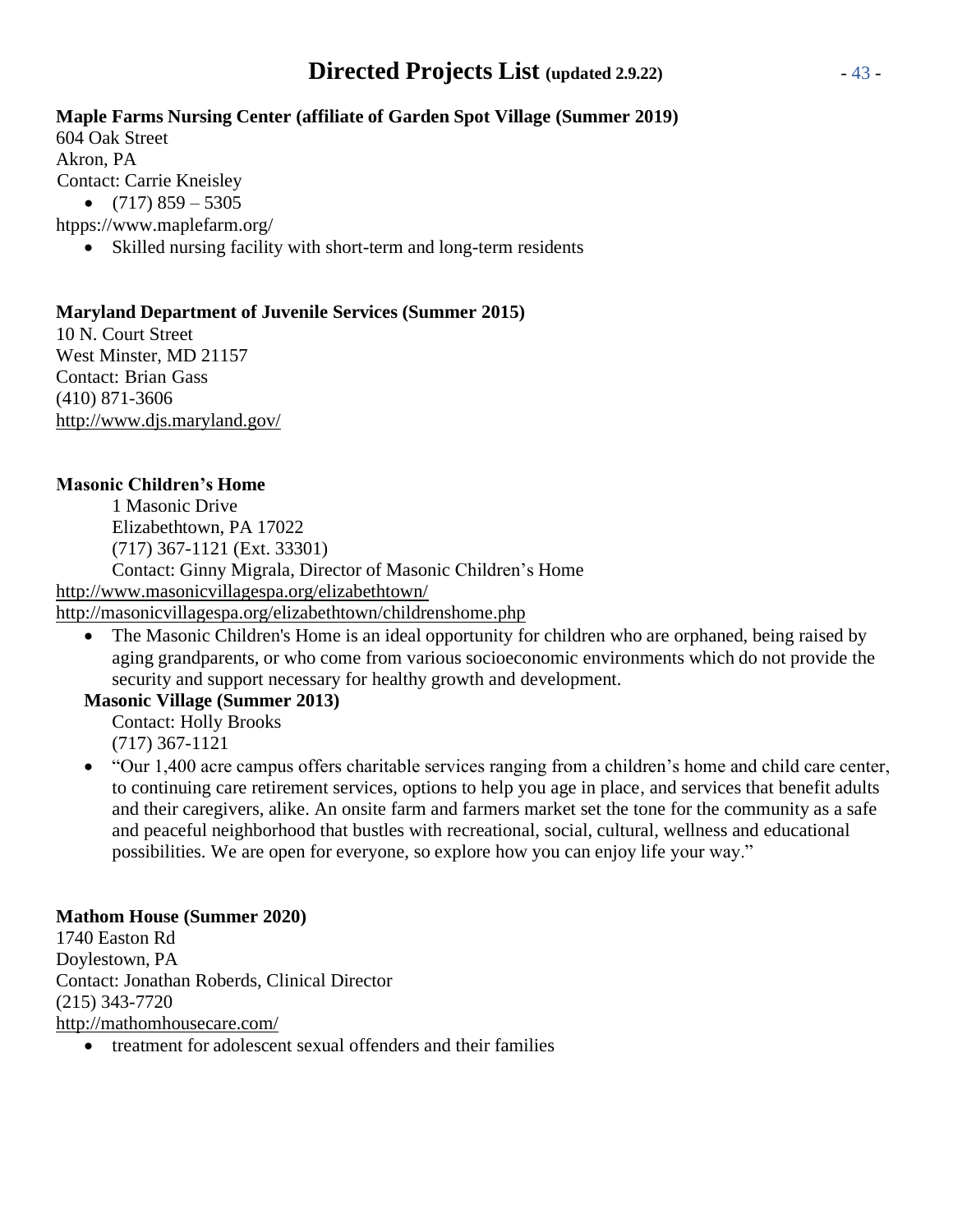## **Directed Projects List (updated 2.9.22)** - 44 -

#### **Mazzatti and Sullivan Counseling Services, Inc. (Summer 2014)**

5021 East Trindel Road: 1<sup>st</sup> Floor Mechanicsburg, PA 17050 Contact: Andrew Schmitt: [aschmitt@mazzitiandsullivan.com](mailto:aschmitt@mazzitiandsullivan.com) (717) 590-7607 <https://www.mazzittiandsullivan.com/>

#### **Mazzoni Center (Summer 2018)**

1348 Bainbridge Street Philadelphia, PA 215-563-0652 Contact: Randall Faulkner https:/[/www.mazzonicenter.org/about](http://www.mazzonicenter.org/about)

• To provide quality comprehensive health and wellness services in an LGBTQ-focused environment, while preserving the dignity and improving the quality of life of the individuals we serve.

#### **Mennonite Home (Spring 2016)**

1520 Harrisburg Pike Lancaster, PA 17601 (717) 393 – 1301 Contact: Kimberly Blessing <http://www.mennonitehome.org/>

• Mennonite Home Communities is a continuing care retirement community committed to providing health services, supportive services, and living accommodations for senior residents in a Christian atmosphere conductive to wholesome living.

#### **The Mentor Network**

805 Estelle Drive, Suite 203 Lancaster, PA 17601 (717) 898-3281 <http://thementornetwork.com/home.aspx>

• The mission of The MENTOR Network is to offer adults, children, young people and their families innovative, quality services and supports that lead to growth and independence, regardless of the physical, intellectual or behavioral challenges they face. The mission of The MENTOR Network is to offer adults, children, young people and their families innovative, quality services and supports that lead to growth and independence, regardless of the physical, intellectual or behavioral challenges they face.

#### **Method 3 (Spring 2017)**

415 St. Johns Church Road Suite 205 Camp Hill, PA 172011 <https://www.method3.com/whatwedo/>

• Human resources placement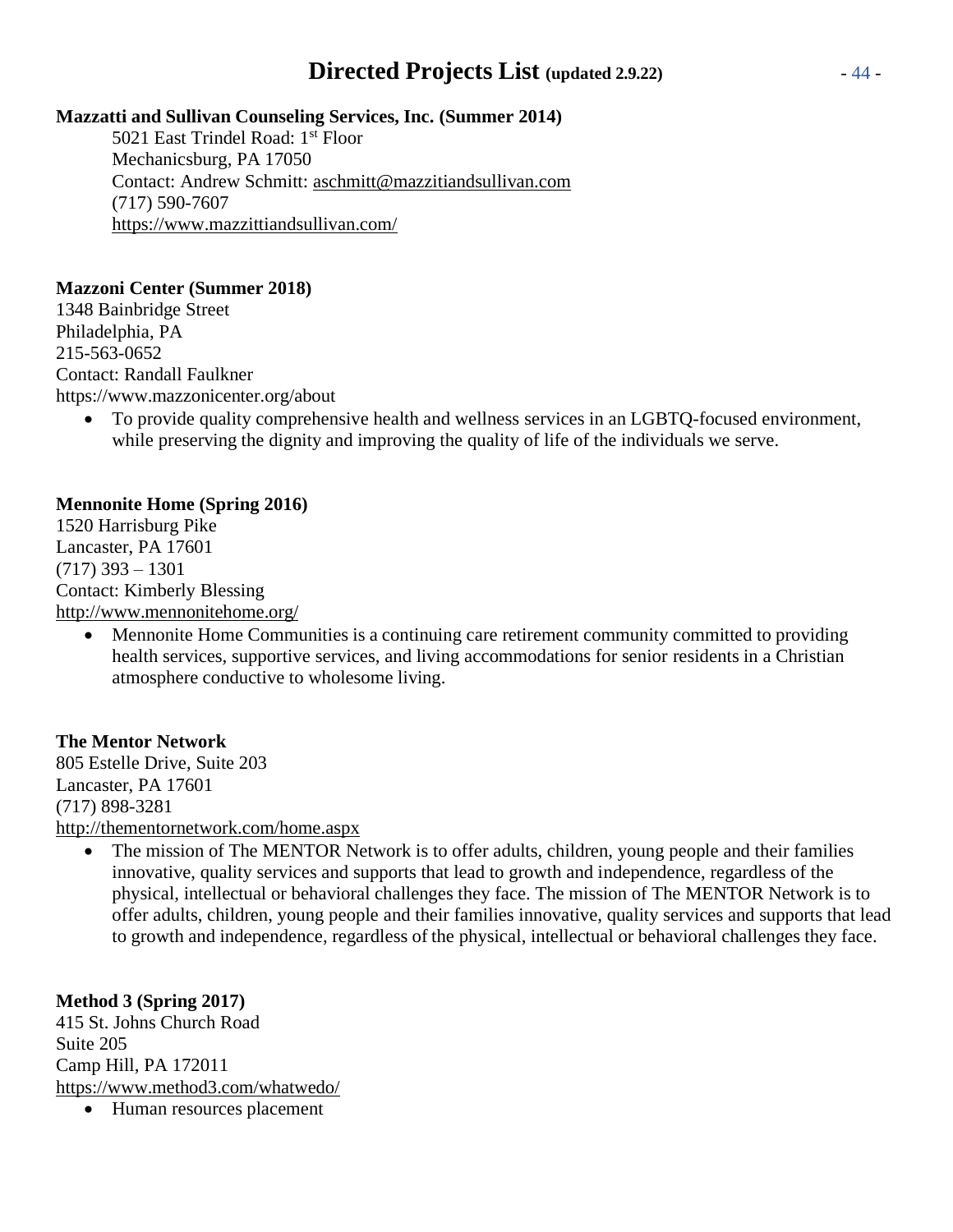## **Directed Projects List (updated 2.9.22)** - 45 -

#### **Mid-Atlantic Rehabilitation Services (Summer 2013)**

2045 Westgate Dr Suite 301 Bethlehem, PA Contact: Greg Krausz (610) 419-3101 <http://www.marsatp.com/>

> Seeks to provide client-centered, community based quality treatment services to those suffering from addictions in the least restrictive and most-cost effective level of care. We will adjust our approach to meet the needs present in each community we serve by being part of the community and advocating for the effective, efficient, and effective treatment of each individual who is in need of our services.

#### **Milagro House (Fall 2021)**

669 W. Chestnut St Lancaster, PA 17603 (717) 509-1401 Contact: Denise Chieppor <http://www.milagrohouse.org/>

• Provides education, housing, and counseling for women and their children experiencing homelessness.

#### **Millersville University**

**Center for Public Scholarship and Social Change at Millersville University (Summer 2021)** Dr. Carrie Smith (carrie.smith@millersville.edu) Research position at MU.

#### **Center for Health Education and Promotion at Millersville University (Spring 2022)**

Cumberland House 2 South George Street Millersville, PA 17551 Contact: Arianna Camel, Director (717) 871-4143 [arianna.camel@millersville.edu](mailto:arianna.camel@millersville.edu) <https://www.millersville.edu/chep/>

• The Elsie S. Shenk Center for Health Education and Promotion provides lifestyle education programs, hosts awareness events, and information tables, and provides educational resources to students on a wide collection of topics including alcohol and other drugs, body image, dating violence, domestic violence, healthy relationships, safer sex, sexual assault, stalking, and stress. Students are trained as peer educators to reach out to the campus community and provide individuals with important information on the benefits of leading a healthy lifestyle, resources and services available at Millersville University, and how to safely make the most out of their college experience.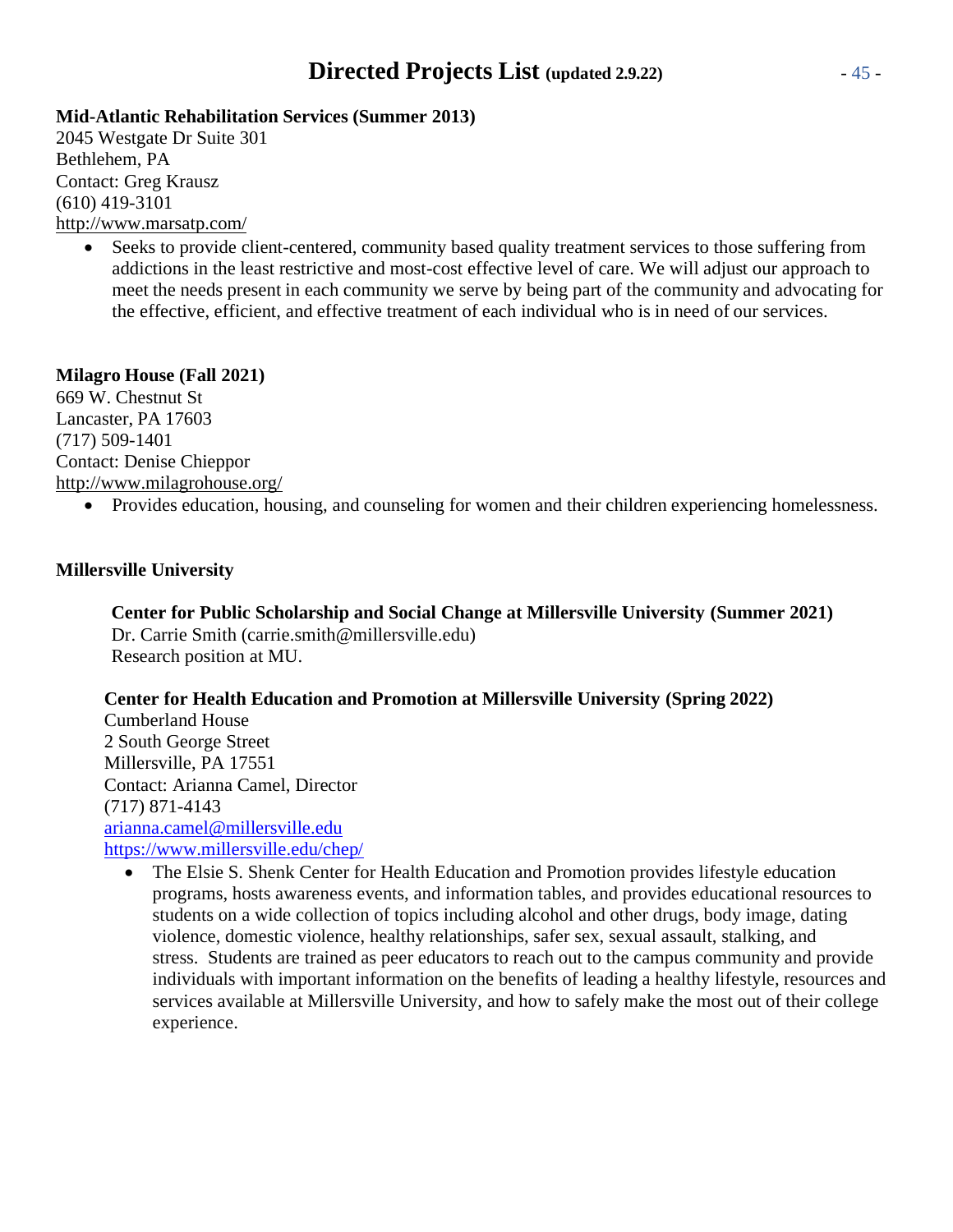## **Directed Projects List (updated 2.9.22)** - 46 -

**Millersville University Department of Housing and Residential Programs**

Lombardo Welcome Center P.O. Box 1002 Millersville, PA 17551 717-871-4200 [housing@millersville.edu](mailto:housing@millersville.edu) https:/[/www.millersville.edu/housing/](http://www.millersville.edu/housing/)

• We within the Department of Housing and Residential Programs are dedicated to creating a safe and engaging living-learning community in the residence halls. We focus on creating a residential environment that fosters student learning and a strong sense of community. We encourage our student residents to reach for their goals in a setting that allows them to become their very best.

#### **Millersville University Human Resources Department**

Dilworth Administration Building 20 Dilworth Road Room 105 (717) 872-3017 <http://www.millersville.edu/hr/>

• Current and prospective employment at Millersville University.

#### **Millersville University Office of Financial Aid**

Office of Financial Aid Lyle Hall, 1st Floor 40 Dilworth Drive Millersville PA 17551 (717) 872-3026 Contact: Dwight Horsey <http://www.millersville.edu/finaid/>

• The Mission of the Office of Financial Aid is to work collaboratively with University offices to assist all students, regardless of their economic resources, in obtaining the financial assistance necessary to attend Millersville University, while maintaining the fiscal and regulatory integrity of its financial aid programs.

#### **Millersville University Office of Global Education and Partnerships**

Cumberland House Millersville University P.O. Box 1002 Millersville, PA 17551-0302 (717) 872-3884 <http://www.millersville.edu/globaled/>

• Programs include bilateral study abroad, international internships, student teaching abroad, research collaboration and professional training.

#### **Millersville University Office of Student Affairs and Enrollment Management**

https:/[/www.millersville.edu/saem/](http://www.millersville.edu/saem/)

- **Our Mission:** Identify potential and cultivate success using a student-centered approach to recruit, engage and retain.
- **Our Vision:** Inspire, empower and graduate every student.
- **Our Core Values:** Student Centeredness, Inclusiveness, Integrity, Student Success and Excellence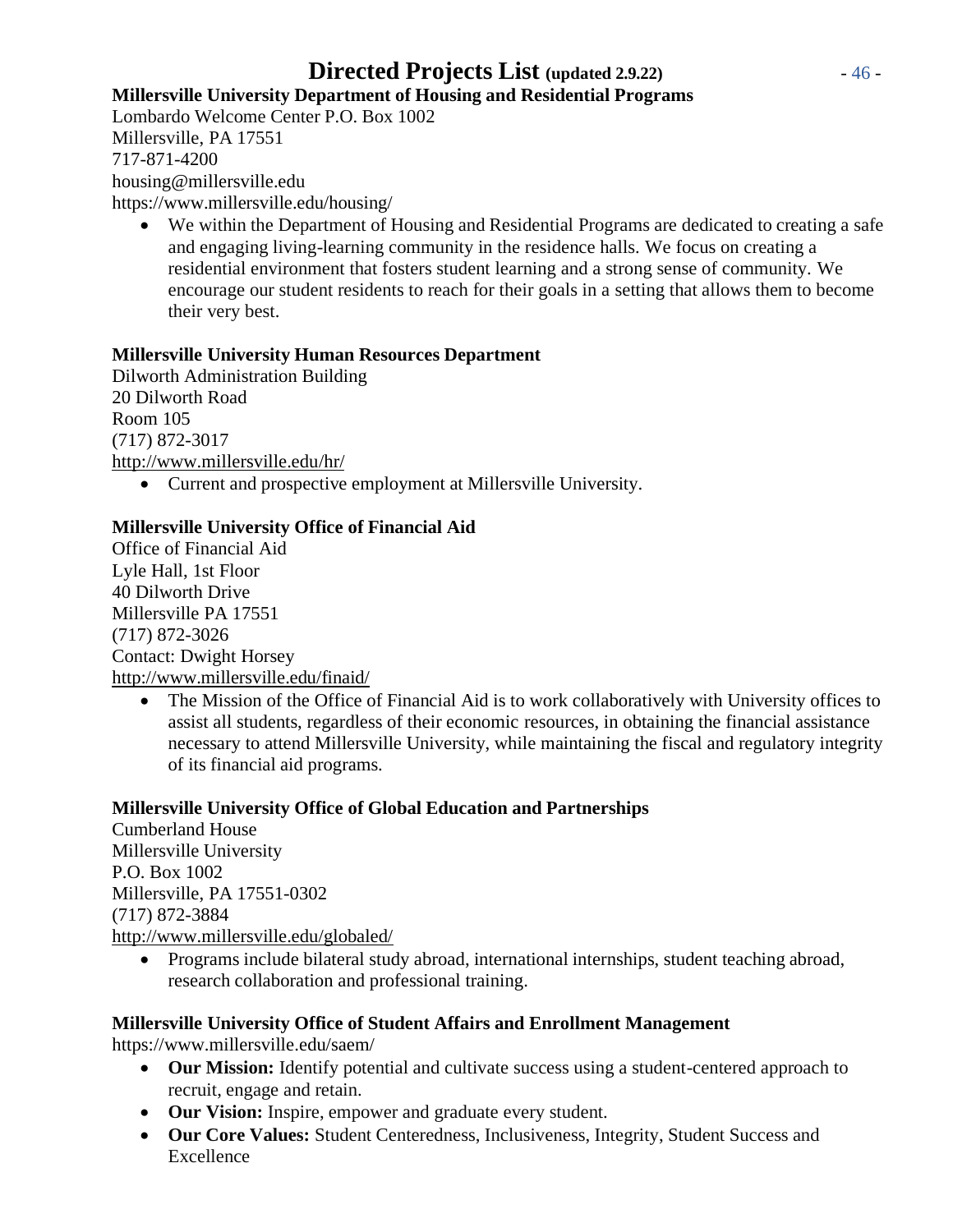## **Directed Projects List (updated 2.9.22)** - 47 -

## **Millersville University Student Access and Support Services (Spring 2021)**

Christina Williams (nee Pantoja): [Christina.Williams@millersville.edu](mailto:Christina.Williams@millersville.edu)

#### **Millersville Pre-Collegiate Programs / Student Success Programs and Retention/PSSI (2018)**

1 S George St. Millersville, PA 17551 (717) 871-2027

#### **Millersville University Psych Department**

Various Research Assistant Positions---Must seek out professors

#### **Millersville University Volunteer Central (also Federal Work Study)**

Lyle Hall  $(3<sup>rd</sup>$  floor) Bedford House (717) 872-3271 <http://www.millersville.edu/elcm/volunteer/index.php>

• We facilitate civic engagement services including community service, service-learning, and federal work study opportunities.

#### **Millersville University International Programs & Services (Fall 2021)**

Dr. Daniel McClary Daniel.McClary@millersville.edu

#### **Morning Star Counseling (Fall 2016)**

200 S. Church Street Quarryville, PA 17566 (717) 806-5050 <http://www.morningstarllc.org/index.html>

- We utilize evidenced-based approaches, including cognitive behavioral therapy, and many other techniques that are proven effective for combating anxiety and depression and other mental health concerns.
- We encourage active healing and a holistic approach to therapy that encourages physical, emotional, cognitive, and spiritual growth.
- Services: Individual Therapy, Online Therapy, Couples Therapy, Family Therapy, and Parenting Through Separation and Divorce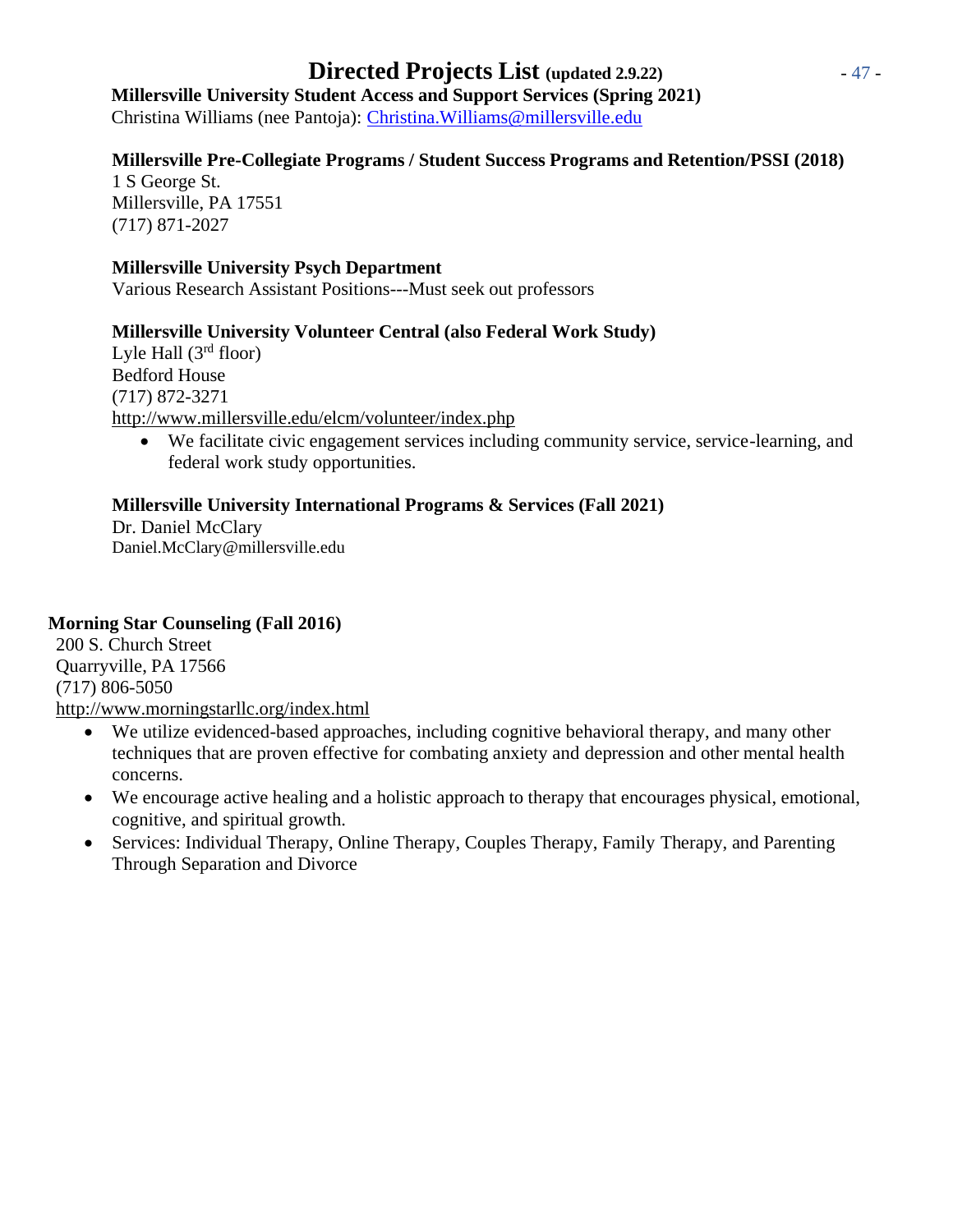

#### **National Aquarium (Fall 2019)**

501 East Pratt Street Baltimore, MD 21202 Contact: Kim Barron (410) 659-4289 https:/[/www.aqua.org](http://www.aqua.org/)

• **"The National Aquarium builds on a 35-plus-year history of local, regional and global conservation** initiatives that provide real solutions for protecting aquatic and marine life alongside human communities."

#### **National Novelty Brush Company (Summer 2021)**

505 E Fulton St. Lancaster, PA 17602 Contact: Kim Gibson, HR/Safety Director • [kgibson@nnvc-pa.com](mailto:kgibson@nnvc-pa.com) (717) 299-5681 (717) 715-1660 (fax) <http://www.nnbc-pa.com/>

• Human Resources, Business setting and Personnel issues

#### **New Choices/New Options (Spring 2017)**

**Career Development Program** 1650 Manheim Pike Lancaster, PA 17601 <http://newchoiceslancaster.org/>

> • New Choices Career Development program is a life-changing opportunity for women in transition to achieve economic self-sufficiency through personal development, career guidance and job training. New Choices is a non-profit organization funded through the Pennsylvania Department of Labor and Industry. It offers five 10-day, 60-hour courses each year completely free of charge.

#### **New Horizons Counseling Services (2013)**

1630 Manheim Pike Suite 5 Lancaster PA 17601 (717) 431-6615

• Behavioral Health & Social Service Providers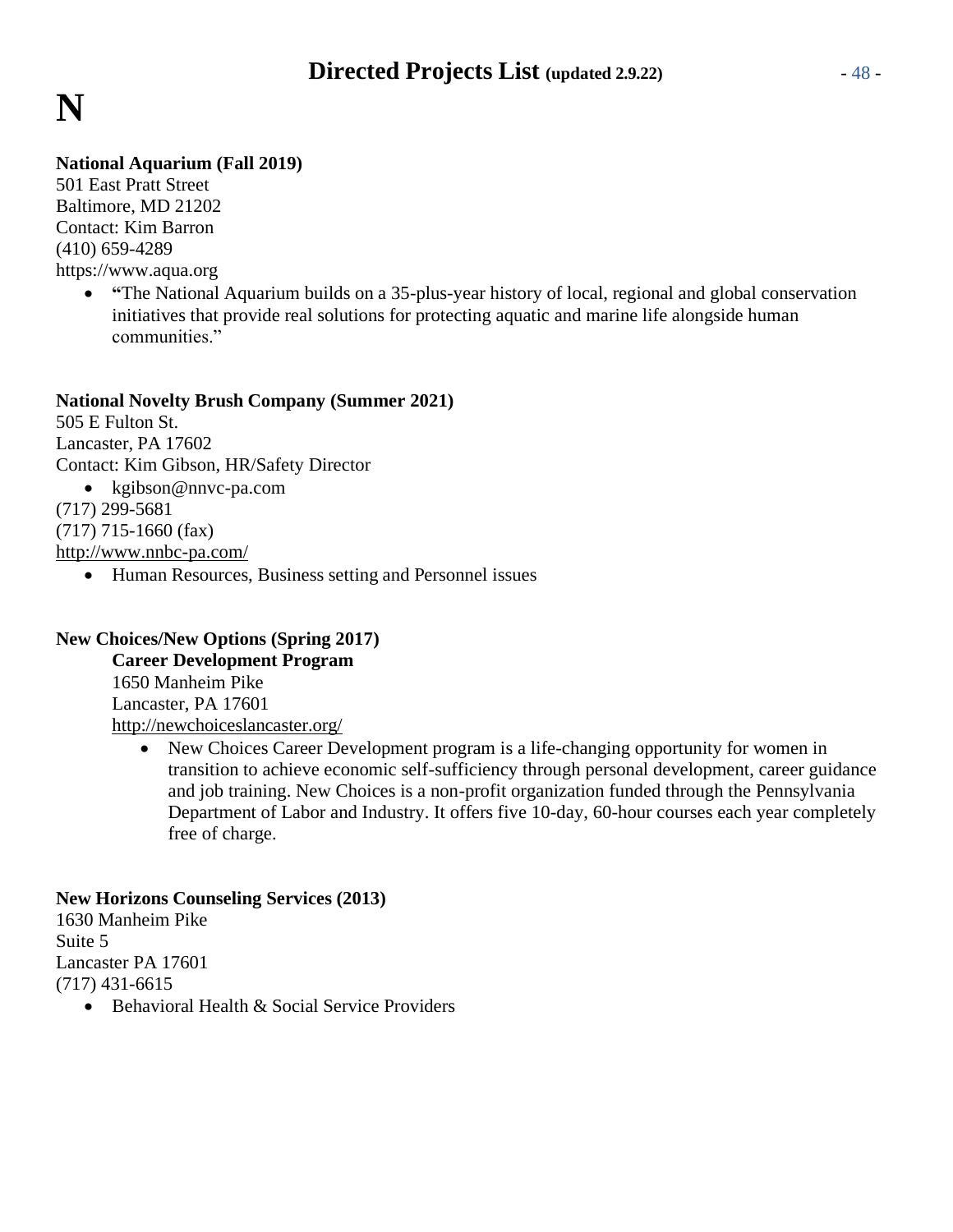## **Directed Projects List (updated 2.9.22)** - 49 -

#### **New Person (Spring 2014)**

<http://www.newpersonministries.org/about.html>

• Nonprofit ministry doing prisoner reentry services, transitional residential house program, mentoring program, Community Renewal for Sex Offenders, family and offender support program, public awareness and educational programs.

#### **New Story (Spring 2014)**

• We provide environments where children with the most serious and complex educational and behavioral challenges have the opportunity to live high-quality and meaningful lives.

#### **NHS Human Services (Edgewater Human Services) (Spring 2014)**

651 Albright Avenue York, PA 17404 (717) 846-4490 [http://www.nhsonline.org](http://www.nhsonline.org/) Contact: Lynn Hackenburg (717) 236-7357 (E xt. 106) Contact: Phyllis Tkacik ;HR Administrator [ptkacik@nhsonline.org](mailto:ptkacik@nhsonline.org)

• **NHS** provides innovative solutions to support the unique needs of the individuals we serve by striving to create a caring and responsive environment that promotes the highest standards of integrity and quality, for individuals with mental health issues, mental retardation, autism, and adoption needs.

#### **North Star Initiative (Summer 2019)**

P.O. Box 315 Lititz, PA Contact: Alicia Corrado

•  $(717)$  568 – 2700

https://northstarinitiative.org/

• Lancaster based non-profit organization fighting human trafficking and restoring women's lives

#### **Northampton County Area Agency on Aging (Summer 2017)**

2081 Emrick Boulevard Bethlehem, PA 18020  $(610)$  829 – 4515

https:/[/www.northamptoncounty.org/HS/AGING/Pages/default/aspx](http://www.northamptoncounty.org/HS/AGING/Pages/default/aspx)

The purpose of the Area Agency on Aging is to plan and coordinate the provision of services to the older adults in Northampton County.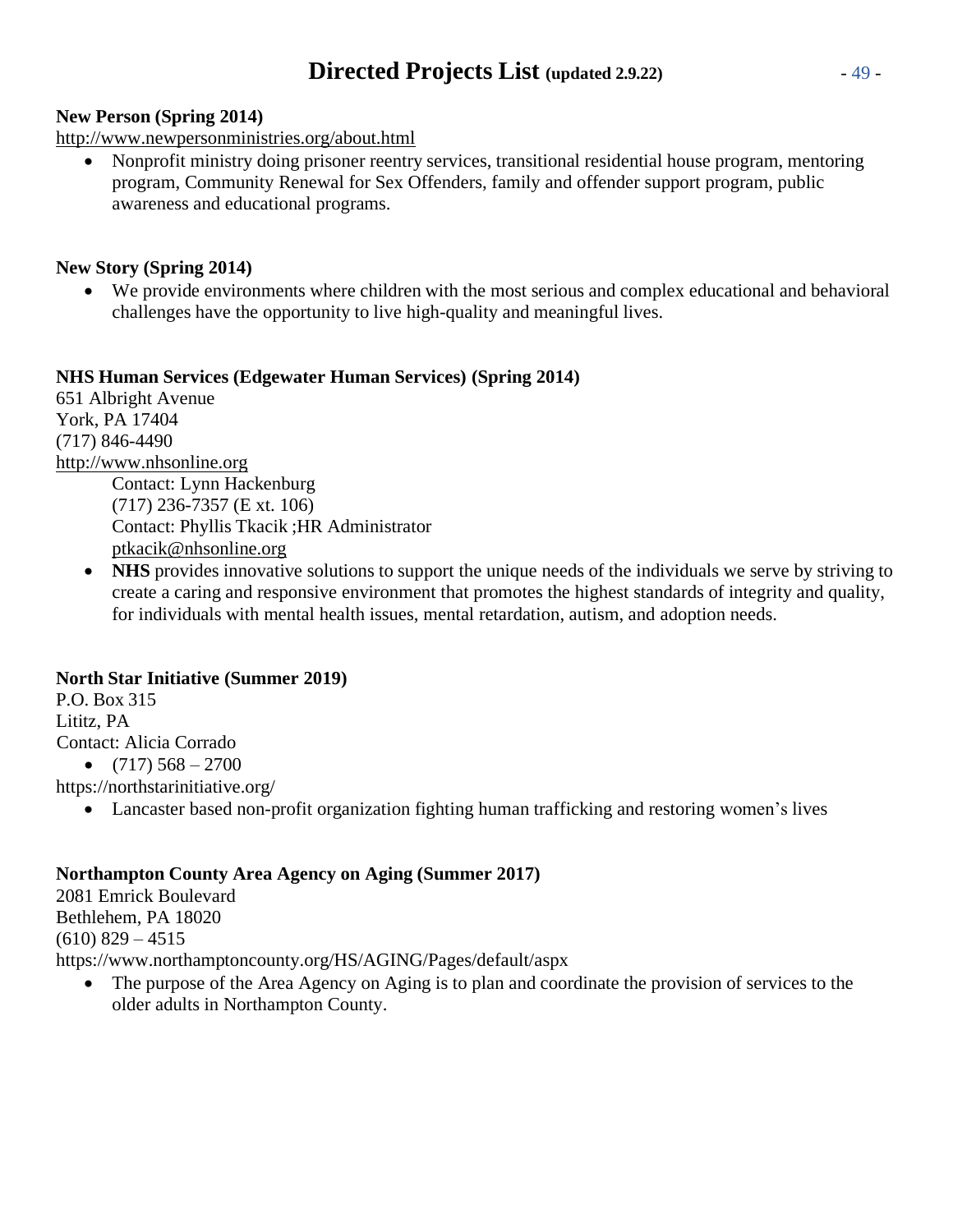#### **Oceans of Fun**

Variable locations, seek website for details https:/[/www.oceansoffun.org/program\\_details/15](http://www.oceansoffun.org/program_details/15) https:/[/www.oceansoffun.org/location\\_hershey\\_park](http://www.oceansoffun.org/location_hershey_park)

• Oceans of Fun has been providing the guests at **[Hersheypark](http://www.hersheypark.com/)** in Hershey, PA a seasonal marine mammal show since 2009. Every spring, we transport some of our seals and sea lions along with their trainers out to Hershey, Pennsylvania to educate park visitors about our amazing animals! With the help of our flippered friends, we are able to bring the world of marine mammals, animal training and environmental conservation to life in an exciting presentation – you'll be surprised how much fun you can have while still learning! Show schedules may vary and are posted outside of the Aquatheatre daily. Admission is included with your park ticket.

Are you looking for an opportunity to get up close and personal with one of our stars at Hersheypark? We are excited to be able to offer a once-in-a-lifetime opportunity for you to be given the chance to have your own personal picture taken with one of our stars to take home to your friends and family! Check the program schedule posted outside of the Aquatheatre daily.

#### **OSS Health West York Orthopedic Urgent Care and Orthopedic Office (Spring 2022)**

1665 Roosevelt Ave York, PA 17408 Contact: Tim Burch, Physical Therapist (717) 747-8350 tburch@osshealth.com

<https://osshealth.com/locations/oss-health-west-york>

• OSS Health offers comprehensive physical and occupational therapy services at the Powder Mill, West York, and Hanover locations to meet the demands of your specific orthopaedic and postoperative recovery.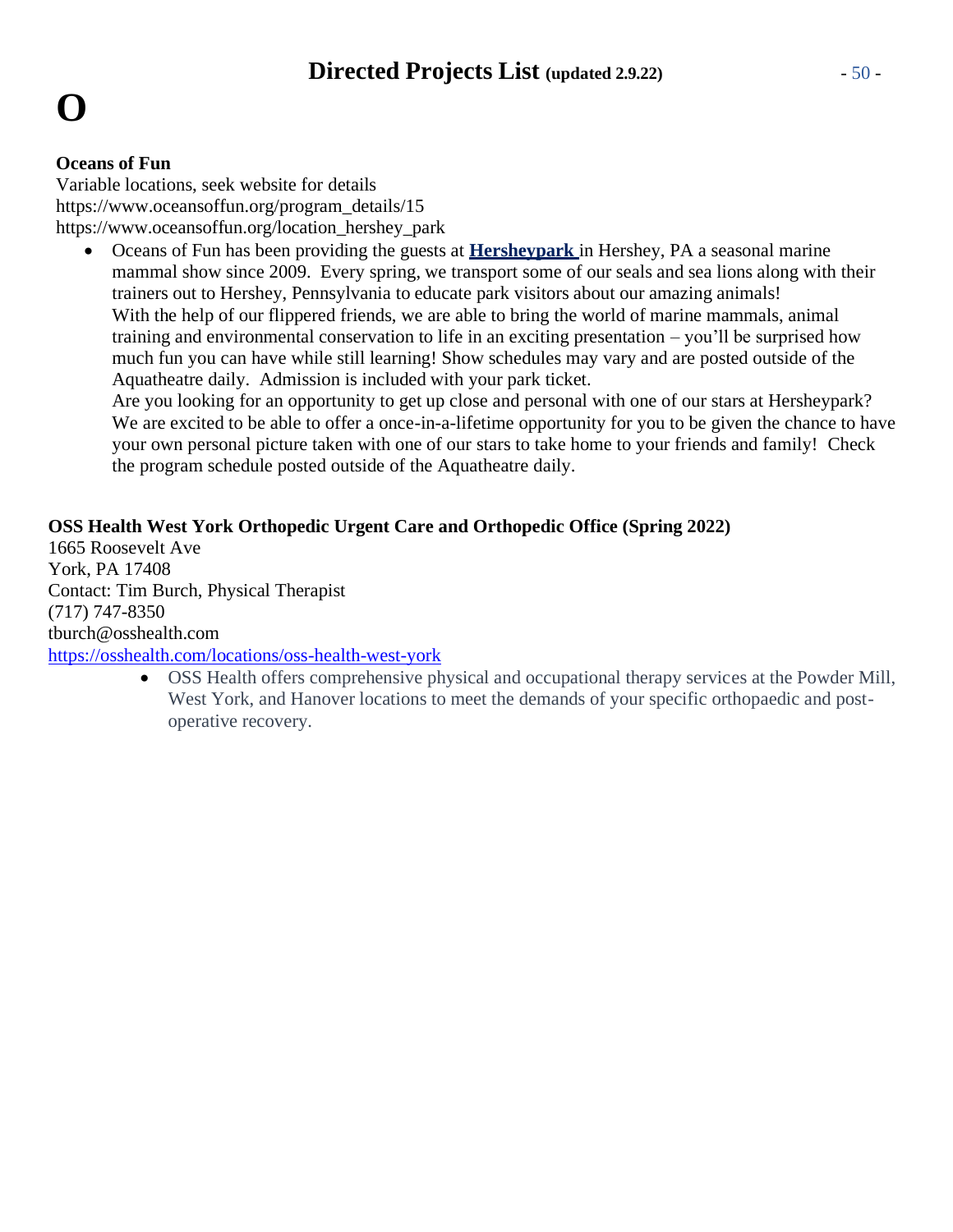## **P**

#### **PA Career Link (Fall 2020)**

1016 N. Charlotte Street Lancaster, Pa 17603 (717) 509-5613 Contact: Chris Mahrer

• [cmahrer@jobs4lancaster.com](mailto:cmahrer@jobs4lancaster.com)

<http://jobs4lancaster.com/>

• "PA CareerLink® is a one stop shop for job seekers and employers. We are made up of multiple employment, social service, and educational partner organizations. We provide free help to job seekers and employers for a variety of career, workforce development, and employment related needs."

#### **PA Department of Public Welfare**

P.O. Box 2675 Harrisburg, PA 17105-2675 [http://www.dpw.state.pa.us](http://www.dpw.state.pa.us/)

> • Our mission is to promote, improve and sustain the quality of family life; break the cycle of dependency; promote respect for employees; protect and serve Pennsylvania's most vulnerable citizens; and manage our resources effectively.

#### **PA Migrant Education Program at Millersville University (Spring 2021)**

Liliana Arias-Hallman [\(liliana.arias@millersville.edu\)](mailto:liliana.arias@millersville.edu)

#### **Pathway Community Church – (counseling services) (Summer 2015)**

1731 West Philadelphia Street York, PA 17404 (717) 793-8070 Contact: Angie Schnleitner <http://www.pathwaycc.org/>

#### **Penn-Mar Organization, Inc**

10709 Susquehanna Trail Glen Rock, PA 17327 (717) 235-8068 (Ext. 116) (717) 235-9878 (fax)

#### [www.penn-mar.org](http://www.penn-mar.org/)

• Penn-Mar serves more than 200 individuals with developmental disabilities with a range of educational, vocational and residential programs.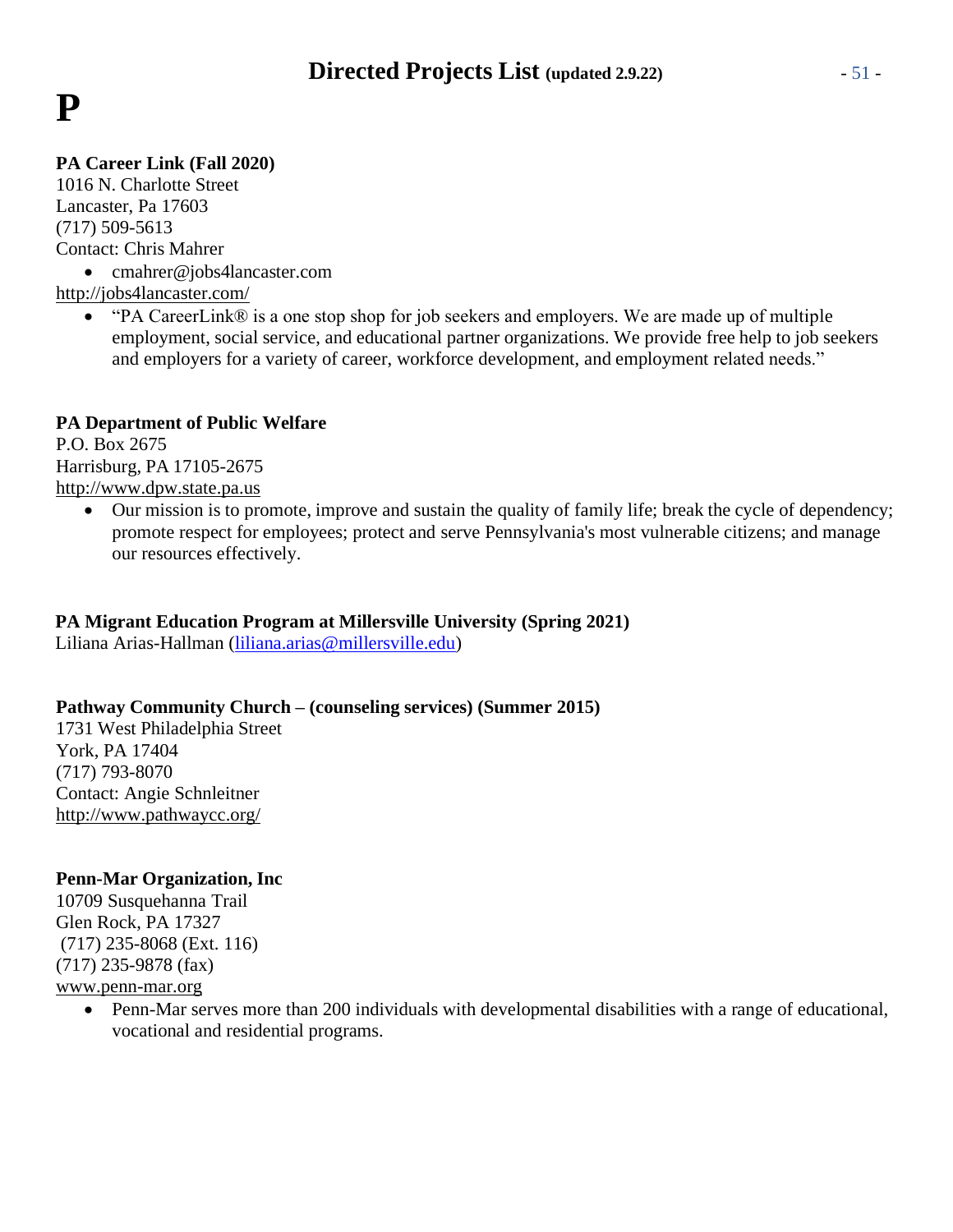## **Directed Projects List (updated 2.9.22)** - 52 -

#### **Penn State Health Milton S. Hershey Medical Center**

College of Medicine 500 University Drive Hershey, PA 17033 [www.pennstatehershey.com](http://www.pennstatehershey.com/) <http://www.pennstatehershey.org/web/college/home>

• Penn State Milton S. Hershey Medical Center is committed to enhancing your quality of life through improved health, the professional preparation of those who will serve your health needs, and the discovery of knowledge that will benefit all.

#### **Child Life Program (Fall 2014)**

500 University Drive Hershey, PA 17033 Contact: Ashley Holland (717) 531-000 ( Ext. 281652)

#### **Psychiatry and Behavioral Health**

22 Northeast Drive, Entrance B Hershey, PA 17033 717-531-8338 Director: [Errol Aksu,](http://hmc.pennstatehealth.org/display-provider/-/provider/123/errol-m-aksu-md) MD https://hmc.pennstatehealth.org/display-location/-/location/51/penn-state-medical-group---psychiatry

#### **Pennsylvania Autism Action Center (Summer 2013)**

6515 Business Route 209, Suite 3 Stroudsburg, PA 18360 (570) 861-4255 <http://www.autismactioncenter.com/home>

• Our mission is to improve the lives of children and families on the spectrum, by being the community leader in providing high quality and individualized integration services and programs, that can assure a life of dignity and enhance each child's opportunity to achieve their full potential.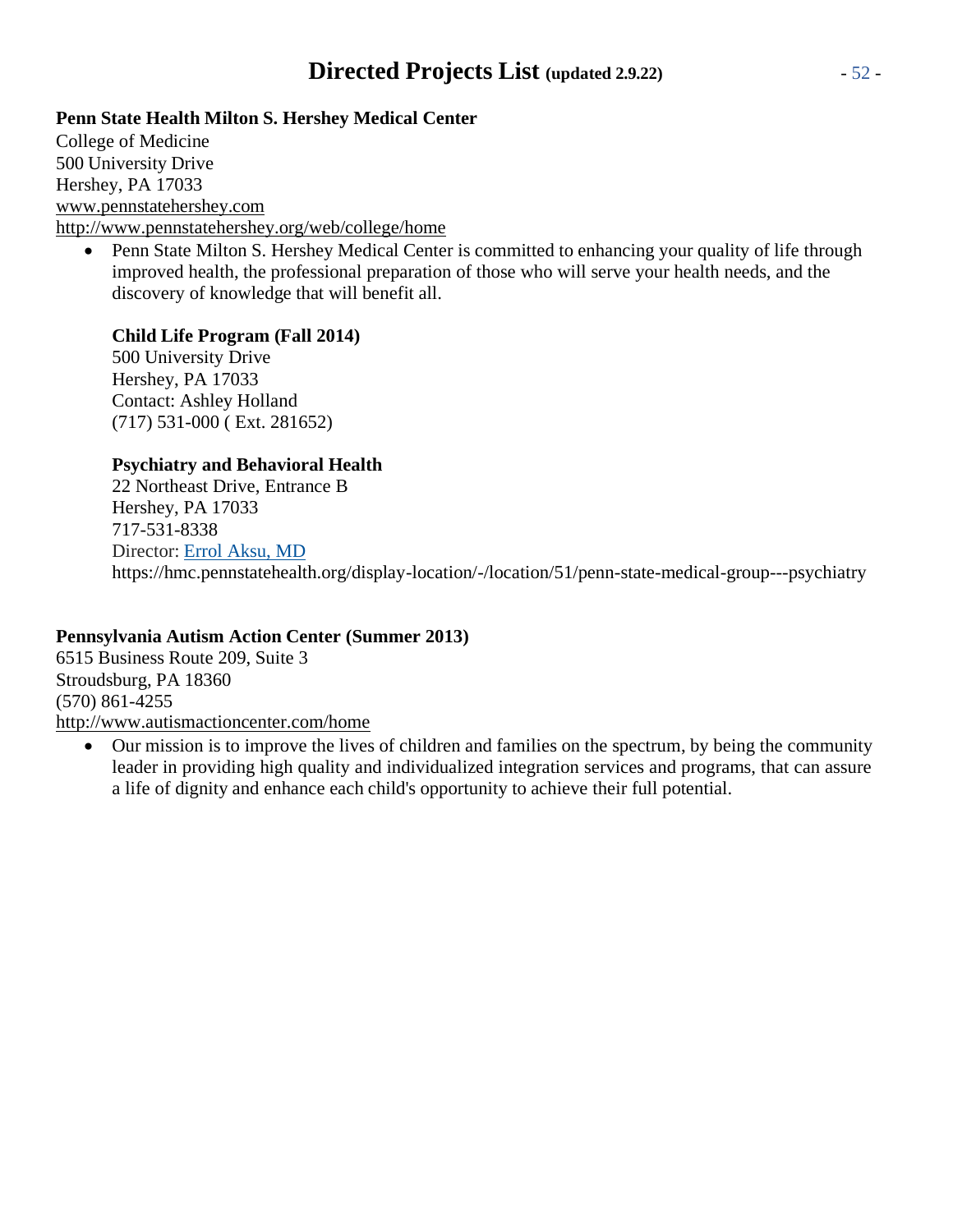#### **Pennsylvania Counseling Services**

1-800-777-0305 [www.pacounseling.com](http://www.pacounseling.com/)

• (PCS has many sites throughout the area providing a wide array of mental health services to diverse clientele. They prefer students commit 16 hours per week to the site, preferably at least one or more full days to become more fully integrated with services/clients.)

#### **Lancaster Office:**

40 Pearl Street Lancaster, PA 17603 (717) 397-8081 (717) 397-8414 (fax)

#### **Lebanon Office:**

 $200$  North  $7<sup>th</sup>$  St. Lebanon, PA 17046 (717) 272-5464 (Ext.1101) (717) 273-1416 (fax)

• provides counseling, therapy, addiction treatment and services for families and children

#### **Pennsylvania Comprehensive Behavioral Health Services (Spring 2021)**

Main Office: 2351 Freedom Way, Suite 200 York, PA 17402 717 600-0900 Mr. Eric Alt, Director Taisa McCain [taisamccain.pcbh@gmail.com](mailto:taisamccain.pcbh@gmail.com)

20B East Roseville Rd. Lancaster, PA 717 560-2372

#### \*\*Possibility for **PAID INTERNSHIP**

<http://www.pcbh.biz/>

- PCBH Advocate Services is a community-based program. It offers youth and families, served through York County Children, Youth, and Family Services and the Juvenile Probation Departments, a costeffective alternative to residential care, as well as, an after-care service to those returning to the community. Youth are referred to the program through their County Caseworker, Juvenile Probation Officer or Youth Aid Panel Coordinator. Youth referred to the program may be experiencing abuse, neglect, delinquency, truancy, mental illness, developmental disabilities, mental retardation or substance abuse issues. This alternative to residential placement is provided through the advocacy model which is a consistent relationship between a supportive skilled staff member (Advocate) and an at-risk young person and their family. An Advocate is a caring, interested person who provides a consistent non-power relationship between himself/herself and the young person. The Advocate is selected for the child on the basis of mutual interests so that a trusting relationship may develop. By providing an appropriate and intervening significant other, Advocates help young people develop a better understanding of themselves and others. The Advocate also develops a supportive relationship with the youth's family and involves them in the development and implementation of meaningful activities.
- Possibility of working with ART and MUSIC THERAPISTS\*\*\*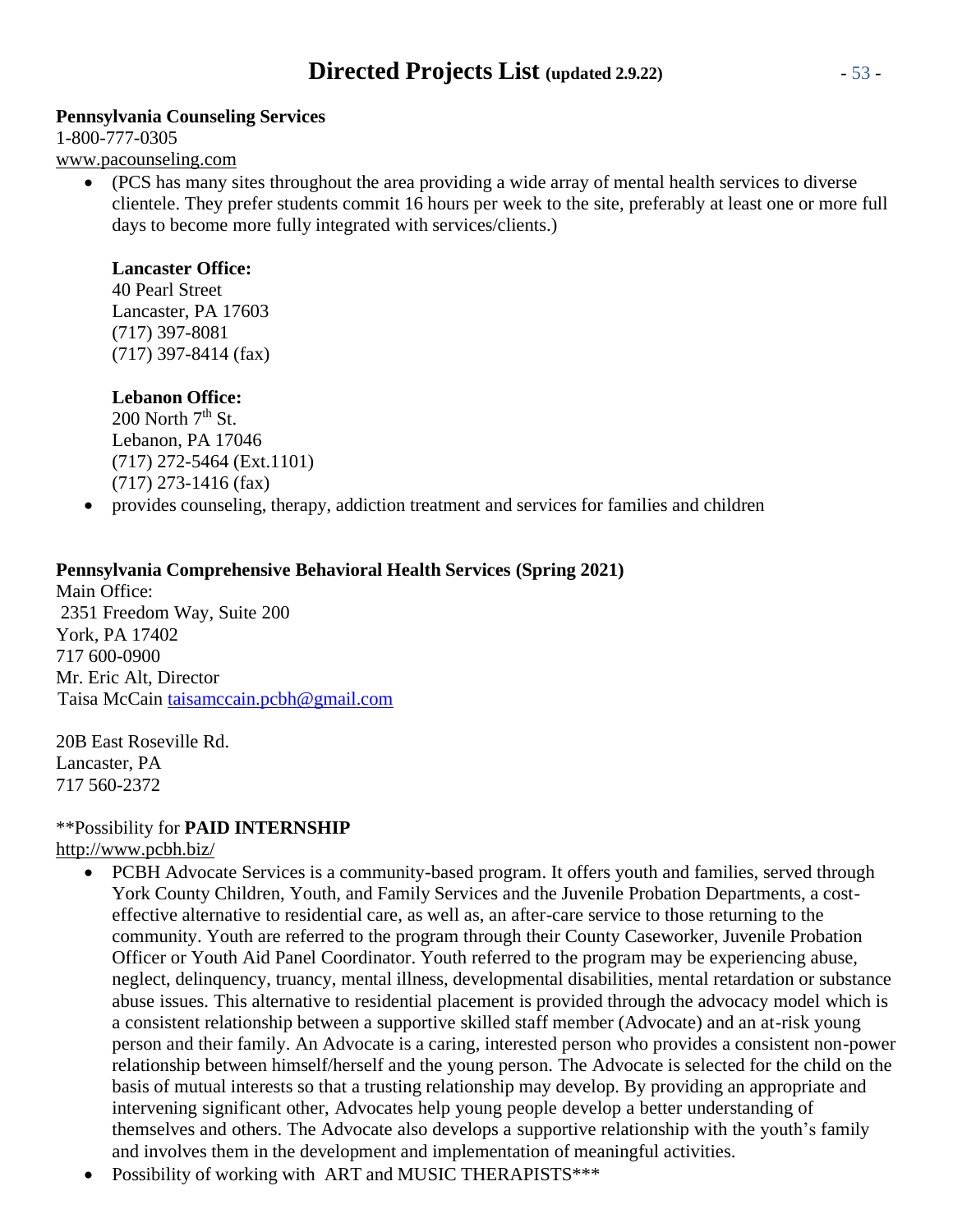## **Directed Projects List (updated 2.9.22)** - 54 -

#### **Pennsylvania Department of Health**

933 Health and Welfare Bld Harrisburg, PA 17120 (717) 787-3350 [http://www.portal.health.state.pa.us/portal/server.pt/community/department\\_of\\_health\\_home/17457](http://www.portal.health.state.pa.us/portal/server.pt/community/department_of_health_home/17457) [http://www.portal.health.state.pa.us/portal/server.pt/community/department\\_of\\_health\\_information/1067](http://www.portal.health.state.pa.us/portal/server.pt/community/department_of_health_information/1067)

• The Department's mission is to promote healthy lifestyles, prevent injury and disease, and to assure the safe delivery of quality health care for all Commonwealth citizens.

#### **Pennsylvania Department of Health Bureau of Human Resources**

Intern Coordinator Room 126 Health and Welfare Building 7<sup>th</sup> and Foster Streets Harrisburg, PA 17120 (717) 787-6002

#### **Pennsylvania MENTOR Respite Brokerage Program**

2090 Linglestown Road-Suite 203 Harrisburg, PA 17110 1-800-765-0438 (717) 657-2073 (717) 657-3804 (fax) <http://www.pa-mentor.com/welcome.aspx> <http://www.pa-mentor.com/standard/services.aspx?guid=4414d78e-9a83-43ab-8209-7dd140ffbc6d>

• a leading home and community-based human services provider serving individuals with intellectual or developmental disabilities, as well as emotional, behavioral or mental health challenges.

#### **Pennsylvania State Police**

Bureau of Human Resources 1800 Elmerton Avenue Harrisburg, PA 17110-9758 [www.PaTrooper.com](http://www.patrooper.com/) (717) 671-7563 (717) 671-7524 (fax) 1-877-722-2338 (717) 772-1436 (fax)

#### **PeopleShare (Fall 2019)**

Lancaster Office 300 Granite Run Drive, Suite 150 Lancaster, PA 17601 Phone: (717) 581-1005 <http://www.peopleshareworks.com/> • Human Resources / staffing opportunities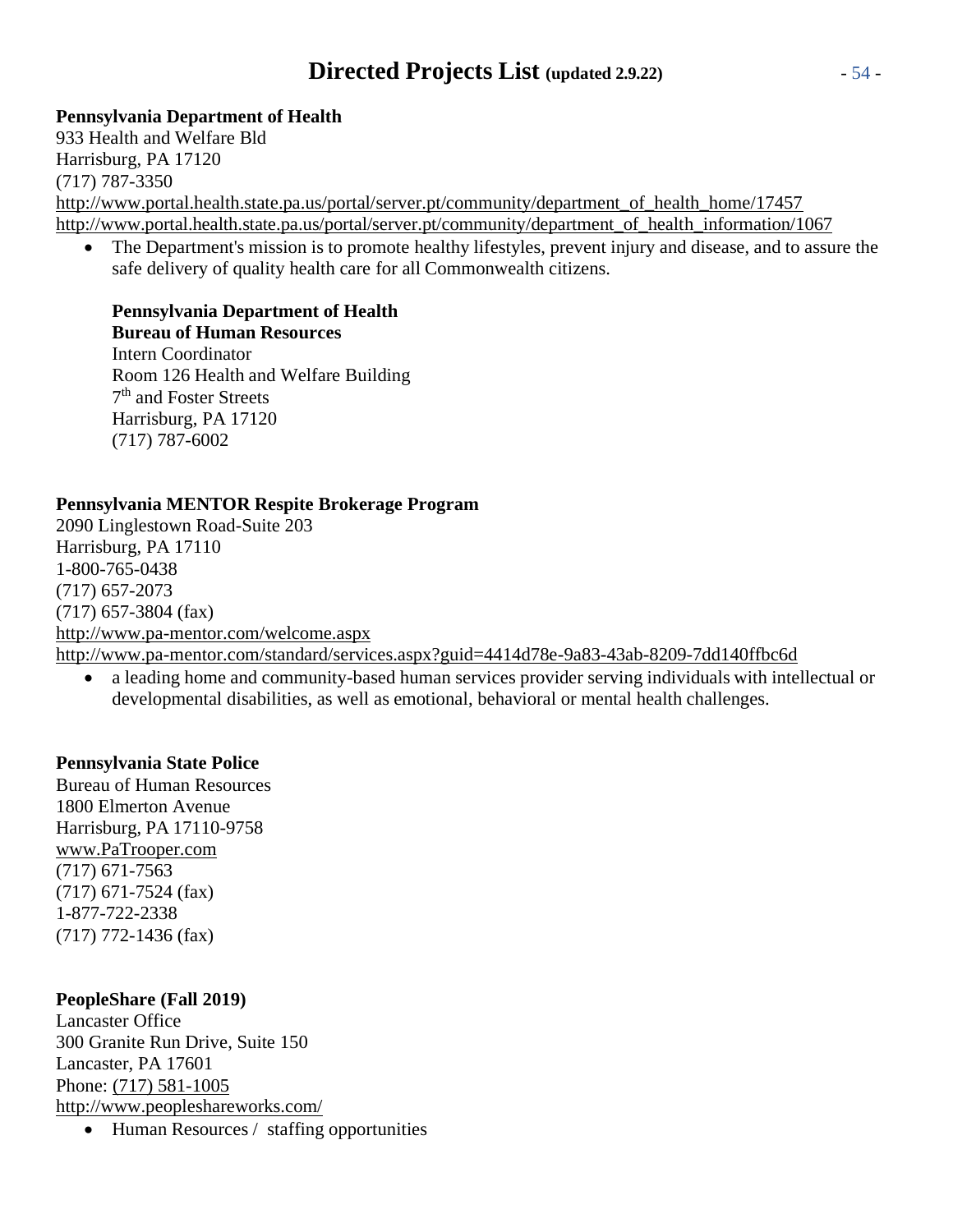## **Directed Projects List (updated 2.9.22)** - 55 -

**Philhaven (run by Wellspan) (apply online for internships through the main website) (Fall 2017) <http://www.philhaven.org/Corporate/Education/Internships.aspx>**

#### **Philhaven Behavioral Health Center (2013)**

283 South Butler Road PO. Box 550 Mt. Gretna, PA 17064 [www.philhaven.org](http://www.philhaven.org/)

#### **Philhaven Lancaster Day Hospital Program**

780 Eden Road Building #3 Lancaster, PA 17601 Contact: Nicole Grim (717) 735-7770 (Ext. 102) Contact: Brenda Robinson (717) 735-7770 (Ext. 119) [http://www.philhaven.org/ProgramsandServices/ForChildrenAdolescents/DayHospitalIntensiveOutpatie](http://www.philhaven.org/ProgramsandServices/ForChildrenAdolescents/DayHospitalIntensiveOutpatient.aspx) [nt.aspx](http://www.philhaven.org/ProgramsandServices/ForChildrenAdolescents/DayHospitalIntensiveOutpatient.aspx)

• The Child & Adolescent Day Hospital/Intensive Outpatient Program are mental health treatment programs specifically designed to serve children ages 5 to 18 years of age who have a diagnosis of a mental health illness and who are experiencing serious to severe levels of emotional distress.

#### **Philhaven Child and Adolescent Day Hospital Program (Spring 2018)**

780 Eden Rd Bldg. #5 | Lancaster, PA 17601 Contact: Christina Bacon (717) 735-7770

#### **Philhaven Children's Day Hospital Program (Spring 2013)**

1245A West Princess St. | York, PA Contact: Carol Geiger ( 717) 324-8211

#### **Philhaven Child and Adolescent Day Hospital Program**

Colebrook Rd. | Mt. Gretna, PA Contact: Penny Morris (717) 270-2479 (Ext. 5)

#### **Philhaven Lancaster Therapeutic After School Program (Spring 2022)**

780 Eden Road | Lancaster, PA 17601 (717) 735-7770 | (717) 270-2475 Contact: Samantha Shultz [\(sshultz6@wellspan.org\)](mailto:sshultz6@wellspan.org) <http://www.philhaven.org/ProgramsandServices/ForChildrenAdolescents/AfterSchool.aspx>

• The goal of this program is to enable each youth to improve his functioning in the home, school and community by providing structured treatment services during the afternoon and evening hours. The program is also designed to prevent deterioration in functioning that may result in theneed for more intensive or restrictive mental health services.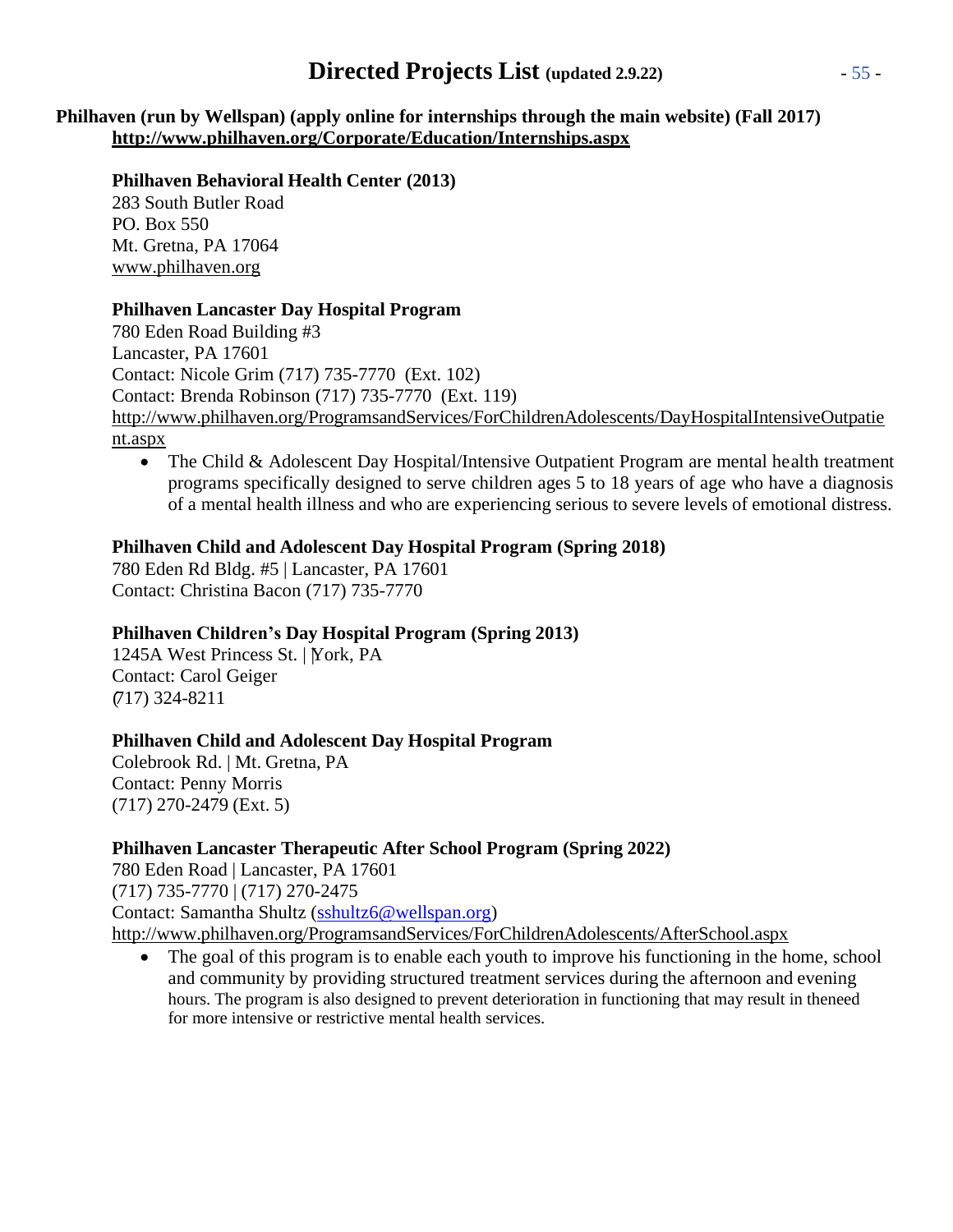## **Directed Projects List (updated 2.9.22)** - 56 -

#### **UPMC Pinnacle Health Harrisburg Hospital**

111 South Front Street Harrisburg, PA 17101-2099 (717) 221-6270 Fax: (717) 221-6266 https:/[/www.pinnaclehealth.org/](http://www.pinnaclehealth.org/)

#### **Pinnacle Health Children's Resource Center**

2645 North Third Street Harrisburg, PA 17110 Contact: Shannon Cossaboom (717) 782-4693

#### **Prescott House- Group Home for Boys**

520 Shippen St Lancaster, PA 17602 (717) 394-9831 <http://www.prescottgrouphome.com/>

• counseling and treatment services

#### **Pressley Ridge (See Deb's House) and Teen Pregnancy and Parenting Program**

Adoption Services 630 Janet Avenue Lancaster, PA 17601 (717) 397-5241 [www.pressleyridge.org](http://www.pressleyridge.org/)

• providing exceptional care to children in need and families in crisis

#### **Psychological Associates of Pennsylvania, P.C.**

2870 Carol Road York, PA 17402 (717) 755-0921 <http://www.psychassocpa.com/>

• **Specialties:** ADD, ADHD, Anxiety, Behavioral Problems, Depression, Psychological Evaluations & Sex Therapy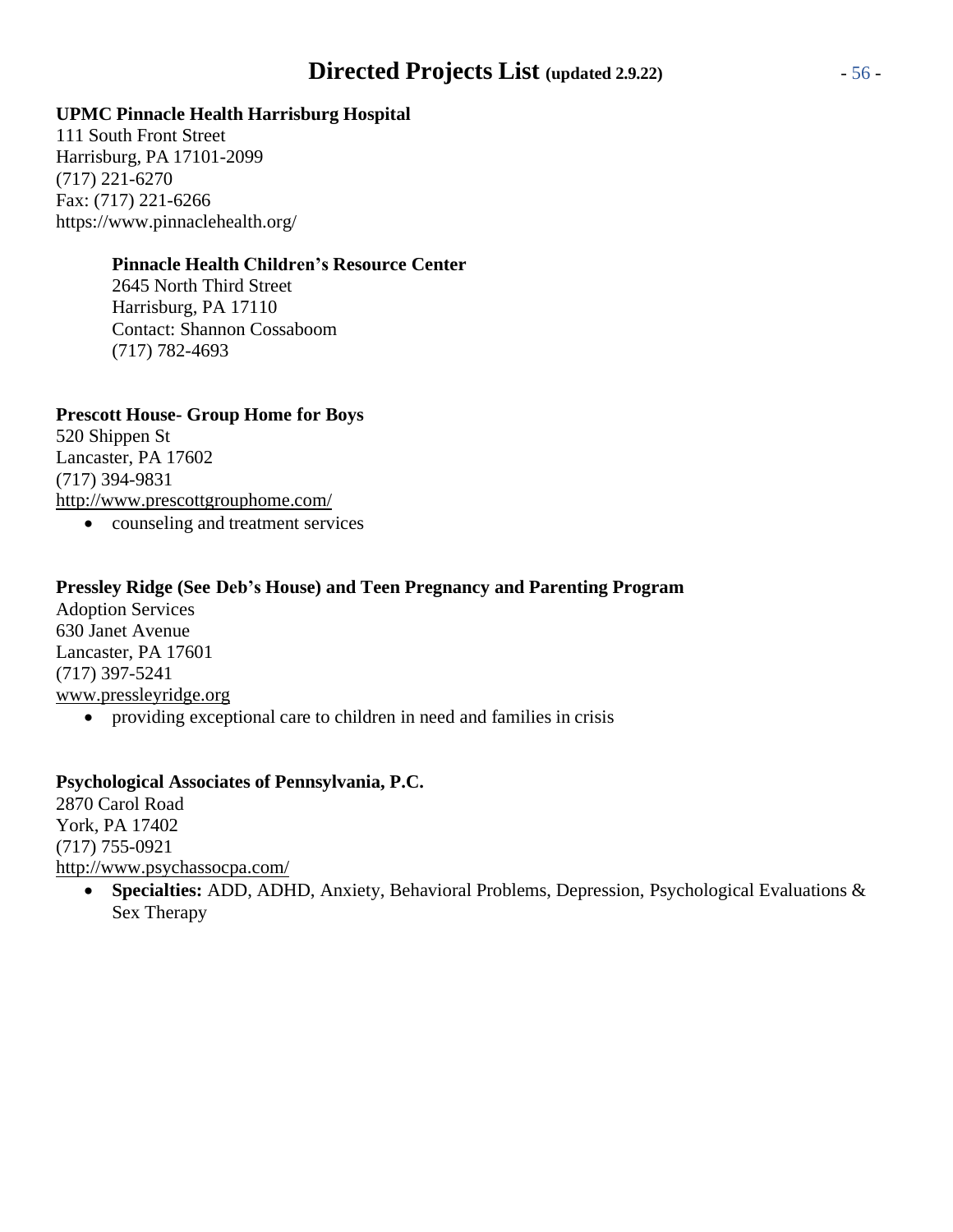## **Directed Projects List (updated 2.9.22)** - 57 -

#### **Pyramid Healthcare – Allentown Outpatient**

1605 N. Cedar Crest Blvd, Suite 105 Allentown, PA Contact: Michele Hughes; Prog ram Director (610) 434-1126 [www.pyramidhealthcarepa.com](http://www.pyramidhealthcarepa.com/)

• We offer treatment and care for adult and teen alcohol and drug abuse, as well as treatment for individuals with mental health disorders and adolescent behavioral problems.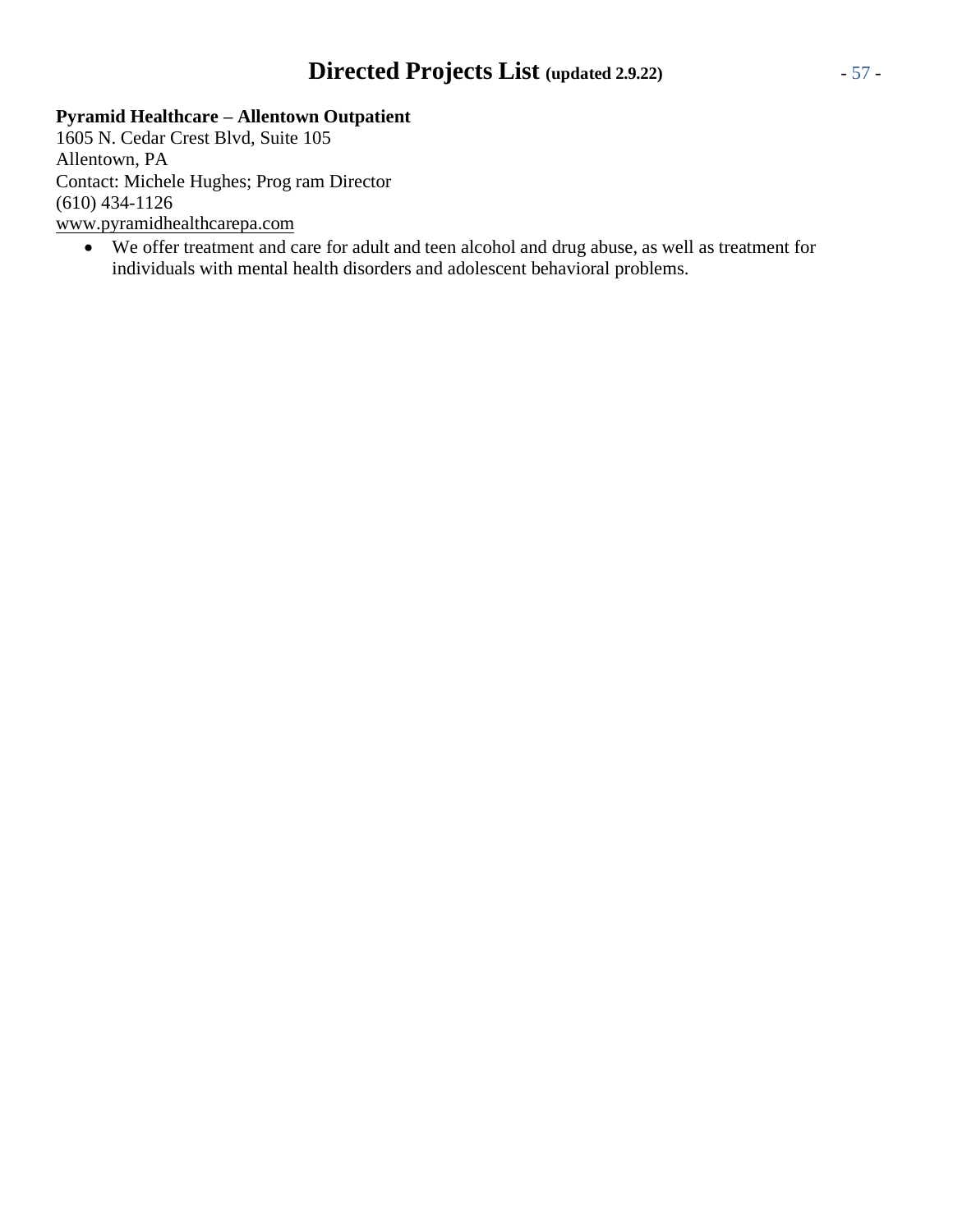

#### **Quarryville Presbyterian Retirement Community (Spring 2016)**

625 Robert Fulton Hwy Quarryville, PA 17566 Contact: Joel Clausen (717)786-5295 <http://www.quarryville.com/>

• To provide for the spiritual, physical, emotional, and social needs of our residents through high-quality facilities, services, and personal care in a manner faithful to the Bible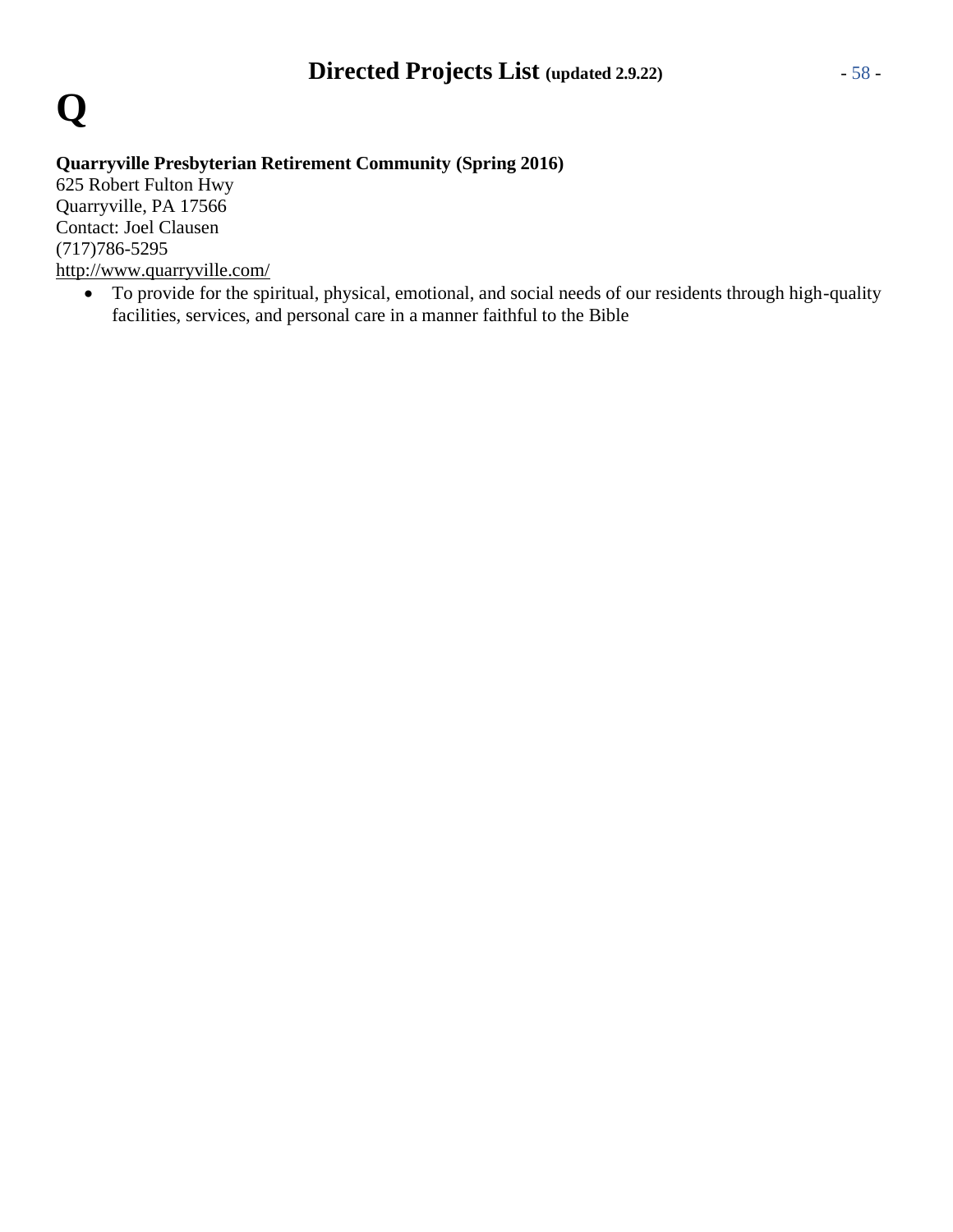#### **Reading Health Services – Behavioral Health Services**

2101 State Hill Road Suite 5 Reading, PA 19610

https://reading.towerhealth.org/services/behavioral-health/

- We offer a range of behavioral and mental health programs to help you gain the skills necessary to deal effectively with life's issues and concerns.
- Our services include outpatient and inpatient care, partial hospitalization, dual diagnosis, and drug and alcohol treatment. Whether you require immediate intensive intervention, or have a need for focused professional support while continuing with work and family life, we are here for you.

#### **Reading House Authority (Summer 2018)**

Department of Resident Services 400 Hancock Bvld. Reading, PA Contact: Jack Knockstead 610-376-8413 https:/[/www.readingha.org/](http://www.readingha.org/)

> • Reading Housing Authority is dedicated to helping residents achieve their goals in life and assisting residents when they are having difficulties. Through RHA's Resident Services Department, residents can receive professionally guided assistance to help when there are difficulties and uncertainty of what to do when faced with a problem or need.

#### **Recovery of Hope** - (an agency of **Philhaven** main campus in Mt. Gretna)

Contact: Ron Vogt 283 South Butler Road P.O. Box 550 Mount Gretna, PA 17064 [http://www.philhaven.org/ProgramsandServices/ForMarriagesandRelationships/RescueRestoreYourRelationshi](http://www.philhaven.org/ProgramsandServices/ForMarriagesandRelationships/RescueRestoreYourRelationship.aspx) [p.aspx](http://www.philhaven.org/ProgramsandServices/ForMarriagesandRelationships/RescueRestoreYourRelationship.aspx)

• This program specializes in helping married couples to improve their relationships. It combines marital counseling with a marriage enhancement approach.

#### **Recovery Partnership**

70 W. North Street Suite 101 Bethlehem, PA 18018 Contact: Margaret Klotz (610) 625-7525

<http://www.recoverypartnership.org/>

• Recovery Partnership provides individuals and their families with a method for voicing their praises and concerns regarding the behavioral health services they may receive; a toll-free peer line for individuals in Northampton County; peer mentoring services to individuals receiving behavioral health services; certified peer specialist services.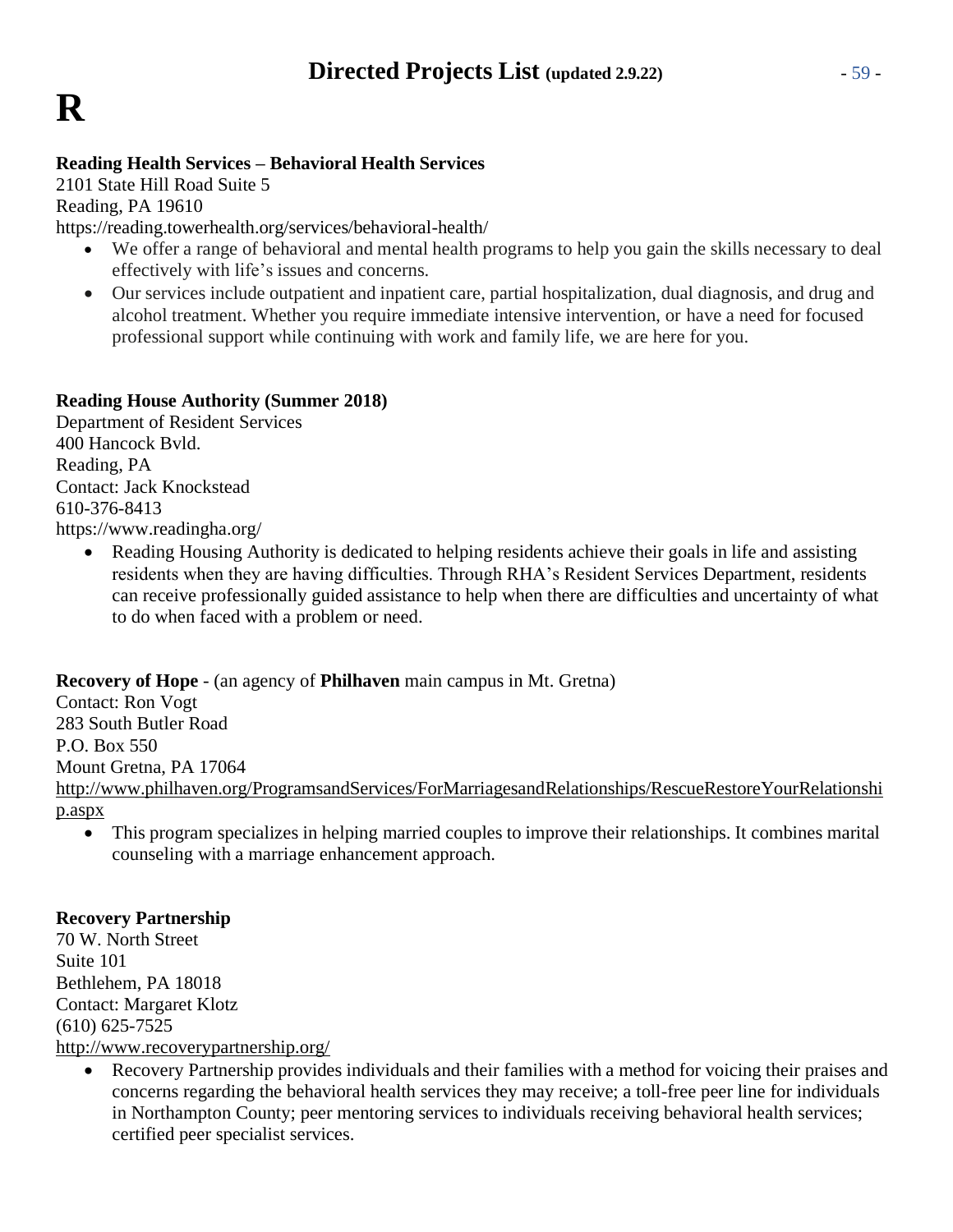## **Directed Projects List (updated 2.9.22)** - 60 -

#### **Rehab After Work & Rehab After School** (accepting undergrad interns – not sure??)

1755 Oregon Pike Lancaster, PA 17601-Suite 204 (717) 569-8601 1-800-238-4357 [http://www.rehabafterwork.com/rehab\\_after\\_school.html](http://www.rehabafterwork.com/rehab_after_school.html)

• Rehab After Work provides treatment for serious medical, occupational, educational, familial, psychological and social consequences due to alcohol and drug abuse through intensive outpatient treatment programs.

#### **Retreat Premier Treatment Center (Spring 2018)**

1170 S. State Street Ephrata, PA Contact: Marissa Haynes (203) 969-4794 <https://www.retreat-lc.com/>

> • Retreat provides a compassionate and spiritual environment where those suffering from the disease of drug addiction can begin the journey to recovery by providing enlightenment and education to the individual and his or her family.

#### **Ross Park Zoo (Summer 2014)**

**New York** 60 Morgan Rd Binghamton, NY 13903 Contact: Maria Desisto (607) 724-5461 [mdesisto@rosspark.com](mailto:mdesisto@rosspark.com)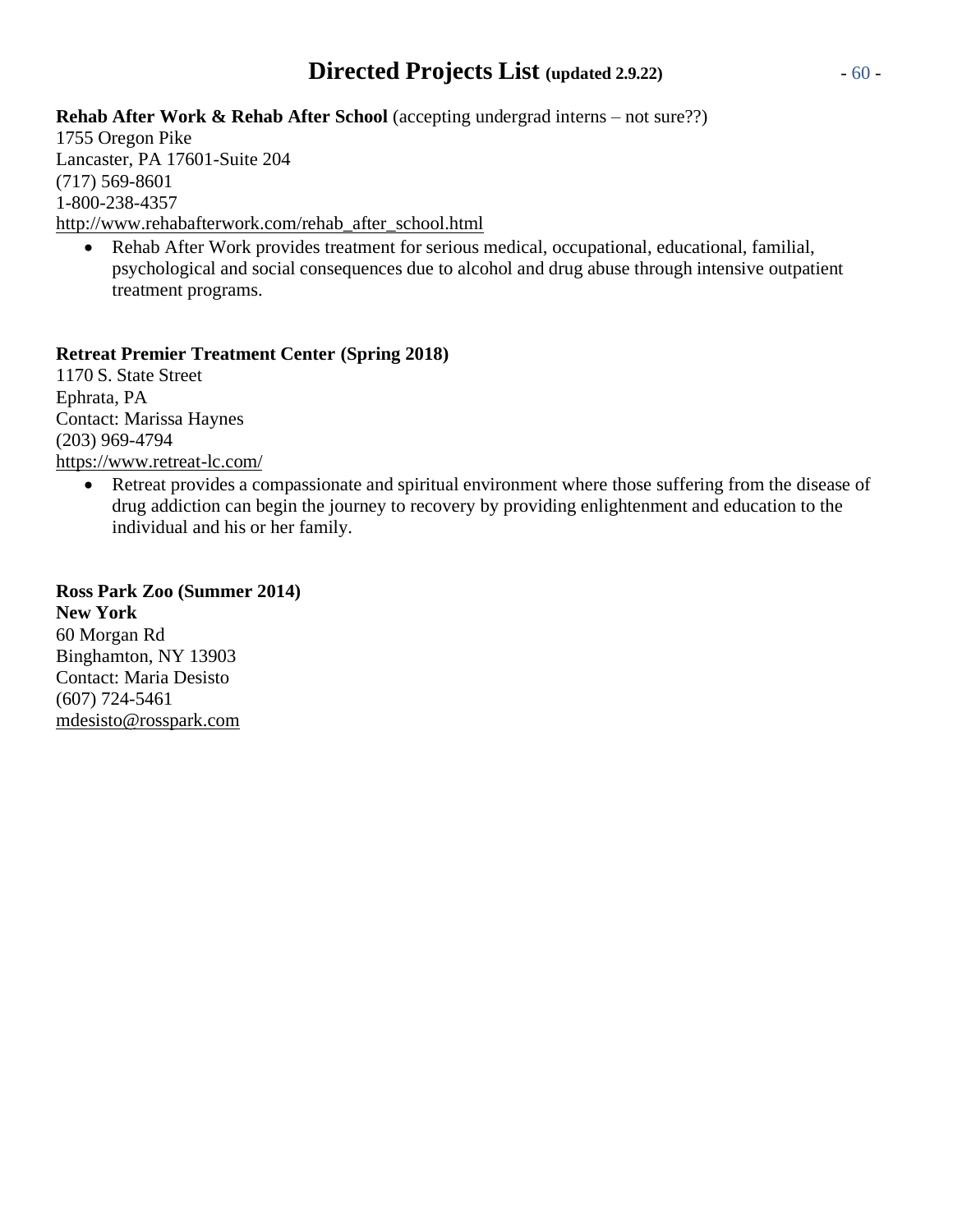## **Sadar Psychological and Sport Center (Spring 2019)**

1288 Valley Fordge Road Suites 72 & 84 Valley Forge, PA 19460 <http://www.sadarpsych.com/>

**S**

- Offering a holistic approach to feeling your best. Sadar Psychological and Sport Center offer services in relation to EEG Biofeedback/Neurofeedback along with a number of other traditional therapy services.
- Sports Psychology related counseling and services

#### **Samaritan Counseling Center /Teen Hope (Spring 2022)**

1803 Oregon Pike Lancaster, PA 17601 (717) 560-9969 (717) 560-9553 (fax) Other (717) 875-8993 Contact: Dr. Perry Hazeltine [phazel@scclanc.org](mailto:phazel@scclanc.org) <http://www.scclanc.org/>

- The Samaritan Counseling Center fosters hope and healing through professional counseling, consultation and education while respecting and integrating personal and spiritual values.
- (Samaritan is interested in involving practicum students in their school-based counseling program. Some Spanish proficiency is preferred because many families they serve are Latino, but students without this skill may also apply.)

#### **Schreiber Pediatric Rehab Center (Spring 2013)**

625 Community Way Lancaster, PA 17603 (717) 393-0425 [www.schreiberpediatric.org](http://www.schreiberpediatric.org/) [sprc@schreiberpediatric.org](mailto:sprc@schreiberpediatric.org)

• Schreiber Pediatric Rehab Center offers premier outpatient physical, occupational and speech-language therapy to children with disabilities, developmental delays and acquired injuries.

#### **SecureCorps-An AmeriCorps program/United Way of York County**

800 E. King Street York, PA 17405 (717) 843-0957 [http://www.unitedway-york.org](http://www.unitedway-york.org/)

> • To improve people's lives by building a strong community through cultivating financial generosity, volunteerism and civic engagement.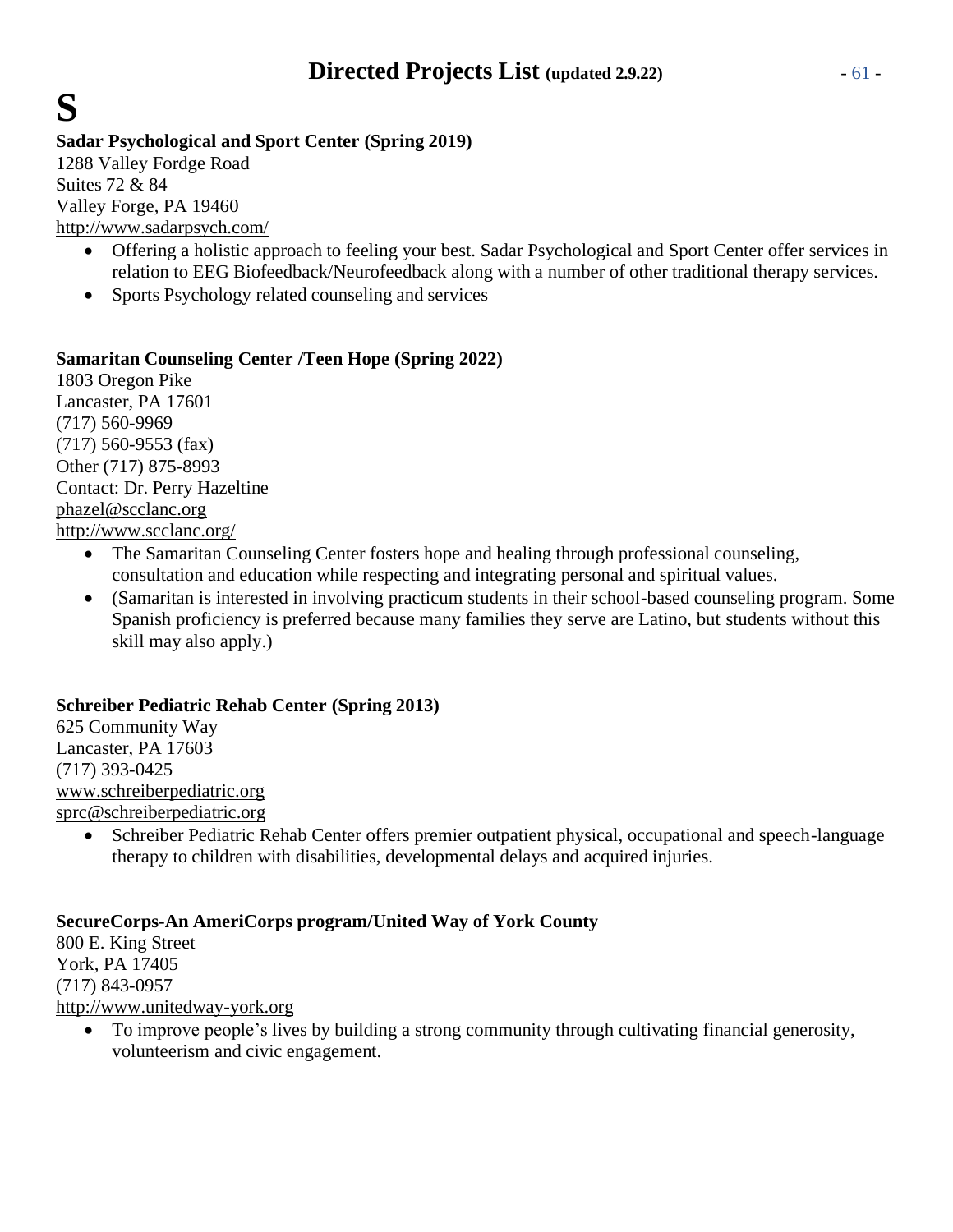## **Directed Projects List (updated 2.9.22)** - 62 -

#### **Select Physical Therapy - Homestead Village (Spring 2021)**

Sheree.Myers@selectphysicaltherapy.com 1800 Village Cir, Lancaster, PA 17603 https://www.selectphysicaltherapy.com

#### **Service Access Management, Inc. (Summer 2019)**

19 North  $6<sup>th</sup>$  Street #300 Reading, PA [http://www.sam-inc.org](http://www.sam-inc.org/) <http://www.sam-inc.org/pa/>

> • A provider of human services and case management services throughout PA and NJ. Located in Lancaster, York, Dauphin, Berks, and most surrounding counties

#### **Sexual Assault Counseling and Prevention Center** (part of YWCA) **(Spring 2021)**

110 N. Lime St Lancaster, PA 17602 (717) 393-1735 x231 Contact: Mandy Billman, Director

• Email: [abillman@ywcalancaster.org](mailto:abillman@ywcalancaster.org)

<http://www.ywcalancaster.org/programs/sapcc/>

• Short-term confidential counseling at no charge for child and adult victims of sexual violence regardless of age or gender, and their families and significant others.

### **Sexual Assault Resource & Counseling Center of Lebanon County (Summer 2013)**

615 Cumberland St #2 Lebanon, 17042 (717) 272-5308 Contact: Kathleen Dugan, Assistant Director <http://www.sarcclebanon.org/>

• The Sexual Assault Resource and Counseling Center (SARCC), recognizing the impact of sexual assault on all individuals, families, and communities, counsels and support clients, advocates for the rights of victims and educates for the elimination of sexual assault.

### **Sheppard Pratt Health System**

6501 N. Charles Street Baltimore, MD 21285 (410) 938-3000 [www.sheppardpratt.org](http://www.sheppardpratt.org/) Contact: [info@sheppardpratt.org](mailto:info@sheppardpratt.org)

> • Sheppard Pratt, a not-for-profit behavioral health system, is dedicated to the improvement of quality of life in communities by serving the behavioral health and special education needs of individuals, families and organizations.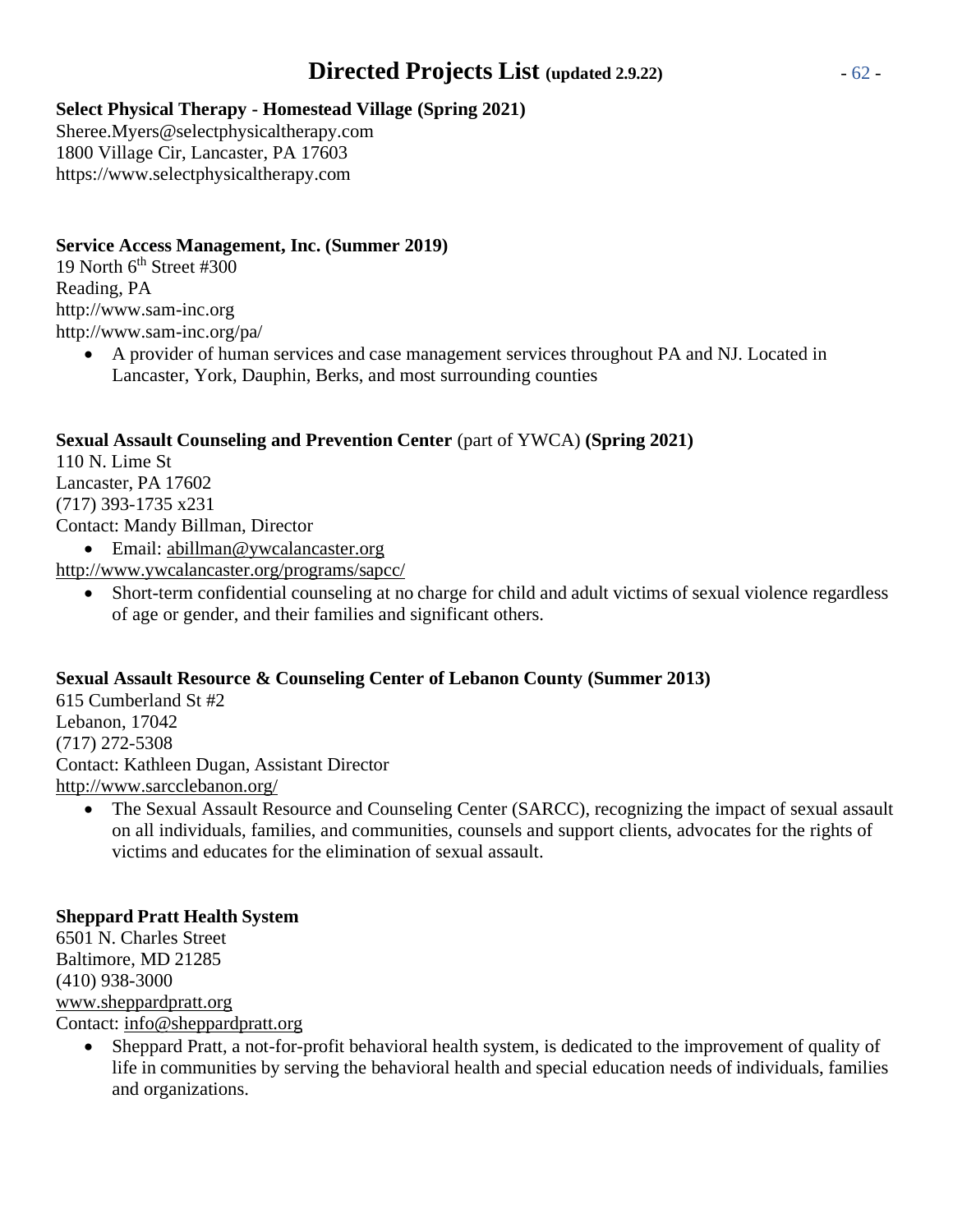#### **S. June Smith Center (Summer 2013)**

600 Eden Rd., Bldg. 1 Lancaster, PA 17601 (717) 299-4829 [www.sjunesmith.org](http://www.sjunesmith.org/)

• The S. June Smith Center supports children with disabilities in achieving their potential and promotes their full participation within their families, schools and communities.

#### **Solanco Young Life (Fall 2015)**

P.O. Box 4041 Lancaster, PA 17604 Contact: Sarah Rufo (717) 201-3085 <https://www.younglife.org/GetInvolved/Pages/default.aspx>

#### **Southeast Lancaster Heath Services**

625 S. Duke St. P.O. Box 598 Lancaster, PA 17608-0598 (717) 299-6371 [www.selhs.org](http://www.selhs.org/)

> • Our mission is to provide medical and dental care to ALL members of our community–moms, dads, children, grandparents, adults, teens, and babies who have no insurance, who have little or no income and those who cannot find affordable healthcare elsewhere.

**State Civil Service Commission** (includes Child Protective Services) 320 Market Street, P.O. Box 569 Harrisburg, PA 17108-0569 (717) 787-6127 (717) 787-5731 (fax) Contact: Patricia Geedy [ra-cs-recruitment@state.pa.us](mailto:ra-cs-recruitment@state.pa.us) [http://www.scsc.state.pa.us/portal/server.pt/community/civil\\_service\\_home/9164](http://www.scsc.state.pa.us/portal/server.pt/community/civil_service_home/9164)

#### **Steinman Communications (Spring 2020)**

HR placement 8 West King Street Lancaster, PA 17603 Phone: 717-291-8811

#### **Steps to Success Inc.**

56 Hillcrest Ave. Leola, PA 17540 (717) 656-3363 <http://www.stepstosuccessinc.com/>

• Early childhood education and care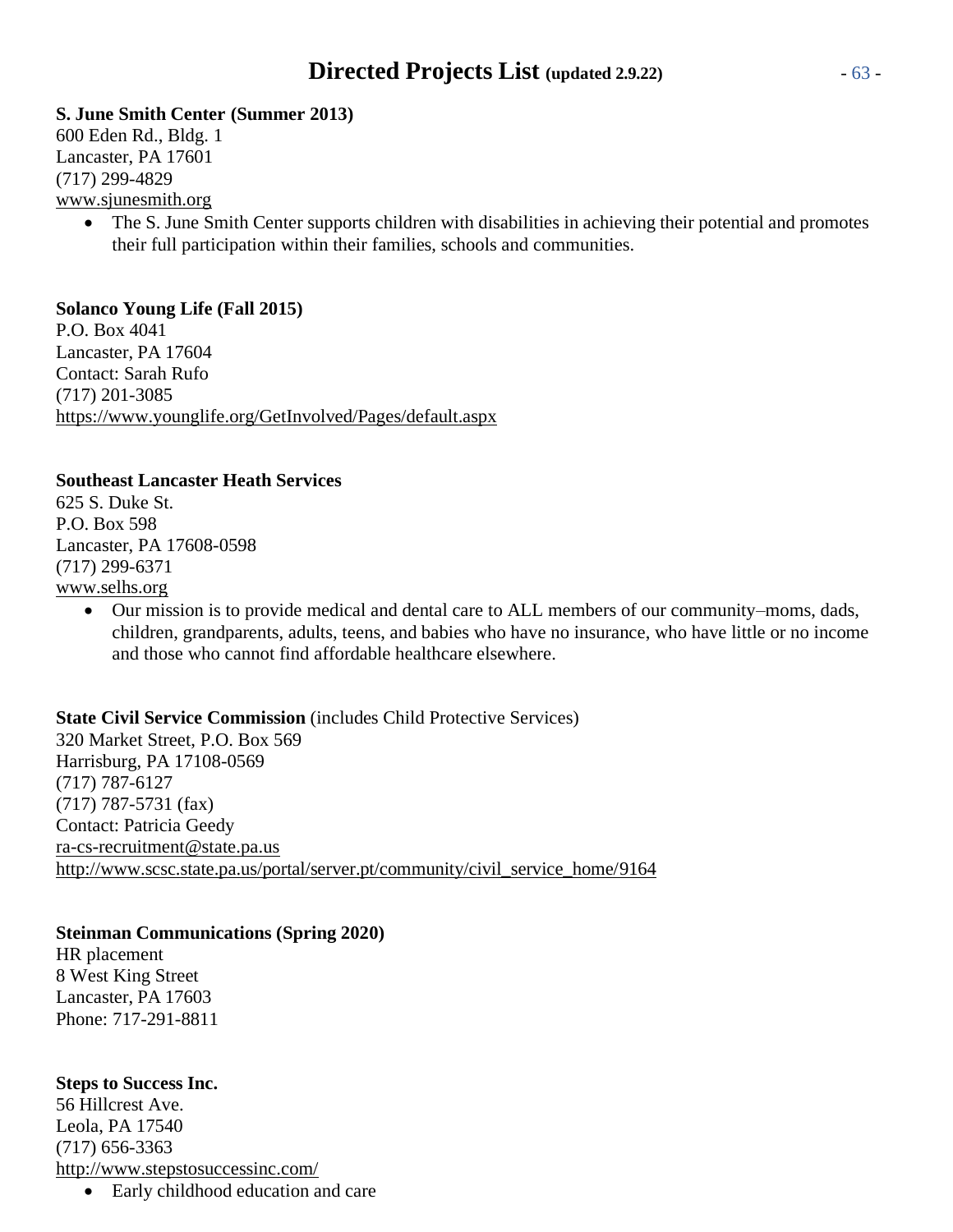## **Directed Projects List (updated 2.9.22)** - 64 -

#### **Substance Abuse Residential Rehabilitation Treatment Program (SARRTP)**

Lebanon VA Medical Center 1700 S. Lincoln Avenue Lebanon, PA 17042 (717) 272-6621 (Ext. 5069) 1-800-409-8771 (Ext. 5069) (717) 228-5974 (fax) <http://www.lebanon.va.gov/> <http://www.lebanon.va.gov/Services/SARRTPSubstanceAbuseRehabTherapyProgram.asp>

• This is a 21 -day program that consists of a multidisciplinary team that offers a variety of interventions to help veterans with substance abuse problems. There is also an outpatient component, which includes partial-day rehabilitation, and aftercare/follow-up services.

#### **Summit Camp (Summer 2017)**

168 Duck Harbor Road Honesdale, PA 18431 (973) 732-3230 <http://www.veryspecialcamps.com/summer-camps/Summit-Camp-2220.html>

• Serves campers, 8-19, with issues of ADHD, Asperger's syndrome, NVLD, mild learning disabilities, and/or challenging behaviors

#### **Susquehanna Valley Pregnancy Center**

822 Marietta Ave # 3 Lancaster, PA (717) 291-1800 <http://www.svps.org/>

> • Susquehanna Valley Pregnancy Services is an evangelical life-affirming ministry that serves women, men, and teens through sexual integrity education, unplanned pregnancy intervention, and post-abortion restoration.

#### **Synergy Employment Group (Spring 2014)**

14 Greenfield Rd. Lancaster, PA 17602 Contact: Kristie Wertz (717) 824 4005 <http://www.synergyempgroup.com/>

• We believe that by working together we can produce results not obtainable alone. Human resources, job placement, temp employment placement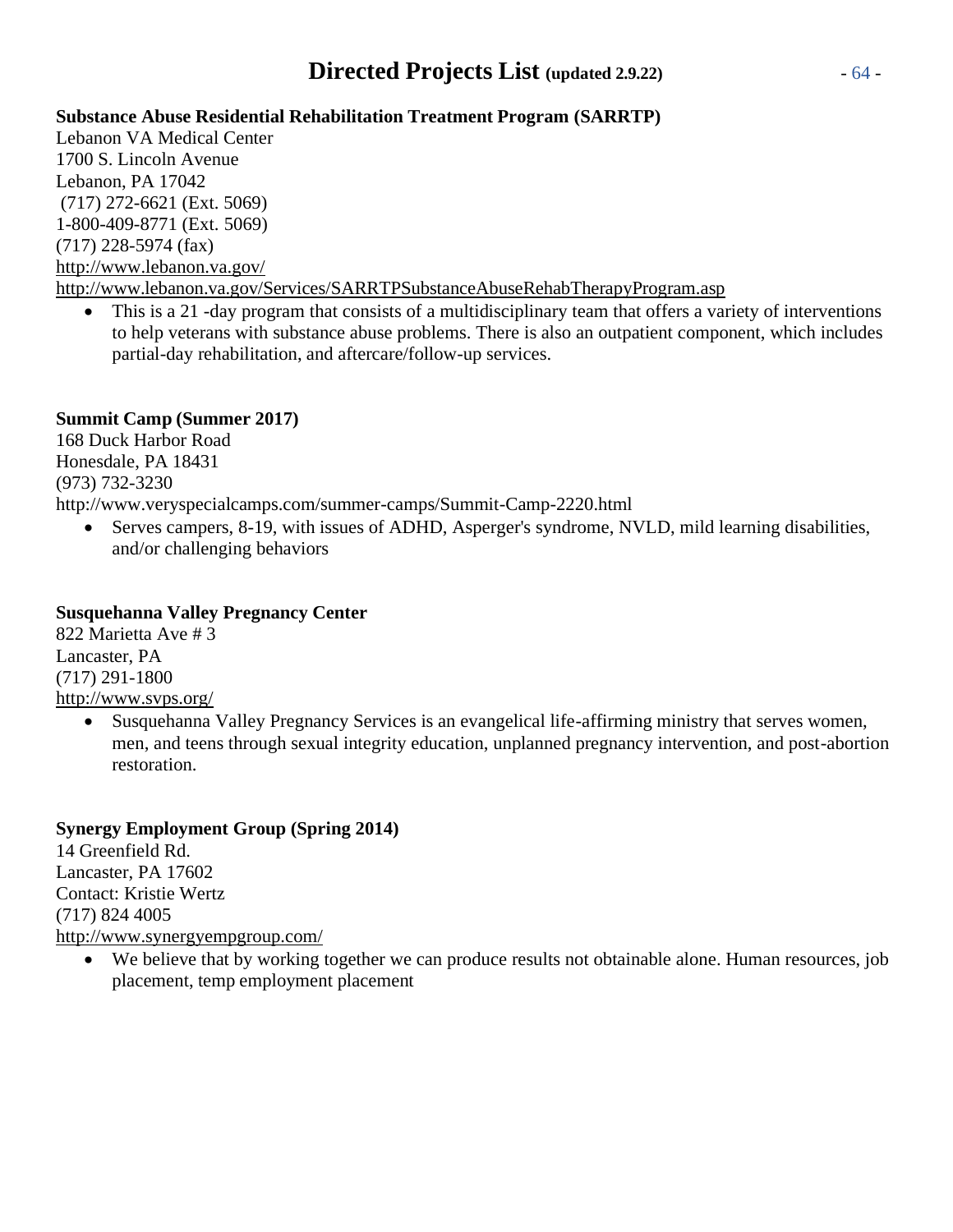# **T**

#### **Tabor Community Services (Spring 2014)**

308 E. King Street Lancaster, PA 17602 Contact: Tammy Martin (717) 397-5182 ( Ext. 136) <http://www.tabornet.org/>

> • Help strengthen the Lancaster County community by giving people the tools and inspiration to meet their housing and financial challenges and by revitalizing our surroundings.

#### **TEAMCare Behavioral Health, LLC (Summer 2019)**

1808 Colonial Village Lane, Suite 103 Lancaster, PA 17601 (717) 391-0172 (717) 391-7771 (fax) <http://www.teamcarebh.com/>

> • TEAMCare Behavioral Health is committed to excellence and integrity in the evaluation and treatment of the whole person, through a caring team approach to intervention. We focus upon the strengths of each individual we serve, and consider the roles of family, sociocultural background, and the environments in which our clients live.

#### **Touchstone Foundation, Youth Mental Wellness Partners (formerly Lancaster Osteopathic Health Foundation) (Summer 2017)**

128 Grant Street Suit 109 Lancaster, PA 17602 (717) 575-7896 https://lohf.org/

• Vision is for all Lancaster County children and youth to experience mental wellbeing. We facilitate children's access to behavioral healthcare by providing grants and scholarships, and offering education and resources to healthcare providers and educators.

#### **TrackFive (Summer 2021)**

533 Janet Ave. Suite 202 Lancaster, PA 17601 877-696-7482 Contact: Oliver Feakins <https://trackfive.com/>

• Marketing, business setting

#### **TriStarr Staffing (possible placement – human resource placement)** <http://tristarrjobs.com/>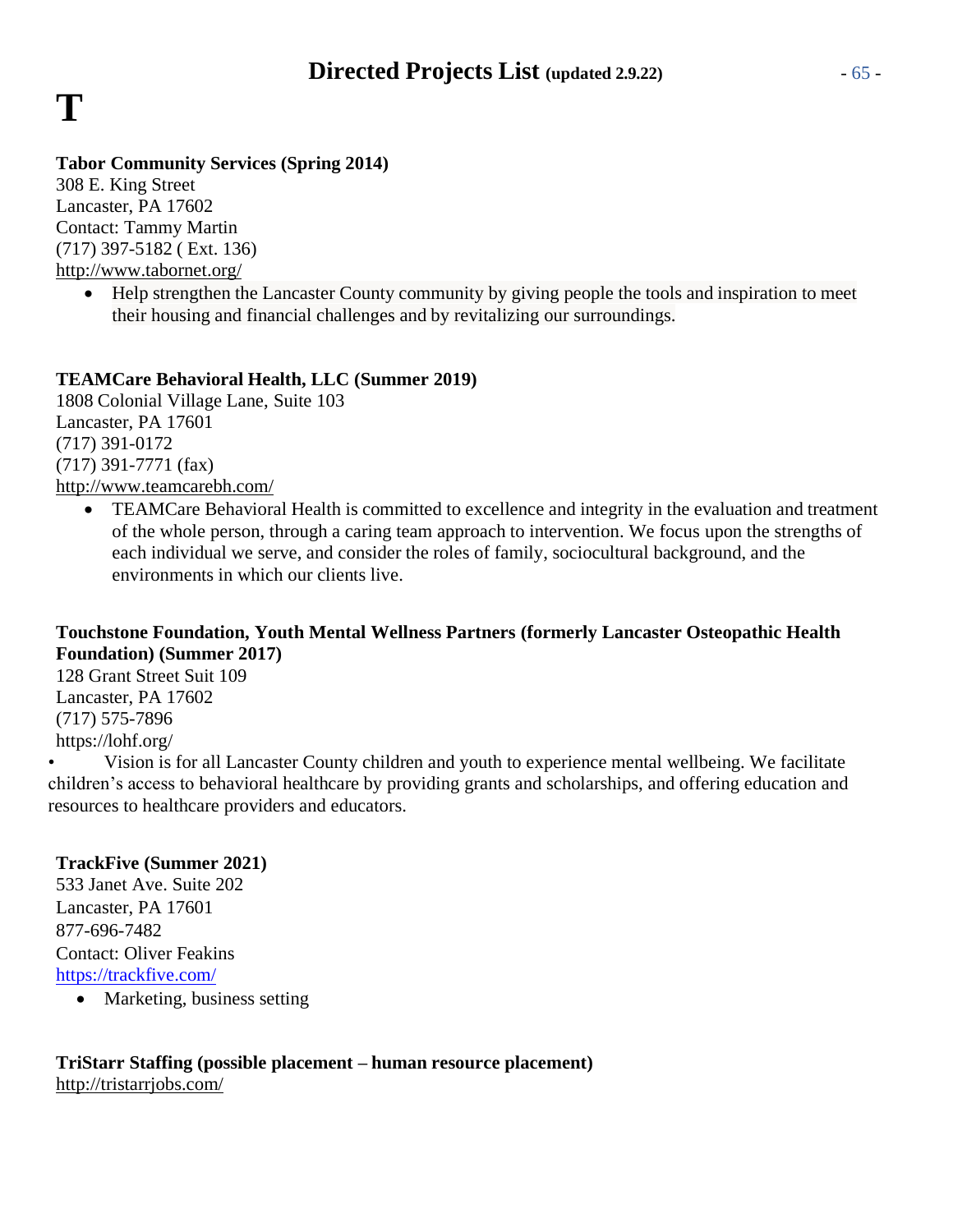#### **TrueNorth Wellness Services (Summer 2016)**

<http://truenorthwellness.org/>

#### **Hanover**

625 W. Elm Avenue Hanover, PA 17331 33 Frederick Street Hanover, PA 17331 (717) 632-4900

#### **Gettysburg**

44 S. Franklin Street Gettysburg, PA 17325 (717) 334-9111

#### **Shrewsbury**

73 E. Forrest Avenue, Suite 312 Shrewsbury, PA 17361 (717) 235-0199

#### **York**

1195 Roosevelt Avenue York, PA 17404 (717) 843-0800

#### **Harrisburg**

5351C Jaycee Avenue, Suite 1 Harrisburg, PA 17112 (717) 657-2080

#### **McConnellsburg**

119 Lincoln Way West McConnellsburg, PA 17233 (717) 485-326

Striving for excellence in behavioral health and wellness is our mission every day. Our vision is to empower individuals to maintain a life of wellness through comprehensive, preventative, and healing services. We want individuals with questions and concerns about their behavioral health and wellness to turn to our team of professionals, and we seek to provide the resources needed to get better and stay better — for life

#### **Turning Point for Children (Summer 2017)**

415 S.  $15^{th}$  Street Philadelphia, PA 19146 (215) 875-4972 <http://turningpointsforchildren.org/>

> • Offer support to families in raising safe, healthy, educated, strong children by partnering with caregivers to develop and strengthen protective qualities and by offering them tools, skills and resources to ensure their children's optimal development.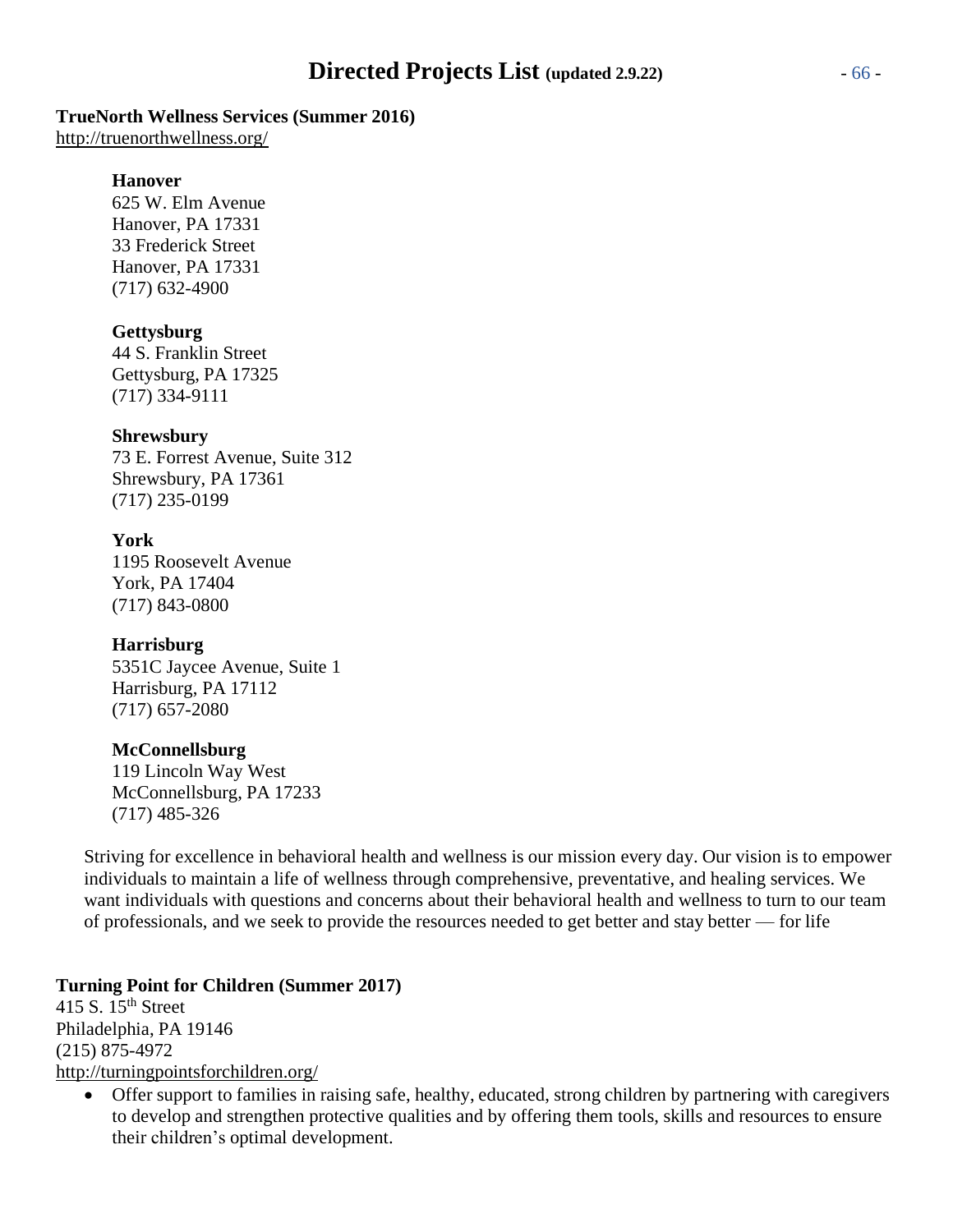## **Directed Projects List (updated 2.9.22)** - 67 -

#### **T.W. Ponessa & Associates Counseling Services, Inc. (Fall 2021)**

2141 Oregon Pike | Lancaster, PA 17601 (717) 560-7917 | (717) 560-6452 (fax) Contact: Mitzie Baez, MA, LMFT, CCTP, Undergraduate Internship Coordinator mitzie.baez@twponessa.com

\* Preference given to graduating seniors.

T.W. Ponessa & Associates has an internship program for undergraduate students in psychology, social work, and other related fields. The focus of the Undergraduate Internship Program is for students to gain an understanding of mental health work. Under "normal" circumstances, our internship for seniors includes shadowing professionals within the Behavioral Health Rehabilitation Program (BHRS) who work intensely with children/adolescents with significant behavioral health issues. Interns will shadow clients in the schools, homes, and communities. Interns also participate in supervisions, mentor groups, and trainings that we offer regularly at each location. We have offices in Lancaster, Lebanon, York, Harrisburg, Carlisle and Exton, and we offer internships in all of those locations. After about a month of shadowing, we have our interns start to assist the professionals with interventions with the clients. We offer an internship that is very hands-on and interactive with the client, school and families. We also run an intern supervision group weekly, and interns can attend many other supervisions and meetings as well.

In order to meet the current safety needs required of us during the COVID-19 pandemic, we have made adjustments to our internship program. We have accommodated all current and future interns to ensure that their training needs are met and that they continue receiving high-quality experiences during these unprecedented times. At the moment, we offer virtual alternatives which include the following: participation in online training opportunities, participating in TSS supervisions, shadowing graduate-level clinicians, sitting-in on undergraduate and graduate-level supervisions and participating in both undergraduate and graduate level clinical supervision groups, where the focus is often case conceptualization. We plan to continue developing our virtual program as new opportunities arise. We have a team of clinical supervisors, including myself, Dr. Jessica Weiss-Ford and Dr. Gene Nelson. Together, we collaborate to provide supervisees with support and guidance in hopes that all interns have a positive experience.

You can check out our internship page on our website at www.twponessa.com . Click on "Internships" to find out more about our undergraduate internship program requirements and to download the application. Also, you can check out the page on the Behavioral Health Rehabilitation Services which shares more about the program in which interns shadow. It would also be helpful to check out the Therapeutic Staff Support (TSS) position under the careers tab of our website. The TSS position is the professional position that our interns work intensely with and feel that it is important that there is a mutual "fit" for those wanting to enter the program.

Interested undergraduate students should complete the following application process to be considered for an internship.

- Please submit your resume, unofficial transcript, letter of recommendation, and a written goal statement for your internship and future career goals. Undergraduate level students should be in their final year of their program. All applicants must have a minimum of a 3.2 GPA.
- Please include the total number of hours and experiences that your school requires for the internship. Name your school field coordinator or internship supervisor with contact information. Be aware of what evaluation process is needed for your internship as specified by your school.

Undergraduate level interns are required to attend TSS group supervision, as well as necessary supervision as specified by your academic program. There will be an interview process prior to internship to determine if student is suitable for the internship program.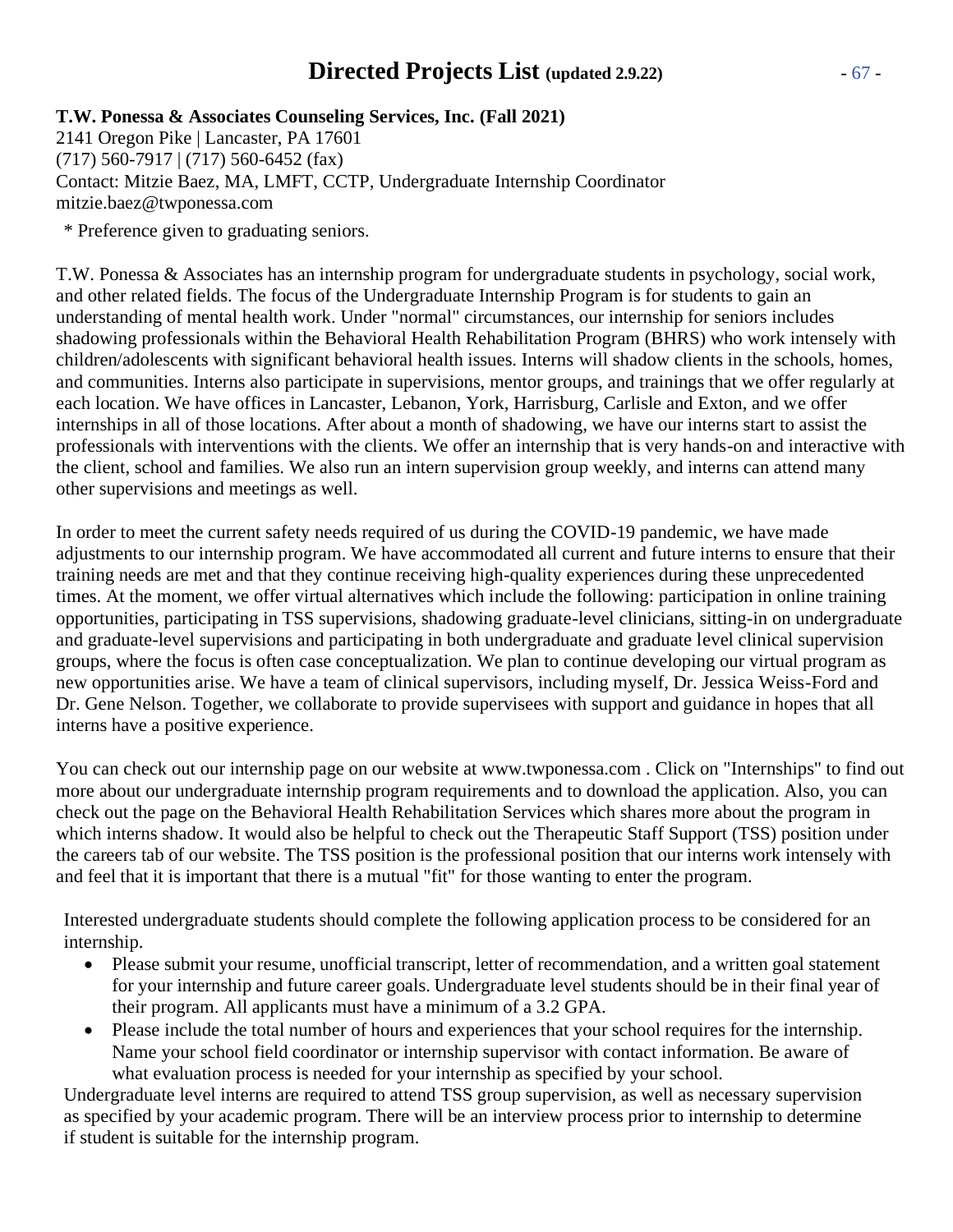# **U**

#### **United Disabilities Services**

1901 Olde Homestead Lane Lancaster, PA 17605-0485 1-800-995-9581 (717) 397-1841 (717) 293-1595 (fax) [www.udservices.org](http://www.udservices.org/) Contact: Ray Bianchini [rayb@udservices.org](mailto:rayb@udservices.org)

• UDS is a non-profit organization based in Lancaster, PA, committed to helping people with disabilities, including veterans and the elderly, lead more independent and fulfilling lives.

#### **United Support Group**

935 East Walnut Street Lancaster, PA 17602 (717) 392-5670 (main office) [www.padutch.com/z/unitedsupportgroup.htm](http://www.padutch.com/z/unitedsupportgroup.htm) Contact: [usgrec@cs.com](mailto:usgrec@cs.com)

• United Support Group is a non-profit organization that provides support services for children and adults with intellectual and developmental disabilities through choice, integrated socialization and involvement in the Lancaster County community.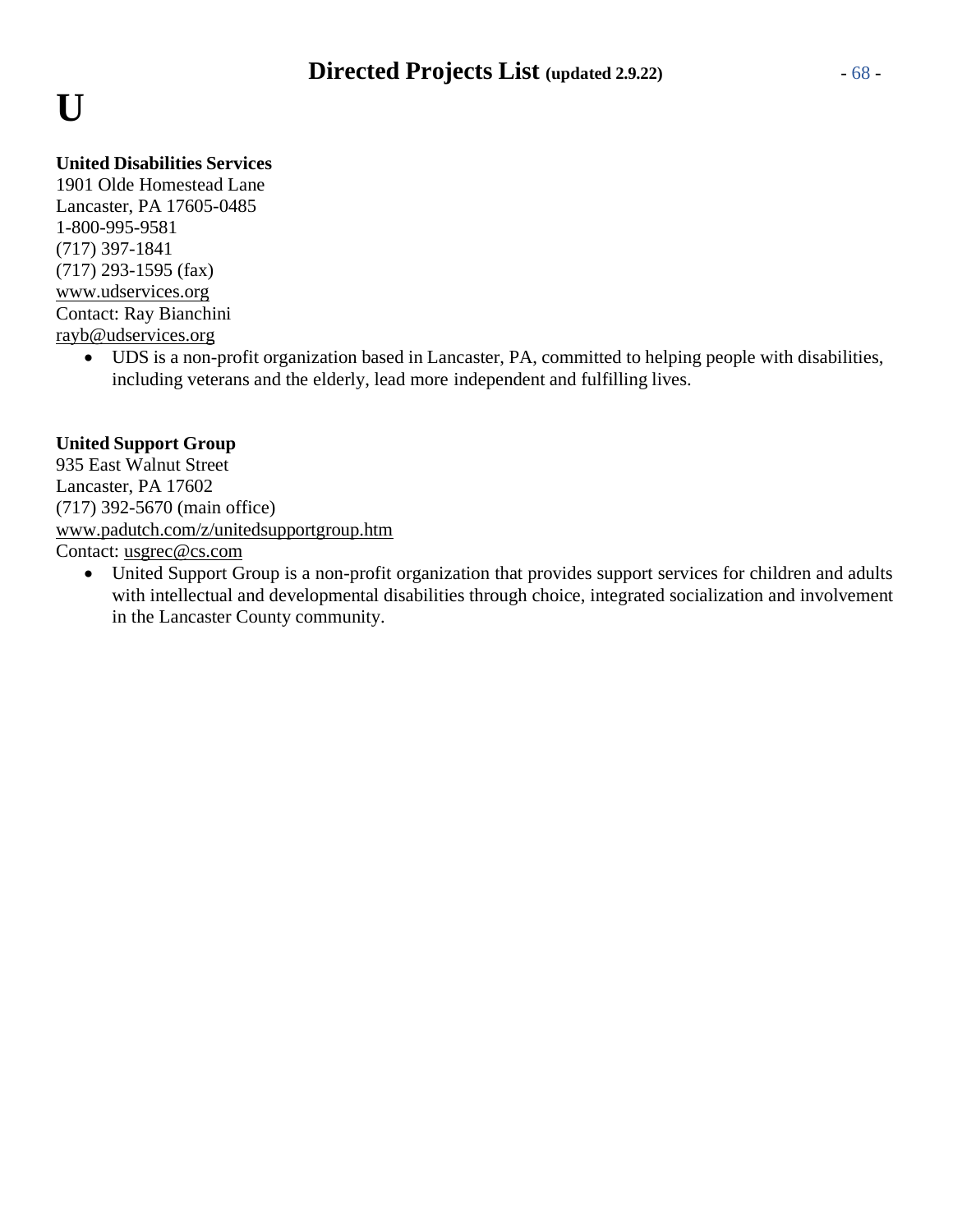## V

#### **Vantage (see also Gaudenzia)**

208 E. King St Lancaster, PA 17602 (717) 291-1020 <http://www.gaudenzia.org/facilities/vantage.shtml>

• Gaudenzia helps people affected by drug/alcohol, chemical dependency, mental illness and related conditions to achieve a better quality of life -- allowing them to live as productive and accountable individuals.

#### **Victim Assistance Center**

309 East Market St. P.O. Box 30 York, PA 17405 (717) 854-3131 <http://www.ywcayork.org/victim-services/>

> The purpose of YWCA York is to work proactively and collaboratively to provide programs that promote racial justice; empower women; eliminate domestic violence, sexual assault and other forms of violence; and strengthen our community.

#### **The Vista School (Spring 2017)**

1021 Springboard Drive Hershey, PA 17033 (717)-583-5102 Contact: Ben Jackson <https://www.thevistaschool.org/>

#### **VNA Private Care Services**

354 North Prince Street Lancaster, PA 17603 (717) 397-8251 [http://www.vnaa.org/vnaa/vna/VNA\\_Community\\_Care\\_Services,PALANC.aspx](http://www.vnaa.org/vnaa/vna/VNA_Community_Care_Services%2CPALANC.aspx)

• The Visiting Nurse Associations of America (VNAA) is a national association that supports, promotes and advocates for community-based, nonprofit home health and hospice providers that care for all individuals regardless of complexity of condition or ability to pay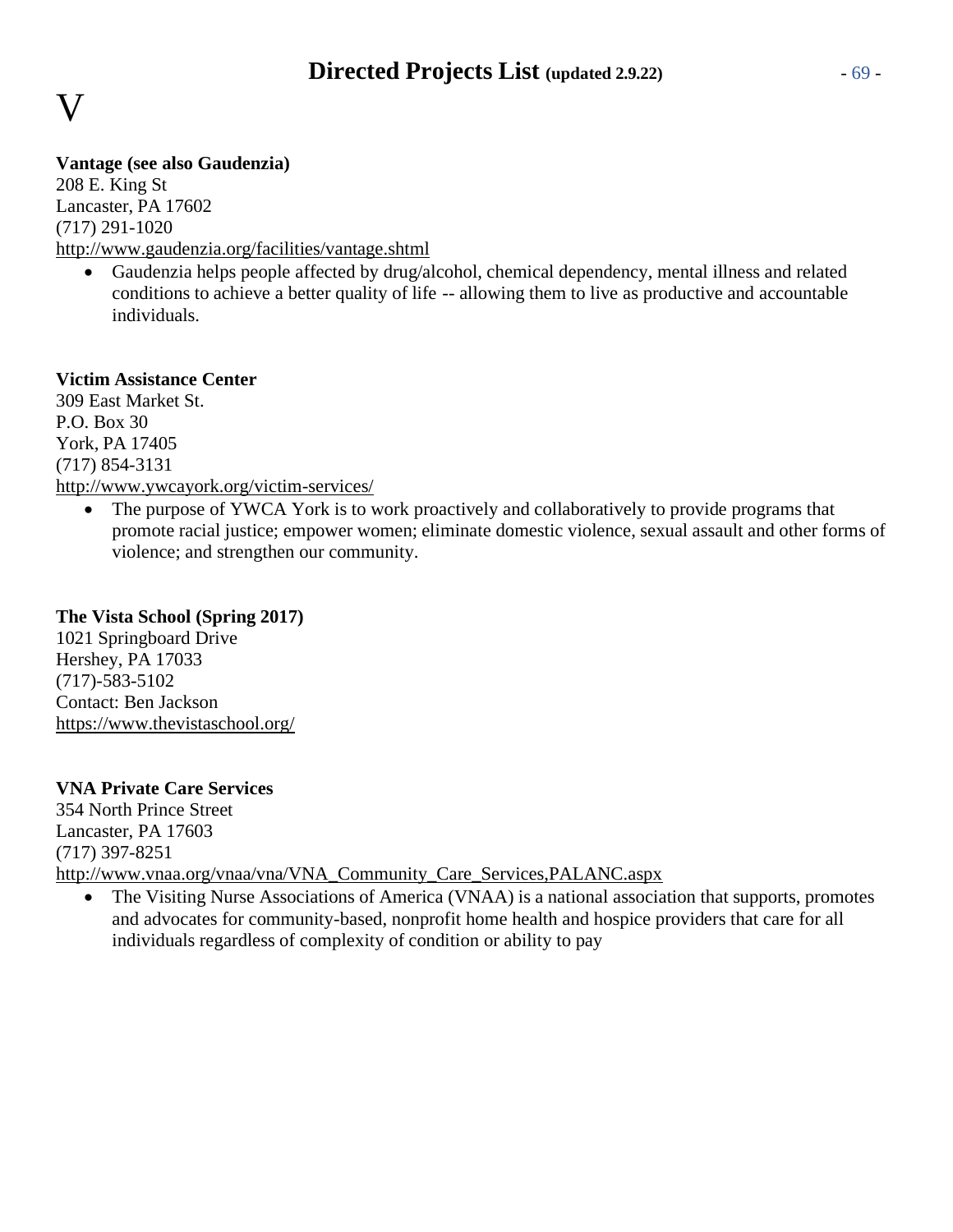#### **Volunteer Adventure Corps**

https:/[/www.vacorps.com/find-internships/](http://www.vacorps.com/find-internships/) https:/[/www.vacorps.com](http://www.vacorps.com/)

- Welcome to VACorps, an award-winning professional internship program based in Cape Town, South Africa. We are one of the world's most trusted internship programs thanks to our embrace of a single purpose— we intend to help you discover a gateway to your dream career. We will be your ally during an adventure in South Africa that is certain to inspire personal and professional growth in ways you never thought imaginable. At the conclusion of your program, you will view the world with fresh perspective and South Africa will remain in your heart forever.
- Our participants are forward thinkers who understand that career development and international exploration are not mutually exclusive. The VACorps program model embraces a work-hard, play-hard approach to your future career and life. We will place you at an internship that will help you enrich your professional perspective and also coordinate weekly activities that will immerse you in the local culture and let you socialize with like-minded adventurers. The quality of our in-country support is unrivaled because we will treat you like a member of our family.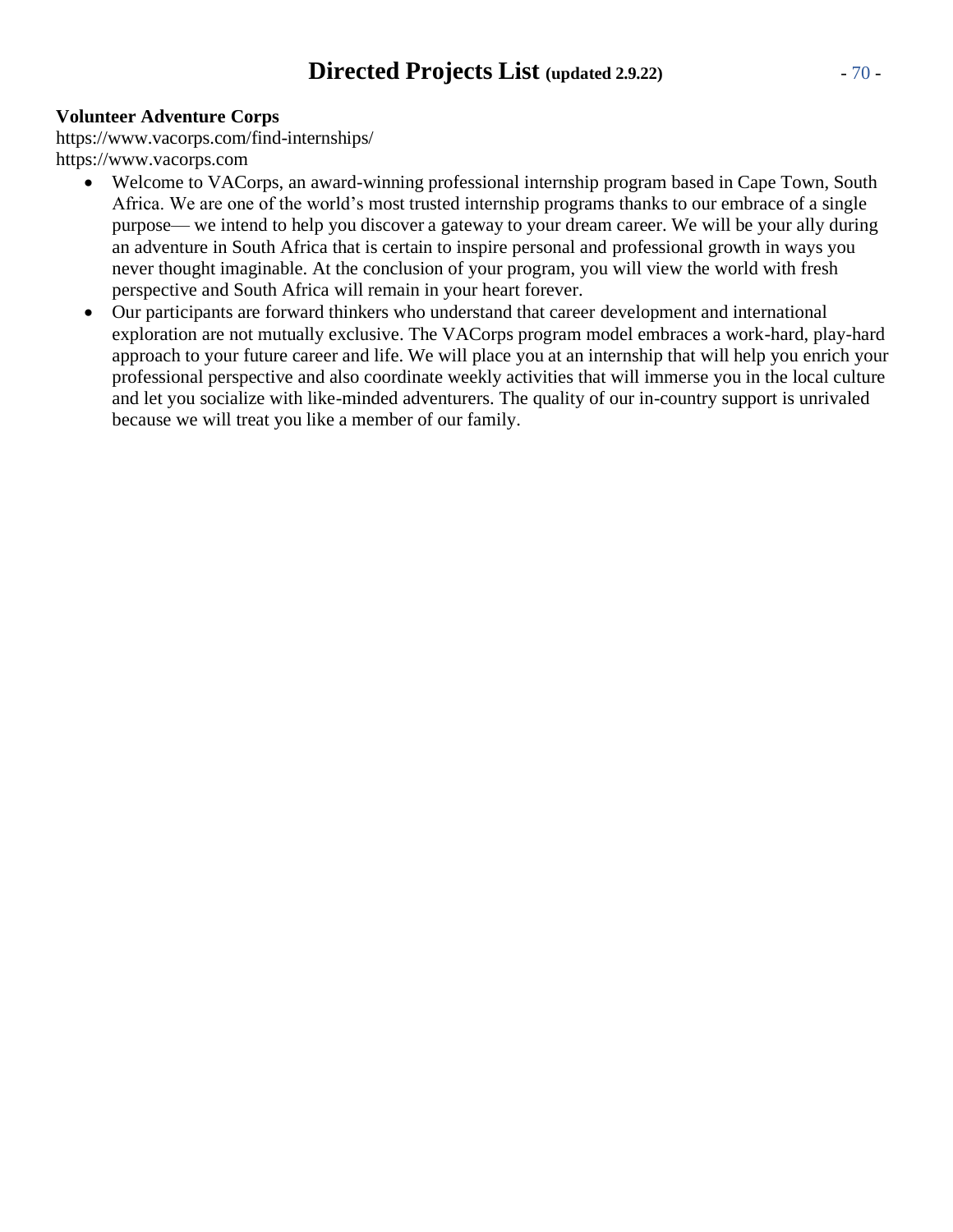

#### **Water Street Health Services**

210 S. Prince Street Lancaster, PA 17603 (717) 358-2051 (717) 393-1017 (fax) Email: [HealthServices@WaterStreetMinistries.org](mailto:HealthServices@WaterStreetMinistries.org) [www.WaterStreetHealthServices.org](http://www.waterstreethealthservices.org/)

• Water Street Health Services is the only free clinic in Lancaster City where residents living in poverty with an income too high to receive public health insurance and yet not enough to buy private health insurance find relief from pain for their medical or dental crisis.

#### **WITF (Spring 2017)**

4801 Lindle Road Harrisburg, PA 17111 <http://www.witf.org/careers-internships.php>

- Human Resources Internship
	- o This internship will provide opportunities to learn about the many aspects of HR administration including: recruitment, interviewing, new employee orientation, benefits administration, employee engagement, and training & development. You will have the opportunity to shadow the HR Manager during day-to-day activities as well as take part in project based assignments. As an intern you will gain valuable, real-world experience, while providing the Human Resources team with additional administrative support. Completed coursework in the HR field is preferred.

#### **Wellspan Behavioral Health Services (2014)**

1101 South Edgar St. York, PA 17402 (717) 851-1500 Contact: Kevin Harvey, LPC [Kharvey2@wellspan.org](mailto:Kharvey2@wellspan.org) <http://www.wellspan.org/> • (Good site for learning about Dialectical Behavioral Therapy (DBT))

#### **Well Span Community Health Department (2015) Gettysburg, PA 17325**

Contact: Stephanir Voight

• For students who are interested in Health Psychology, wellness, health behavior, etc.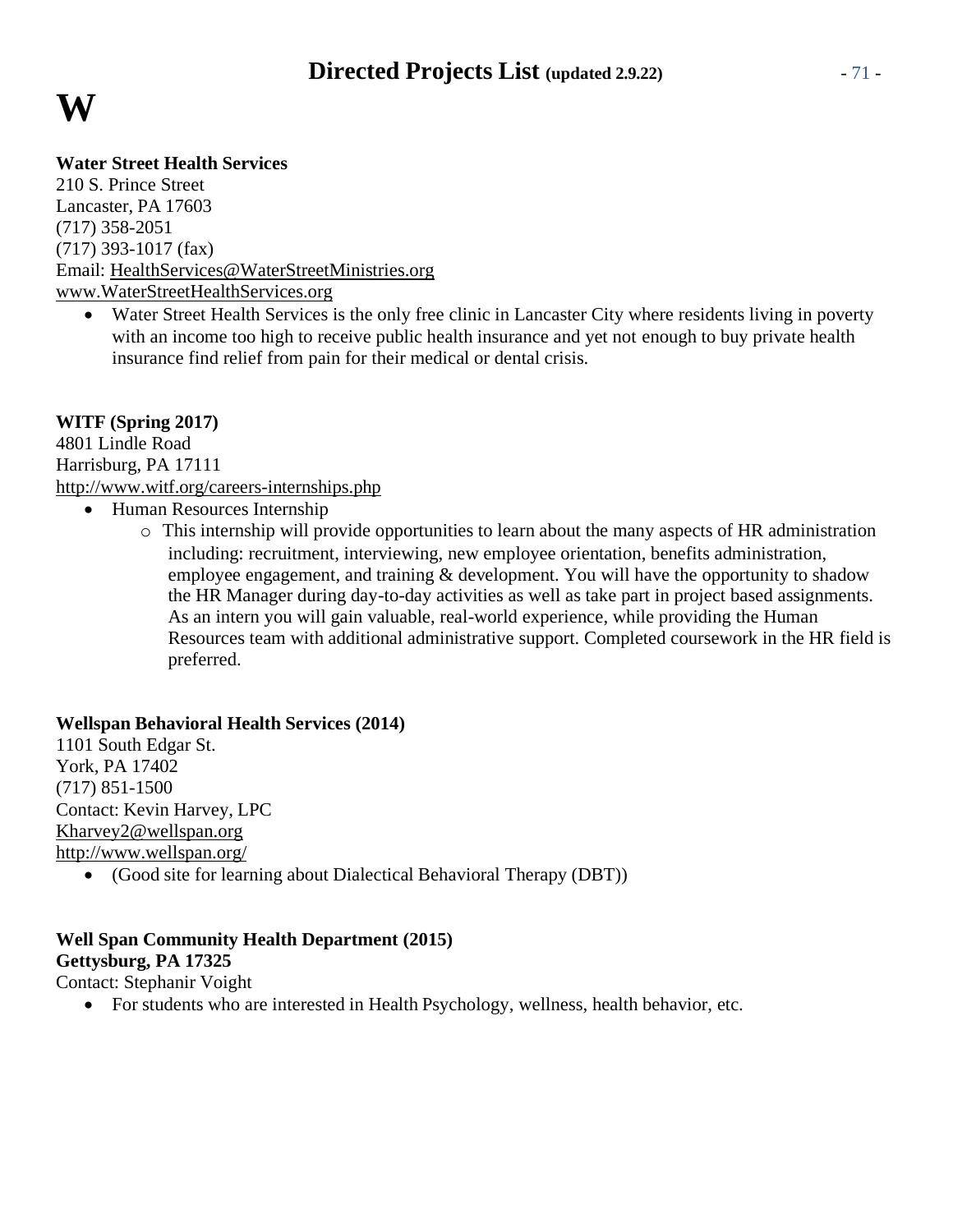#### **White Deer Run (have not accepted interns for five + years)**

53 Northwest End Avenue Lancaster, PA 17604 (717) 396-0650 Fax: (717) 396-0654

106 Davies Road York, PA 17402 (717) 396-0650 <http://www.whitedeerrun.com/>

• rehabilitation services and guidance for drug addiction and alcoholism

#### **Willow Valley Retirement Communities (2015)**

600 Willow Valley Square Lancaster, PA 17602 <http://www.willowvalleyretirementemployment.com/> <http://www.willowvalleyretirement.com/>

• To enrich the lives of our Residents life by engaging their mind, body, and spirit. That's the philosophy of Willow Valley Retirement Communities and why we recruit and hire only the best as employees.

#### **Winner's Circle (Fall 2019)**

2256 New Danville Pike Lancaster, PA 17603 (484) 643-9568 Contact: Kate Black [http://winnerscirclecenter.com/Home\\_Page.html](http://winnerscirclecenter.com/Home_Page.html)

Utilizes various therapeutic services including traditional counseling, canine-assisted counseling, equine assisted psychotherapy and equine assisted learning services to unlock the potential within each individual and assist our clients/students in finding the solutions to improve their emotional, academic, and social well-being.

#### **Women's Adventure Travel (Summer 2019)**

Contact: Karen Loftus

- [karenlofty@gmail.com](mailto:karenlofty@gmail.com)
- https:/[/www.womensadventuretravels.com/](http://www.womensadventuretravels.com/)
	- Marketing, social media, and other business-related experiences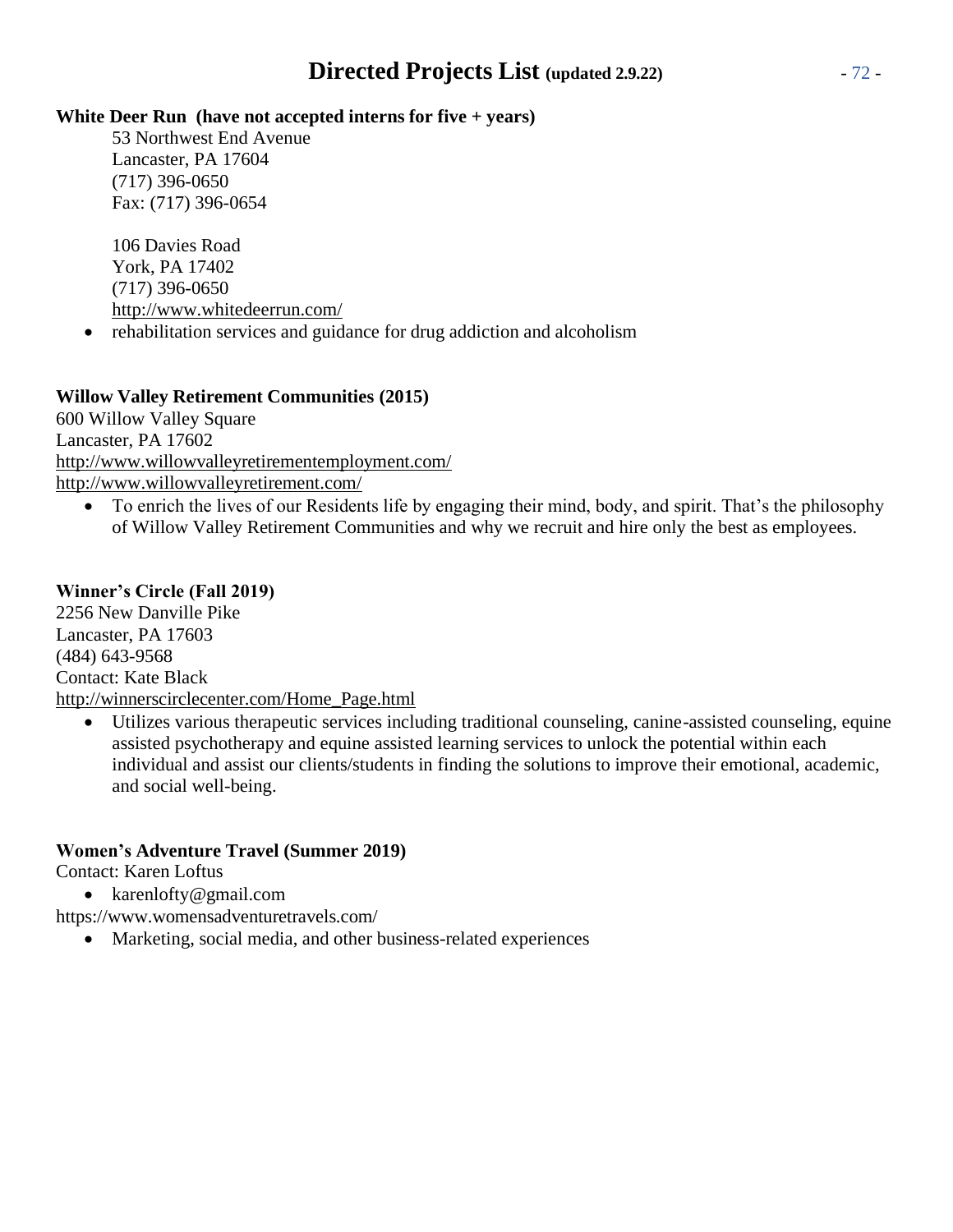

# **Youth Advocate Programs**

721 North Duke Street Lancaster, PA 17602 (717) 396-0212 (717) 396-0164 (fax) [www.yapinc.org](http://www.yapinc.org/)

> • Our mission is to provide individuals who are, have been or may be subject to compulsory care with the opportunity to develop, contribute and be valued as assets so that communities have safe, proven effective and economical alternatives to institutional placement

# **York County Adult Probation**

45 N. George Street 2 nd floor York, PA 17402 (717) 771-9602 <http://yorkcountypa.gov/courts-criminal-justice/court-courtrelated-offices/adult-probation.html>

• Supervision, counseling and casework are provided to adult offenders placed on probation and parole by the Court. Services include case planning, monitoring, and referral to other agencies, where appropriate. Offenders are expected to comply with Court ordered conditions and are returned to Court by staff for violation of conditions when necessary.

# **York County Courthouse (2013)**

Juvenile Probation Department 45 North George Street York, Pa 17406. Department Phone #: (717) 771-9567. <http://yorkcountypa.gov/courts-criminal-justice/court-courtrelated-offices/juvenile-probation.html>

As an arm of the Delinquency Court, our MISSION is to facilitate and enforce conditions of probation, assuring that juvenile offenders are… Receiving supervision that protects the public, Repairing the harm done to their victims, and Redirecting their lives towards positive pursuits.

# **York County Prison (Fall 2019)**

3400 Concord Rd. York, PA 17402 (717) 840-7595 <http://yorkcountypa.gov/courts-criminal-justice/prison.html>

- The prison's mission is to house in a safe and humane manner all adult offenders committed for offenses committed in York County, and to provide inmates with the opportunity to participate in programs that will successfully help them reintegrate into the community.
- "Primecare Medical" Department (external company that oversees medical and psychiatric care of inmates) - Dr. David Hall [DCHall@YorkCountyPA.gov](mailto:DCHall@YorkCountyPA.gov)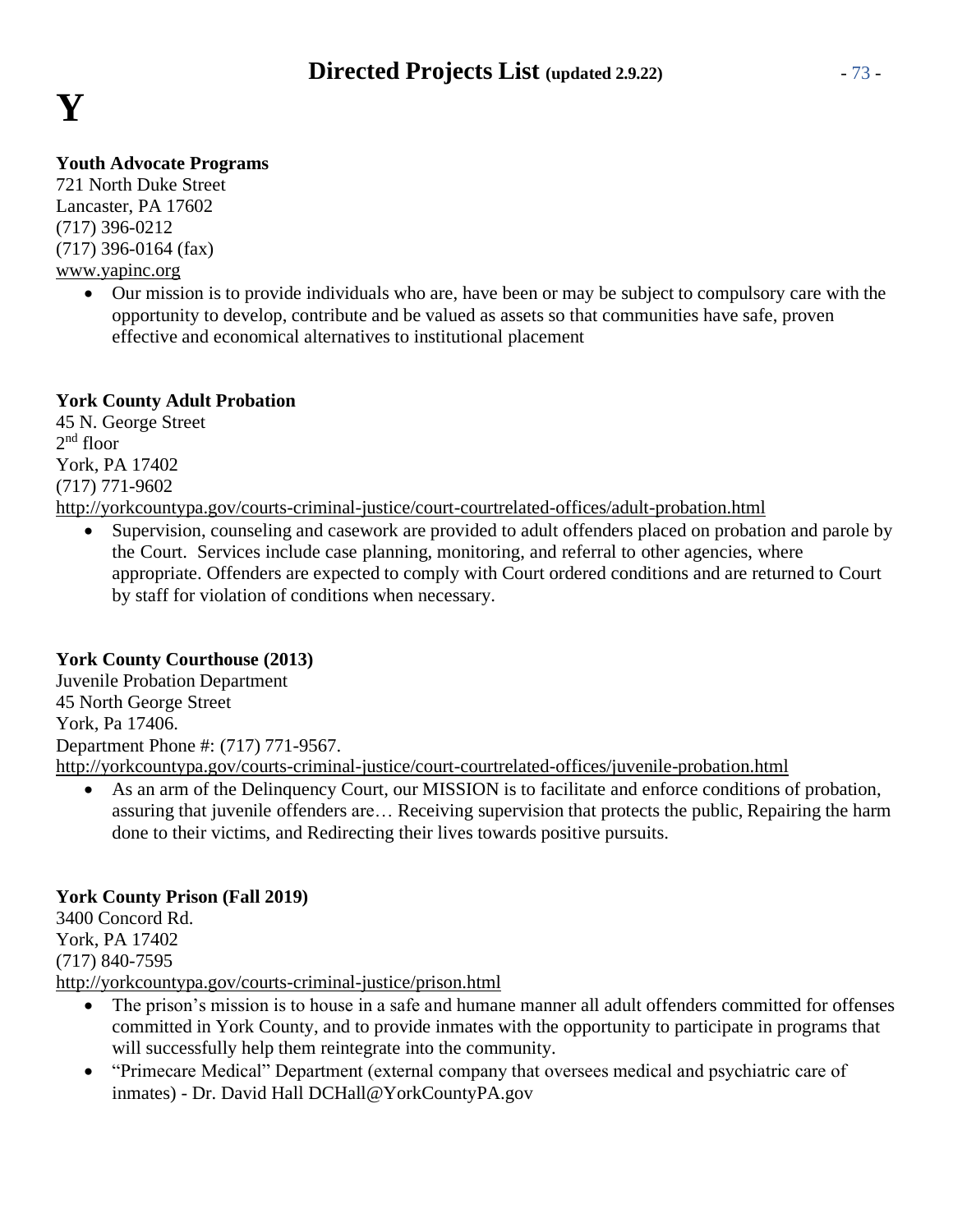# **York District Attorney's Office (Fall 2019)**

45 North George Street York, PA 17401 (717) 771-9600

# **York Guidance Center**

590 Hillcrest Rd. York, PA 17403 (717) 845-6641

# **York Hospital**

1001 South George Street York, PA 17405-7198 (717) 851-2345 <http://www.wellspan.org/body.cfm?id=91>

• WellSpan York Hospital is a premier community teaching hospital providing quality, cost-effective health care services strongly supporting excellence in education, and offering essential services without regard for an individual's ability to pay.

# **York County Youth Development Center (2014)**

3564 Heindel Rd York, PA Contact: Bethany Springer (717) 840-7570 <http://yorkcountypa.gov/health-human-services/youth-development-center.html>

• The administration and staff of the York County Youth Development Center (YDC) subscribe to the principles of the Sanctuary Model. In keeping with that philosophy, the YDC staff is committed to the protection of our community, the development of our children, and to assist them in the progress in "competencies" that shall lead them to being productive members of society. The entire program is designed to provide a safe and healthy environment for all youth, where short-term emotional, physical, educational, social, and spiritual needs are accommodated. Detention facility.

# **Youth at Promise-Spanish-American Civic Association (SACA)**

545 Pershing Avenue Lancaster, PA 17602 (717) 397-6267 (717) 295-7762 (fax) <http://www.sacapa.org/saca.html>

> • **SACA's extensive human services network** is neighborhood based and operated by a group of dedicated bilingual professionals and talented community residents that provide a vital link to the Latino community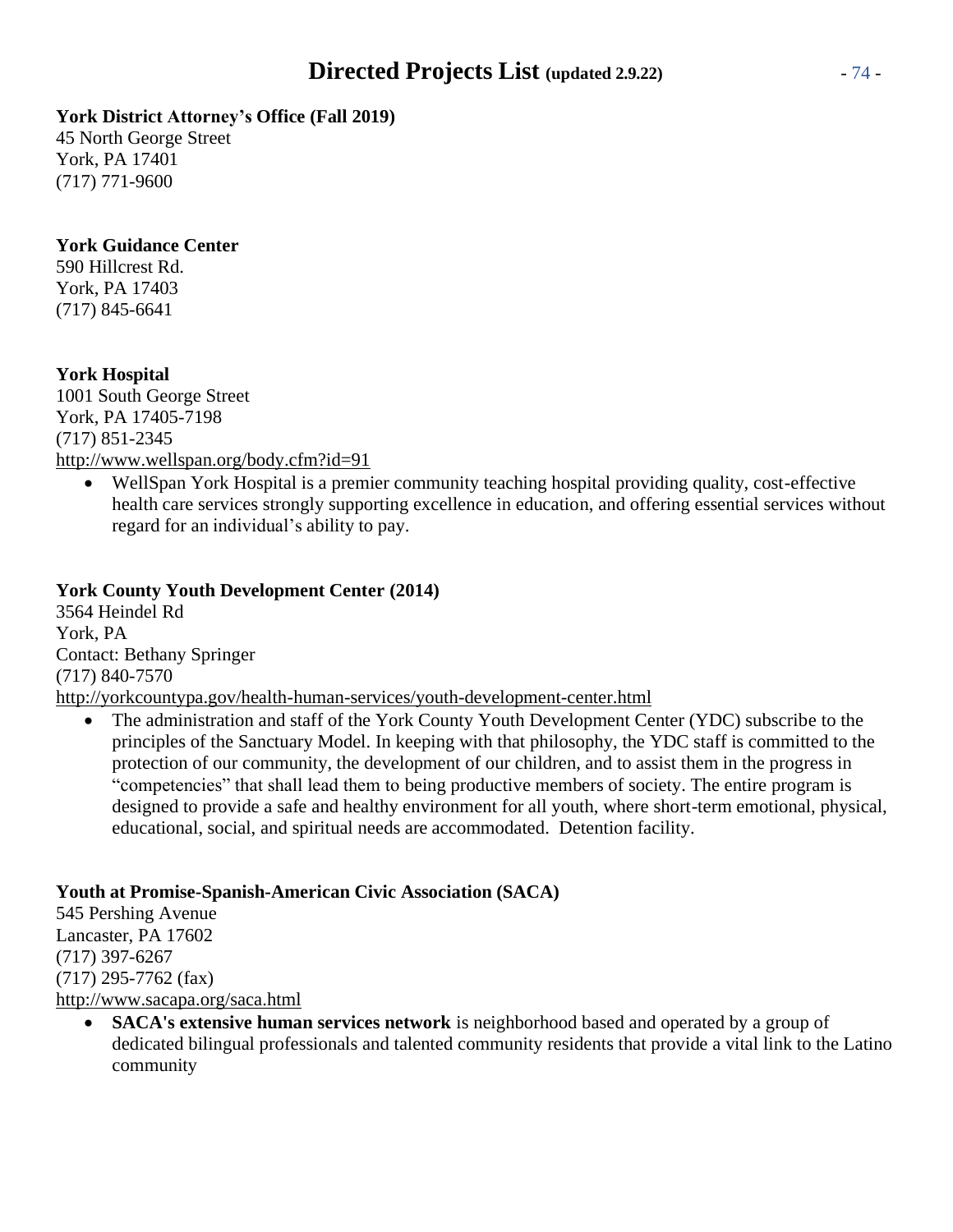# **YMCA (Spring 2020)**

# **Lancaster Family (YMCA program)**

265 Harrisburg Pike Lancaster, Pennsylvania 17603 (717) 397-7474 <http://www.lancasterymca.org/>

# **Hamilton Elementary School (program at this elementary school)**

1300 Wabank Rd. Lancaster, PA 17603 Contact: Laura Darrenkamp (717) 371-8214

> • The Lancaster Family YMCA provides families with opportunities and places to connect and strengthen relationships with one another. We help adults find balance in life and manage their health and well-being and we offer children a safe environment where they're nurtured and motivated to reach their full potential.

# **Harrisburg Area YMCA: School Age Child Care (Fall 2020)**

Address Phone number Contact: Jessica Mattern

• [Jessica.mattern@ymcaharrisburg.org](mailto:Jessica.mattern@ymcaharrisburg.org)

https://ymcaharrisburg.org/childcare/school-aged-child-care/

• "With so many demands on today's families, parents need all the help they can get. That's why the YMCA is America's largest nonprofit child care provider! We offer year-round licensed child care for children in 1st-8th grade in our program. Our School Age Child Care Programs ensure that your child's time is spent creatively and constructively after grade-school. Our programs focus on the character development values which help children grow physically, mentally and spiritually."

# **YWCA Youth Mentoring/Sexual Assault & Counseling Center (Fall 2021)**

110 N. Lime St. Lancaster, PA 17602 <http://www.ywcalancaster.org/programs/sapcc/>

• Short-term confidential counseling at no charge for child and adult victims of sexual violence regardless of age or gender, and their families and significant others.

## **YWCA of York (ACCESS-York/Victims Assistance Center)**

320 East Market St. York, PA 17403 <http://www.ywcayork.org/victim-services/>

• The purpose of YWCA York is to work proactively and collaboratively to provide programs that promote racial justice; empower women; eliminate domestic violence, sexual assault and other forms of violence; and strengthen our community.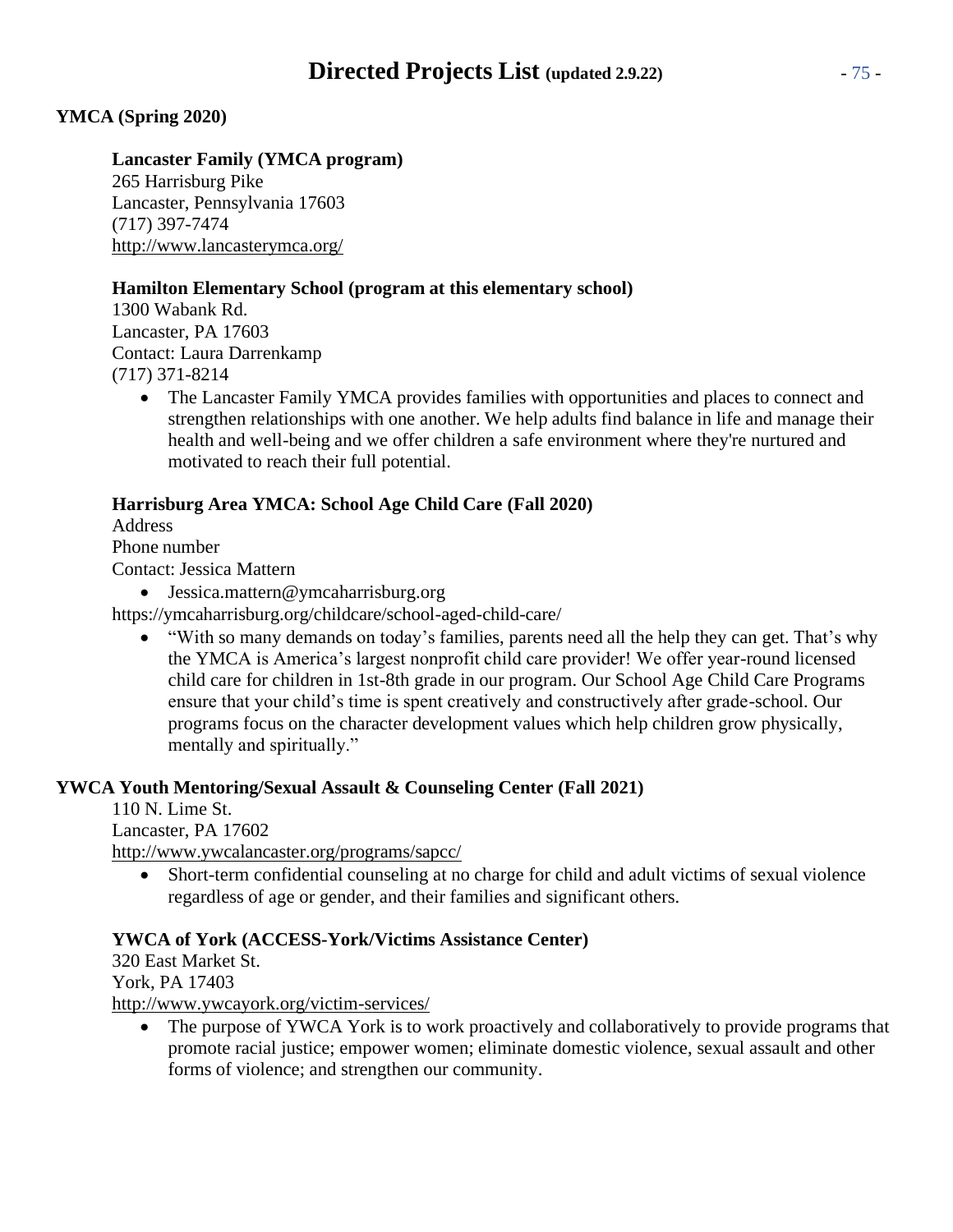# **Directed Projects List (updated 2.9.22)** - 76 - **School Districts**

\*\*\*\*Please Note: Start by contacting the Central Administration (or superintendent's) office for a school district; do not contact individual schools\*\*\*\*

Also, note that you will need clearances before you can be accepted by a school for this placement. See MU Early Field Experiences website for info on obtaining required clearances.

# **Here are schools that have accepted our students in the past:**

**13th & Green Elementary School** 501 N. 13th St. Reading, Pa 19604 (610) 371-5771 Contact: Barb Rozetar <http://13g.readingsd.net/>

# **Central York School District (Spring 2022)**

Brittany Baker (supervisor): bbaker@cysd.k12.pa.us

# **Central York High School (Career Center)**

601 Mundis Mill Road York, PA 17406 Contact: Connie Sohnleitner (717) 846-6789 (Ext. 1325) [CSohnleitner@cysd.k12.pa.us](mailto:CSohnleitner@cysd.k12.pa.us) [http://www.cysd.k12.pa.us/education/components/scrapbook/default.php?sectionid=6&url\\_redirect=1](http://www.cysd.k12.pa.us/education/components/scrapbook/default.php?sectionid=6&url_redirect=1) Career Center Website: <http://www.cysd.k12.pa.us/education/dept/dept.php?sectionid=589>

# **C.F. Patton Middle School (Spring 2017)**

760 Unionville Road Kennett Square, PA 19348 <http://cfpms.ucfsd.org/>

# **Clermont Elementary School** (Solanco SD)

1868 Robert Fulton Highway Quarryville, PA 17566 (717) 548-6455 Contact: Francis Skonick, Guidance Counselor [http://www.solancosd.org/?page\\_id=86](http://www.solancosd.org/?page_id=86)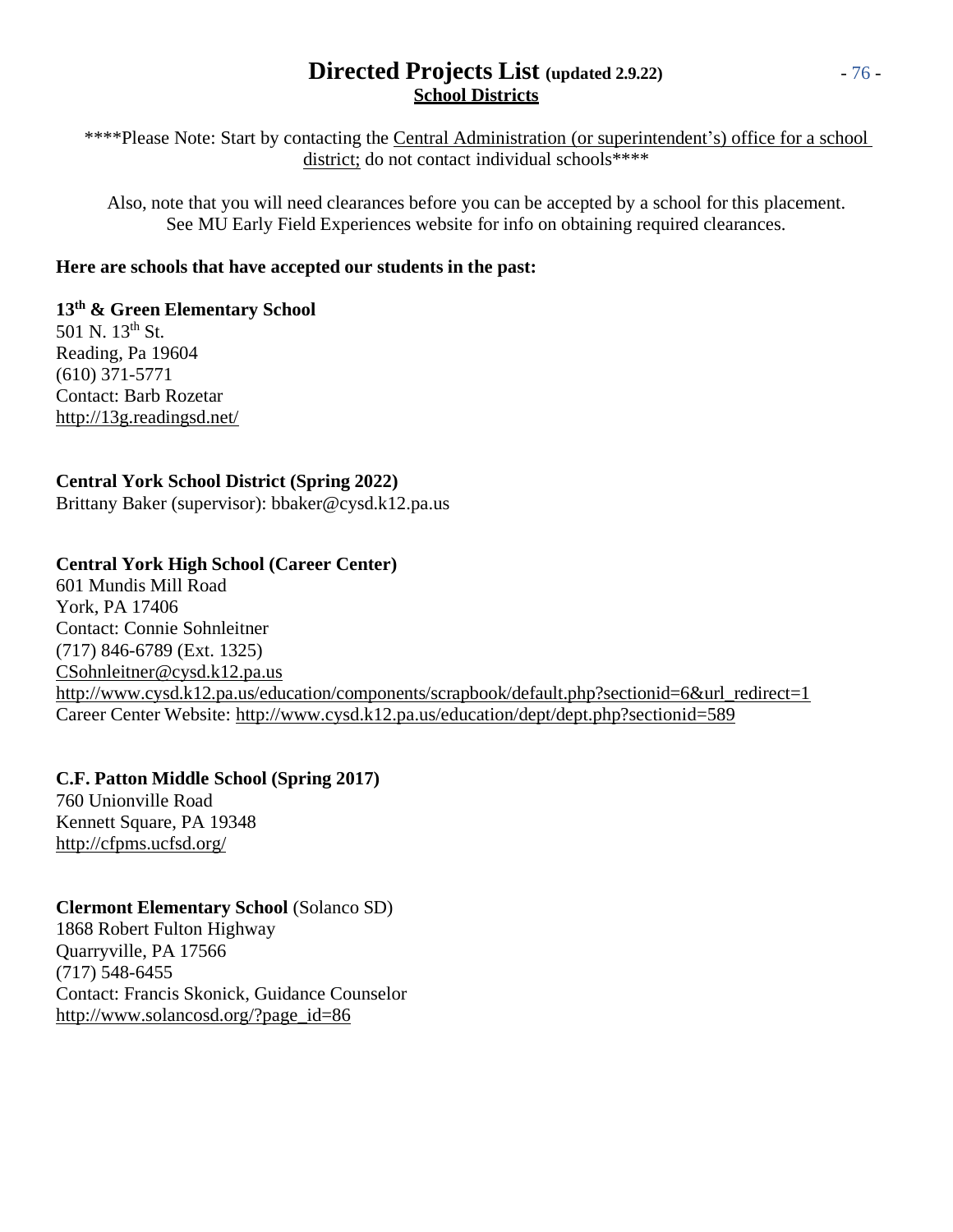# **Directed Projects List (updated 2.9.22)** - 77 -

**Cocalico School Disrtict Cocalico Middle School (Spring 2013) Speech Pathology** South Sixth Street Denver, PA 17517 (717) 336-1471 <http://www.cocalico.org/ms/index.html>

#### **Columbia School District**

**High School Student Services (Spring 2017)** 901 Ironville Pike Columbia, PA 17512 (717) 684-7500 (717) 684-1911 (fax) Contact: Ms. Peggy Woods, School Counselor <http://columbiajshs.weebly.com/>

#### **Taylor Elementary School (Columbia SD)**

45 N.  $9<sup>th</sup>$  Street Columbia, PA 17512 Contact: Joanne Norris (717) 684-4010 (Ext. 2302) <http://taylorelementarycbsd.weebly.com/>

# **Conestoga Valley School District**

**Conestoga Valley High School (Spring 2016)** 2110 Horseshoe Road Lancaster, PA 17601 (717)397-5231 <http://www.conestogavalley.org/HighSchool.cfm?subpage=281521>

#### **Smoketown Elementary School (Fall 2017)**

2426 Old Philadelphia Pike East Lampeter, PA 17602 (717) 394-0555

**Dallastown Intermediate School (Special Education Department: School Psychologists & Counselors) (Spring 2014)** 94 Beck Road York, PA 17403 Phone: (717) 244-4021 Contact: Chris Burtok <http://www.dallastown.net/domain/511>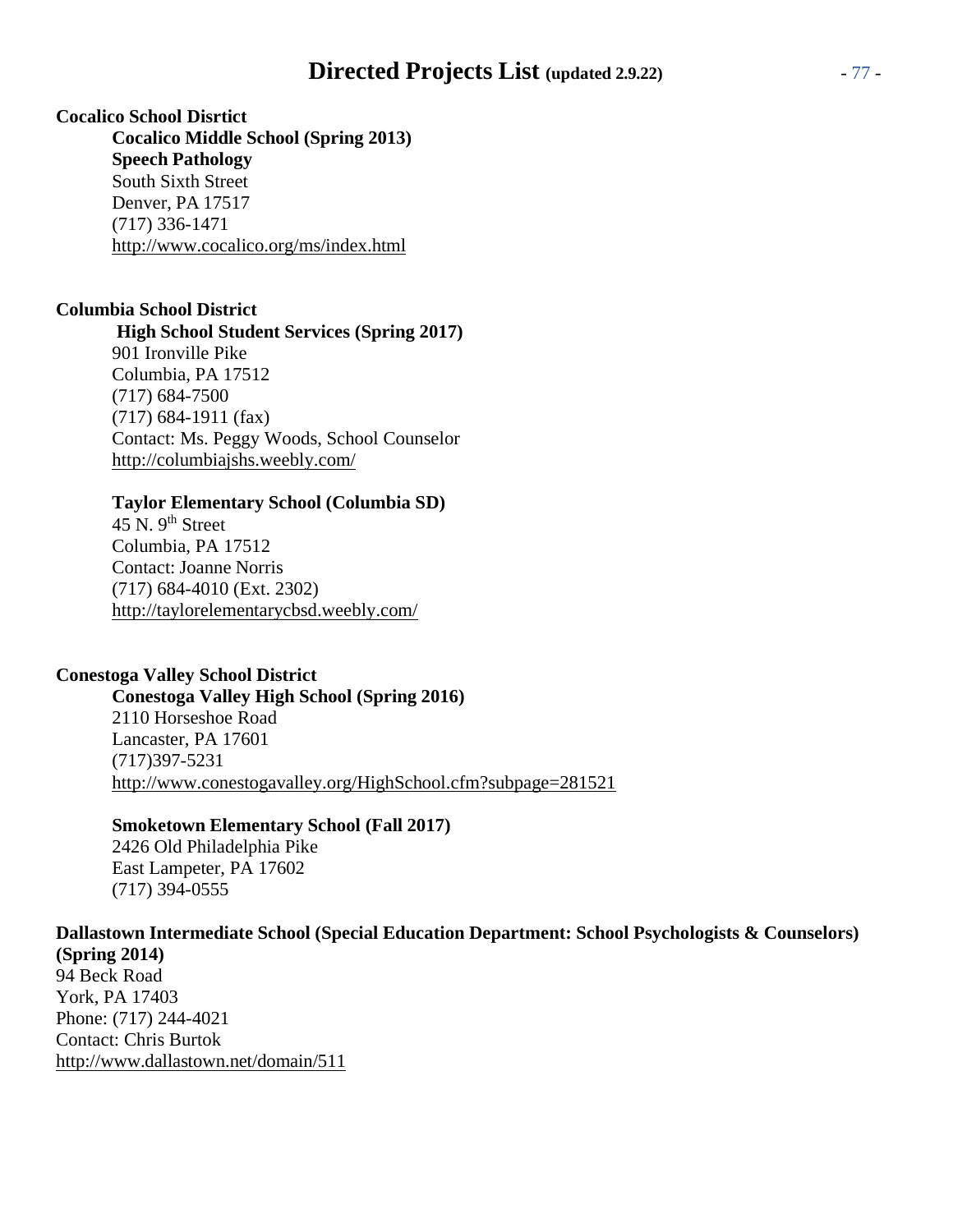# **Directed Projects List (updated 2.9.22)** - 78 -

#### **Donegal High School (Fall 2016)**

1025 Koser Road Mount Joy, PA 17552 Phone: (717) 492-1208 <http://dhs.donegalsd.org/>

# **East Pennsboro Area School District (Fall 2019)**

890 Valley Street Enola, PA 17025 (717) 732-3601

#### **Eastern Lancaster County School District (ELANCO)**

669 E. Main St. New Holland, PA 17557 Contact: Kevin Kuhn (717) 354-1154 <http://www.elanco.org/>

## **Eastern York School District (Spring 2020)**

Wrightsville, PA 17368 (717) 252-1551 <http://www.easternyork.com/>

## **Eastern York High School (Spring 2014)**

720 Cool Creek Rd. P.O. Box 2002 Wrightsville, PA 17368 (717) 252-1551 Contact: Natalie Monaghan & Shelly Lehnortt <http://www.easternyork.com/buildings.php?id=highschool>

## **Elizabeth R. Martin Elementary School (Fall 2014)**

2000 Wabank Rd. Lancaster, PA 17603 Phone: (717) 921-6193 Fax: (717) 390-2562 Contact: Emily Kile (717) 735-6686 Administrator: Barbara Andrews (Principal) <http://www.lancaster.k12.pa.us/schools/elementary-schools/martin-es/>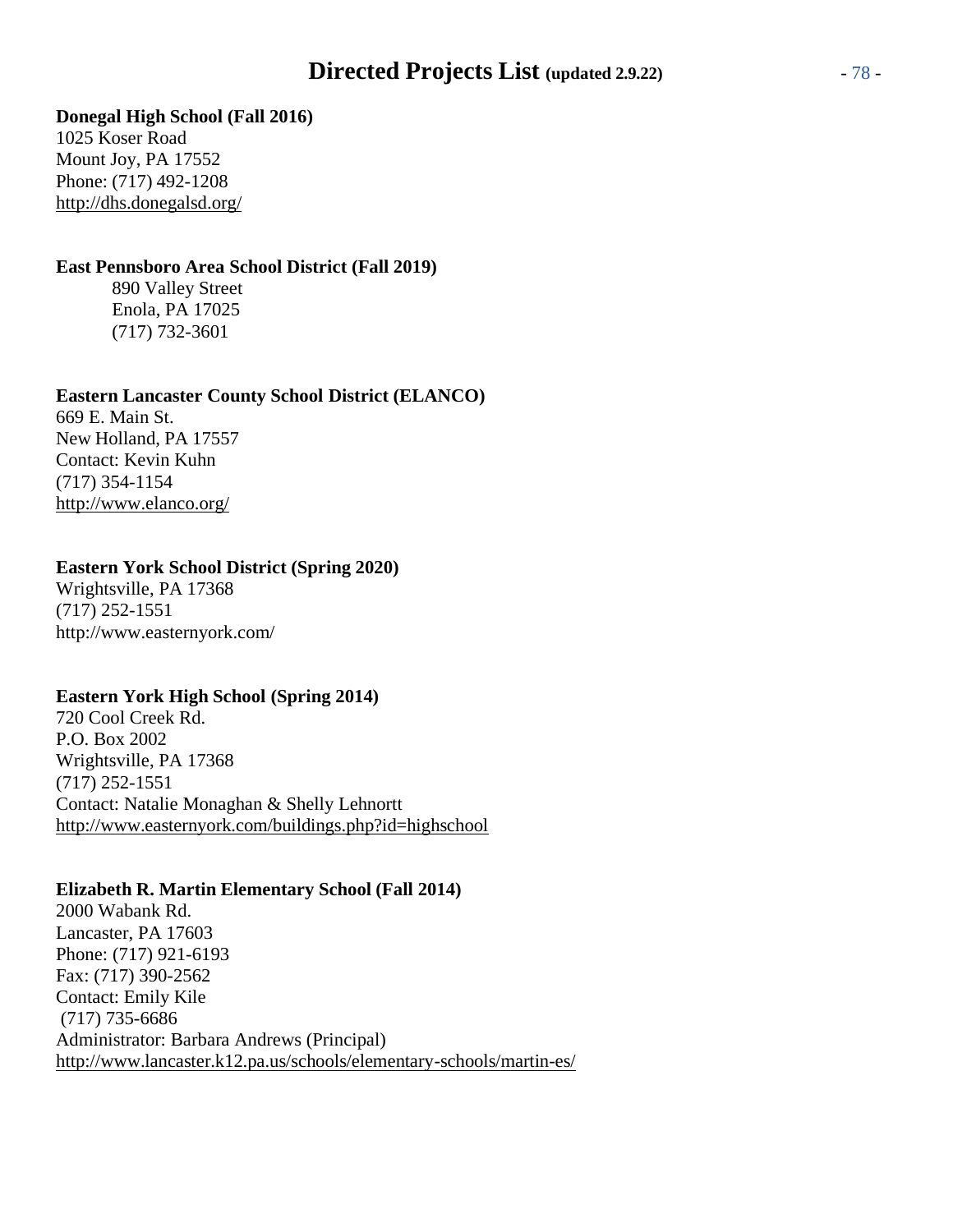# **Ephrata Area School District**

**Clay Elementary School (Spring 2022)** 250 Clay School Road Ephrata, PA 17522 Contact: Steven Lauer, School Counselor steven\_lauer@easdpa.org

# **Fredericksburg Elementary School**

Developmental Guidance Program Northern Lebanon Contact: Andrea Henne, M.Ed. (717) 865-4107 or by [ahenne@norleb.k12.pa.us](mailto:ahenne@norleb.k12.pa.us) <http://www.norleb.k12.pa.us/Domain/154>

# **Fulton Elementary School**

225 W. Orange St. Lancaster, PA 17603 Contact: Carol Campbell (717) 295-7846 <http://www.lancaster.k12.pa.us/schools/elementary-schools/fulton-es/>

## **Fulton Elementary School (2013)**

51 East Fulton Street Ephrata, PA 17522 (717) 721-1130 Contact: Beth Lyons <http://www.easdpa.org/elementary/fulton/default.html>

## **Garden Spot High School (Spring 2014)**

669 E. Main St. New Holland, PA 17557 (717) 490-4845 Contact: Kevin Kuhn <http://www.elanco.org/GardenSpotHS.cfm>

## **Glen Mills Schools**

P.O. Box 5001 Concordville, PA 19331-5001 (610) 459-8100 [www.glenmillsschools.org](http://www.glenmillsschools.org/) Contact: Wayne Dainty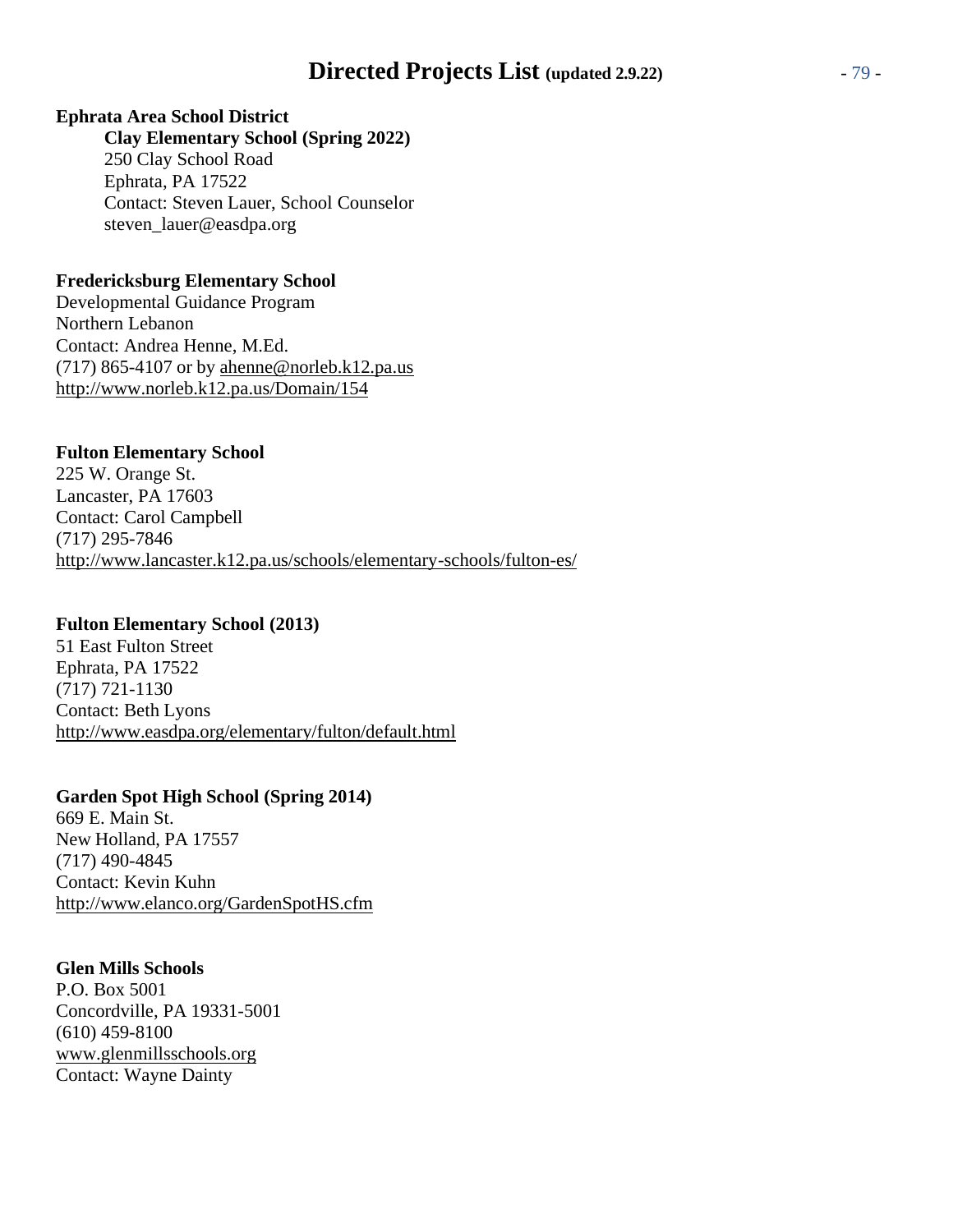# **Directed Projects List (updated 2.9.22)** - 80 -

## **Hempfield School District**

**Farmdale Elementary School** (Hempfield School District)

695 Prospect Road Mount Joy, PA 17552. (717) 898-5595 Contact: Angela Mahlandt <http://www.hempfieldsd.org/fes/FESHome/tabid/207/Default.aspx>

# **HIGH SCHOOL**

200 Church Street Landisville, PA 17538 (717) 898-5500 (717) 898-5545 (High School Guidance Office) Contact Person: Sally Metz, Guidance Counselor <http://www.hempfieldsd.org/>

## **Landisville Middle School (Spring 2017)**

340 Mumma Drive Landisville, PA 17538 (717)-898-5631 Contact: Lynette Huber

#### **Landisville Primary School (Spring 2016)**

320 Mumma Drive East Hempfield, Pa 17601 (717)618-7004 <http://www.hempfieldsd.org/Domain/15>

## **Rohrerstown Education Center- Hempfield Education for Life Program** (HELP)

1 Mayor Avenue Lancaster, PA 17603 (717) 406-3400 <http://www.hempfieldsd.org/rec/RECHome/tabid/350/Default.aspx>

## **Kennett Consolidated School District**

Social Work Services 300 E South Street Kennett Square, PA 19348 (610) 444-6600 <http://www.kcsd.org/> [http://www.kcsd.org/index.php?option=com\\_content&task=view&id=234&Itemid=17](http://www.kcsd.org/index.php?option=com_content&task=view&id=234&Itemid=17)

## **Jordan Bank Elementary School (Fall 2019)**

536 Hodgson Street Oxford, PA 19363 https:/[/www.oxfordasd.org/Domain/8](http://www.oxfordasd.org/Domain/8)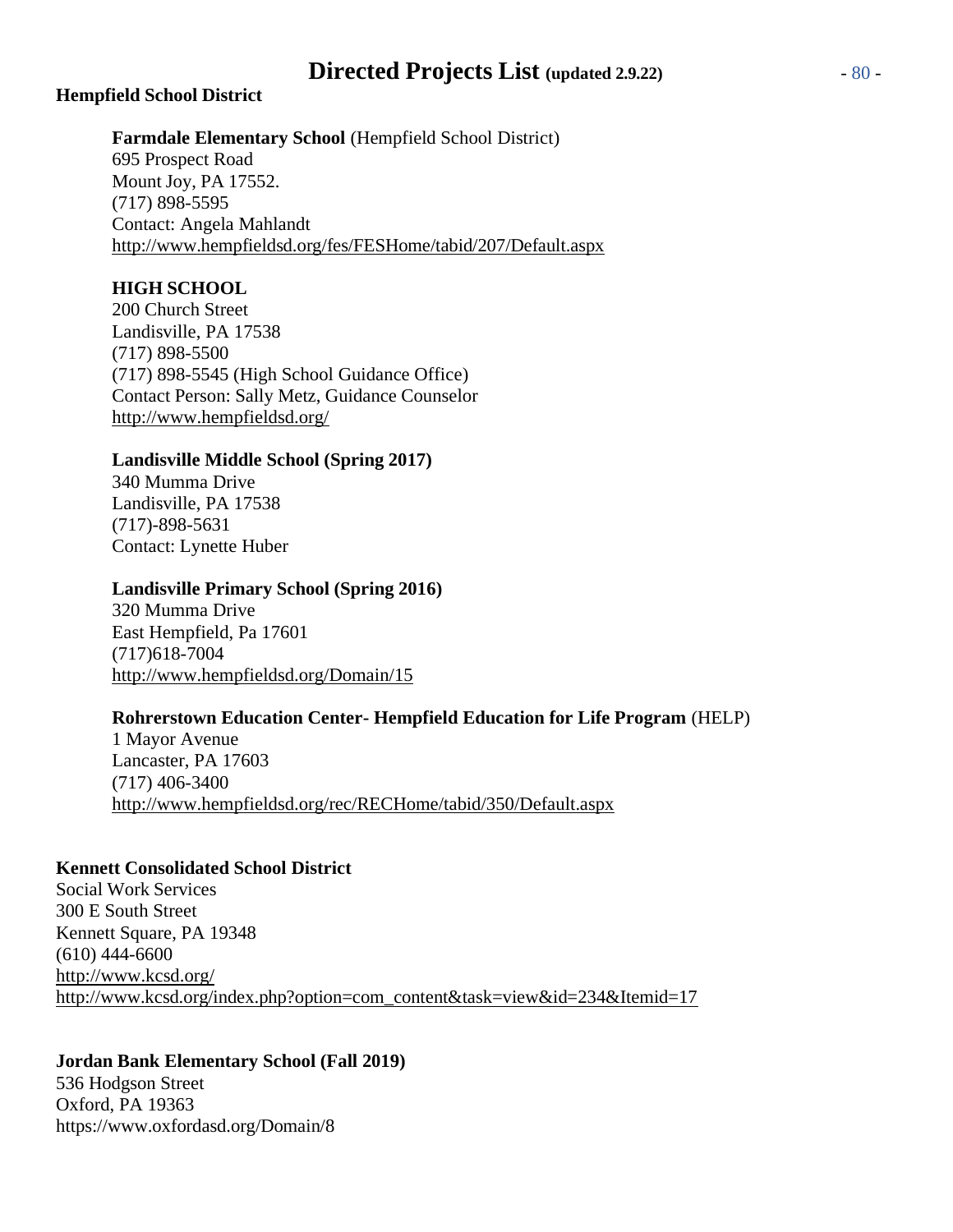# **Directed Projects List (updated 2.9.22)** - 81 -

#### **Lampeter-Strasberg School District**

# **\*\*\*\*\*Please do not contact, if interested please speak to instructor of Directed Projects First\*\*\*\***

1600 Book Rd. P.O. BOX 428 Lampeter, PA 17537-0428 [http://www.l-spioneers.org](http://www.l-spioneers.org/)

# **Lancaster Catholic High School (LCHS) – (Fall 2015)**

650 Juliette Avenue Lancaster, PA 17601 Contact: Greg Dietz (717) 509-0305 <http://www.lchsyes.org/>

# **Lancaster-Lebanon Intermediate Unit 13 (Spring 2019)**

Lancaster County Office 1020 New Holland Avenue Lancaster, PA 17601 (717) 606-1600 [www.iu13.org/StudentsandParents/Pages/AutisticSupportPrograms.aspx](http://www.iu13.org/StudentsandParents/Pages/AutisticSupportPrograms.aspx)

• The IU 13 Autistic Support Program serves children with autism spectrum disorders. This program addresses individual student needs in the areas of communication, social skills, behavior, academics, and functional skills through the use of research-based methodologies.

(THIS PLACEMENT IS APPROPRIATE FOR STUDENTS WHO ARE INTERESTED IN WORKING WITH CHILDREN, DEVELOPMENTAL DISABILITIES, AUTISM SPECTRUM, AND THOSE CONSIDERING SCHOOL PSYCHOLOGY AS A CAREER)

## **Pequea Valley School Disrtict**

**Sailsbury Elementary School (Fall 2017)** 422 School Lance Road Gap, PA 17527 (717) 422-8268 https:/[/www.pequeavalley.org/salisbury](http://www.pequeavalley.org/salisbury)

**School District of Lancaster (SDOL) \*\*\*\*NOTE: if you would like a placement in this school district, you must contact the instructor of Directed Projects First\*\*\*\***

251 S. Prince St.  $(4<sup>th</sup>$  Floor) Lancaster, PA 17603 <http://www.lancaster.k12.pa.us/>

## **J.P. McCaskey High School (Fall 2020)**

445 North Reservoir Street Lancaster, PA 17602 (717) 291-6211 Contact: Phil Hotsetter Contact: Suzanne Presley, School Psychologist • [smpresley@sdlancaster.org](mailto:smpresley@sdlancaster.org)

<http://www.lancaster.k12.pa.us/schools/secondary-schools/mccaskey-hs/>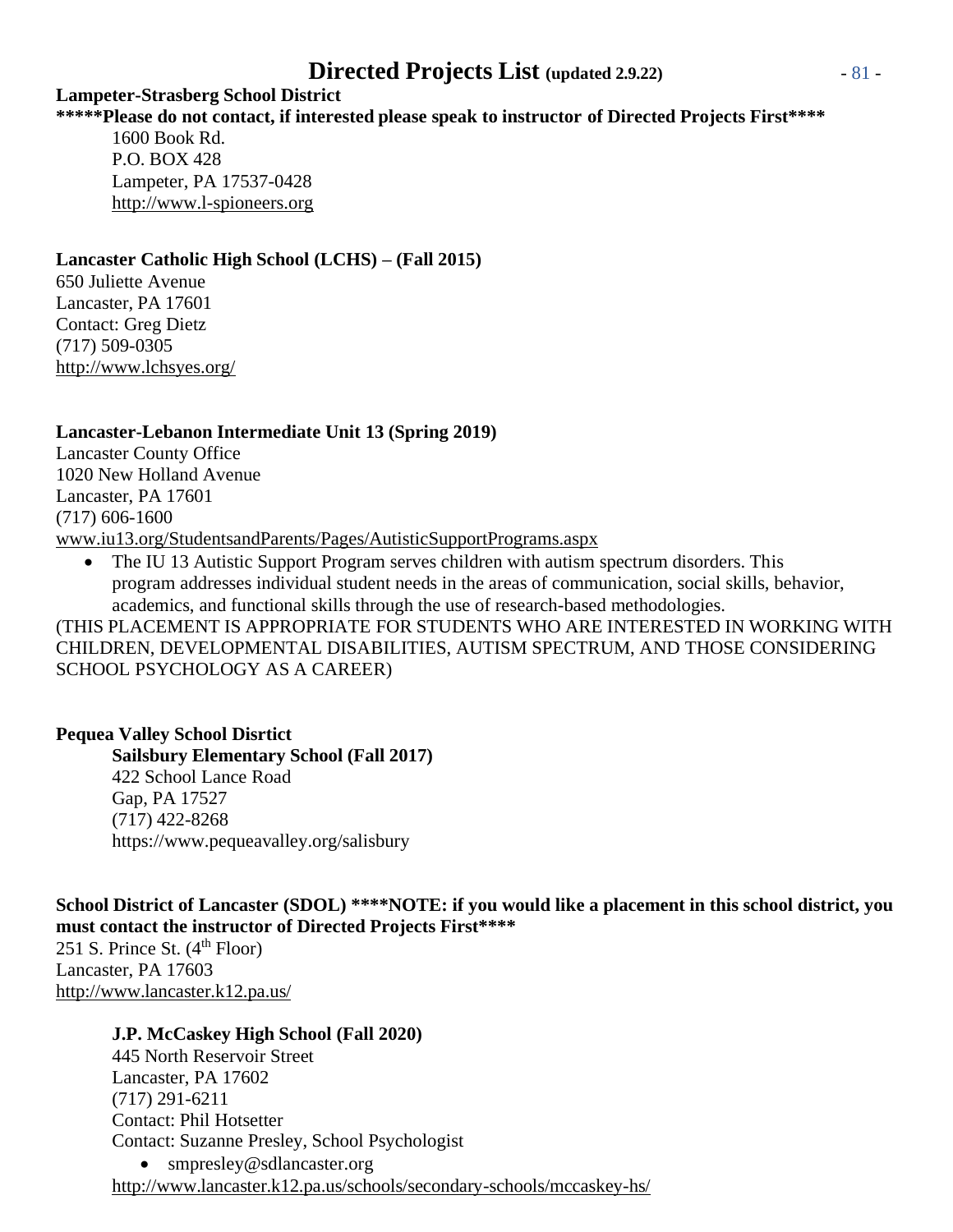# **Hand Middle School**

431 S. Ann Street Lancaster, PA 17602 (717) 333-1979 (717) 391-8600 (fax) Contact: DeAnna White-Winsto[ndwinston@lancaster.k12.pa.us](mailto:dwinston@lancaster.k12.pa.us) <http://www.lancaster.k12.pa.us/schools/secondary-schools/hand-ms/>

# **Lincoln Middle School (L.I.F.E. After School Program)**

1001 Lehigh Avenue Lancaster, PA 17602 (717) 333-1976 (717) 399-6408 (fax) Contact: Lillian Alicea [lalicea@lancaster.k12.pa.us](mailto:lalicea@lancaster.k12.pa.us) [http://www.lancaster.k12.pa.us/schools/secondary-schools/lincoln-ms/?doing\\_wp\\_cron=1360173113](http://www.lancaster.k12.pa.us/schools/secondary-schools/lincoln-ms/?doing_wp_cron=1360173113)

# **Wheatland Middle School**

919 Hamilton Park Dr. Lancaster, PA 17602 (717) 333-4688 (717) 399-6411 (fax) Contact: Shelby Weeks [sweeks@lancaster.k12.pa.us](mailto:sweeks@lancaster.k12.pa.us) <http://www.lancaster.k12.pa.us/schools/secondary-schools/wheatland-ms/>

## **Burrowes Elementary School**

1001 East Orange St Lancaster, PA 17602 (717) 333-4685 (717) 391-8607 (fax) Contact: Vanessa Villafane-Philbert [vvillafane-philbert@lancaster.k12.pa.us](mailto:vvillafane-philbert@lancaster.k12.pa.us) <http://www.lancaster.k12.pa.us/schools/elementary-schools/burrowes-es/>

## **George Ross Elementary School (Spring 2014)**

840 N. Queen Street Lancaster, PA 17603 (717) 291-6268 Contact: Alyssa Laughner <http://www.lancaster.k12.pa.us/schools/elementary-schools/ross-es/>

# **M. L. King Elementary School**

466 Rockland St Lancaster, PA 17602 (717) 333-1977 (717) 391-8616 (fax) Contact: Jennifer Eby [jeby@lancaster.k12.pa.us](mailto:jeby@lancaster.k12.pa.us) <http://www.lancaster.k12.pa.us/schools/elementary-schools/king-es/>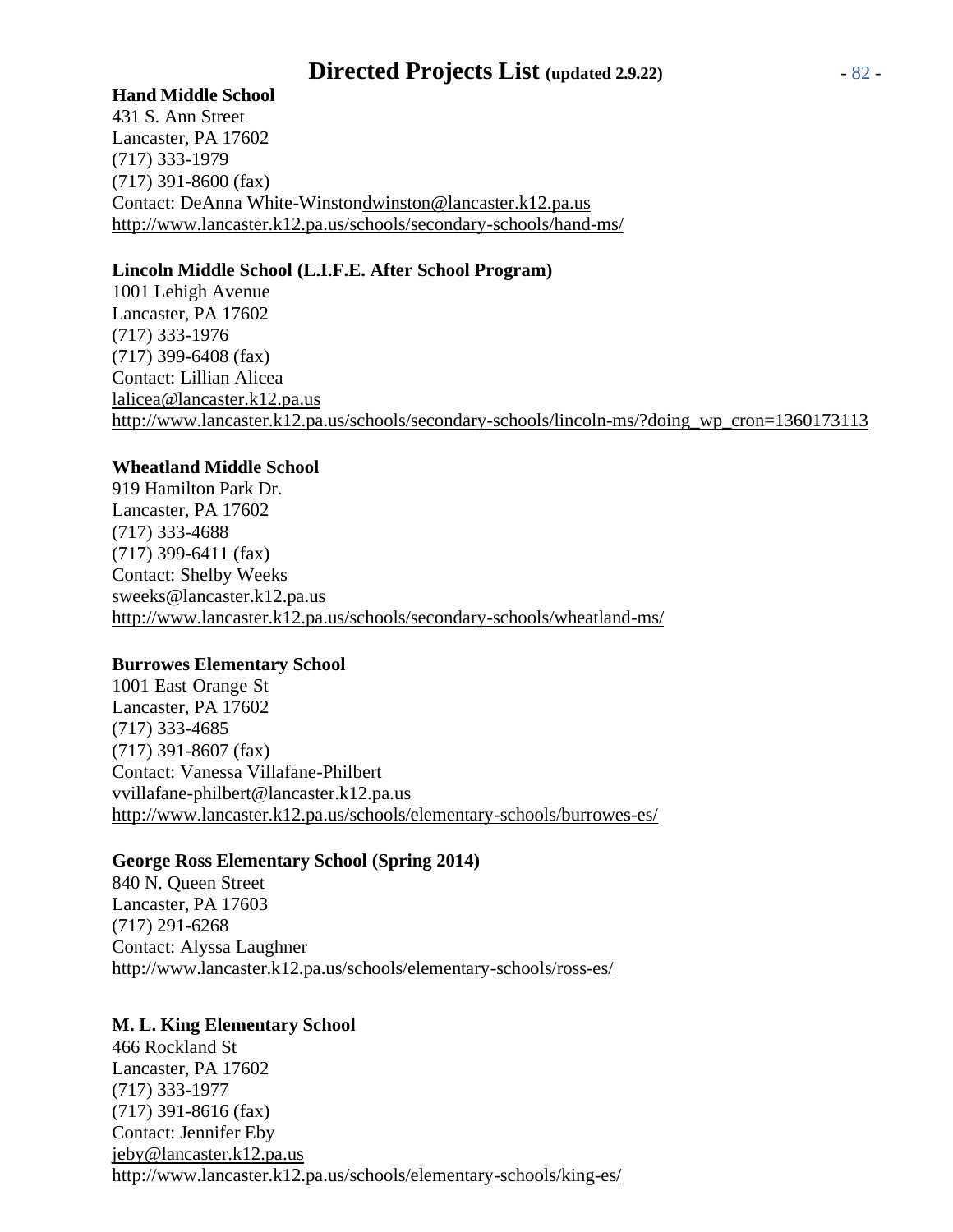# **Directed Projects List (updated 2.9.22)** - 83 -

## **Lafayette Elementary School (Spring 2022)**

1000 St. Joseph Street Lancaster, PA 17603 (717) 333-4689 (717) 295-7847 (fax) <http://www.lancaster.k12.pa.us/schools/elementary-schools/lafayette-es/>

## **Phoenix Academy** (School District of Lancaster)

630 Rockland St Lancaster, PA 17602 (717) 735-7860 <http://www.lancaster.k12.pa.us/schools/secondary-schools/phoenix-academy/>

#### **Price Elementary School (L.I.F.E. After School Program)**

615 Fairview Avenue Lancaster, PA 17602 (717) 333-4682 (717) 291-6118 (fax) Contact: Mary Munster [mmunster@lancaster.k12.pa.us](mailto:mmunster@lancaster.k12.pa.us) <http://www.lancaster.k12.pa.us/schools/elementary-schools/price-es/>

#### **Ross Elementary School**

840 North Queen St. Lancaster, PA 17603 (717) 333-4683 (717) 390-2576 (fax) Contact: Luis Rodriguez [lrodriguez@lancaster.k12.pa.us](mailto:lrodriguez@lancaster.k12.pa.us) <http://www.lancaster.k12.pa.us/schools/elementary-schools/ross-es/>

## **Washington Elementary School**

545 S. Ann Street Lancaster, PA 17602 (717) 291-6275 or (717) 333-1980 (717) 390-2563 (fax) Contact: Annette Rosa-Pabon [arosa@lancaster.k12.pa.us](mailto:arosa@lancaster.k12.pa.us) <http://www.lancaster.k12.pa.us/schools/elementary-schools/washington-es/>

## **Wickersham Elementary School**

401 N. Reservoir St. Lancaster, PA 17602 (717) 333-4687 (717) 390-2577 (fax) Contact: Keida Medina [kmedina@lancaster.k12.pa.us](mailto:kmedina@lancaster.k12.pa.us) <http://www.lancaster.k12.pa.us/schools/elementary-schools/wickersham-es/>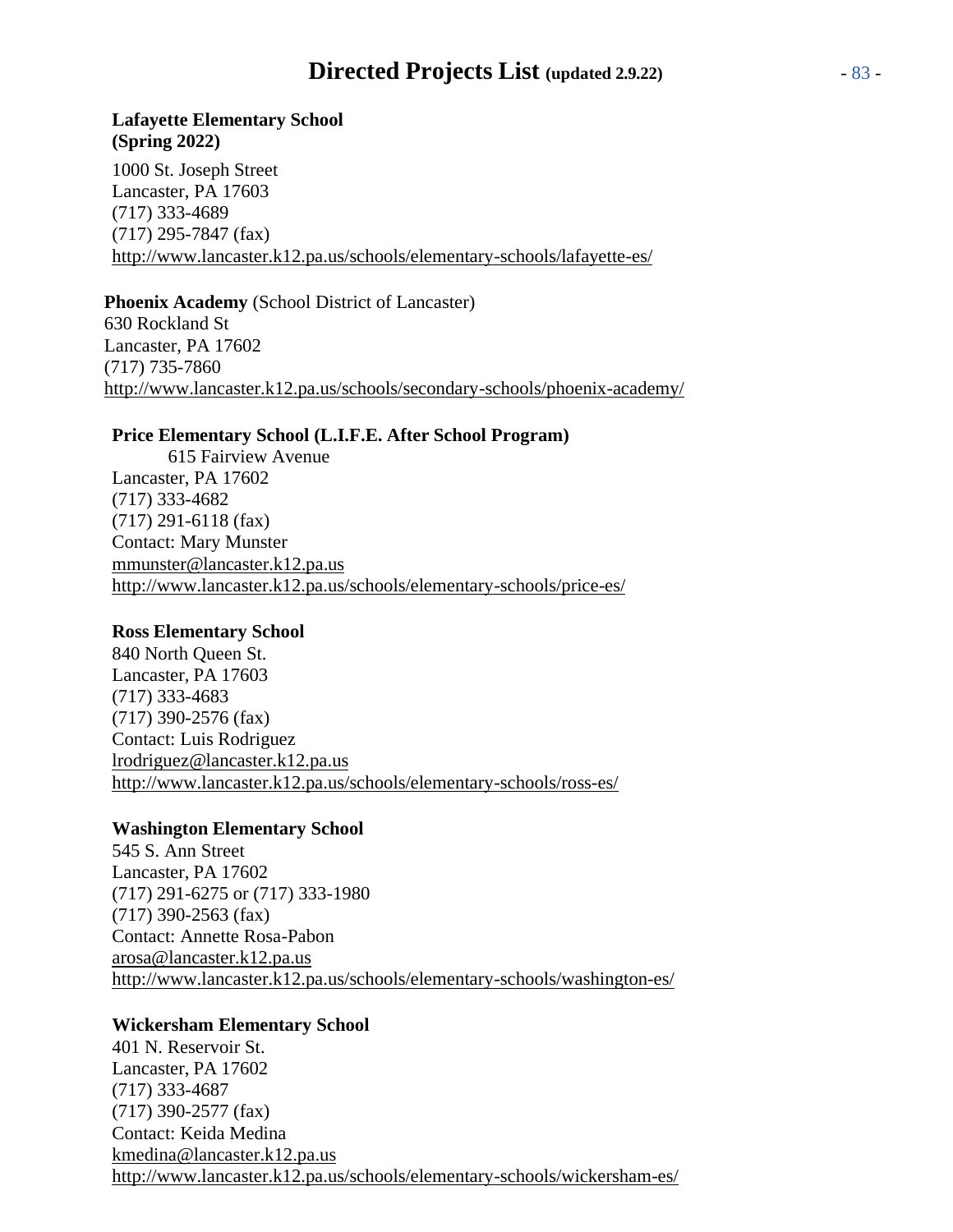# **Directed Projects List (updated 2.9.22)** - 84 -

**Lincoln Intermediate Unit No. 12 (York, Adams, and Franklin Counties) Division of Special Education**

**Lincoln Intermediate Unit No. 12** P.O. Box 70 New Oxford, PA 17350 (717) 624-4616 <http://www.iu12.org/default.asp>

**York Learning Center** 300 East Seventh Avenue York, PA 17404 (717) 718-5901 [http://www.iu12.org/default.aspmode=&goto=4\\_4.inc&isDoc=True&docName=images/HTMLdocume](http://www.iu12.org/default.aspmode%3D%26goto%3D4_4.inc%26isDoc%3DTrue%26docName%3Dimages/HTMLdocume) nts/Schools/YorkLearningCenter.htm

**Southern York County Office** 331 S. Main St. Shrewsbury, PA 17361 (717) 235-2673

**Franklin Learning Center** 2397 Loop Road Chambersburg, PA 17201 (717) 263-7479 http://www.iu12.org/default.asp?mode=&goto=4\_5.inc&isDoc=True&docName=images/HTMLdocume nts/Schools/flc.htm

• The **Lincoln Intermediate Unit** serves local schools and communities, local businesses and nonprofit organizations, all Pennsylvania schools, Intermediate Units and libraries via statewide programs, and federal, state and local agencies. The Mission of the Lincoln Intermediate Unit, as a partner with school districts and agencies, is to deliver the highest quality education for students, staff, and communities

# **Manheim Township School District**

111 South Penn Street Manheim, PA 17545 (717) 655-8905 Https:/[/www.manheimcentral.org/](http://www.manheimcentral.org/)

## **Middle School**

5134 School Road Manheim, PA 17601 (717) 560-3100 Contact: Lauren Doyle <https://www.mtwp.net/schools/middle-school/>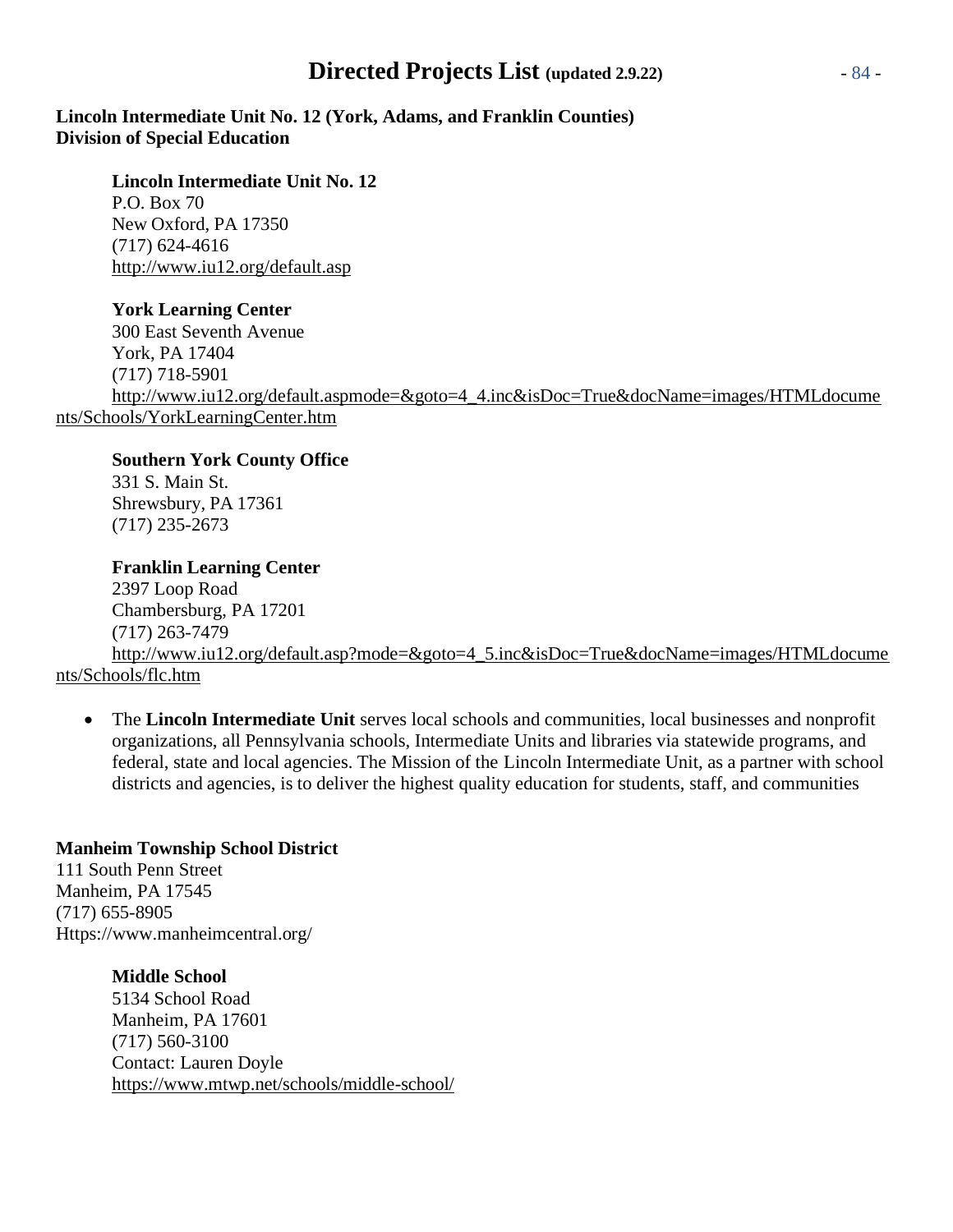# **Directed Projects List (updated 2.9.22)** - 85 -

**The Guidance and Counseling Program at Brecht Elementary School** 1250 Lititz Pike Lancaster, PA 17601 (717) 291-1733 Contact: Beth Lester [beth\\_lester@mtwp.net](mailto:Beth_lester@mtwp.net) [http://moodle.mtwp.net](http://moodle.mtwp.net/) <https://www.mtwp.net/schools/brecht-elementary/>

# **Neff Sixth Grade School**

**Landis Run Intermediate School** 5134 School Rd Lancaster, PA 17606 (717) 581-9124 Contact: Jody White, School Counselor <https://www.mtwp.net/schools/landis-run-intermediate/>

#### **Neff Elementary**

5134 School Rd Lancaster, PA 17606 (717) 569-8502 Contact: Missy Weaver, School Counselor <https://www.mtwp.net/schools/neff-elementary/>

#### **Manheim Township High School (Spring 2016)**

115 Blue Streak Blvd. Lancaster, PA 17606 (717)560-3097 (Ext:3251) <https://www.mtwp.net/schools/high-school/>

#### **Melrose Elementary School (Fall 2016)**

2041 Berryhill Street Harrisburg, Pa 17104 (717) 703-1561

#### **Milton Hershey School (2014)**

1201 Homestead Ln Hershey, PA 17033 Contact: Human Resources or Keith Jones [www.mhs-pa.org](http://www.mhs-pa.org/)

#### **Mirmont Treatment Center**

100 Yearsley Mill Road Lima, PA 19063 Main #: 610-744-1400 or 1-800-846-5646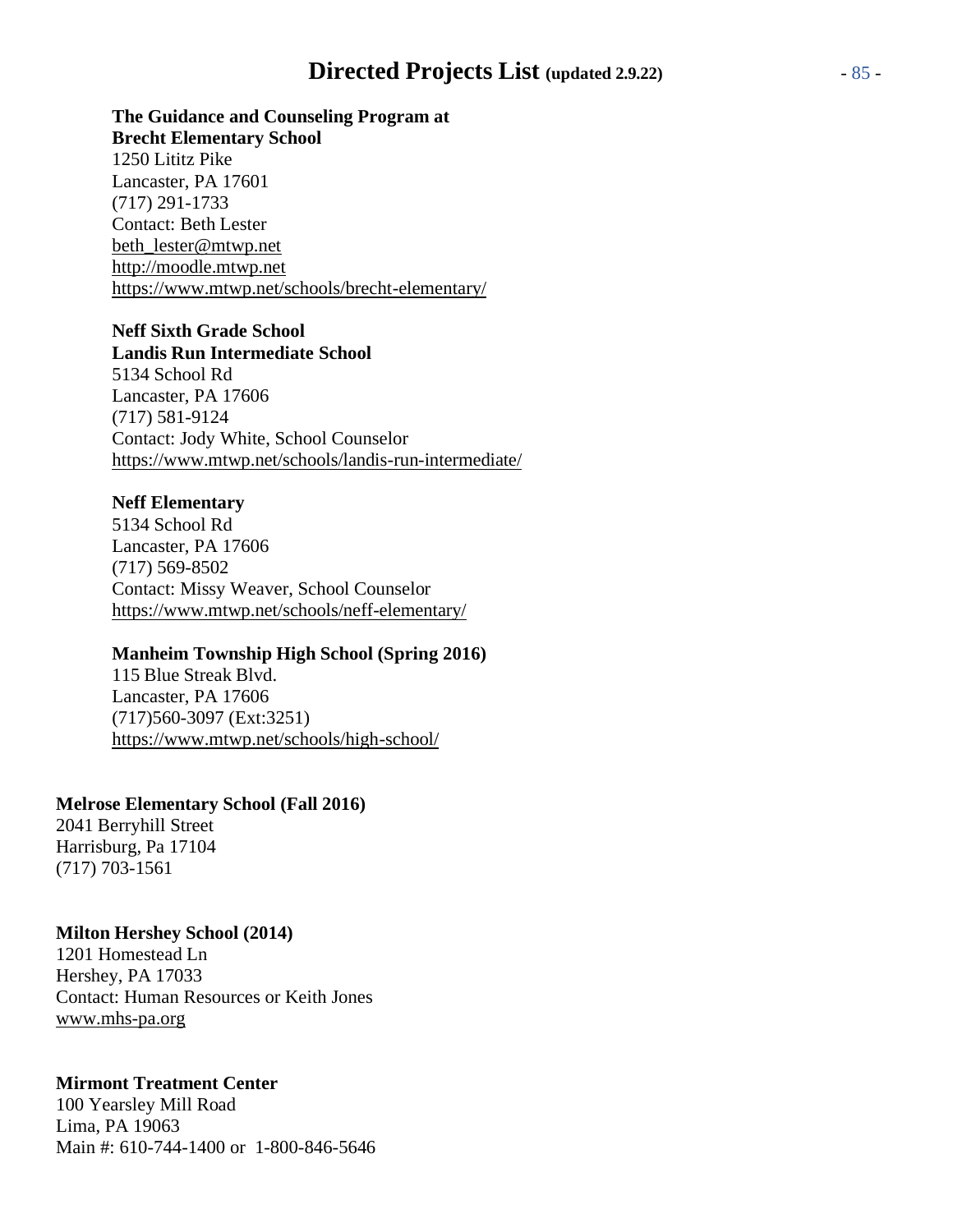# **Directed Projects List (updated 2.9.22)** - 86 -

#### **Nazareth Area High School**

501 E. Center Street Nazareth PA 18064 Contact: Vickie Celin (610) 759-1730 ext 2316. <http://hs.nazarethasd.k12.pa.us/>

#### **New School of Lancaster (Fall 2019)**

935 Columbia Ave. Lancaster, PA 17603 (717) 397-7655 Contact: Sibyl Freman <http://www.newschool.net/>

## **Northeastern High School (Spring 2013)**

300 High St. Manchester, PA 17345 (717) 266-3644 Contact: Kris Hach <http://www.nesd.k12.pa.us/Domain/499>

#### **North Lebanon School District** (Elementary Schools)

(717) 274-9147 Contact: Elizabeth Carpenter

#### **Northern Lebanon School District**

**Northern Lebanon High School (Spring 2022)** 345 School Drive PO Box 100 Fredericksburg, PA 17026 Contact: Elizabeth Kline, School Counselor (717)865-2117 ext. 2509 ekline@norleb.k12.pa.us

#### **North Salem Elementary School**

5161 North Salem Church Rd. Dover, PA 17315 Contact: Linda Massa (School Counselor) (717) 292-3671 ext. 60401 <http://nse.doversd.org/>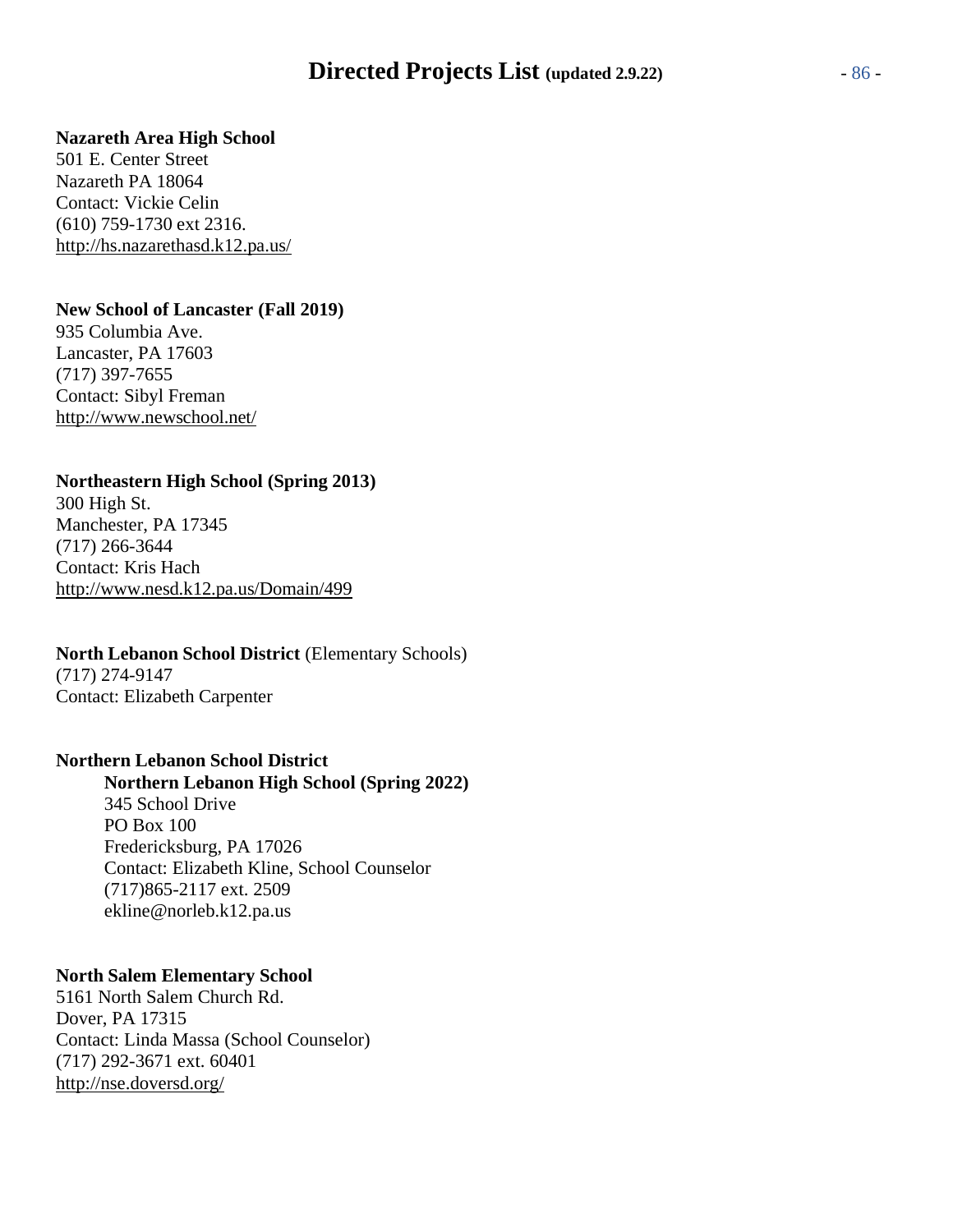# **Directed Projects List (updated 2.9.22)** - 87 -

**Octorara Intermediate School (2013)** 221 Highland Road Atglen, Pa 19310 (610) 593-4608 Contact: Lisa Steiner. <http://www.octorara.k12.pa.us/education/school/school.php?sectionid=84>

#### **Penn Manor School District**

**\*\*\*\*NOTE: if you would like a placement in this school district, you must speak to the instructor for Directed Projects and then will need to contact Field Services Office in Stayer at MU. Provide a brief written request (see your instructor for details) DO NOT contact Penn Manor schools or administration directly**

**\*\*\*\*\*Please do not contact, if interested please speak to instructor of Directed Projects First\*\*\*\***

## **Administration Office**

**Manor Middle School** P.O. Box 1001 Millersville, PA 17551 (717) 872-9500 <http://www.pennmanor.net/> Contacts: Dr. Robert Hoepple, School Psychologist Melissa Ostrovsky, M. Ed., School Counselor Kim Moore, M. Ed., School Counselor

#### **Penn Manor High School Counseling Department (Fall 2014)**

100 E. Cottage Ave Millersville, PA 17551 (717) 872-9520 ext. 1810 Contact: Brandy Basile <http://www.pennmanor.net/> <http://blogs.pennmanor.net/highschool/> <http://blogs.pennmanor.net/pmhscounseling/>

## **Manor Middle School (Penn Manor SD)**

Lancaster, PA 17603 Contact: Kim Moore, (717) 872-9510, x3147 Melissa Ostrowski (717) 872-9520, x1820 <http://blogs.pennmanor.net/manor/>

## **Marticville Middle School (Penn Manor SD)**

356 Frogtown Rd Pequea, PA 17565 (717) 872-4767 Contact: Gail Ulmer <http://blogs.pennmanor.net/marticville/>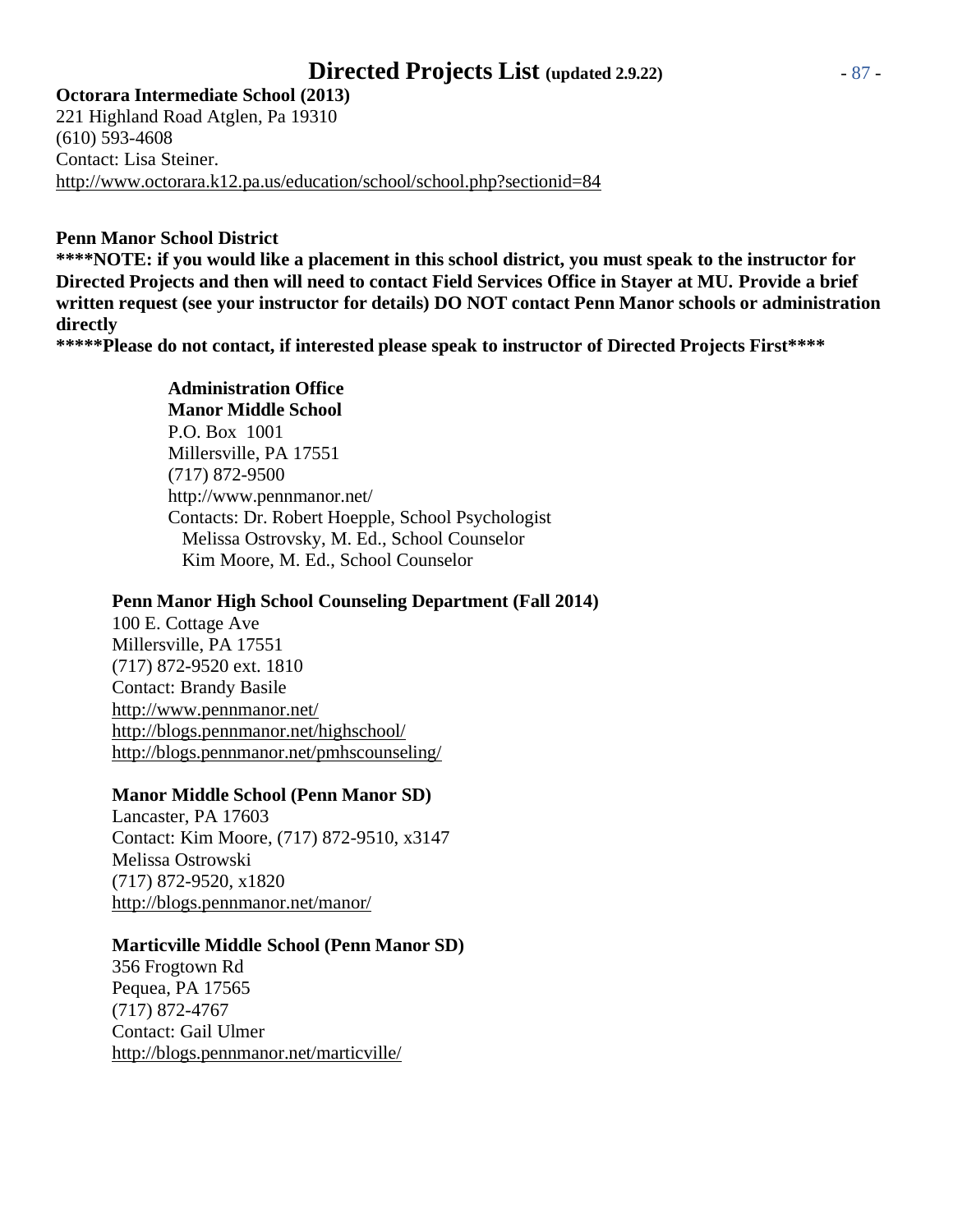# **Directed Projects List (updated 2.9.22)** - 88 -

#### **School District of Philadelphia**

**Martin Luther King High School** 6100 Stenton Avenue Philadelphia, PA 19138 215-400-3500 https://mlkhs.philasd.org

#### **Solanco School District**

(717) 786-8401 Contact: Dr. Brian Bliss, Assistant Superintendent <http://www.solanco.k12.pa.us/>

#### **South Eastern School District Intermediate School (Spring 2017)**

417 Main Street Fawn Grove, PA 17321 (717) 382-4851 <http://www.sesdweb.net/Domain/309>

#### **Swift Middle School (Fall 2017)**

1866 Robert Fulton Hwy Quarryville, PA 17566 (717) 548-2187 [http://solance.k12.pa.us/?page\\_id=82](http://solance.k12.pa.us/?page_id=82)

# **The Vista School (Spring 2016)**

1021 Springboard Drive Hershey, PA 17033 (717)-583-5102 Contact: Ben Jackson <https://www.thevistaschool.org/>

#### **Warwick School District**

301 West Orange Street Lititz, PA 17543 (717) 626-3734 <http://www.warwicksd.org/website/index.php>

#### **Lititz Elementary**

20 S Cedar St. Lititz, PA 17543 Phone: (717)-626-3702 Contact: Andrea Snertzer [http://www.warwicksd.org/website/school\\_main.php?schoolid=0001](http://www.warwicksd.org/website/school_main.php?schoolid=0001)